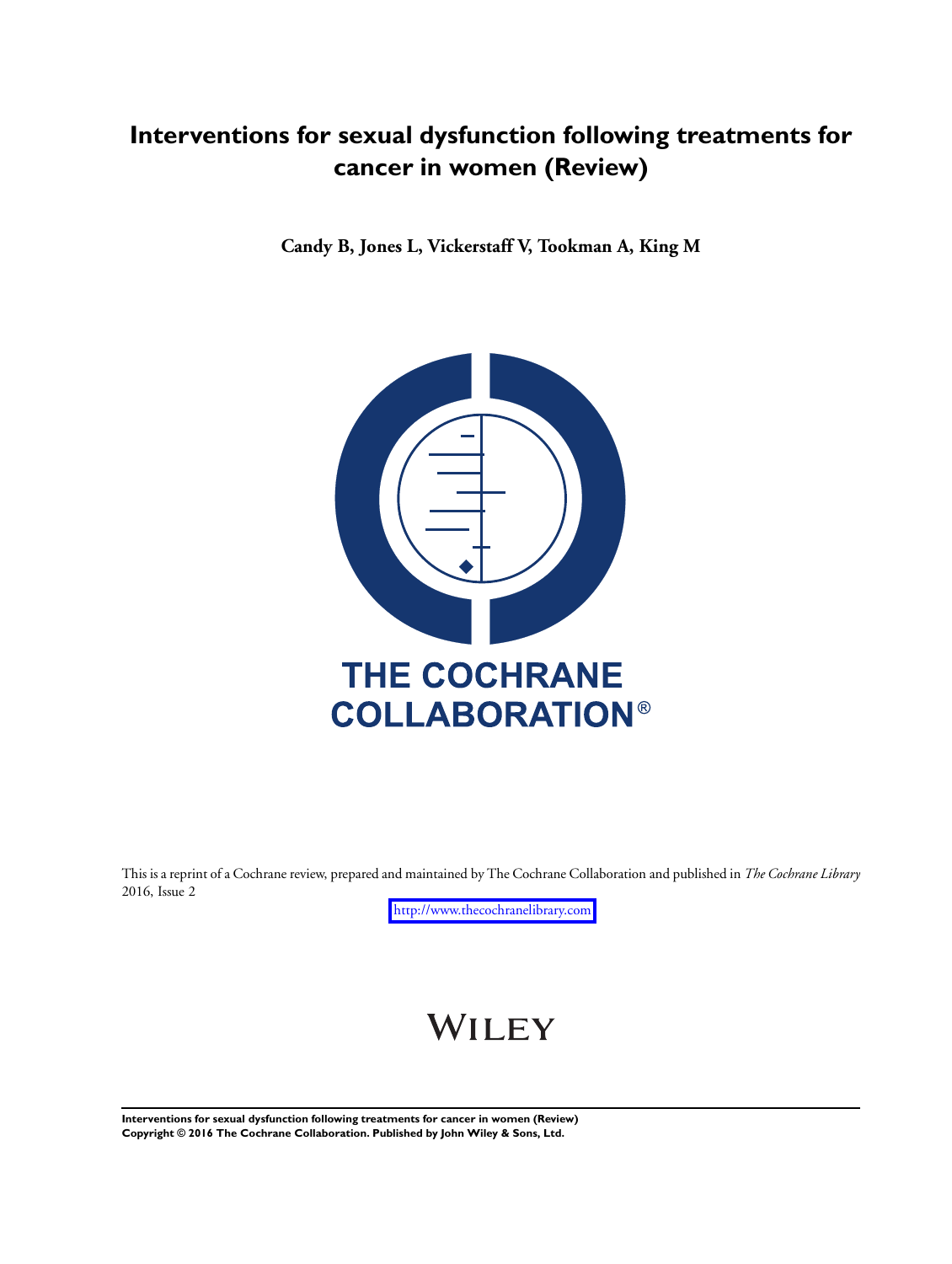# **TABLE OF CONTENTS**

| <b>HEADER</b>                                                                                                                                                                                                                  |     |
|--------------------------------------------------------------------------------------------------------------------------------------------------------------------------------------------------------------------------------|-----|
| <b>ABSTRACT</b>                                                                                                                                                                                                                |     |
|                                                                                                                                                                                                                                |     |
| <b>BACKGROUND</b>                                                                                                                                                                                                              |     |
| <b>OBJECTIVES</b>                                                                                                                                                                                                              |     |
| <b>METHODS</b>                                                                                                                                                                                                                 |     |
| <b>RESULTS</b>                                                                                                                                                                                                                 |     |
| Figure 1.                                                                                                                                                                                                                      |     |
| Figure 2.                                                                                                                                                                                                                      | 11  |
| Figure 3.<br>the contract of the contract of the contract of the contract of the contract of the contract of the contract of                                                                                                   | 12  |
| <b>DISCUSSION</b>                                                                                                                                                                                                              | 19  |
| AUTHORS' CONCLUSIONS<br>the contract of the contract of the contract of the contract of the contract of the contract of the contract of                                                                                        | 21  |
| <b>ACKNOWLEDGEMENTS</b>                                                                                                                                                                                                        | 2.1 |
| <b>REFERENCES</b><br>the contract of the contract of the contract of the contract of the contract of the contract of                                                                                                           | 21  |
|                                                                                                                                                                                                                                | 28  |
|                                                                                                                                                                                                                                | 52  |
|                                                                                                                                                                                                                                | 52  |
| <b>APPENDICES</b><br>the contract of the contract of the contract of the contract of the contract of the contract of the contract of                                                                                           | 56  |
| WHAT'S NEW received a received and construction of the construction of the construction of the construction of the construction of the construction of the construction of the construction of the construction of the constru | 72  |
| <b>HISTORY</b>                                                                                                                                                                                                                 | 72  |
| CONTRIBUTIONS OF AUTHORS                                                                                                                                                                                                       | 72  |
|                                                                                                                                                                                                                                | 73  |
| SOURCES OF SUPPORT                                                                                                                                                                                                             | 73  |
|                                                                                                                                                                                                                                | 73  |
| <b>INDEX TERMS</b>                                                                                                                                                                                                             | 73  |
|                                                                                                                                                                                                                                |     |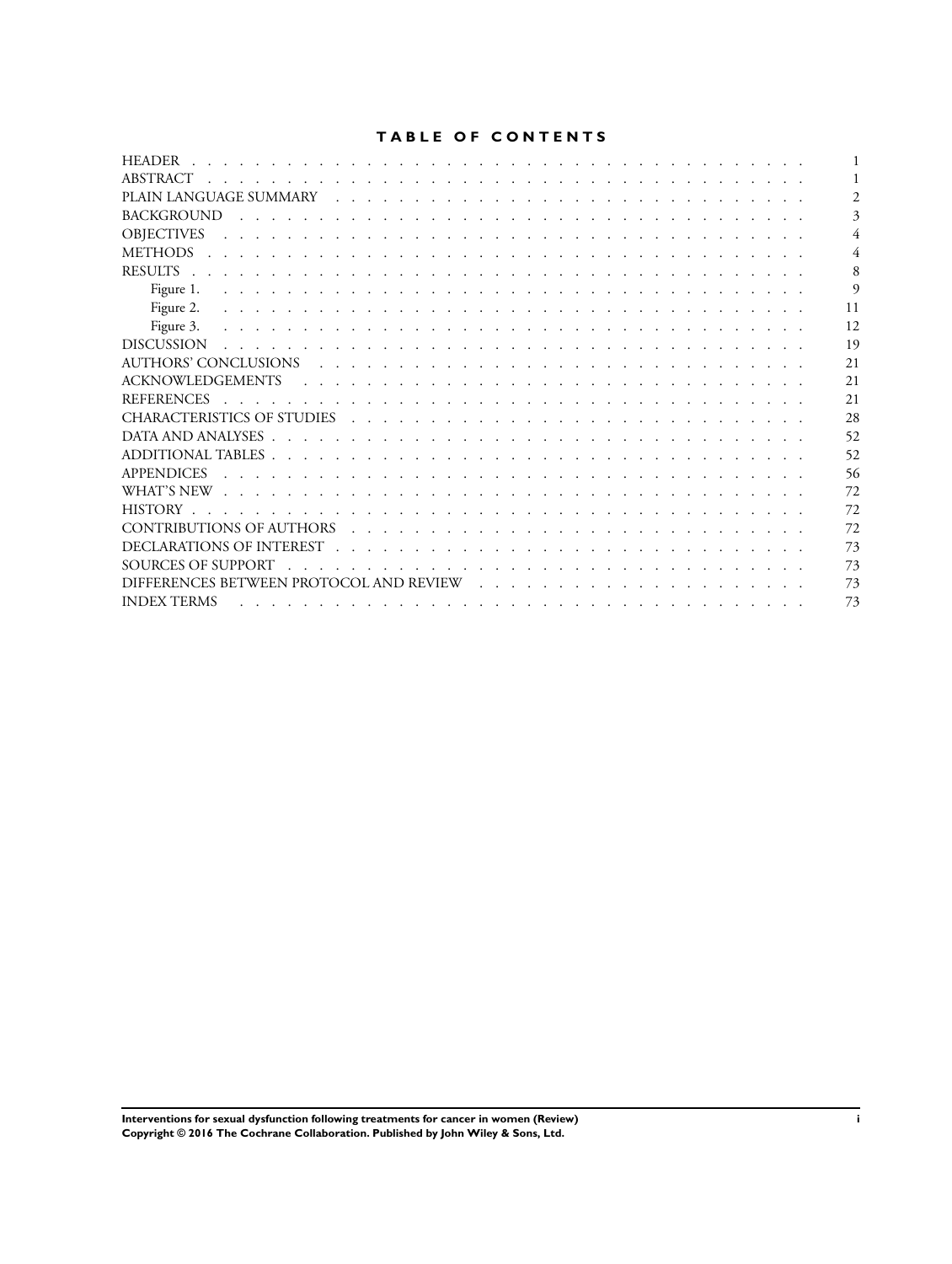**[Intervention Review]**

# **Interventions for sexual dysfunction following treatments for cancer in women**

Bridget Candy<sup>1</sup>, Louise Jones<sup>1</sup>, Victoria Vickerstaff<sup>1</sup>, Adrian Tookman<sup>2</sup>, Michael King<sup>3</sup>

<sup>1</sup>Marie Curie Palliative Care Research Department, UCL Division of Psychiatry, London, UK.<sup>2</sup>Marie Curie Hospice, London, UK. <sup>3</sup>UCL Mental Health Sciences, University College Medical School, London, UK

Contact address: Bridget Candy, Marie Curie Palliative Care Research Department, UCL Division of Psychiatry, 6th Floor, Maple House, 149 Tottenham Court Road, London, W1T 7NF, UK. [b.candy@ucl.ac.uk](mailto:b.candy@ucl.ac.uk). [bridget@metaclarity.com.](mailto:bridget@metaclarity.com)

**Editorial group:** Cochrane Pain, Palliative and Supportive Care Group. **Publication status and date:** New search for studies and content updated (conclusions changed), published in Issue 2, 2016. **Review content assessed as up-to-date:** 8 September 2015.

**Citation:** Candy B, Jones L, Vickerstaff V, Tookman A, King M. Interventions for sexual dysfunction following treatments for cancer in women. *Cochrane Database of Systematic Reviews* 2016, Issue 2. Art. No.: CD005540. DOI: 10.1002/14651858.CD005540.pub3.

Copyright © 2016 The Cochrane Collaboration. Published by John Wiley & Sons, Ltd.

# **A B S T R A C T**

#### **Background**

The proportion of people living with and surviving cancer is growing. This has led to increased awareness of the importance of quality of life, including sexual function, in those affected by cancer. Sexual dysfunction is a potential long-term complication of many cancer treatments. This includes treatments that have a direct impact on the pelvic area and genitals, and also treatments that have a more generalised (systemic) impact on sexual function.

This is an update of the original Cochrane review published in Issue 4, 2007, on interventions for treating sexual dysfunction following treatments for cancer for men and women. Since publication in 2007, there has been an increase in the number of trials for both men and women and this current review critiques only those for women. A review in press will present those for men.

#### **Objectives**

To evaluate the effectiveness of interventions for treating sexual dysfunction in women following treatments for cancer. To assess adverse events associated with interventions.

## **Search methods**

We searched the Cochrane Central Register of Controlled Trials (CENTRAL 2015, Issue 9), MEDLINE, EMBASE, PsycINFO, AMED, CINAHL, Dissertation Abstracts and the NHS Research Register. The searches were originally run in January 2007 and we updated these to September 2015.

## **Selection criteria**

We included randomised controlled trials (RCTs) that assessed the effectiveness of a treatment for sexual dysfunction. The trial participants were women who had developed sexual dysfunction as a consequence of a cancer treatment. We sought evaluations of interventions that were pharmaceutical, mechanical, psychotherapeutic, complementary or that involved physical exercise.

#### **Data collection and analysis**

Two review authors independently extracted the data and assessed trial quality. We considered meta-analysis for trials with comparable key characteristics.

**Interventions for sexual dysfunction following treatments for cancer in women (Review) 1 Copyright © 2016 The Cochrane Collaboration. Published by John Wiley & Sons, Ltd.**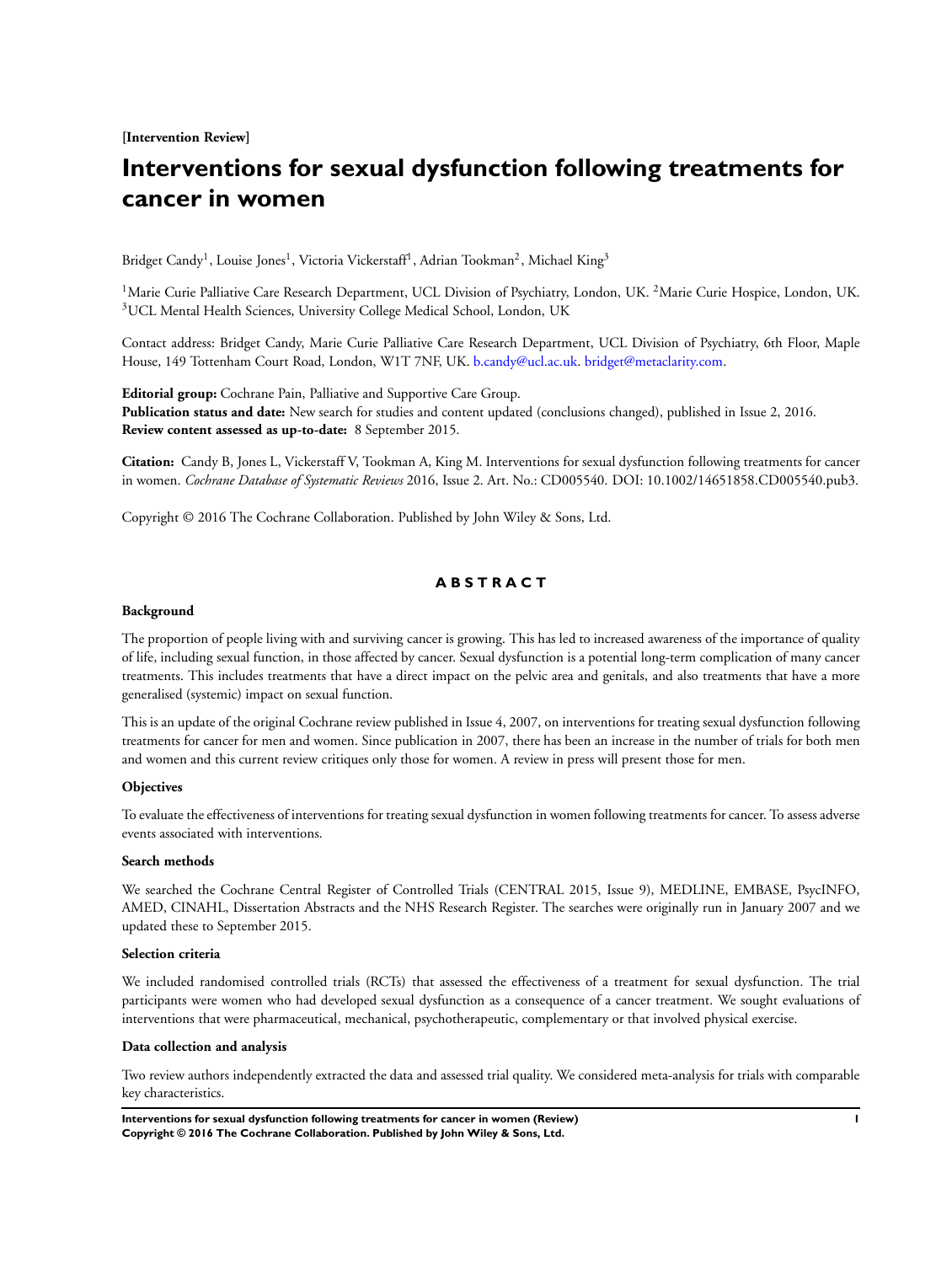#### **Main results**

Since the original version of this review we have identified 11 new studies in women. The one study identified in the earlier version of this review was excluded in this update as it did not meet our narrower inclusion criteria to include only interventions for the treatment, not prevention, of sexual dysfunction.

In total 1509 female participants were randomised across 11 trials. All trials explored interventions following treatment either for gynaecological or breast cancer. Eight trials evaluated a psychotherapeutic or psycho-educational intervention. Two trials evaluated a pharmaceutical intervention and one pelvic floor exercises. All involved heterosexual women. Eight studies were at a high risk of bias as they involved a sample of fewer than 50 participants per trial arm. The trials varied not only in intervention content but in outcome measurements, thereby restricting combined analysis. In the trials evaluating a psychotherapeutic intervention the effect on sexual dysfunction was mixed; in three trials benefit was found for some measures of sexual function and in five trials no benefit was found. Evidence from the other three trials, two on different pharmaceutical applications and one on exercise, differed and was limited by small sample sizes. Only the trial of a pH-balanced vaginal gel found significant improvements in sexual function. The trials of pharmaceutical interventions measured harm: neither reported any. Only one psychological intervention trial reported that no harm occurred because of the intervention; the other trials of psychological support did not measure harm.

#### **Authors' conclusions**

Since the last version of this review, the new studies do not provide clear information on the impact of interventions for sexual dysfunction following treatments for cancer in women. The sexual dysfunction interventions in this review are not representative of the range that is available for women, or of the wider range of cancers in which treatments are known to increase the risk of sexual problems. Further evaluations are needed.

## **P L A I N L A N G U A G E S U M M A R Y**

#### **Interventions for sexual dysfunction following treatments for cancer**

#### **Background**

In women sexual dysfunction is a potential complication of many types of cancer treatments.

This review evaluated the effectiveness of treatments (interventions) of any kind, for example drugs or exercise, for treating sexual dysfunction in women following cancer treatment.

The review is an update of one published in 2007 that assessed the effectiveness of interventions for men and women. We decided to present this revised review separately for women because of the increase in the number of trials. Another review for men is underway.

#### **Study characteristics**

We identified 11 new trials on interventions for women in September 2015. We excluded one trial that was included in the earlier version of this review because it assessed treatment for preventing sexual dysfunction and was no longer relevant to this review. Interventions differed in their content and how the researchers measured benefit. Eight of the interventions involved psychological support such as counselling on sexual matters, or peer support. One of the others was of a testosterone cream, another tested a vaginal pH-balanced gel and the other was of pelvic floor exercise. The findings from six of the trials are weak because they involved small numbers of women.

#### **Key results**

Across the trials the impact on sexual function was different. This makes it difficult to derive clear conclusions. For instance, in those that evaluated a psychological support treatment, four studies found that it improved some measures of sexual function but not others, but five found that it did not improve sexual function according to any of the measures used. For the other interventions tested, only the trial of the vaginal gel found improvements in sexual function and no side effects were reported. Only one of the psychological interventions reported that no harm occurred because of the intervention. The other trials of psychological support did not assess harm. This is an important gap as some women may find it distressing to discuss personal sexual problems as part of their treatment.

Further evaluations are needed for all interventions. Current studies have only explored effectiveness in women with gynaecological and breast cancers, but there is a risk of sexual problems after treatments for other cancers. New evaluations need to involve larger numbers of participants.

**Interventions for sexual dysfunction following treatments for cancer in women (Review) 2 Copyright © 2016 The Cochrane Collaboration. Published by John Wiley & Sons, Ltd.**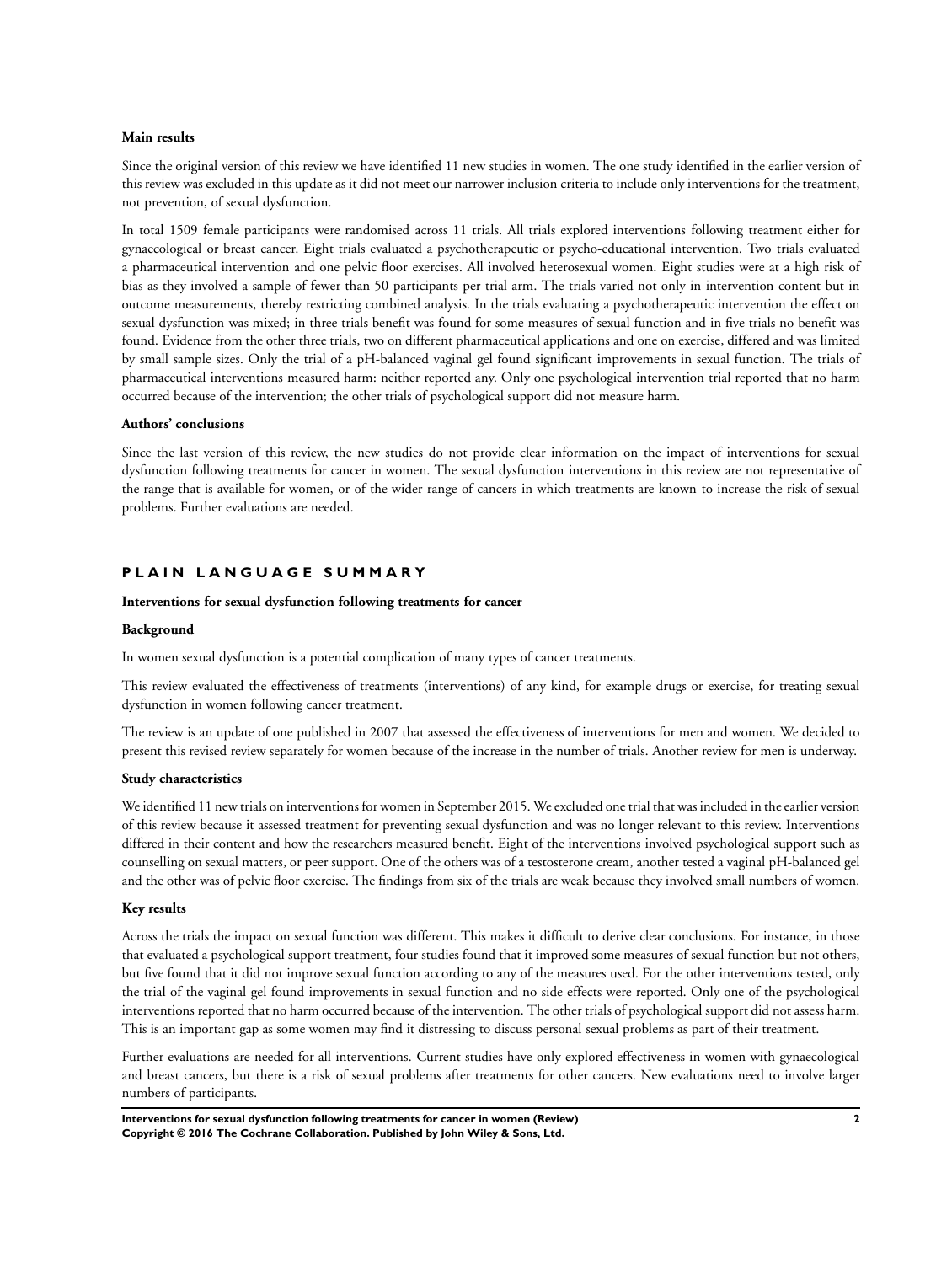# **B A C K G R O U N D**

This review is an update of a previously published review in the Cochrane Database of Systematic Reviews (Issue 4, 2007) on 'Interventions for sexual dysfunction following treatments for cancer' [\(Miles 2007\)](#page-22-0). This review presents the findings on the effectiveness and safety of interventions for sexual dysfunction in women following treatments for cancer. In its earlier version the review involved interventions for both men and women following treatments for cancer, and preventative treatments for sexual dysfunction. A separate review, in press, will report on interventions for men. Interventions for the prevention of sexual dysfunction are not included in either of these reviews.

## **Description of the condition**

Sexual dysfunctions are characterised by a disturbance in sexual desire and in the psychological and physiological changes that characterise the sexual response (Diagnostic and Statistical Manual of Mental Disorders 5th edition (DSM-5) [\(DSM-5 2013](#page-22-0))). The DSM-5 recognises three sexual dysfunctions in women:

- sexual interest/arousal disorder;
- genitopelvic pain/penetration disorder;
- female orgasmic disorder.

Sexual dysfunction poses challenges to one's social, mental, emotional and physical wellbeing. In cancer, it is an important indicator of quality of life both in people undergoing treatments and in those surviving the disease ([Ozyilkan 1995\)](#page-22-0). It may occur as a result of the nature of a cancer, such as a cancer that affects the mechanics or hormonal pathways in sexual function, as a result of the treatment for cancer such as surgery, chemotherapy or radiotherapy that may have local or systemic and hormonal effects, and it may occur from the emotional trauma of receiving a diagnosis or indeed living with cancer for the patient as well as their sexual partner. The causes of sexual dysfunction following cancer treatments may be multi-factorial but it may often result from the direct effects of the treatment. A hysterectomy, for example, may disrupt the pelvic anatomy and the local nerve supplying the pelvic floor, which are part of the trunk stability mechanism involved in sexual arousal, and this may be accompanied by loss of vaginal lubrication and sensation [\(Jackson 2006](#page-22-0)). Other cancer treatments may affect sexual function, for example chemotherapy may induce the symptoms of menopause, in particular vaginal dryness. Sexual dysfunction following a cancer treatment may also relate to lowered physical fitness, symptoms of depression or anxiety, and changes to self esteem and feelings of sexuality ([Greenwald 2008;](#page-22-0) [Pignata](#page-22-0) [2001](#page-22-0); [Stead 2007](#page-22-0); [Tabano 2002;](#page-22-0) [Wiggins 2008](#page-22-0)). Although some treatment-related sexual dysfunction effects are short-term, sexual dysfunction is one of the more prevalent long-term complications following many types of life-saving cancer treatment ([Ananth](#page-22-0) [2003](#page-22-0); [Ganz 1998](#page-22-0); [Syrjala 1998](#page-22-0)).

Sexual dysfunction following cancer treatments is becoming an increasingly important issue to tackle. With an aging global population, improved diagnosis and better cancer treatments, more people are living with and surviving cancer. For example, the US Centers for Disease Control and Prevention estimated that the number of cancer survivors in the US increased from 3 million in 1971 to 11.6 million in 2007, and of those in 2007 the largest group of survivors in women was those with breast cancer ([CDC](#page-22-0) [2011](#page-22-0)). Sexual dysfunction is a known problem for people receiving various cancer treatments, including those for cancer of the bladder [\(Bhatt 2006;](#page-22-0) [Zippe 2004](#page-22-0)), head and neck ([Low 2009;](#page-22-0) [Singer](#page-22-0) [2008](#page-22-0)), and rectum [\(Hendren 2005](#page-22-0); [Ho 2011\)](#page-22-0). However, much of the research to date on the prevalence and treatments for sexual dysfunction following cancer treatments has focused on cancer treatments that have a direct impact on the genitals or other areas of the body involved in sexual functioning. It has been estimated that 50% of women who undergo gynaecological cancer treatments suffer long-term sexual dysfunction as a result [\(National Cancer](#page-22-0) [Institute 2012\)](#page-22-0). There is also evidence for a high prevalence of sexual dysfunction following treatments for breast cancer, where in one survey it was found in 45% women ([Kedde 2013\)](#page-22-0), and in another survey 76% had sexual dysfunction [\(Goldfarb 2009\)](#page-22-0). A review found that the incidence of sexual dysfunction in women following radical rectal cancer resection varied from 19% to 62% [\(Cowan 2013](#page-22-0)).

Despite recognition of the problem, sexual morbidity remains under-treated in this patient group ([Hill 2011](#page-22-0)). This is, in part, because of the embarrassment associated with sexual dysfunction not only from the patient's point-of-view but from that of clinicians [\(Dening 2013](#page-22-0)). In addition, sexual interest/arousal disorders in general may be under-recognised [\(Montgomery 2008\)](#page-22-0).

## **Description of the intervention**

There are various types of interventions available for the treatment of sexual dysfunction in women, these include:

• complementary and alternative medicine interventions such as the herbal therapies ginkgo and ginseng;

• exercises to strengthen the pelvic floor;

• mechanical interventions such as lubricating gels and clitoral therapy devices;

• pharmacological interventions including hormonal therapies such as testosterone or oestrogen (these may be applied topically or taken orally);

• psychotherapeutic and psycho-educational interventions such as counselling or psychotherapy, which aim to reduce the sexual dysfunction as well as improve the patient's communication skills with their sexual partner. Psychotherapeutic interventions may be combined with education to facilitate an understanding of treatment and it effects.

**Interventions for sexual dysfunction following treatments for cancer in women (Review) 3 Copyright © 2016 The Cochrane Collaboration. Published by John Wiley & Sons, Ltd.**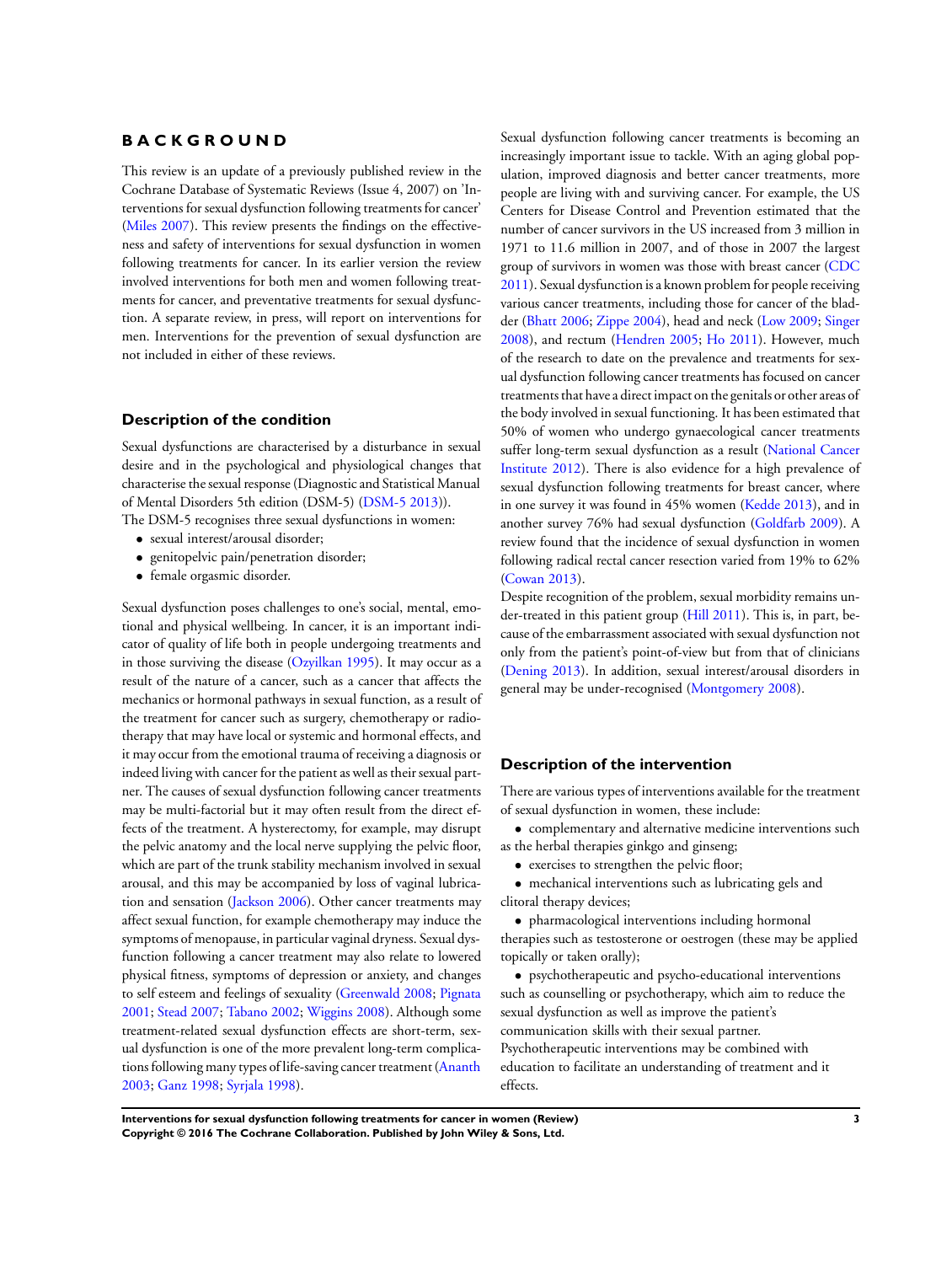The range of interventions is in part explained by the range of causes of sexual dysfunction, but also because it is known that the appropriateness, effectiveness and suitability of each intervention vary between individual patients.

## **How the intervention might work**

The various types of interventions work in different as well as complex ways, with some mechanisms of action poorly understood. We briefly consider the mechanisms of action according to the following groupings.

#### **Complementary and alternative medicine**

There are various complementary and alternative medicines that are used to try to enhance sexual function. Their mechanisms of action are often unknown. Maca is an Andean plant belonging to the mustard family and it has been used for centuries to en-hance fertility ([Shin 2010\)](#page-22-0). Maca is also reported to improve sexual function in healthy human populations ([Gonzales 2003\)](#page-22-0). *Ginkgo biloba* has been evaluated for depression-induced sexual dysfunction ([Cohen 1998](#page-22-0)).

#### **Exercises to strengthen the pelvic floor**

Pelvic floor muscles give structural support to the pelvic organs (urethra, vagina and rectum). Pelvic floor dysfunction may be a direct outcome of gynaecological cancers and various cancer treatments. For example, radical hysterectomy and radiotherapy of the pelvic area may disrupt the anatomy and the local nerve supply to the pelvic floor muscles [\(Jackson 2006](#page-22-0)). This disruption may lead to urinary continence and a lack of sexual arousal. Pelvic floor exercises may reduce these problems by increasing muscle tone.

## **Mechanical**

There are various mechanical devices for sexual dysfunction. In women a clitoral therapy device such as a hand-held battery powered vacuum creates a gentle suction to engorge the clitoris blood flow and thereby increase sensation [\(Schroder 2005](#page-22-0)).

#### **Pharmacological**

The relationship between endogenous testosterone levels and sexual function in women has not been clearly established. However, testosterone therapy has been found to improve the signs and symptoms of hypoactive sexual desire [\(Hubayter 2008](#page-22-0)). Exogenous oestrogen will increase vaginal blood flow and lubrication, and oestrogen therapy has been shown to improve clitoral sensitivity and the ability to reach orgasm ([Berman 1999\)](#page-22-0).

#### **Psychotherapeutic and psycho-educational**

Although evidence for the effectiveness of psychotherapeutic interventions is limited, the role of psychological processes in sexual function is acknowledged [\(Kazdin 2009](#page-22-0)). Normal sexual function is a biopsychosocial process that relies on the co-ordination of not only endocrine, vascular and neurological factors but also psychological factors ([Allahdadi 2009](#page-22-0)). Treatment of sexual dysfunction in women with a psychotherapeutic intervention is a common approach in clinical practice [\(Berner 2012](#page-22-0)). There are a number of psychotherapy approaches including cognitive behaviour therapy, counselling and relationship therapy. Some interventions may include educational aspects, such as a discussion on the value of intimate communication with sexual partner and advice on vaginal lubrication.

## **Why it is important to do this review**

Trials evaluating the effectiveness of treatments for sexual dysfunction often exclude patients with other major health problems, such as cancer. As cancer and its treatments disrupt physiological and anatomical integrity, it is not possible to simply extrapolate the results of these trials into the cancer field.

With the world's aging population, and improved diagnosis and better cancer treatments, more people are living with and surviving cancer. It is recognised that sexual morbidity is a major cause of poor quality of life. A growing number of treatments are being developed and evaluated; it is important to review their efficacy, safety and acceptability. This review is an update of an earlier Cochrane review on interventions for sexual dysfunction following treatments for cancer in men and women [\(Miles 2007\)](#page-22-0). Since its publication many more trials have been undertaken. In light of this growth we have split this review. In this current update we evaluate only interventions for women. The update on interventions for men will be reported elsewhere in a new review.

## **O B J E C T I V E S**

• To evaluate the effectiveness of interventions for treating sexual dysfunction in women following treatments for cancer.

• To assess adverse events associated with interventions.

# **M E T H O D S**

## **Criteria for considering studies for this review**

## **Types of studies**

**Interventions for sexual dysfunction following treatments for cancer in women (Review) 4 Copyright © 2016 The Cochrane Collaboration. Published by John Wiley & Sons, Ltd.**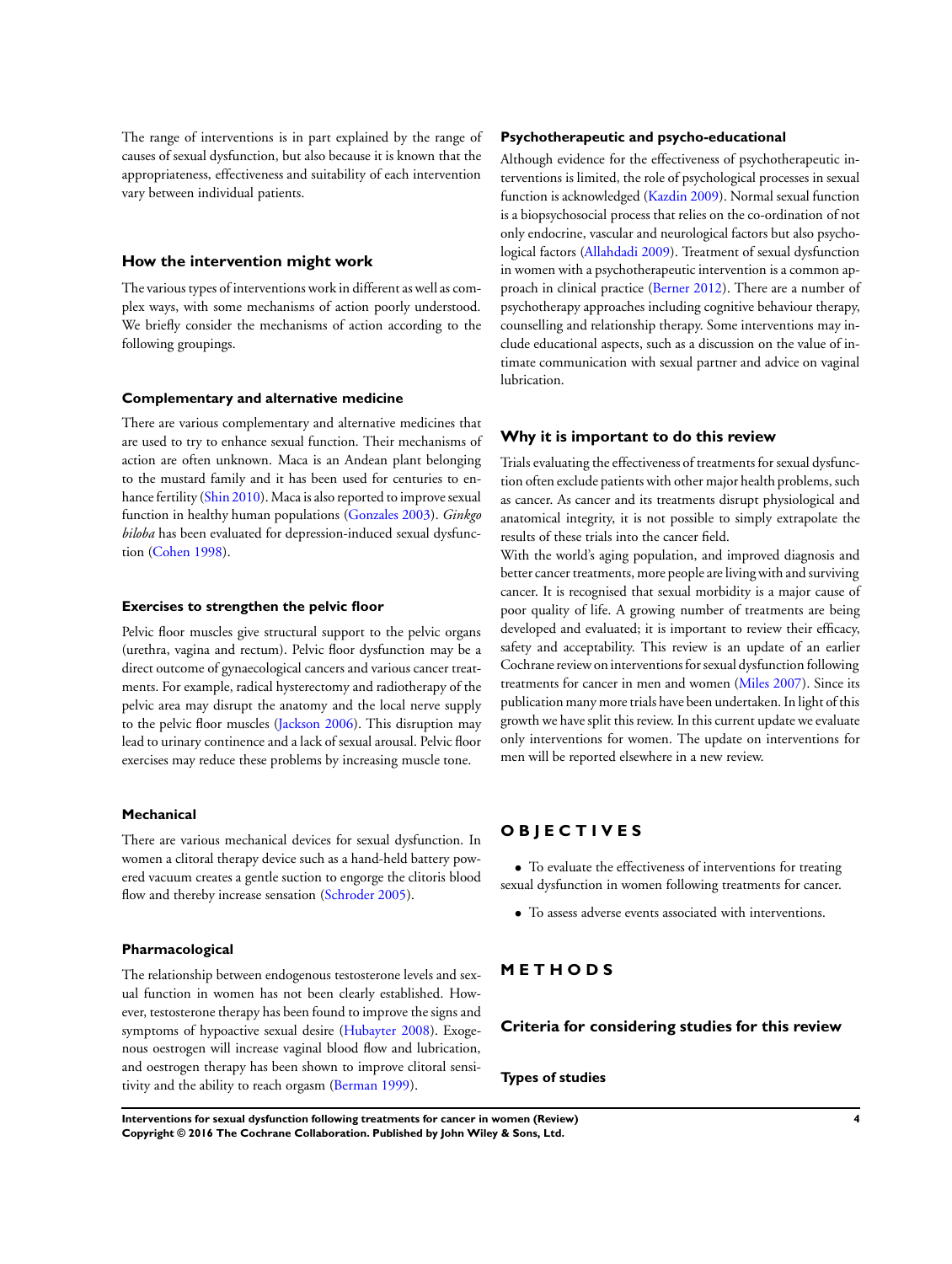We only included randomised controlled trials (RCTs). Published trials that were provided in full rather than in abstract only (such as a conference abstract) were eligible. There was no language restriction. In the case of cross-over trials, we only reported the first period results (if available) in this review in order to exclude any carry-over effect. Trials undertaken in any care setting, including hospital and community, were eligible.

## **Types of participants**

Trial participants were women (aged 16 years or over), receiving any active treatment for any cancer or who had previously received any treatment for cancer. Participants must have been functioning sexually with a partner prior to cancer treatment. Participants at the start of the trial needed to have experienced any type of sexual dysfunction (however identified) subsequent to cancer treatment. If participants were not required for trial inclusion to have sexual dysfunction subsequent to cancer treatment, we included the study if it reported:

• 50% or more having sexual dysfunction following treatment;

• subgroup analysis on those with documented sexual dysfunction subsequent to cancer treatment;

• mean/average score in both trial arms at early measurement post-treatment indicating a level of sexual dysfunction.

We did not use the DSM-5 criterion that the duration of the sexual dysfunction had to be at least six months. We felt that this may not be relevant in this patient group as a significant proportion may have advanced disease with a prognosis of less than six months.

#### **Types of interventions**

We included evaluations of any type of intervention for treating sexual dysfunction following a treatment for cancer. These included pharmacological, mechanical, psychotherapeutic and psycho-educational, complementary medicine or exercise. The intervention for sexual dysfunction could be compared with a placebo, usual care or another active treatment.

We did not include trials of preventative strategies to refine the cancer treatment, such as peritoneal vaginoplasty in combination with a radical hysterectomy.

For this update, we only included studies of interventions for the treatment of sexual dysfunction in women, not the prevention of sexual dysfunction.

## **Types of outcome measures**

#### **Primary outcomes**

The primary outcomes of interest were efficacy in regards to improved sexual function, quality of life and safety. We evaluated efficacy using the following outcomes:

• the proportion of participants within each trial arm with improved sexual function;

• mean scores on standardised sexual function questionnaires; these included the Female Sexual Function Index (FSFI), which involves 19 items yielding an overall sexual function score in addition to subscale scores for sexual desire, arousal, lubrication, orgasm and satisfaction [\(Rosen 2000\)](#page-22-0);

• mean scores on standardised quality of life measures including the Quality of Marriage Index, which involves six items of marital quality [\(Norton 1983\)](#page-22-0).

We evaluated safety using the following outcomes:

• number and type of adverse effects;

• number of participants who dropped out due to adverse effects.

#### **Secondary outcomes**

The secondary outcomes of interest were efficacy in regards to psychological and physiological functioning, and symptoms of disease.

We reported measured outcomes on sexual dysfunction relating to the patient's sexual partner.

#### **Exclusion criteria**

We did not include data from observational cohort or cross-sectional studies, nor RCTs evaluating the effectiveness of preventative measures such as breast reconstruction, or avoidance of one particular therapy. We did not include studies comprising of healthy volunteers or patients who reported sexual dysfunction subsequent to non-cancer treatments.

## **Search methods for identification of studies**

#### **Electronic searches**

In the original review we searched for interventions for both men and women [\(Miles 2007\)](#page-22-0). In this review we also planned to review interventions for both men and women. It was the high number of relevant studies found from these update searches which led us, to permit timely completion, to split the review into one on interventions for sexual dysfunction following treatments for cancer in women, and one on interventions for sexual dysfunction following treatments for cancer in men.

We searched the following electronic databases irrespective of language and publication status for the 2015 update:

- Cochrane Central Register of Controlled Trials
- (CENTRAL 2015, Issue 9);
	- MEDLINE (1966 to August 2015);
	- EMBASE (1980 to September 2015);
	- PsycINFO (1966 to September 2015);

**Interventions for sexual dysfunction following treatments for cancer in women (Review) 5 Copyright © 2016 The Cochrane Collaboration. Published by John Wiley & Sons, Ltd.**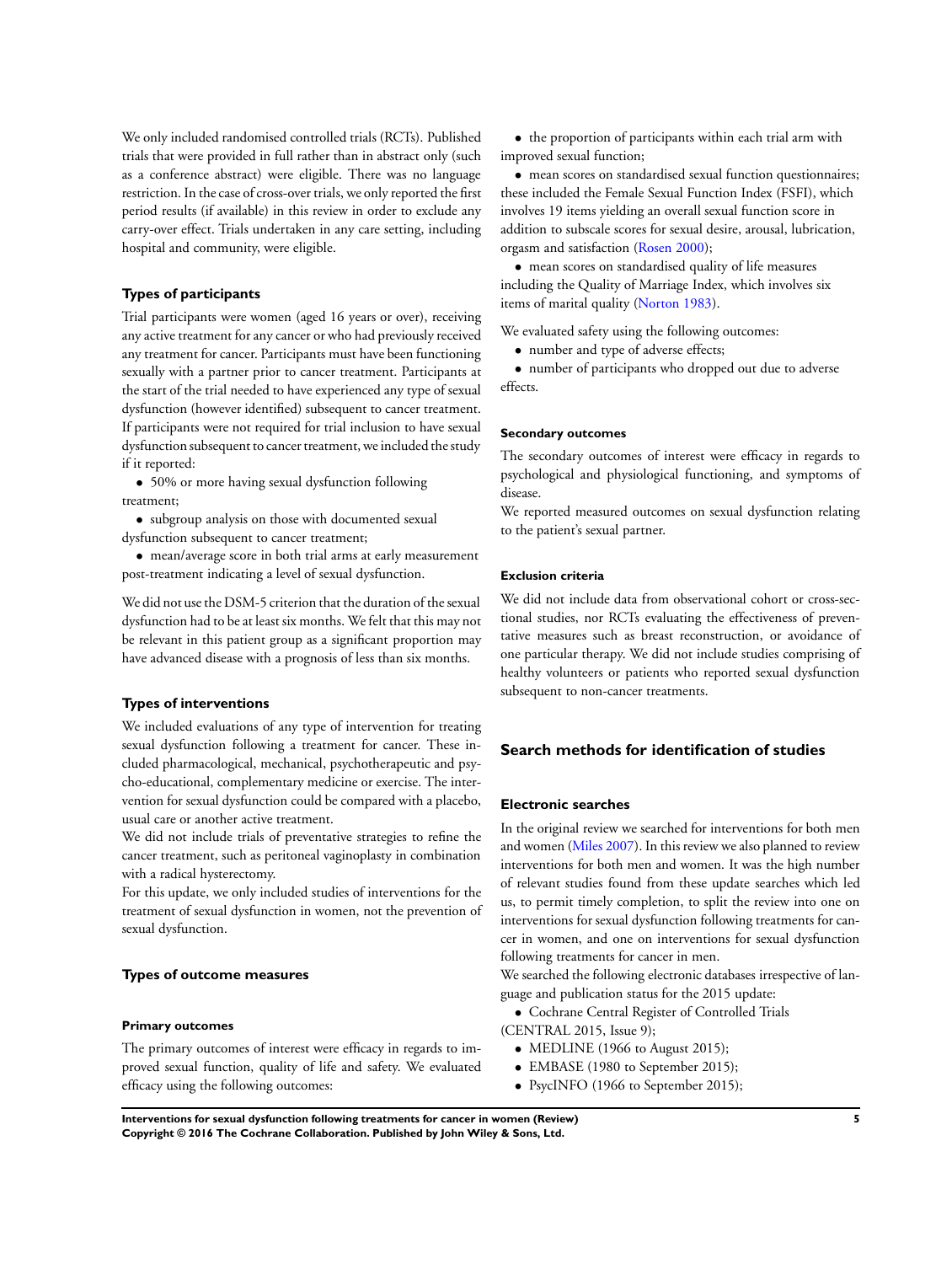• AMED (1985 to August 2015);

• CINAHL (1966 to September 2015);

• National Health Service Research Register (containing the Medical Research Council Directory) (1990 to January 2007);

• *meta*Register of controlled trials (*m*RCT) ([www.controlled](http://www.controlled-trials.com/mrct)[trials.com/mrct\)](http://www.controlled-trials.com/mrct), ClinicalTrials.gov ([www.clinicaltrials.gov](http://www.clinicaltrials.gov)) and the World Health Organization (WHO) International Clinical Trials Registry Platform (ICTRP) ([http://apps.who.int/](http://apps.who.int/trialsearch/) [trialsearch/](http://apps.who.int/trialsearch/)) to September 2015.

Please see [Appendix 1](#page-57-0) for search strategies.

## **Searching other resources**

We checked for further relevant trials via the reference lists and undertook forward citation tracking for included trials. We also checked for further relevant trials via the reference lists of any related reviews.

## **Data collection and analysis**

Two authors (BC, LJ) screened the keywords and abstracts of electronic citations. Where they appeared to be relevant, we obtained the full texts.

## **Selection of studies**

Following screening, two review authors (BC, LJ) assessed the full text of potentially eligible citations for inclusion. If differences of opinion had arisen we planned to discuss this with the other review authors (VV, MK and AT) and if resolution had been difficult, we planned to attempt to contact the study authors for clarification. We documented studies excluded after full-text assessment, giving reasons for exclusion.

#### **Data extraction and management**

We designed a data extraction form for this review. Where possible, we extracted the following information for each trial.

• Methods: trial design, duration, allocation method, masking and care setting.

• Aim and inclusion criteria.

• The number of patients eligible, the number randomised and reasons why any patients were not included in the trial.

• The number of participants evaluated at follow-up(s), reasons for loss to follow-up and how the trials, if stated, handled deviations from randomised allocation and missing response.

• Participant characteristics: their age, gender, cancer and treatment, and measure of sexual function at baseline.

• Content of the intervention including who delivered it, duration and number of sessions and the mode of delivery (including whether it was conducted with individuals or in a group setting). We also report whether the content of the intervention was standardised by the use of a manual.

• Comparison intervention including content, duration and mode of delivery.

• Outcome data at the end of treatment and at the end of follow-up, including how it was measured. We extracted details on all outcomes on which authors collected measurements but only provide details in our results of those relevant to this review, specifically on sexual function, quality of life and safety, and of psychological and physiological functioning and symptoms of disease. We extracted, as appropriate, all outcome data on our outcomes of interest if they were reported in the trial papers. These included baseline scores, change scores and scores at follow-up between the trial arms.

• We also planned to extract any qualitative evidence in the included studies, such as analysis of participants' views on the value of the intervention.

Where information was lacking, we attempted to contact the trial authors or trial sponsors.

Two review authors (BC/VV) independently extracted data. One author (BC) entered the extracted data into [Review Manager 2014](#page-22-0) and a second author checked the data; specifically LJ checked entries on trial description and VV checked entries on trial findings. If there had been any discrepancies, the other review authors would have been consulted and discrepancy resolved by consensus.

## **Assessment of risk of bias in included studies**

Two authors independently assessed risk of bias for each study using the criteria outlined in the *Cochrane Handbook for Systematic Reviews of Interventions*, resolving any disagreements by discussion [\(Higgins 2011](#page-22-0)). We completed a 'Risk of bias' table for each included study. We assessed the following for each study.

• Random sequence generation (checking for possible selection bias). We assessed the method used to generate the allocation sequence as: low risk of bias (any truly random process: random number table; computer random number generator); and unclear risk of bias (method used to generate sequence not clearly stated). We excluded studies using a nonrandom process, which were therefore at high risk of bias (odd or even date of birth; hospital or clinic record number).

• Allocation concealment (checking for possible selection bias). The method used to conceal allocation to interventions before assignment determines whether the intervention allocation could have been foreseen in advance of, or during, recruitment, or changed after assignment. We assessed the methods as: low risk of bias (telephone or central randomisation; consecutively numbered, sealed, opaque envelopes); and unclear risk of bias if the method was not clearly stated. We excluded studies that did not conceal allocation, which were therefore at high risk of bias (open list).

**Interventions for sexual dysfunction following treatments for cancer in women (Review) 6 Copyright © 2016 The Cochrane Collaboration. Published by John Wiley & Sons, Ltd.**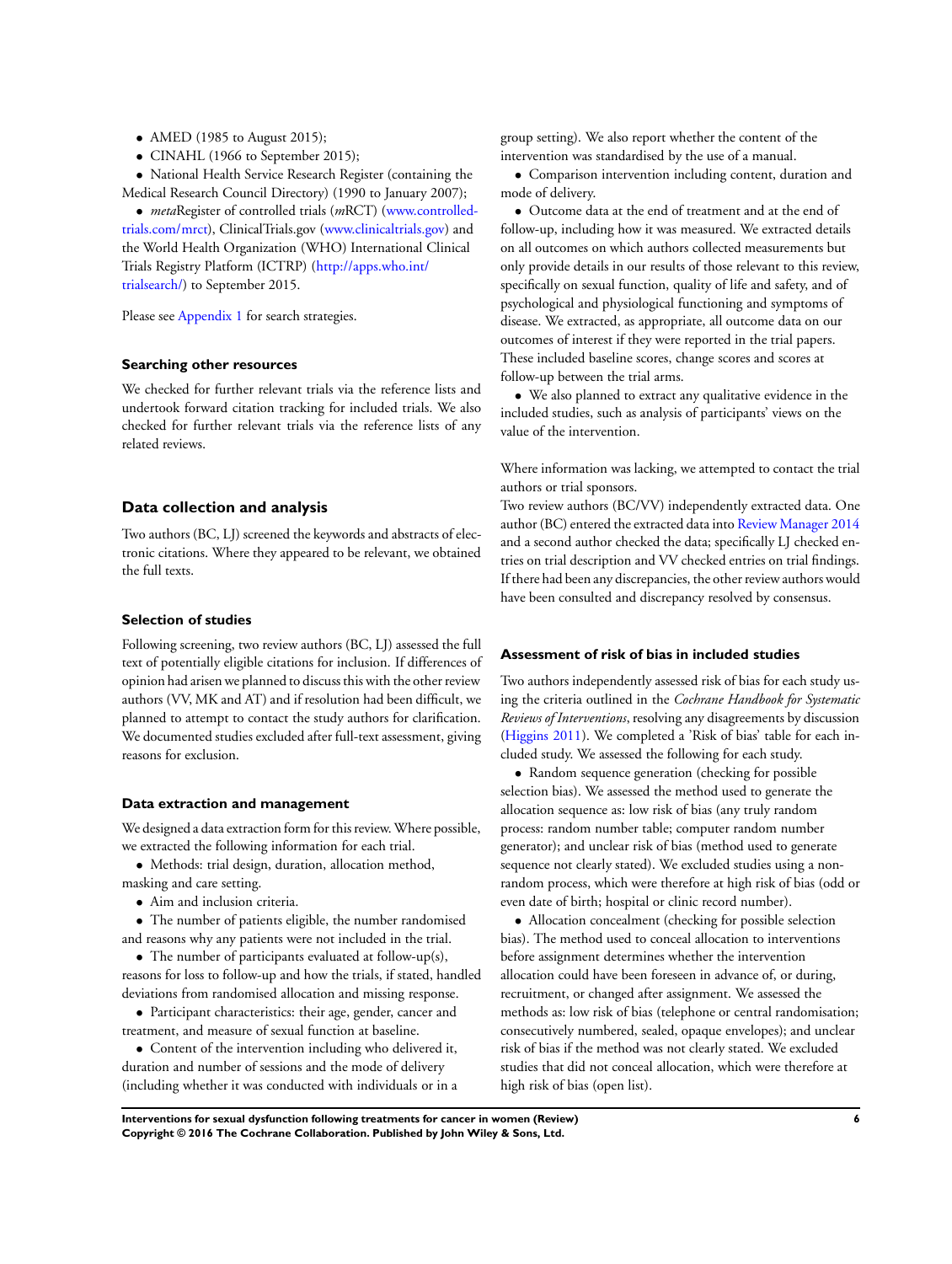• Blinding of participants and personnel (performance bias). We assessed the methods used to blind study participants and outcome assessors from knowledge of which intervention a participant received. We assessed the methods as: low risk of bias if the study stated that it was blinded and described the method used to achieve blinding: identical tablets, matched in appearance and smell; and unclear risk of bias if the study stated that it was blinded but did not provide an adequate description of how blinding was achieved. We judged a study as high risk if there was no blinding or incomplete blinding, and the outcome was likely to have been influenced by lack of blinding. We also judged a study as high risk if blinding was attempted but it was likely that the blinding could have been broken and the outcome was likely to be influenced by lack of blinding.

• Incomplete outcome data (attrition bias). We assessed whether there was attrition bias due to the amount, nature or handling of incomplete outcome data. We judged the study as having low risk of attrition bias if there were no missing outcome data or the reasons for missing data were unlikely to be related to true outcome, or missing data and reasons for it were similar across trial arms, or the missing data had been imputed using appropriate methods. We judged the study as high risk if the reason for missing outcome data was likely to be related to the outcome, with either imbalance across trial arms in numbers of reasons for missing data and if an inappropriate application of simple imputation was potentially used. We judged the study as unclear risk if there was insufficient reporting of attrition to permit judgement of low or high risk.

• Sample size (checking for possible biases confounded by small size). Small studies have been shown to overestimate treatment effects, probably because the conduct of small studies is more likely to be less rigorous, allowing critical criteria to be compromised ([Zhang 2013\)](#page-22-0). We considered studies to be at low risk of bias if they had 200 participants or more, at unclear risk if they had 50 to 200 participants, and at high risk if they had fewer than 50 participants.

• Selective outcome reporting (checking if there was a selection of a subset of the original variables recorded on the basis of the results). We assessed selective outcome reporting, if a protocol was available, by comparing outcomes in the protocol and published report. If they were the same we assessed it as low risk in this domain, if they differed we considered it as high risk. If a protocol was not available, then we compared the outcomes listed in the methods section of an article with the outcomes for which results were reported. If they differed we considered the study as high risk. If a protocol was not available and even though the outcomes listed in the methods section and the results section were the same, we considered the study as having an unclear risk of bias in this domain.

We incorporated the results of the 'Risk of bias' assessment into the review through systematic narrative description and commentary about each item.

#### **Measures of treatment effect**

Treatment effects were measured using dichotomous data or ordinal rating scales.

#### **Dichotomous data**

Where dichotomous data were reported (if data were available) we planned to extract or generate odds ratios (ORs) and their 95% confidence intervals (CIs) where appropriate.

#### **Continuous data**

We assessed effect measures for ordinal data as continuous data. Where continuous data were reported, we planned to extract or generate the mean difference (MD) from the means and standard deviations.

#### **Unit of analysis issues**

For any identified cluster-randomised controlled trials we planned to check for errors in the unit of analysis and, if errors were found and sufficient data were available, to recalculate the results using the appropriate unit of analysis ([Higgins 2011\)](#page-22-0). For data arising from RCTs with a cross-over design, if available, we planned to use in any combined analysis only data from the first comparative phase prior to cross-over. This decision was based on the possibility of a 'carry-over' of treatment effect from the experimental or comparative treatment.

#### **Dealing with missing data**

Missing studies can result from an inadequate search for data or from publication bias in that papers with negative findings are less likely to be published. How we dealt with this is detailed in [Search methods for identification of studies](http://onlinelibrary.wiley.com/doi/10.1002/14651858.CD007617.pub2/full#CD007617-sec2-0002) and in [Assessment](http://onlinelibrary.wiley.com/doi/10.1002/14651858.CD007617.pub2/full#CD007617-sec3-0014) [of reporting biases](http://onlinelibrary.wiley.com/doi/10.1002/14651858.CD007617.pub2/full#CD007617-sec3-0014).

We anticipated finding a significant amount of loss to follow-up in this review. This was due either to the patient's declining health and the caregiver's need for more time with their loved one, or because of the death of the patient. We report attrition rates, per trial, in the 'Risk of bias' tables (see [Characteristics of included studies](http://onlinelibrary.wiley.com/doi/10.1002/14651858.CD007617.pub2/tables#CD007617-sec2-0018)). This included, if available, per trial arm reasons for attrition, and whether the trial analysis entailed any re-inclusions. We did not undertake any imputation for missing participant data.

A common item missing in outcome data is the standard deviation for continuous outcomes. Where data were not reported, but might be available, we attempted to contact the study authors. We attempted contact with them up to two times. If contact with the author was not possible, we planned to calculate or impute this using relevant data, only if a minority of the trials (to be combined in a meta-analysis) had a missing standard deviation [\(Higgins 2008](http://onlinelibrary.wiley.com/doi/10.1002/14651858.CD007617.pub2/full#CD007617-bbs2-0056)). If we had undertaken such imputation we planned to perform sensitivity analyses to assess its impact on combined analysis.

**Interventions for sexual dysfunction following treatments for cancer in women (Review) 7 Copyright © 2016 The Cochrane Collaboration. Published by John Wiley & Sons, Ltd.**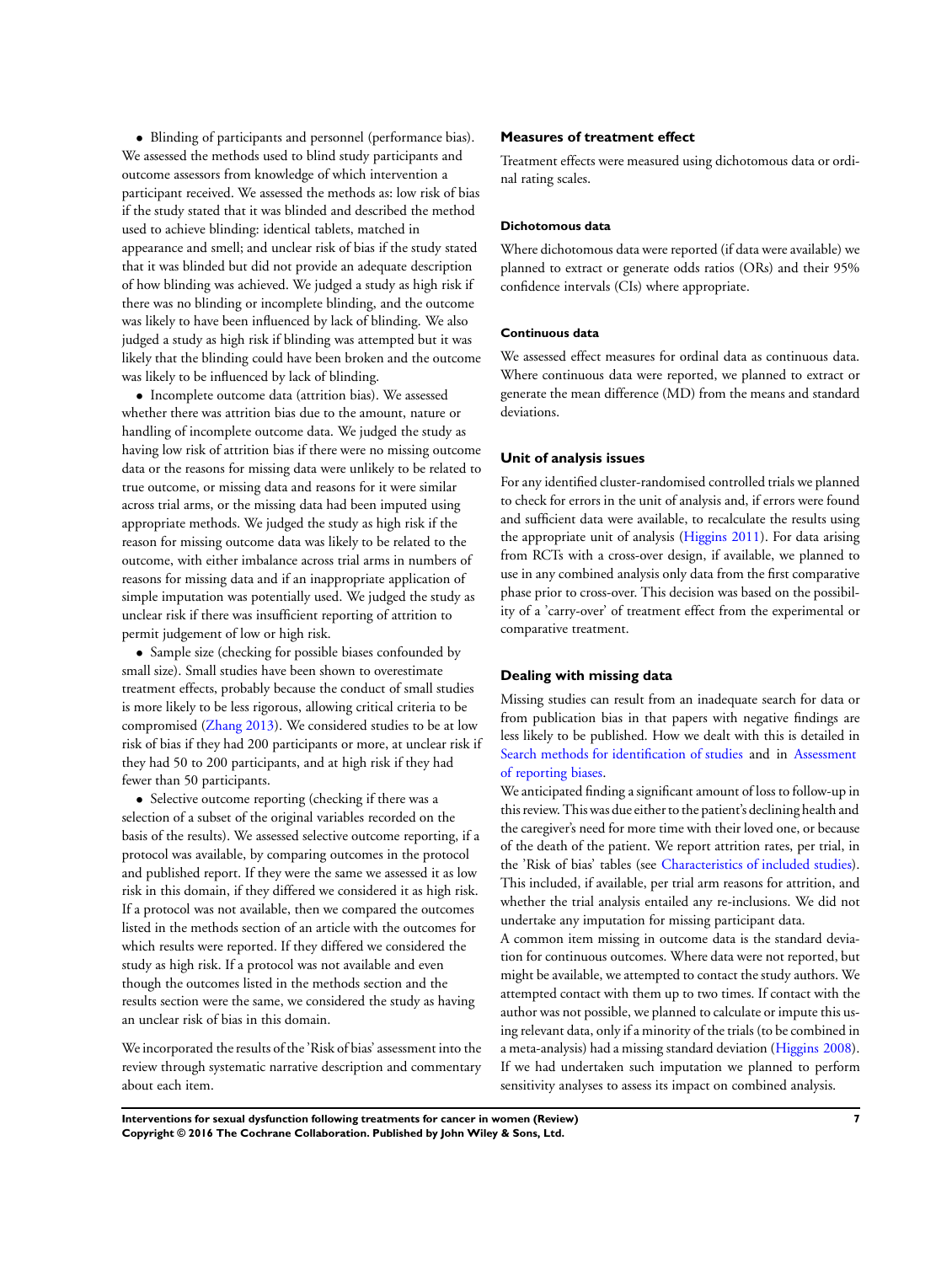We did not exclude trials on the basis of missing data. In the [Discussion](http://onlinelibrary.wiley.com/doi/10.1002/14651858.CD007617.pub2/full#CD007617-sec1-0006) section we address the potential impact of missing data on the findings of the review.

#### **Assessment of heterogeneity**

If meta-analysis had been possible, we would have assessed statistical heterogeneity between trials using the Chi<sup>2</sup> test and  $I^2$  statistic (a Chi<sup>2</sup> P value of less than 0.05 or an  $I^2$  value equal to or more than 50% is considered to indicate substantial heterogeneity). If substantial heterogeneity was identified, we planned to undertake subgroup analyses to investigate its possible sources.

## **Assessment of reporting biases**

If meta-analysis had been possible we would have sought to explore publication bias visually using funnel plots. In our interpretation of the plots we planned to use the*Cochrane Handbook for Systematic Reviews of Interventions* ([Higgins 2011\)](#page-22-0).

## **Data synthesis**

For any combined analysis that had been possible, as the patient populations were quite variable in age and treatments (as were the interventions), we would have employed random-effects metaanalyses.

## **Subgroup analysis and investigation of heterogeneity**

Subgroup analysis explores whether the overall effect varies with different trial populations and with the nature and content of the interventions. In this update we planned the following subgroup analysis:

- trials of participants with severe sexual dysfunction;
- trials of participants with advanced cancer.

#### **Sensitivity analysis**

We planned to perform sensitivity analyses in order to explore (by excluding trials) the influence of the following factors:

- unpublished trials;
- trials with high risk of bias.

# **R E S U L T S**

## **Description of studies**

#### **Results of the search**

In this 2015 update we searched for both interventions for men and women; two review authors independently screened 85% of 4218 citations identified. Thirty studies evaluating interventions for women appeared to be relevant at citation assessment. At full-text assessment, 11 studies were eligible [\(Aktas 2015;](#page-22-0) [Barton](#page-22-0) [2007](#page-22-0); [Baucom 2009;](#page-22-0) [Classen 2013](#page-22-0); [Lee 2011](#page-22-0); [Marcus 2010;](#page-22-0) [Rowland 2009;](#page-22-0) [Schover 2011;](#page-22-0) [Schover 2013](#page-22-0); [Svensk 2009;](#page-22-0) [Yang](#page-22-0) [2012](#page-22-0)). We found two further articles at full-text assessment that related to studies in progress ([DuHamel 2013;](#page-22-0) [Schofield 2013](#page-22-0)) (see [Characteristics of ongoing studies\)](#page-49-0) and we excluded seven further articles because they did not fulfil the inclusion criteria, as they did not report sexual outcomes or were not a RCT. Details of these studies and those excluded in the original review (and involving populations of women) are in the table [Characteristics](#page-43-0) [of excluded studies](#page-43-0). We found seven studies that are awaiting classification (see [Characteristics of studies awaiting classification](#page-47-0)). The interventions for men identified in this updated search are reviewed in another Cochrane review, which is in progress. The search process is documented in [Figure 1.](#page-10-0)

**Interventions for sexual dysfunction following treatments for cancer in women (Review) 8 Copyright © 2016 The Cochrane Collaboration. Published by John Wiley & Sons, Ltd.**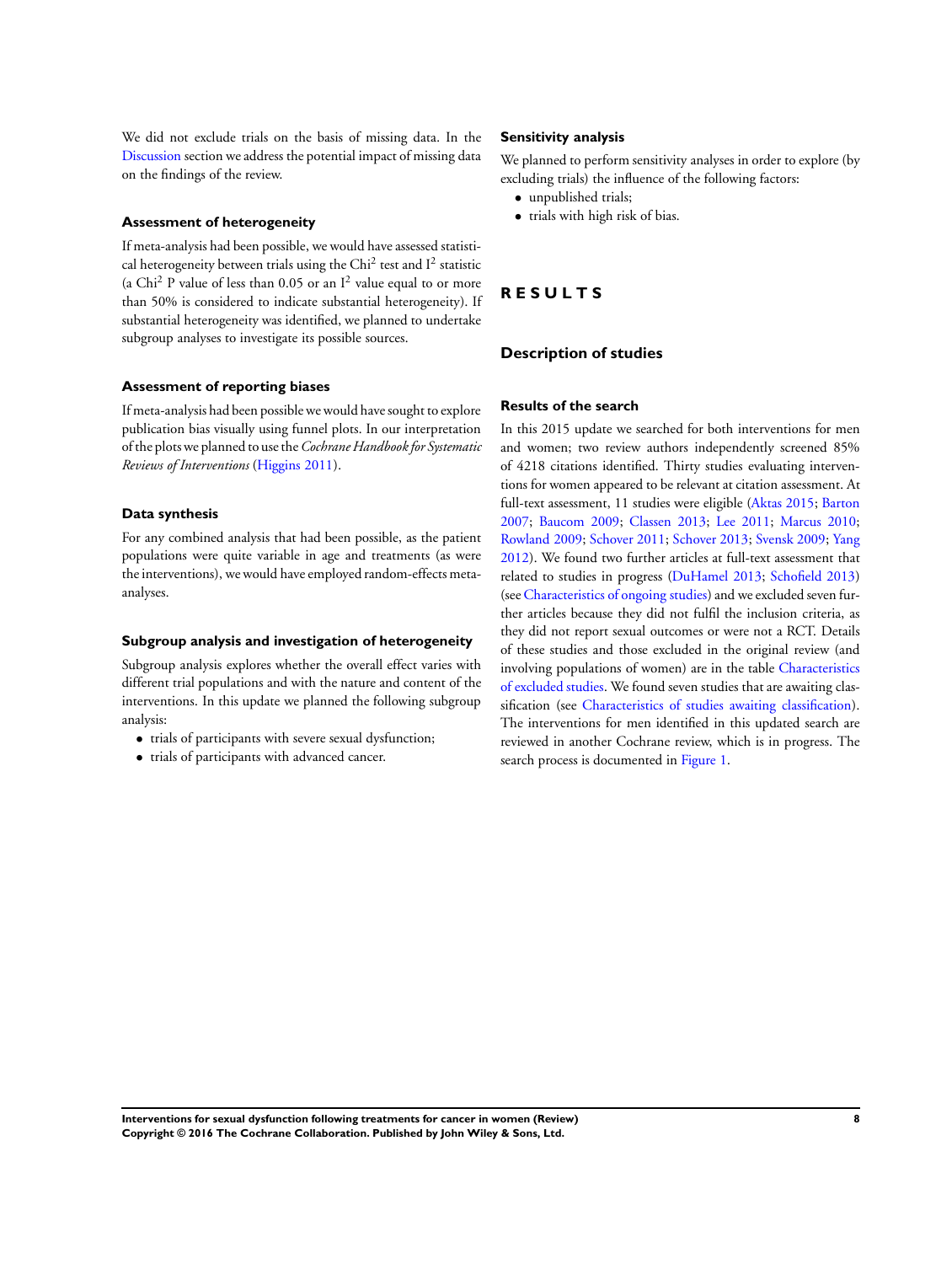

<span id="page-10-0"></span>

**Interventions for sexual dysfunction following treatments for cancer in women (Review) 9 Copyright © 2016 The Cochrane Collaboration. Published by John Wiley & Sons, Ltd.**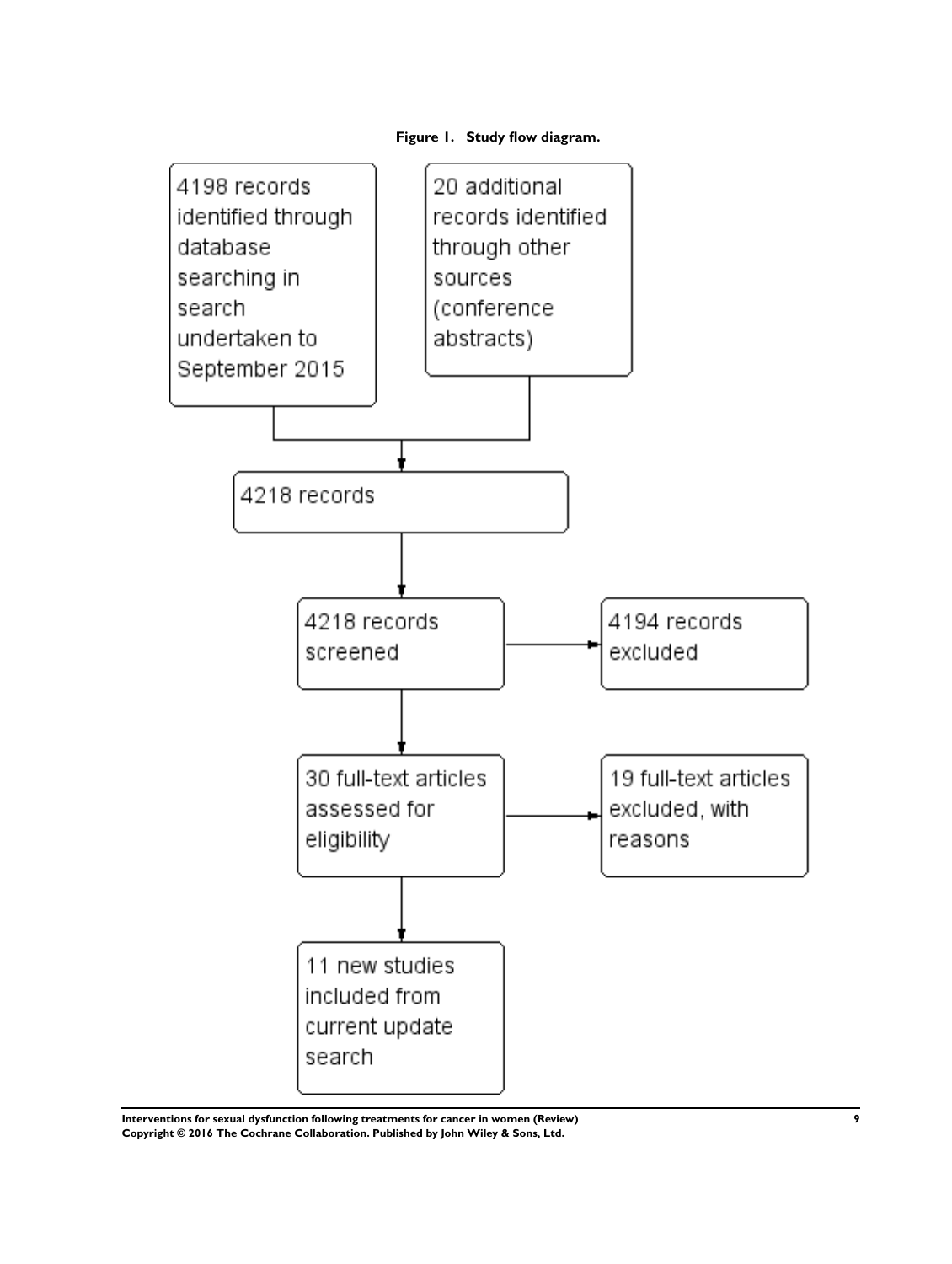We excluded one RCT identified in the original review in this update as it no longer fitted our tighter inclusion criteria, as it is a preventative intervention [\(Pitkin 1971](#page-22-0)).

## **Included studies**

The 11 completed trials randomised 1509 female participants [\(Aktas 2015](#page-22-0); [Barton 2007](#page-22-0); [Baucom 2009;](#page-22-0) [Classen 2013;](#page-22-0) [Lee](#page-22-0) [2011](#page-22-0); [Marcus 2010](#page-22-0); [Rowland 2009;](#page-22-0) [Schover 2011](#page-22-0); [Schover 2013;](#page-22-0) [Svensk 2009](#page-22-0); [Yang 2012\)](#page-22-0).

The trials were undertaken in populations from four countries. Most were undertaken in US populations [\(Aktas 2015;](#page-22-0) [Barton](#page-22-0) [2007](#page-22-0); [Baucom 2009](#page-22-0); [Marcus 2010](#page-22-0); [Rowland 2009](#page-22-0); [Schover](#page-22-0) [2011](#page-22-0); [Schover 2013\)](#page-22-0). Others were undertaken in Canada ([Classen](#page-22-0) [2013](#page-22-0)), South Korea ([Lee 2011](#page-22-0); [Yang 2012\)](#page-22-0), and Sweden ([Svensk](#page-22-0) [2009](#page-22-0)).

One of the trials was of cross-over design ([Barton 2007](#page-22-0)); the remainder were of parallel design. Three of the studies were feasi-bility or pilot trials [\(Baucom 2009;](#page-22-0) [Classen 2013;](#page-22-0) [Yang 2012](#page-22-0)). Two studies compared different forms of delivery of an intervention ([Schover 2011](#page-22-0); [Schover 2013](#page-22-0)), and two used wait-list controls ([Classen 2013](#page-22-0); [Schover 2011](#page-22-0)). Four trials involved samples of fewer than 50 participants ([Baucom 2009;](#page-22-0) [Classen 2013](#page-22-0); [Svensk](#page-22-0) [2009](#page-22-0); [Yang 2012\)](#page-22-0). Four had samples of over 100 participants [\(Barton 2007](#page-22-0); [Marcus 2010](#page-22-0); [Rowland 2009](#page-22-0); [Schover 2011](#page-22-0)). None of the trials reported drug, staff or project pharmaceutical funding or affiliation.

All trials involved participants that had breast or gynaecological cancer. Where reported, the mean age of participants ranged across trials from 44 to 57 years. The treatments the participants underwent for cancer were surgery, radiation, endocrine therapy and/or chemotherapy.

As per the inclusion criteria participants in the majority of trials had documented poor sexual functioning following a cancer treatment ([Barton 2007;](#page-22-0) [Baucom 2009](#page-22-0); [Classen 2013;](#page-22-0) [Lee](#page-22-0) [2011](#page-22-0); [Marcus 2010](#page-22-0); [Rowland 2009;](#page-22-0) [Schover 2011](#page-22-0); [Schover 2013;](#page-22-0) [Svensk 2009](#page-22-0);[Yang 2012](#page-22-0)). We included another trial as the authors were explicit in assuming that for a high proportion of the participants the cancer treatment would result in sexual dysfunction [\(Aktas 2015](#page-22-0)). Across the studies how sexual dysfunction was measured varied. This included self report and scales specifically developed for the project. Validated tools used included the Changes of Sexual Functioning Questionnaire [\(Clayton 1997\)](#page-22-0), Derogatis Inventory of Sexual Functioning ([Derogatis 1979\)](#page-22-0), the Female Sexual Distress Revised Scale ([Derogatis 2008](#page-22-0)), Female Sexual Function Index [\(Rosen 2000](#page-22-0)), and the sexual function subscale of the Australian Pelvic Floor Questionnaire [\(Baessler 2009](#page-22-0)). Only one trial specifically set out to only include those with severe sexual dysfunction [\(Classen 2013\)](#page-22-0), although in two other trials the scores obtained on the scales used for sexual dysfunction suggested

overall a significant problem ([Lee 2011;](#page-22-0) [Schover 2011\)](#page-22-0). One trial evaluated sexual outcomes in both the women and their partners [\(Baucom 2009\)](#page-22-0).

All involved participants were in a couple relationship, although only two of the trials documented that participants were sexually active prior to the cancer treatment ([Aktas 2015;](#page-22-0) [Classen 2013](#page-22-0)). In three trials the intervention was started during active treatment for cancer of surgery, radiography or chemotherapy [\(Aktas 2015;](#page-22-0) [Baucom 2009;](#page-22-0) [Svensk 2009](#page-22-0)); for one of these studies the treatment, radiology, was ongoing [\(Svensk 2009](#page-22-0)). In one other trial the intervention was started just after the treatment for cancer [\(Marcus](#page-22-0) [2010](#page-22-0)). In another the mean number of months since treatment for cancer ended was 24.3 in the intervention group and 31.3 in the control group ([Classen 2013](#page-22-0)). In the remaining six trials time since cancer treatment was not reported [\(Barton 2007](#page-22-0); [Lee 2011;](#page-22-0) [Rowland 2009;](#page-22-0) [Schover 2011;](#page-22-0) [Schover 2013](#page-22-0); [Yang 2012](#page-22-0)).

In three trials the effect of the intervention on sexual dysfunction was the primary focus ([Aktas 2015](#page-22-0); [Barton 2007](#page-22-0); [Schover 2013](#page-22-0)). In five of the other trials there was no declared primary outcome; in four of these sexual dysfunction was one of several measures of wellbeing, including quality of life, mental health and distress, body image, spiritual wellbeing and personal growth ([Baucom](#page-22-0) [2009](#page-22-0); [Marcus 2010;](#page-22-0) [Schover 2011;](#page-22-0) [Svensk 2009\)](#page-22-0). In the fifth trial the other measures related to the impact of an exercise intervention on pelvic floor muscles ([Yang 2012](#page-22-0)). In the other two included studies sexual dysfunction was a secondary outcome; in one the primary outcome was feasibility of the intervention ([Classen](#page-22-0) [2013](#page-22-0)), and in the other mental health ([Rowland 2009](#page-22-0)).

Further details on these trials are documented in the table [Characteristics of included studies.](#page-30-0)

#### **Trial interventions**

The interventions evaluated were pharmacological, psychotherapeutic, psycho-educational or exercise.Most trials (8/11) evaluated an intervention involving psychotherapeutic techniques. Within these interventions there was heterogeneity in content.

#### **Pharmacological interventions**

Two types of pharmacological interventions were tested:

- Topical testosterone cream;
- Vaginal pH-balanced gel.

#### **Psychotherapeutic/psycho-educational**

The focus and delivery of the psychotherapeutic and psycho-educational interventions varied and included:

• Art therapy;

**Interventions for sexual dysfunction following treatments for cancer in women (Review) 10 Copyright © 2016 The Cochrane Collaboration. Published by John Wiley & Sons, Ltd.**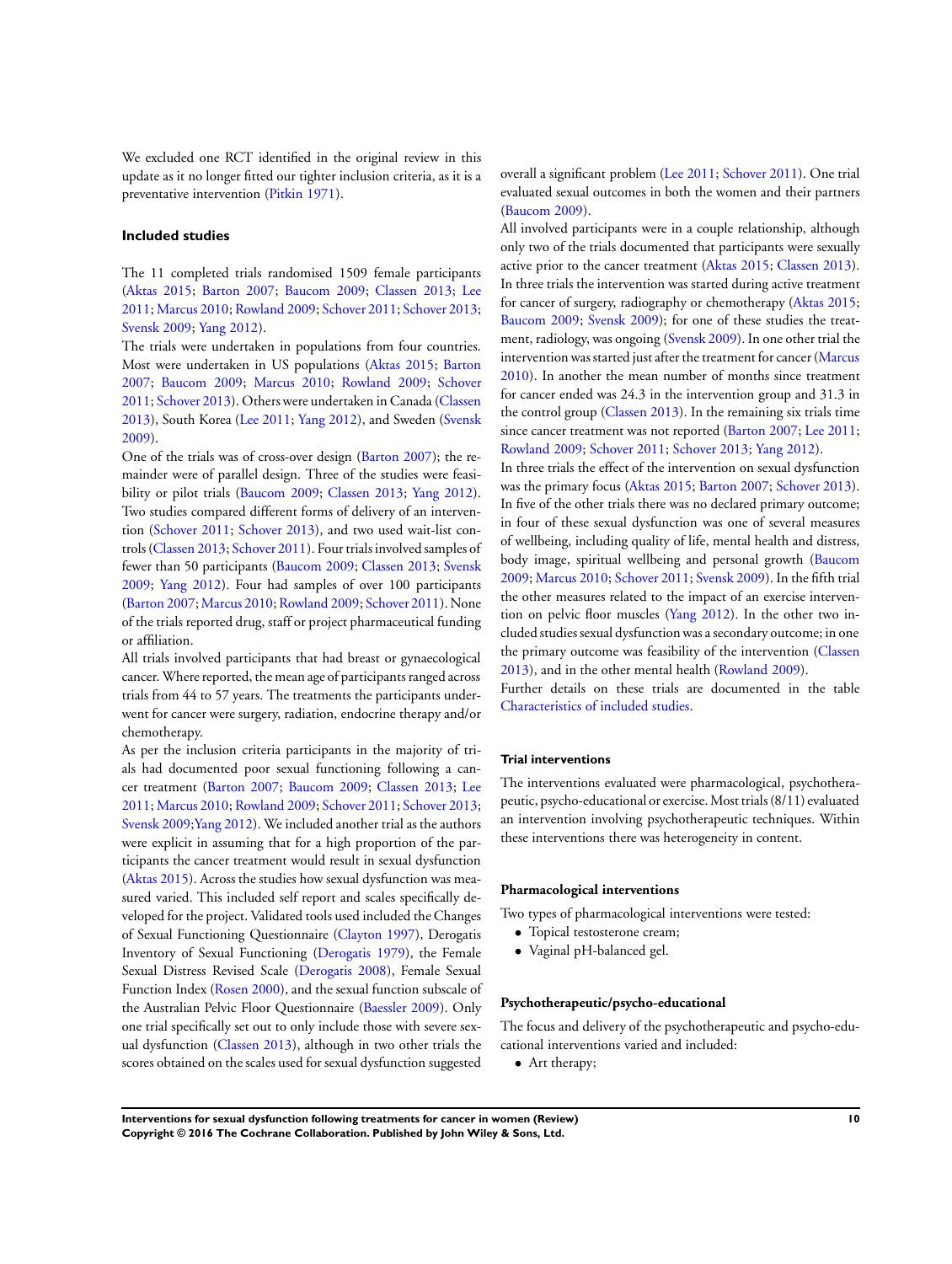• Counselling one to one, in group or by telephone. This included professional counselling or peer support. Topics included discussion of sexual matters, relationship functioning, quality of life and information on treatment;

- Relationship enhancement;
- Web-based support and information.

#### **Exercise**

• Pelvic floor exercises with and without biofeedback.

Further descriptions of the included trials can be found in the [Characteristics of included studies](#page-30-0) table.

## **Outcomes evaluated**

There was variation across the trials in how the effect of the intervention on sexual function was measured, as well as for other types of outcomes, including quality of life and psychological functioning. Where there was overlap, the trials differed in how they presented their results.

**Excluded studies**

We excluded 49 studies in the previous version of this review and 19 at this update.

The main reasons for exclusion of studies were that the report was a discussion paper, not a RCT, the study did not include cancer patients or that the evaluation had no sexual function outcomes. Reasons for exclusion for all excluded studies are listed in the [Characteristics of excluded studies](#page-43-0) table.

#### **Ongoing studies**

There are seven relevant trials in progress ([Davis 2015;](#page-22-0) [DuHamel](#page-22-0) [2013](#page-22-0); [Gessler 2015](#page-22-0); [Hummel 2015;](#page-22-0) [NCT00459134 2015;](#page-22-0) [NCT02091765 2015;](#page-22-0) [Schofield 2013](#page-22-0)). The trials vary. For example, one of the studies in progress is testing a psychotherapeutic intervention in female survivors of anal or rectal cancer [\(DuHamel 2013\)](#page-22-0); another is testing a psychotherapeutic intervention in women following treatments for gynaecological cancer [\(Schofield 2013\)](#page-22-0). Further details on these trials are documented in the table [Characteristics of ongoing studies](#page-49-0).

## **Risk of bias in included studies**

All trials were vulnerable to a number of biases, most commonly selection bias. See Figure 2 and [Figure 3.](#page-13-0)

## **Figure 2. 'Risk of bias' graph: review authors' judgements about each risk of bias item presented as percentages across all included studies.**

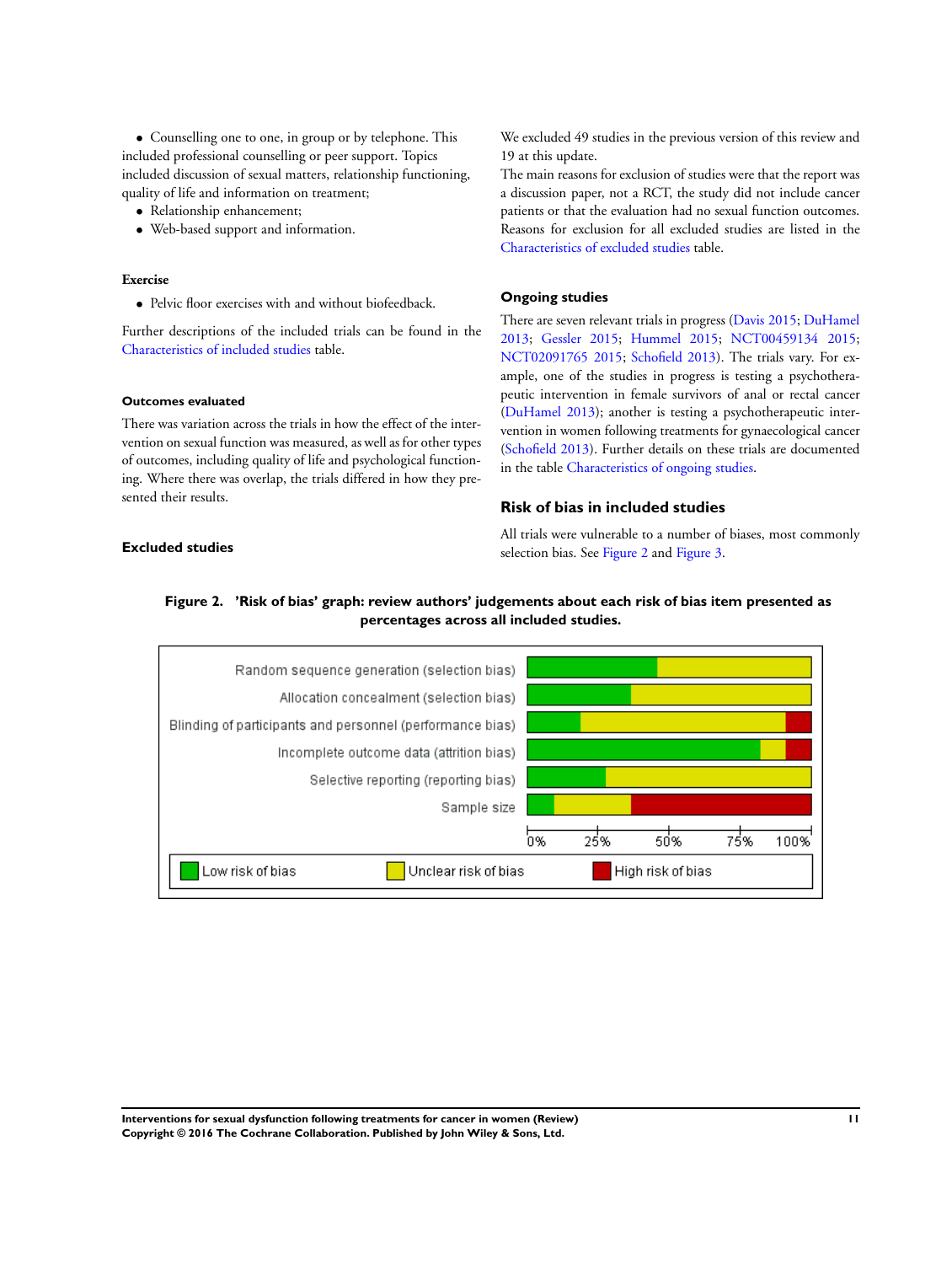

<span id="page-13-0"></span>**Figure 3. 'Risk of bias' summary: review authors' judgements about each risk of bias item for each included study.**

**Interventions for sexual dysfunction following treatments for cancer in women (Review) 12 Copyright © 2016 The Cochrane Collaboration. Published by John Wiley & Sons, Ltd.**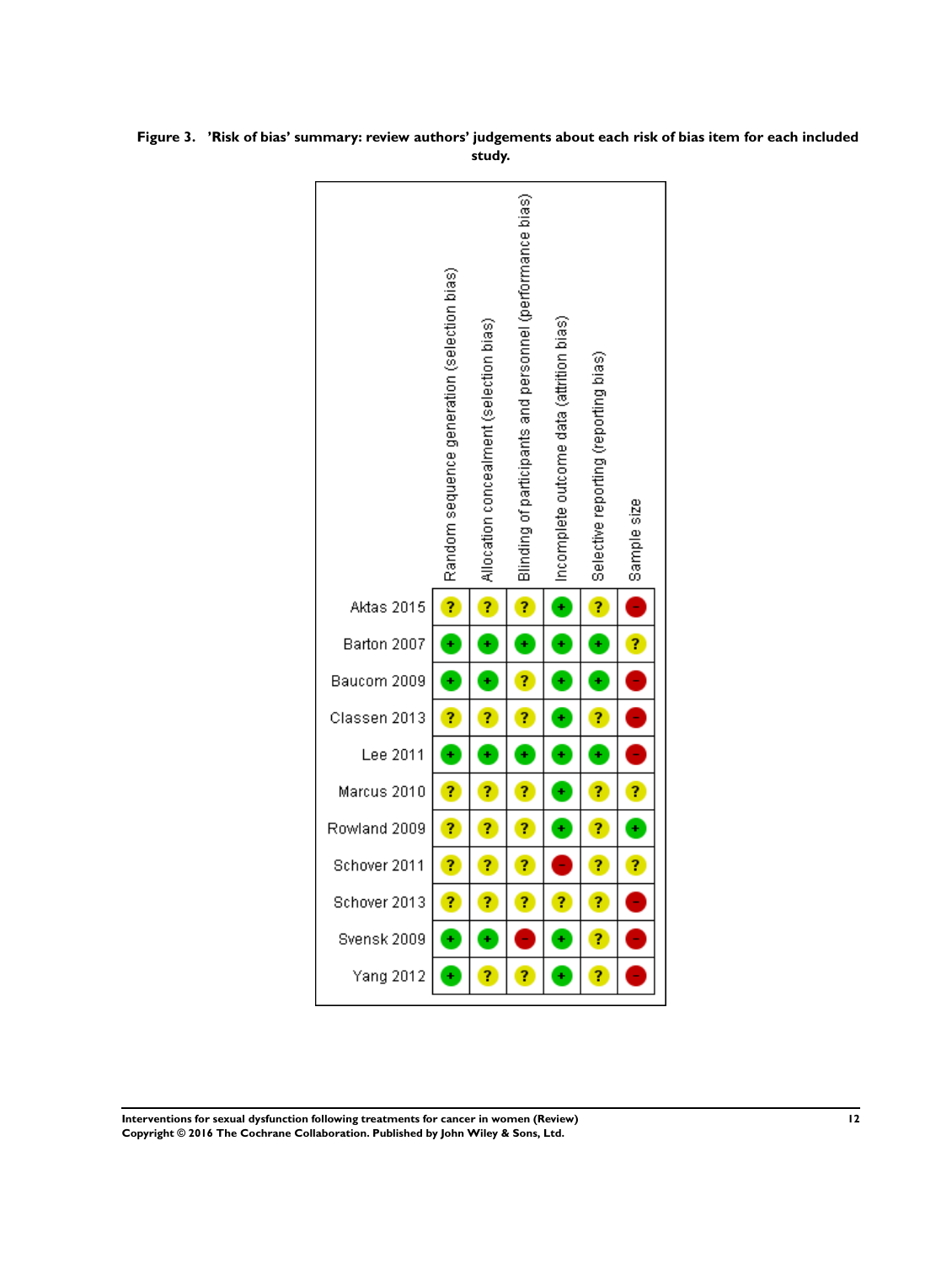## **Allocation**

Most trials  $(n = 8)$  did not report the method of randomisation sequence generation ([Aktas 2015](#page-22-0); [Barton 2007](#page-22-0); [Baucom](#page-22-0) [2009](#page-22-0); [Classen 2013](#page-22-0); [Marcus 2010](#page-22-0); [Rowland 2009](#page-22-0); [Schover 2011;](#page-22-0) [Schover 2013\)](#page-22-0). The method concealment of allocation was described adequately in three of the trials ([Barton 2007](#page-22-0); [Baucom](#page-22-0) [2009](#page-22-0); [Svensk 2009](#page-22-0)).

## **Blinding**

Two trials were at a low risk of performance bias [\(Barton 2007;](#page-22-0) [Baucom 2009](#page-22-0)).

In the other trials the risk was either high, as the authors stated that the trial was single-blinded, or the risk was unclear as they provided no details.

#### **Incomplete outcome data**

The risk of attrition bias was low in most trials  $(n = 6)$  [\(Barton](#page-22-0) [2007](#page-22-0); [Baucom 2009;](#page-22-0) [Classen 2013](#page-22-0); [Marcus 2010](#page-22-0); [Svensk 2009;](#page-22-0) [Yang 2012](#page-22-0)).

#### **Selective reporting**

The risk of selective reporting was unclear in most studies (n = 8) as they did not reference a protocol or clearly state primary outcomes.

#### **Other potential sources of bias**

Seven trials were at a high risk of bias as they involved fewer than 50 participants in each trial arm [\(Aktas 2015](#page-22-0); [Baucom 2009;](#page-22-0) [Classen](#page-22-0) [2013](#page-22-0); [Lee 2011](#page-22-0); [Schover 2013](#page-22-0); [Svensk 2009](#page-22-0); [Yang 2012](#page-22-0)).

## **Effects of interventions**

The effects of the interventions are reported as fully as possible. Some trials did not report for all outcomes assessed the actual scores for or number of participants experiencing an outcome.

## **Pharmaceutical interventions**

Two trials evaluated a pharmaceutical intervention.

#### **Testosterone cream versus placebo**

One cross-over trial of 150 women with cancer evaluated the effect of testosterone 2% in Vanicream versus plain Vanicream in the control group ([Barton 2007\)](#page-22-0). As per the inclusion criteria, at baseline all participants had a decrease in sexual desire. This was

defined as a score of less than 8 on a 0- to 10-point scale with 10 being highest interest (actual scores not provided). Participants were instructed to apply a spoonful of the cream (intervention treatment or control) onto a large area of their abdomen or thighs. The trial reported cross-over periods separately and so according to our protocol we only report the pre-cross-over results.

#### *Sexual function*

Outcomes for sexual desire/interest and frequency of desire were captured using the Changes in Sexual Functioning Questionnaire (CSFQ) [\(Clayton 1997](#page-22-0)). The overall score for the scale runs from 0 to 100, with higher scores representing poorer outcome.

Using the CSFQ for the summed score of desire/interest and frequency of desire it was found that there was no significant difference in effect between the trial arms. The first cross-over mean score in the intervention group was 48.53 and in the control group it was 44.41. The mean difference (MD) in change from baseline was 1.08 (95% confidence interval (CI) -2.78 to 4.94). Neither was there a significant difference in the CSFQ subscale on feelings of sexual pleasure (MD 4.67, 95% CI -0.10 to 9.44) (see [Table 1](#page-53-0) for the actual scores).

## *Quality of life*

Quality of life was not measured.

## *Adverse effects*

The trial reported no significant difference between trial arms in adverse effects of acne, voice deepening, abnormal hair loss or growth, peripheral oedema or headache. The actual numbers of participants suffering these events were not reported.

## *Secondary and other outcomes*

The Profile of Mood States (POMS) was used to measure psychological function. They also reported the findings of a subscale on vitality. There was no significant difference between trial arms for both outcomes (MD -3.37, 95% CI -8.15 to 1.01; MD -2.20, 95% CI -6.84 to 2.44) (see [Table 1](#page-53-0) for the actual scores). Impact on physical symptoms of cancer were not reported.

**Interventions for sexual dysfunction following treatments for cancer in women (Review) 13 Copyright © 2016 The Cochrane Collaboration. Published by John Wiley & Sons, Ltd.**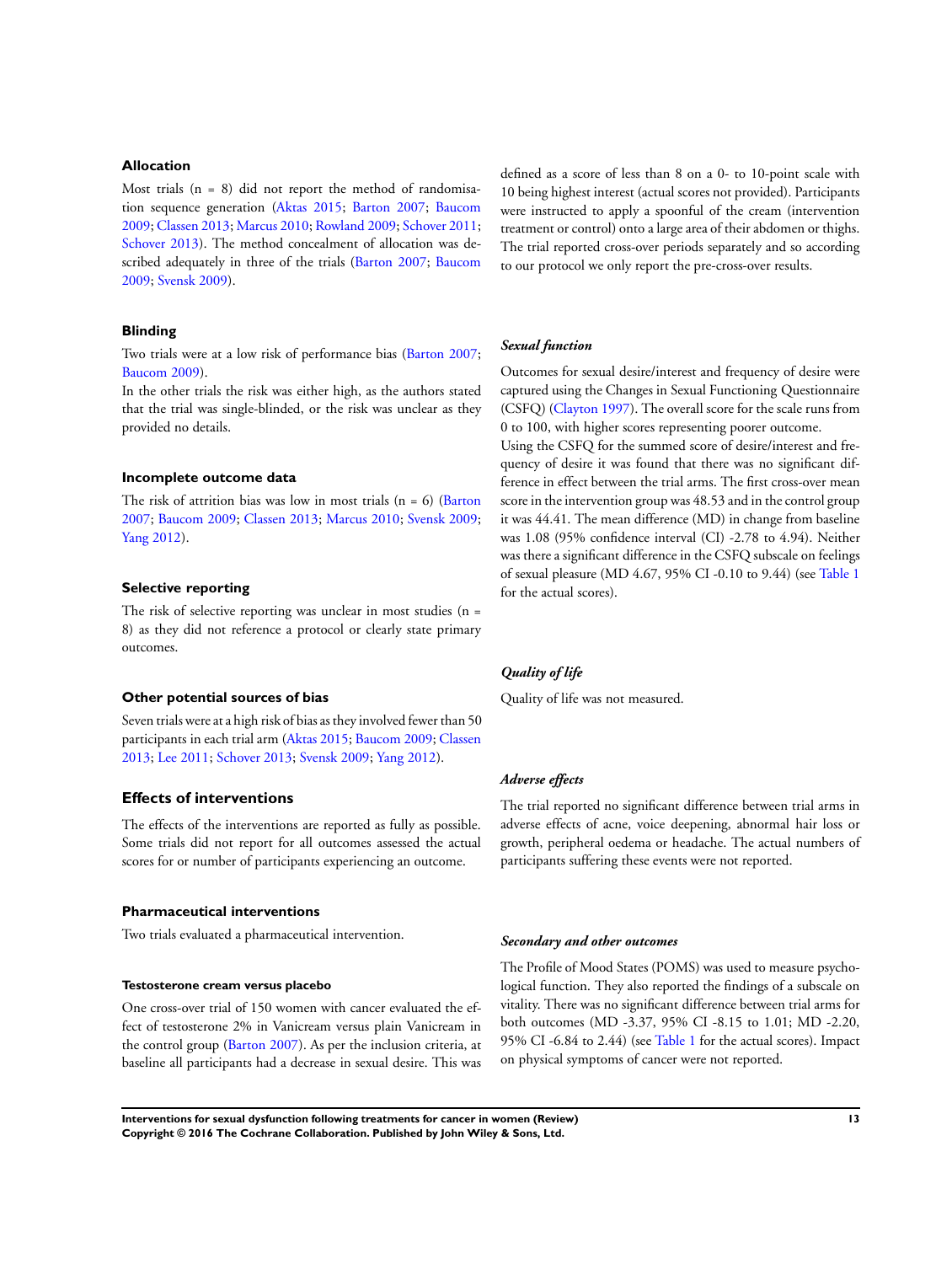#### **pH-balanced vaginal gel versus placebo**

In one trial, 98 women with breast cancer were randomised to either apply three times a week a pH-balanced vaginal gel or a placebo gel ([Lee 2011](#page-22-0)). The women had experienced menopause after chemotherapy or endocrine therapy. In both trial arms, participants at baseline reported a high degree of dyspareunia. On a scale of 0 to 10 with 10 being the highest score for dyspareunia, the baseline mean in the intervention group was 8.23 (standard deviation (SD) 0.99) and in the control group 8.20 (SD 0.95). Likewise the score (using the same scoring system) for vaginal dryness with pain was high: in the intervention group it was 8.20 (SD 0.83) and in the control group 7.92 (SD 0.89).

## *Sexual function*

Effectiveness of the gel was measured by whether it reduced dyspareunia and vaginal dryness. This was measured using a visual analogue scale of 0 to 10 with higher scores reflecting poorer function/more severe symptoms.

At 12 weeks of treatment there was a significant difference favouring those in the intervention group in reduced dyspareunia and other measures of vaginal health, including reduced vaginal dryness (mean dyspareunia 5.48 (SD 1.06) in the intervention group, mean dyspareunia 6.11 (SD 1.42) in the control group; MD - 0.63, 95% CI -1.13 to -0.13); mean vaginal dryness 4.23 (SD 1.40) in the intervention group and 6.51 (SD 1.51) in the control group; MD -2.28, 95% CI -2.85 to -1.71).

## *Quality of life*

Quality of life was not measured.

#### *Adverse effects*

The most common adverse effect was the sensation of vaginal burning or irritation; there was no significant difference between the trial arms in the proportions of women experiencing this (18/ 49 in the intervention group versus 13/49 in the control group; odds ratio (OR) 1.61, 95% CI 0.68 to 3.80). There were no reported severe adverse effects.

## *Secondary and other outcomes*

Impact on symptoms of cancer and psychological functioning were not reported.

#### **Psychotherapeutic and psycho-educational**

Eight trials assessed the effectiveness of a psychotherapeutic intervention or psycho-educational intervention [\(Aktas 2015;](#page-22-0) [Baucom](#page-22-0) [2009](#page-22-0); [Classen 2013](#page-22-0); [Marcus 2010](#page-22-0); [Rowland 2009](#page-22-0); [Schover 2011;](#page-22-0) [Schover 2013](#page-22-0); [Svensk 2009\)](#page-22-0). The content of four interventions was specific to sexual matters [\(Aktas 2015;](#page-22-0) [Baucom 2009;](#page-22-0) [Classen](#page-22-0) [2013](#page-22-0); [Schover 2013\)](#page-22-0). Three were broader in topic, covering in addition to sexual matters other quality of life issues such as physical, psychological, social and spiritual wellbeing [\(Marcus 2010;](#page-22-0) [Rowland 2009](#page-22-0); [Schover 2011](#page-22-0)). The intervention in the other trial was art therapy and it did not explore sexual matters ([Svensk 2009](#page-22-0)). Instead it provided participants with a medium for expression and reflection. It was included as sexual functioning was a specific outcome. The interventions not only varied in content, but in how they were delivered and in their comparison. In brief:

• Specialist nurse counselling on sexual matters [\(Aktas 2015\)](#page-22-0).

The comparison group received usual post-cancer treatment care; • Face-to-face counselling on relationship enhancement

compared with an active control of provision of a list of support services [\(Baucom 2009](#page-22-0));

• Online support group to address the psychosexual impact of cancer compared with a wait-list control [\(Classen 2013\)](#page-22-0);

• Telephone counselling on living with physical change, sexuality, relationships and economic change compared with an active control of a list of support services [\(Marcus 2010](#page-22-0));

• Sexual relationship enhancement intervention compared to an active control of an educational leaflet ([Rowland 2009](#page-22-0));

• Peer counselling aiming to improve knowledge and reduce symptoms relating to sexual dysfunction compared to participant-initiated call to receive brief telephone counselling on sexual dysfunction ([Schover 2011](#page-22-0));

• Online intervention on sexual and fertility consequences of cancer and treatment ([Schover 2013](#page-22-0)). Participants' use of the website was guided by a counsellor in one trial arm and not in the other arm;

• Art therapy intervention compared with a control group who had usual care ([Svensk 2009](#page-22-0)).

Detailed information regarding treatment arms and outcomes is provided in the [Characteristics of included studies](#page-30-0).

This diversity and complexity of interventions precluded any taxonomy of simple labels that would accurately summarise efficacy per intervention type. It also precluded classification into general themes and groups. Moreover the trials varied in how they measured impact on sexual functioning, with five not reporting their findings in a way that was appropriate for combined analysis ([Baucom 2009;](#page-22-0) [Marcus 2010;](#page-22-0) [Rowland 2009](#page-22-0); [Schover 2011;](#page-22-0) [Schover 2013](#page-22-0)). Therefore for these reasons their results are presented individually.

**Interventions for sexual dysfunction following treatments for cancer in women (Review) 14 Copyright © 2016 The Cochrane Collaboration. Published by John Wiley & Sons, Ltd.**

**Results**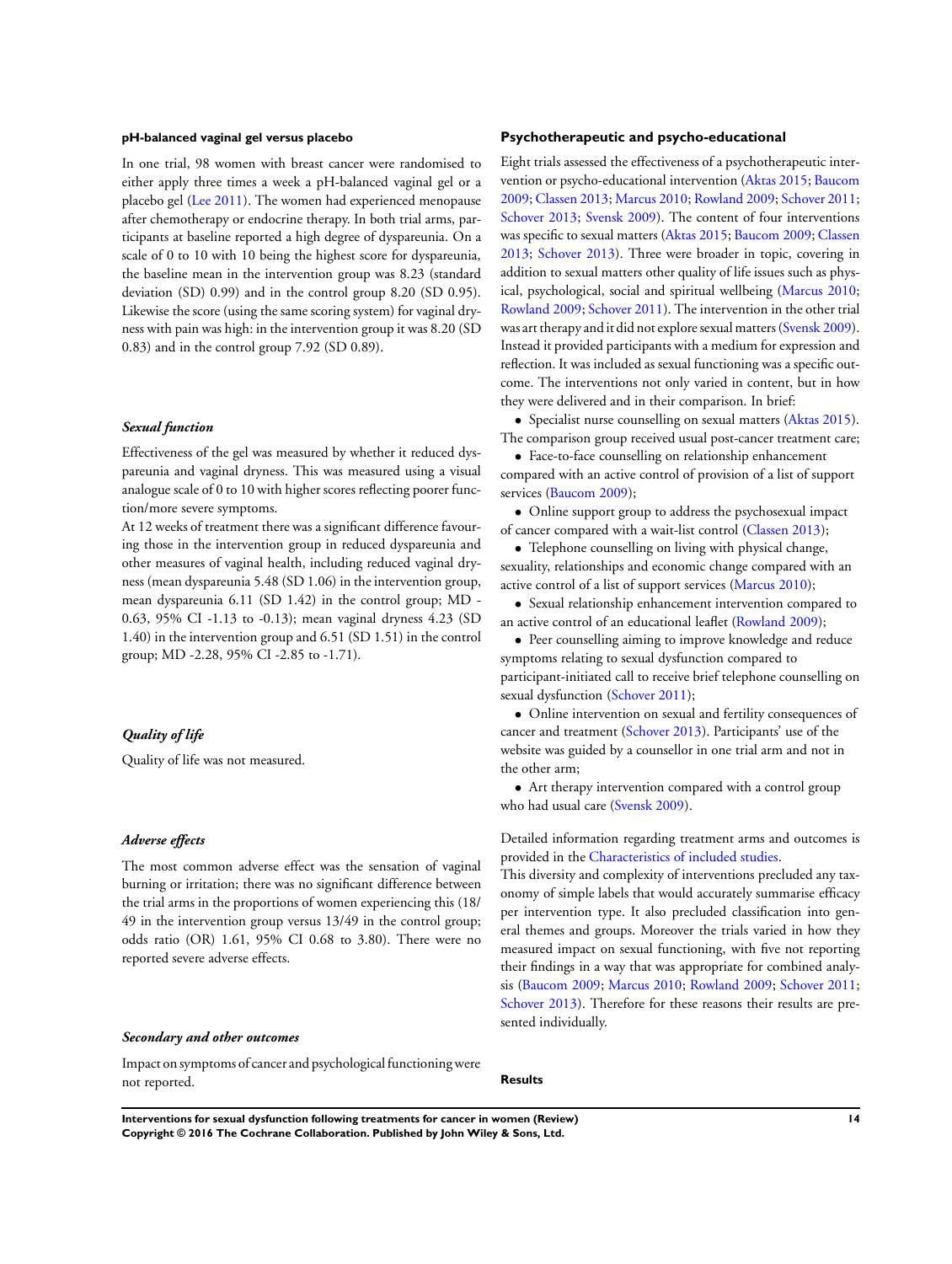Three studies found that a psychotherapeutic or psycho-educational intervention had a beneficial effect on some measures of sexual function ([Aktas 2015;](#page-22-0) [Baucom 2009](#page-22-0); [Marcus 2010\)](#page-22-0). In others the benefit of the intervention was either unclear ([Rowland 2009;](#page-22-0) [Schover 2013](#page-22-0)), or no difference was found in sexual function in comparison with the control intervention ([Classen 2013;](#page-22-0) [Schover](#page-22-0) [2011](#page-22-0); [Svensk 2009](#page-22-0)). Two trials reported a significant improvement in quality of life in the intervention group compared to the control group [\(Baucom 2009](#page-22-0); [Svensk 2009\)](#page-22-0), but in another no difference was found [\(Schover 2011\)](#page-22-0). Only one study specifically set out to measure adverse events [\(Baucom 2009\)](#page-22-0). Four studies evaluated psychological health, such as symptoms of depression or anxiety [\(Baucom 2009](#page-22-0); [Marcus 2010](#page-22-0); [Rowland 2009;](#page-22-0) [Schover](#page-22-0) [2011](#page-22-0)), and four evaluated physical functioning, impact on symptoms of cancer or impact of treatment on menopausal symptoms [\(Baucom 2009;](#page-22-0) [Schover 2011](#page-22-0); [Schover 2013;](#page-22-0) [Svensk 2009](#page-22-0)).

## **Aktas 2014**

[Aktas 2015](#page-22-0) tested whether a specialist nurse counselling service compared to usual care would improve sexual satisfaction in 70 women following a hysterectomy for gynaecological cancer. Sexual dysfunction was not measured at baseline, however the authors assumed that most of the women would develop sexual problems because of their cancer treatments. The nurses visited the women in the intervention group three times a week until hospital discharge, and subsequently at home at one and 12 weeks. The nurse discussed sexual problems with the women including body image, self confidence, the fear of being rejected, loss of desire, sexual intercourse, vaginal sensitivity, vaginismus, dyspareunia, inability to reach orgasm, shortening of the vagina and incomplete penis penetration.

#### *Sexual function*

Sexual outcomes were measured using the Golombok Rusk Inventory of Sexual Satisfaction (GRISS), which involves 28 items graded on a Likert scale [\(Rust 1985\)](#page-22-0). It provides a total score on satisfaction with sexual function and scores for 12 subscales of which seven were assessed in this study. The lower the scores the greater the sexual function.

At 12 weeks, using the total score for the GRISS, there was a statistically significant difference favouring the intervention group (mean 7.15 in the intervention group and 9.46 in the control group (MD -1.40, 95% CI -2.27 to -0.53).

There were mixed outcomes on the GRISS subscales. There was significantly more improvement in the intervention group in:

• sexual non-communication (MD -1.63, 95% CI -2.52 to - 0.74);

• anorgasmia (difficulty reaching orgasm) (MD -1.73, 95% CI -2.56 to -0.90);

• avoidance (MD -2.11, 95% CI -3.65 to -0.57);

• non-sensuality (MD -1.93, 95% CI -3.45 to -0.41).

There was no significant difference between the trial arms in: • frequency of sexual contact (MD -0.11, 95% CI -1.01 to

- 0.79); • vaginismus (MD -1.27, 95% CI -2.91 to 0.37);
	- sexual dissatisfaction (MD 0.43, 95% CI -0.66 to 1.52).
	- the proportion of women who had resumed sexual relations

by 12 weeks (7/35 in the intervention group and 10/35 in the control group; OR 2.36, 95% CI 0.88 to 6.34).

Actual scores on the subscales are reported in [Table 2.](#page-53-0)

## *Quality of life and adverse effects*

Quality of life and adverse effects were not reported on.

#### *Secondary and other outcomes*

No other outcomes were reported.

#### **Baucom 2009**

[Baucom 2009](#page-22-0) conducted a pilot study of 14 couples, in which the wife had early-stage breast cancer. Mean baseline sexual functioning in both trial arms using the sexual drive and relationship subscale of the Derogatis Inventory of Sexual Functioning (DISF-SR) suggested a level of sexual dysfunction. Higher scores suggested greater sexual function, drive and satisfaction, and better relationship. For both trials arms the score was below mid-score (16) on this subscale, with a mean score of 11.50 in the intervention group and a mean score of 10.33 in the comparison group. All women had received cancer treatment and in most cases it involved surgery. Couples were randomised to either counselling for relationship enhancement or an active control of provision of a list of community support services. The intervention used a cognitive behavioural approach and consisted of six sessions in which the therapist discussed with the couple how to share feelings and thoughts and to reach decisions jointly. The focus was on cancerrelated topics including fear, mortality, sexuality and body image. The small number of participants meant that inferential statistics were not used. Instead the researchers looked at between-group effect sizes, taking into account in their analysis the change scores for each participant. They reported that overall there was greater improvement in couples in the intervention group in all outcomes in relation to relationship and sexual functioning.

## *Sexual function*

The outcomes were sexual functioning and drive using a four-item domain of the DISF-SR of which the mean in the intervention group 13.00 (SD 3.11) and in the control group 9.80 (SD 5.93);

**Interventions for sexual dysfunction following treatments for cancer in women (Review) 15 Copyright © 2016 The Cochrane Collaboration. Published by John Wiley & Sons, Ltd.**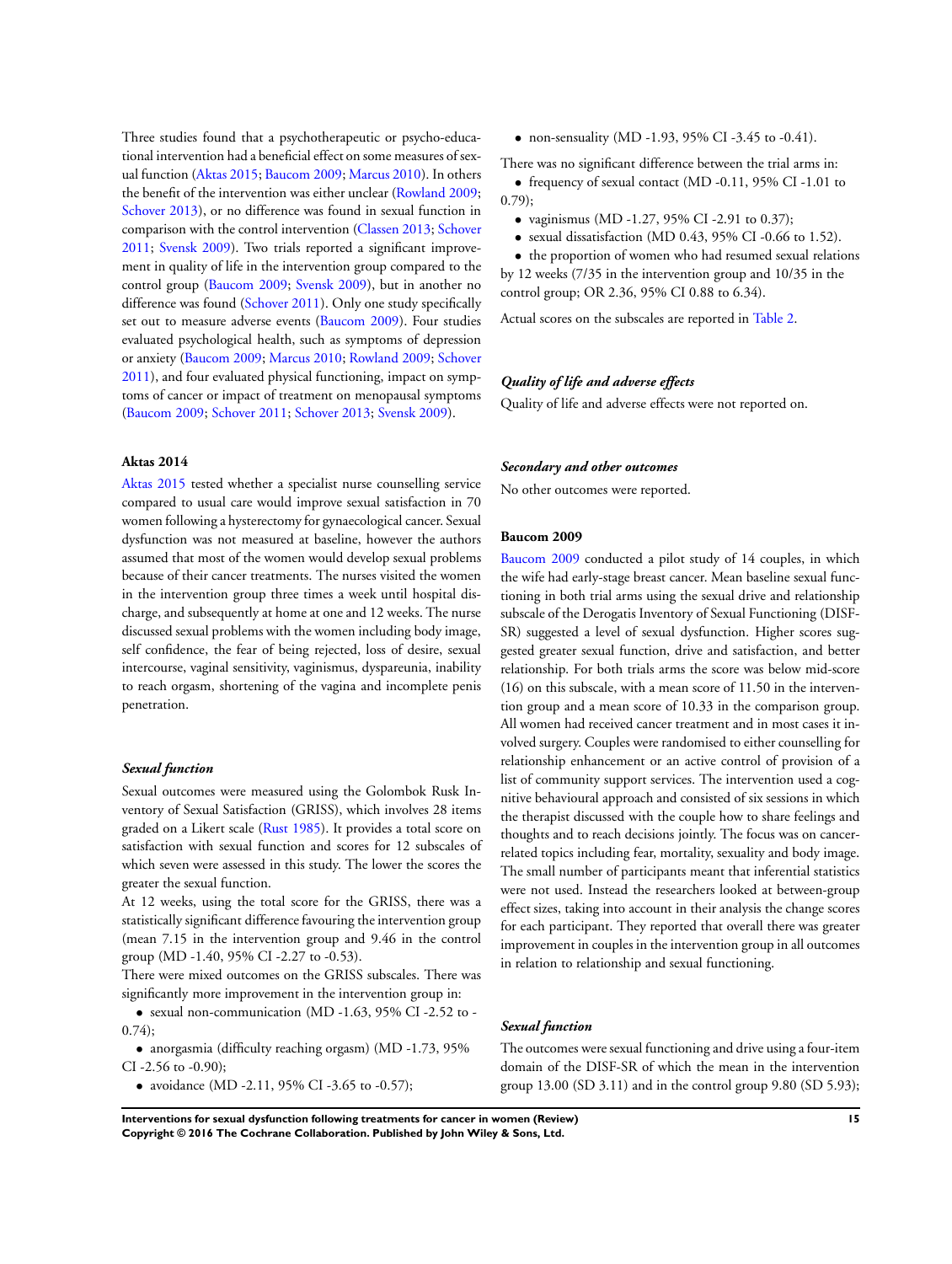## *Quality of life*

Relationship satisfaction was assessed using the Quality of Marriage Index (QMI), with higher scores indicating greater quality. QMI mean in the intervention group 39.71 (SD 3.45) and in the control group 40.20 (SD 5.07).

## *Adverse effects*

No adverse effects were reported.

#### *Secondary and other outcomes*

They reported fewer overall physical symptoms secondary to cancer treatment, such as nausea and dizziness, in the intervention group compared to the control group. The study did not report any general measures of psychological functioning. See [Table 3](#page-53-0) for the actual scores for all outcomes reported.

## **Classen 2013**

[Classen 2013](#page-22-0), in a feasibility study, included 27 women who were sexually distressed following gynaecological cancer treatment. In this trial they sought to identify women whose distress was "above and beyond what might ordinarily occur for women with gynaecologic cancer". This was defined as scoring at least 24 on the Female Sexual Distress Revised Scale. This is higher than the recommended cutoff of 11 for sexual distress. Actual baseline scores were not provided.

The women had received, on average two to three years earlier, surgery, chemotherapy or radiotherapy for gynaecological cancer and were randomised in the study to an online support group, GyneGals, or a wait-list control. The aim of the 12-week online support group was to address the psychosexual impact of cancer and its treatments. It involved a closed group discussion forum moderated daily by two psychologists, who posted weekly a message on the forum to introduce discussion topics such as coping with emotional challenges or exploring sexuality. A dedicated website provided psycho-educational material to support the discussion.

## *Sexual function*

Sexual function was measured using the Female Sexual Distress Scale (FSDS).

No significant difference was found on sexual distress using the FSDS between those who received psychosexual support compared to the wait-list control group in an intention-to-treat analysis or in an analysis of only those who actively used the forum (MD 2.28, 95% CI -2.15 to 6.71; MD 3.56, 95% CI -2.26 to 9.38, respectively). See [Table 4](#page-54-0) for the actual mean scores.

#### *Quality of life and adverse effects*

Quality of life and adverse effects were not measured

#### *Secondary and other outcomes*

The main outcome of this study was feasibility and they found that the majority of women found the website content to be appropriate  $(15/21)$  and felt comfortable about discussing their sexual concerns (14/21) in a forum. Using the Hospital Anxiety and Depression Scale (HADS) and the Illness Intrusion Rating Scale there was no significant difference in psychological functioning (for example, for HADS intention-to-treat analysis: MD 0.13, 95% CI -2.44 to 2.70). See [Table 4](#page-54-0). Physiological functioning and impact on physical symptoms of disease were not reported.

#### **Marcus 2010**

[Marcus 2010](#page-22-0), in a multi-centre study, included 304 women who had just completed treatment for breast cancer, which in the majority of cases (74%) involved chemotherapy. Sexual function was measured by using a 25-item scale, which was composed of questions developed specifically for the project. Scores ranged from 0 to 100 with higher scores indicating greater sexual dysfunction. At baseline participants on average had a level of sexual dysfunction, as suggested by mean scores between 40 and 50 (actual scores not provided). The 152 participants randomised to the intervention received 16- to 45-minute telephone counselling sessions on topics regarding living with physical change, sexuality, relationships and economic change. Those randomised to the comparison group received a mailed booklet listing services in the community relevant to breast cancer.

Their findings were from a before and after comparison in each trial arm. They were not a direct comparison of effects between the trial arms.

Sexual function was measured at follow-up as it was for baseline. The Impact of Events Scale was used to measure cancer-specific distress and the Center for Epidemiologic Studies Depression Scale to measure depression.

## *Sexual function*

For sexual function they reported an overall significant improvement in the intervention group in mean changes scores from baseline at 12 and 18 months follow-up (at 18 months the effect size was 0.23, P value = 0.04), and likewise for "personal growth", described as deriving benefit from the cancer experience at 12 and 18 months (at 18 months the effect size was 0.22, P value = 0.03). The comparison group showed no change from baseline. The actual scores on these scales per trial arm were not reported.

**Interventions for sexual dysfunction following treatments for cancer in women (Review) 16 Copyright © 2016 The Cochrane Collaboration. Published by John Wiley & Sons, Ltd.**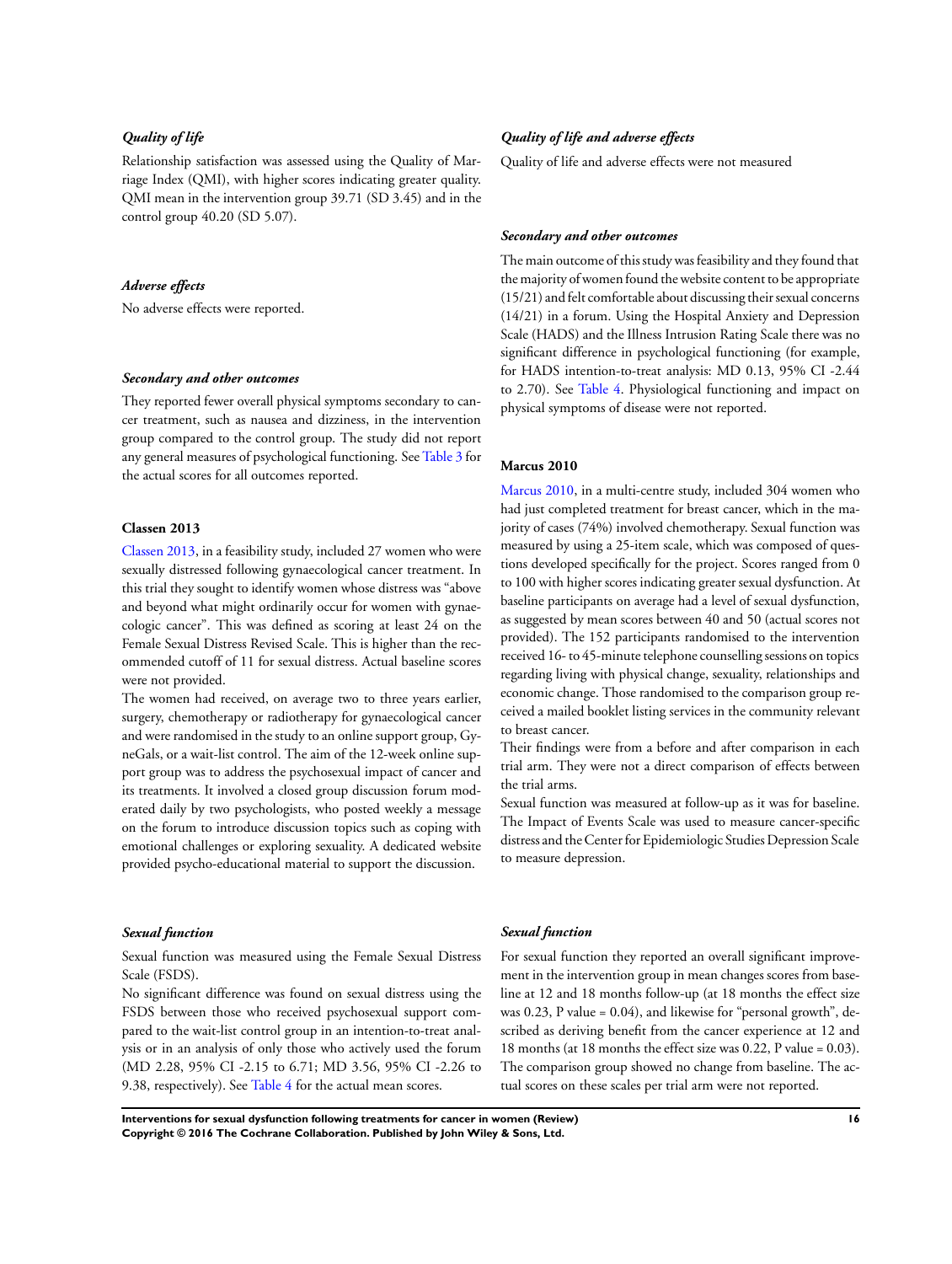## *Quality of life and adverse effects*

Adverse effects were not reported and neither were outcomes for quality of life.

#### *Secondary and other outcomes*

In both trial arms there was an improvement when comparing mean scores for cancer-specific distress and depression. Outcomes on symptoms of disease were not reported. The actual scores on these scales per trial arm were not reported.

#### **Rowland 2009**

[Rowland 2009](#page-22-0) studied 155 women treated for breast cancer who were randomised to either a psycho-educational programme or an active control involving an educational leaflet entitled 'Facing forward: a guide for cancer survivors'. All who were invited onto the trial had reported that they had problems with body image, sexuality and intimacy and/or communication with a partner. At baseline on a scale of 1 to 6, with higher scores indicating a better outcome, pain with sex was 4.1 in the intervention group and 4.3 in the control group. The intervention consisted of six twohour weekly group meetings, which aimed to enhance participants' communication skills, reduce anxiety in intimate situations and provide information on sexual anatomy, menopause and sexual dysfunction.

#### *Sexual function*

The study's secondary outcomes were sexual function, via Likert scale (scores range from 1 to 6) items on satisfaction, pain and comfort, and relationship functioning using the Revised Dyadic Adjustment Scale (scores range from 0 to 69). For both outcomes the higher the scores the better the function. Baseline relationship functioning was 50.4 in the intervention group and 50.8 in the control group.

No significant differences were found in mean change scores from baseline to four-month follow-up between the trial arms in sexual satisfaction in regards to variety of sex and sexual relationship outcomes (MD 0.13, 95% CI -0.24 to 0.50; MD 0.10, 95% CI -0.30 to 0.50, respectively). Neither were there significant differences for most other outcomes relating to sex and relationships:

• pain interfering with pleasure (MD 0.30, 95% CI -0.12 to 0.72);

• improved comfort with sexuality (MD 0.20, 95% CI 0.00 to 0.40);

• comfort about being touched (MD -0.20, 95% CI -0.23 to 0.63);

- comfort in undressing (MD 0.40, 95% CI -0.21 to 1.01);
- comfort in being nude (MD 0.40, 95% CI -0.06 to 0.86);
- impact of cancer on sex (MD -0.10, 95% CI -0.37 to 0.17).

However, in the case of pain during sexual activity, impact on relationship and communication there were significant differences favouring those in the intervention group (MD 0.80, 95% CI 0.20 to 1.40; MD 2.40, 95% CI 1.02 to 3.78, MD 0.30, 95% CI 0.07 to 0.53, respectively). See [Table 5](#page-55-0) for the actual mean scores.

## *Qaulity of life and adverse effects*

Adverse events were not reported and neither were outcomes for quality of life.

#### *Secondary and other outcomes*

The study's primary outcome was mental health using the Mental Health Index-32. The index provides a total score with higher scores indicating better mental health. There was no significant difference in mean change in score from baseline to follow-up in those in the intervention group compared to those in the control group (MD 3.10, 95% CI -0.18 to 6.38). See[Table 5](#page-55-0) for the actual mean scores.

Outcomes on impact on symptoms of disease were not reported.

## **Schover 2011**

[Schover 2011](#page-22-0) randomised 300 African American women who were breast cancer survivors to either receiving a workbook and regular peer counselling or a workbook and participant-initiated telephone counselling. Participants at baseline had sexual dysfunction as defined on the Female Sexual Function Index (FSFI), with a mean score across the sample of 18.2 (the recommended score for indicating sexual dysfunction is less than 26.5 ([Conaglen 2010](#page-22-0))). The intervention workbook was designed specifically for African American women to improve knowledge and reduce symptoms relating to sexual dysfunction, menopause and distress about infertility. In the peer counsellor group participants met the counsellor individually three times a week for six weeks. Each session focused on a chapter of the workbook. The telephone counselling group were given the workbook and the counsellor's contact details and they were encouraged to call her.

The trial measured a range of outcomes at six and 12 months, which included spiritual wellbeing using the Functional Assessment of Cancer, relationship functioning using the Dyadic Adjustment Scale, emotional distress using the Brief Symptom Inventory (BSI), mental distress using the Global Severity Index and sexual function using the FSFI.

## *Sexual function*

Using mixed model analysis they found overall no significant change across time in either group in sexual function.The exact scores for this outcome are not provided by the authors.

**Interventions for sexual dysfunction following treatments for cancer in women (Review) 17 Copyright © 2016 The Cochrane Collaboration. Published by John Wiley & Sons, Ltd.**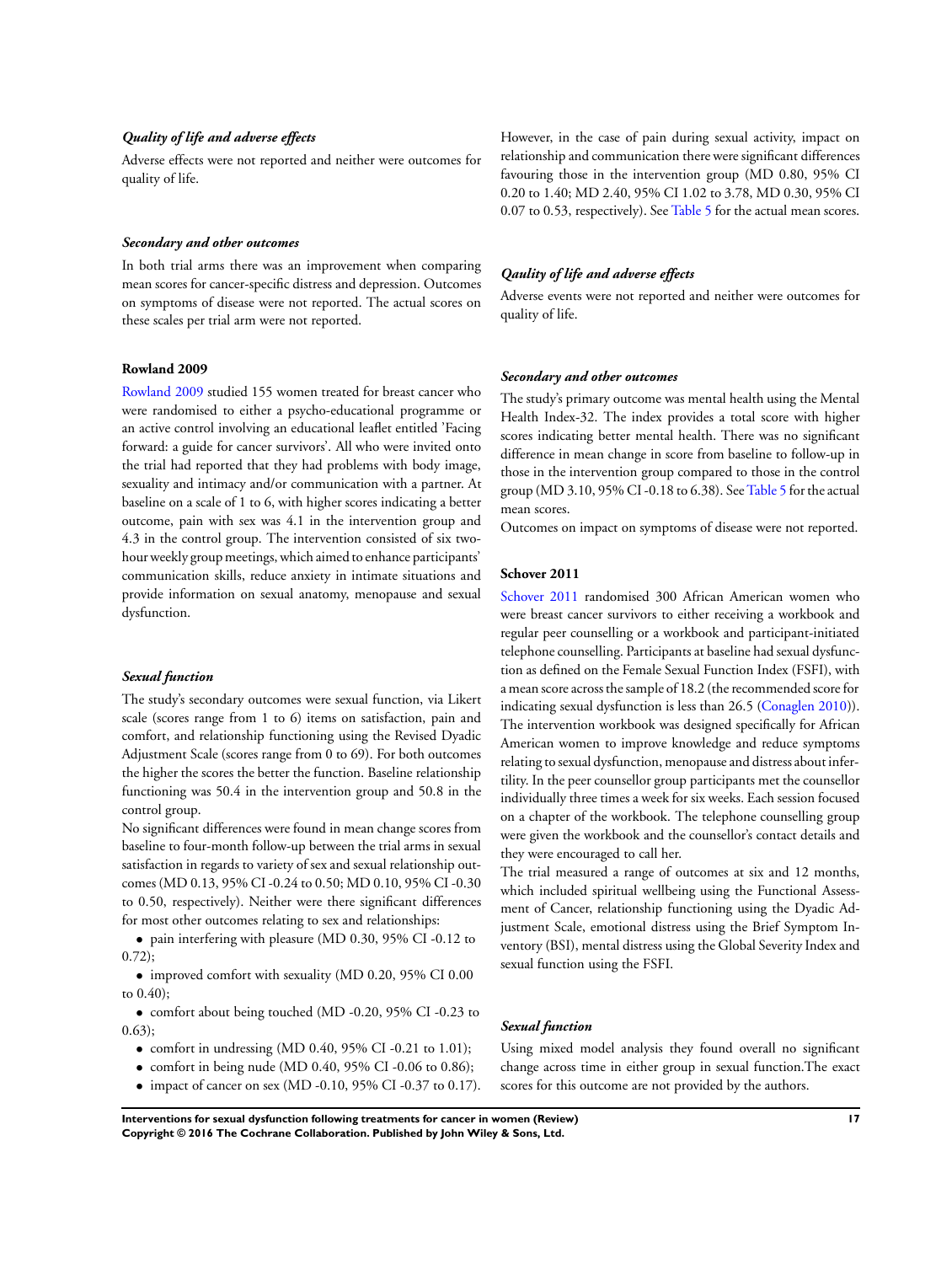## *Quality of life and adverse events*

Adverse effects were not reported and neither were outcomes for quality of life.

## *Secondary and other outcomes*

Using mixed model analysis they found overall no significant change across time in either group in relationship functioning, in total score for menopausal symptoms or childbearing distress. They found depression decreased after treatment in the peer-counselled group to less than 2.5 but increased in the telephone-counselled group to nearly 4, but by 12 months depressive symptoms in the two groups were very similar, around a score of 3. The exact scores for any of these outcomes are not provided by the authors. Outcomes on physiological functioning were not reported.

#### **Schover 2013**

[Schover 2013](#page-22-0) randomised 58 women with breast or gynaecological cancer to either receive counselling and use of a password-protected website or "self-help", which entailed access to the website without counselling support. All participants had some indication at baseline of sexual dysfunction using the FSFI as indicated by a score of less than 15 (scores for this scale ranged from 2 to 36, with the lower the score the poorer the sexual function). Actual scores for the participants were not provided. The intervention website provided information on the sexual and fertility consequences of their cancer and treatment, on management of vaginal dryness and pain, sexual issues and pelvic floor exercises. Those in the counselling group were given three sessions to guide them through the website and to discuss behavioural homework. At three and six months post-treatment sexual outcomes were measured using the FSFI and Menopausal Sexual Interest Questionnaire (MSIQ). Emotional distress was measured using the BSI and quality of life using the Quality of Life in Adult Cancer Survivors scale. The treatment effect was explored by using linear mixed models regression.

#### *Sexual function*

Based on the FSFI scale they found a significant treatment effect in improved sexual function in those who received counselling (mean change of 7.44 from baseline to post-treatment (no SD provided)). However, this was not apparent in a subgroup analysis of those who were sexually active; the authors did not provide actual data on this. Using the MSIQ scale there was also a significant effect in those in the counselling group (mean change score 13.22 from baseline to post-treatment, SD not provided), but this was only apparent to three months.

## *Quality of life*

Quality of life was found to improve significantly in the self help group only. Full data on this outcome was not provided by the authors.

## *Adverse effects*

Adverse effects were not reported.

#### *Secondary and other outcomes*

Emotional distress using the BSI at follow-up was reduced in the self help group by 3.73, and in the counselled group by 2.63, but this was not significant. Full data on this outcome was not provided by the authors.

Outcomes on physiological functioning and symptoms of disease were not reported.

## **Svensk 2009**

[Svensk 2009,](#page-22-0) in a trial of 41 women with breast cancer, tested the effect of five weeks of individual art therapy sessions compared with a control group who did not receive art therapy. Participants had a reduced level of sexual function and enjoyment at the first assessment following breast cancer treatments. This was indicated by the lower baseline scores for the European Organization for Research and Treatment of Cancer Quality of Life module (EORTC QLQ-BR23) subscale on sexual functioning at baseline in both trial arms (mean 25.44 in the intervention group and 25.00 in the control group, compared to 38.60 in the intervention group and 30.16 in the control group at first follow-up). The therapy, based on phenomenological methods, aimed to provide time and space for expression and reflection, to give support in the process of restoring body image and to act as a supporting agency.

#### *Sexual function*

The EORTC QLQ-BR23 instrument was used to measure sexual outcomes, and the impact of treatment and cancer on symptoms and body image. It is comprised of 23 items. A higher score for sexual functioning indicates a better level of functioning. After radiation treatment there was no significant difference between trial arms in sexual function at two months (MD 8.44, 95% CI-8.01 to 24.89) and at six months (MD 5.88, 95% CI -10.15 to 21.91). In the intervention group the baseline mean was 25.44 (SD 19.54) and at six months it was 43.21 (SD 24.52). In the control group the mean at baseline was 25.00 (SD 21.97) and at six months it was 28.33 (SD 26.55).

**Interventions for sexual dysfunction following treatments for cancer in women (Review) 18 Copyright © 2016 The Cochrane Collaboration. Published by John Wiley & Sons, Ltd.**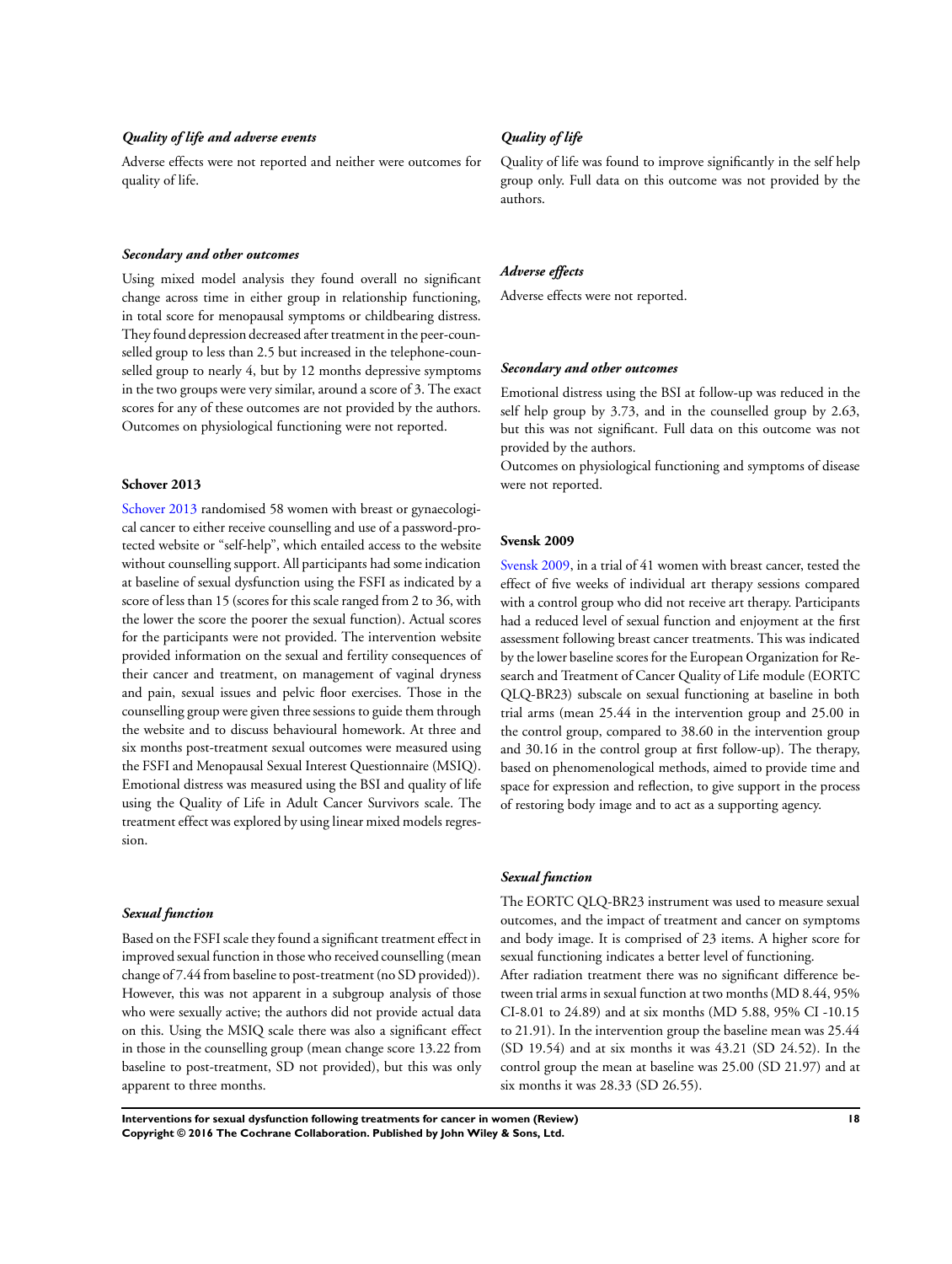There was no significant difference in sexual enjoyment at two months (MD 2.40, 95% CI -16.61 to 21.41) or at six months (MD -3.17, 95% CI -23.43 to 17.09). See [Table 6.](#page-55-0)

## *Quality of life*

Quality of life was measured using the Swedish version of the World Health Organization (WHO) instrument WHOQOL-BREF. At two and six months there was a significant difference favouring the intervention in quality of life (MD 12.08, 95% CI 0.39 to 23.77; MD 17.50, 95% CI 7.14 to 27.86, respectively).

## *Adverse effects*

Adverse effects were not reported.

#### *Secondary and other outcomes*

Using the European Organization for Research and Treatment of Cancer (EORTC) QLQ-BR23 there was no significant difference between the trial arms at two and six months follow-up in body image, cancer therapy side effects, 'breast symptoms', 'arm symptoms', being upset by hair loss, physiological health, psychological heath and quality of social relationships. This is apart from being upset about hair loss at two months, where there was a significant difference favouring those in the intervention group. See [Table 6.](#page-55-0) Physiological functioning were not reported.

## **Exercise**

One trial of 28 women evaluated the effect of exercise on sexual function [\(Yang 2012](#page-22-0)). The women had pelvic floor dysfunction following a radical hysterectomy and pelvic lymph node dissection for gynaecological cancer. The trial compared four weeks of pelvic floor muscle training with a control group receiving no training. At the start of the intervention in both trial arms the overall mean for sexual function using the sexual function subscale of the Pelvic Floor Questionnaire indicated sexual dysfunction. Total scores on the scale ranged from 0 to 20. Eight items on the scale covered sufficient lubrication, vaginismus, coital incontinence, vaginal laxity, dyspareunia and 'sexual bother'. A zero score meant that there was no problem in any of the items. In the intervention group the mean score was 6.02 and in the control group 4.62.

#### *Sexual function*

Sexual function was measured at four weeks via self report (yes or no), the Australian Pelvic Floor Questionnaire (APFQ) using a four-point scoring system  $(0 = no$  problem to  $3 =$  severe problem) and the cervical cancer-specific EORTC QLQ CX24, which assessed function using three items. Single-item measures on the EORTC QLQ CX24 were used in this study to assess sexual worry, activity and enjoyment. The trial had mixed outcomes for sexual function.

The trial reported no significant difference between trial arms in the number of participants at follow-up who were sexually functioning (8/12 in the intervention group compared with 5/12 in the control group; OR 2.80, 95% CI 0.53 to 14.74). In contrast, the mean score using the EORTC QLQ CX24 was significantly different between trial arms, favouring those who received the intervention (MD 10.30, 95% CI 1.48 to 19.12), as was the mean change score from baseline to follow-up for sexual function using APFQ (MD -3.20, 95% CI -5.55 to -0.85).

Using the EORTC QLQ CX24 the authors found no significant difference between trials arms in sexual worry or enjoyment but they found a difference in sexual activities favouring the intervention group (MD -10.00, 95% CI -22.25 to 2.25; MD 2.70, 95% CI -9.45 to 14.85; MD 18.40, 95% CI 5.18 to 31.62, respectively). Actual mean scores per trial arm were not reported.

## *Quality of life*

Quality of life outcomes were not reported.

## *Adverse effects*

The authors stated a physical therapist and a trained evaluator monitored adverse effects and any participants experiencing an aggravation of pelvic floor symptoms or difficulty in continuing the exercises was excluded from the final assessment. They did not provide the numbers of those excluded for these events.

#### *Secondary and other outcomes*

Psychological and physiological functioning, and symptoms of disease were not reported.

## **D I S C U S S I O N**

This is the first update of the 2007 Cochrane systematic review on interventions for sexual dysfunction following treatment for cancer in women [\(Miles 2007](#page-22-0)). The original publication included interventions for men and for women. It identified only one trial of an intervention for women. This trial was not included in this update as it no longer fitted the tighter inclusion criteria, which excluded trials on preventative treatments. Since the original review, as demonstrated in our identification of 11 new trials and two in progress, there has been much more research interest in

**Interventions for sexual dysfunction following treatments for cancer in women (Review) 19 Copyright © 2016 The Cochrane Collaboration. Published by John Wiley & Sons, Ltd.**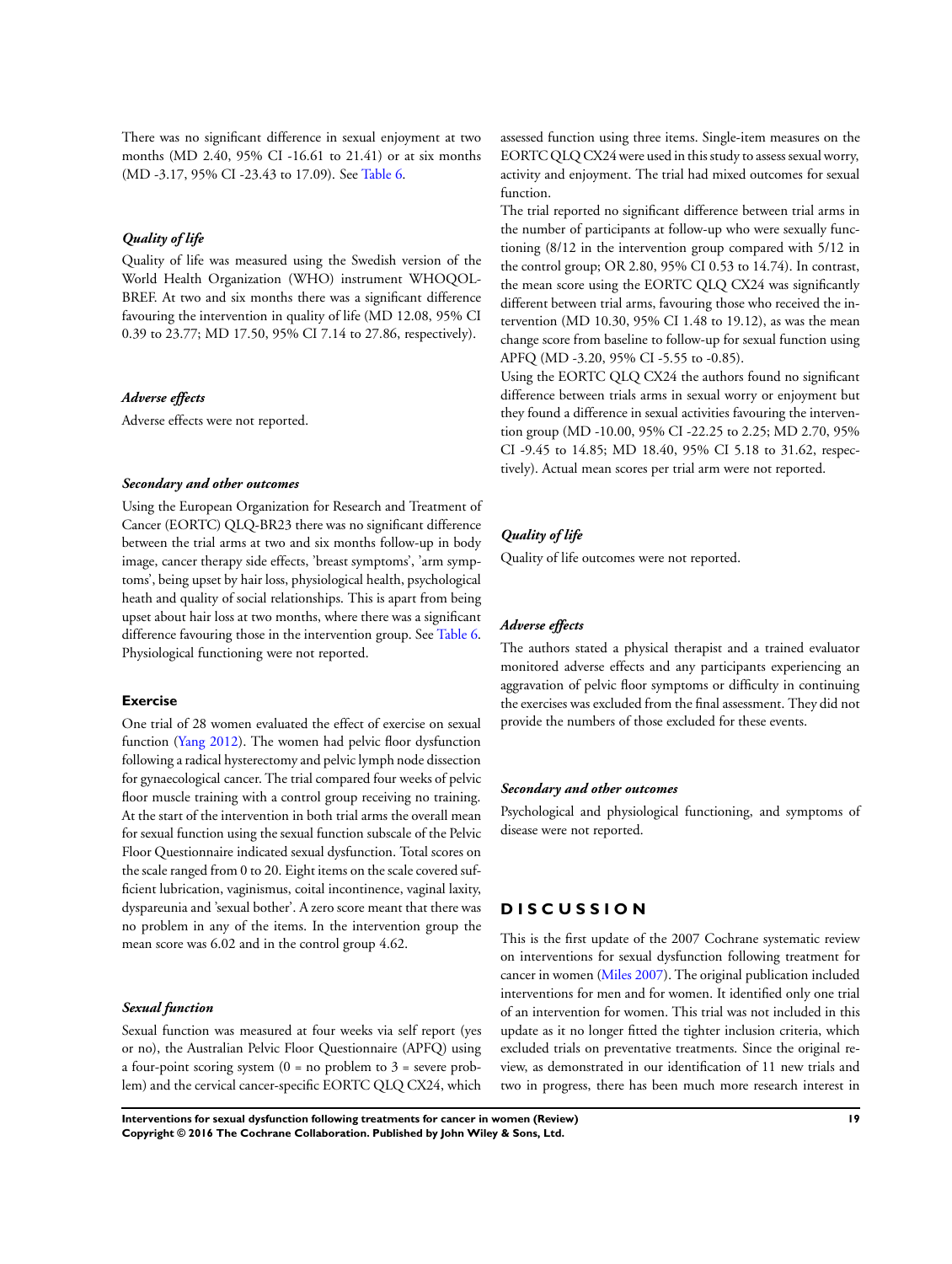interventions for women. Three-quarters of the trials evaluated interventions that involved a psychotherapeutic element; the others evaluated a pharmaceutical gel, testosterone cream and a pelvic floor exercise. The trials involved women with gynaecological or breast cancer. Overall, the trials were mostly not of high quality as they under-reported design features. Three were pilot or feasibility studies involving small samples and in which the primary aim was not to test effectiveness. We did not identify any randomised controlled trials (RCTs) that evaluated a complementary or alternative medicine intervention.

## **Summary of main results**

The variation in interventions evaluated, including between those that involved a psychotherapeutic element, is the main reason why there is no combined analysis in this review. Psychotherapeutic interventions involved sexual counselling, art therapy, peer support or relationship therapy; overall they showed a mixed effect on sexual functioning. The evidence that testosterone cream, pH-balanced vaginal gel or pelvic floor exercise improves sexual function is weak. The evidence for each of these interventions is limited to one study and involved in three of the four studies fewer than 50 participants per arm. Evidence on potential harms was underreported in all studies. This is apart from the trial on a topical cream and the one on a pH-balanced vaginal gel, which reported no significant increase in adverse effects in those in the intervention group compared to those allocated a placebo. Surprisingly few trials assessed quality of life, mental health or physiological functioning, therefore it is difficult to derive any conclusions on the effect of these interventions on these outcomes. The two trials of pharmaceutical interventions measured harm and neither reported any. Only one of the psychological intervention trials reported that no harm occurred because of the intervention; the other trials did not measure harm.

# **Overall completeness and applicability of evidence**

We searched widely for evidence using 11 citation databases and using search terms to help identify as wide a range of interventions as possible. We found some notable gaps in the evidence. We did not identify any RCTs evaluating a complementary therapy or alternative medicine, despite trials of these interventions, such as *Ginkgo biloba*, being tested in other populations. However, a limitation is that we did not search foreign language databases, therefore we may have missed some studies, for example Chinese herbal medicines and acupuncture. In any further update we recommend that these need to be considered.

We also identified no completed trials of interventions that were evaluated in populations with cancers other than breast or gynaecological cancer. However, one of the trials in progress is assessing an intervention following treatment for rectal or anal cancer. This is an important omission as colorectal cancer is one of the most commonly diagnosed cancers and the treatment, such as surgery and radiation, is likely to affect sexual function [\(Donovan 2010](#page-22-0)). Moreover, it is known that head and neck cancer survivors struggle with disfigurement and changes in body image, and have increased social isolation, all of which may lead to sexual difficulties [\(Low 2009](#page-22-0); [Singer 2008\)](#page-22-0). Another limitation is that all trials were undertaken in advanced western societies, with the majority being undertaken in US populations. Therefore our findings may not be applicable to other populations, in particular where cultural practices in regards to sexual matters may be different.

## **Quality of the evidence**

We could not adequately assess risk of bias in that we found all trials to have at least one methodological item under-reported, including blinding or randomisation sequence generation. The quality of the evidence is also weakened as eight of the trials had samples of fewer than 50 participants per trial arm. Some of these were also pilot studies, the focus of which was on feasibility rather than effectiveness.

## **Potential biases in the review process**

We undertook a comprehensive search of 11 databases; the last search was completed in September 2015.More recently published eligible studies will be captured at the next update. We identified seven potentially eligible studies in progress from trial registers and conference abstracts. In further updates of this review we recommend consideration of searching foreign language databases. At least two authors undertook all steps of this review. This limited the risk of errors in determining study eligibility, data extraction, 'Risk of bias' assessment and data synthesis.

## **Agreements and disagreements with other studies or reviews**

There are two recent relevant systematic reviews of psychotherapy in general populations. Both are non-Cochrane reviews evaluating psychotherapeutic interventions in both men and women ([Berner](#page-22-0) [2012](#page-22-0); [Fruhauf 2013\)](#page-22-0). The review by [Berner 2012](#page-22-0) included 20 trials but only two of these included women with sexual dysfunction. They found no benefit of the interventions for women. The review by [Fruhauf 2013](#page-22-0) included 34 trials that compared the psychosocial intervention with a comparison group. They found in combined analysis of five trials an improvement in sexual function in those who received sexual skills training. However, it is important to note that these reviews were undertaken in non-cancer populations and therefore their findings are not necessarily transferable to the populations considered in our review.

**Interventions for sexual dysfunction following treatments for cancer in women (Review) 20 Copyright © 2016 The Cochrane Collaboration. Published by John Wiley & Sons, Ltd.**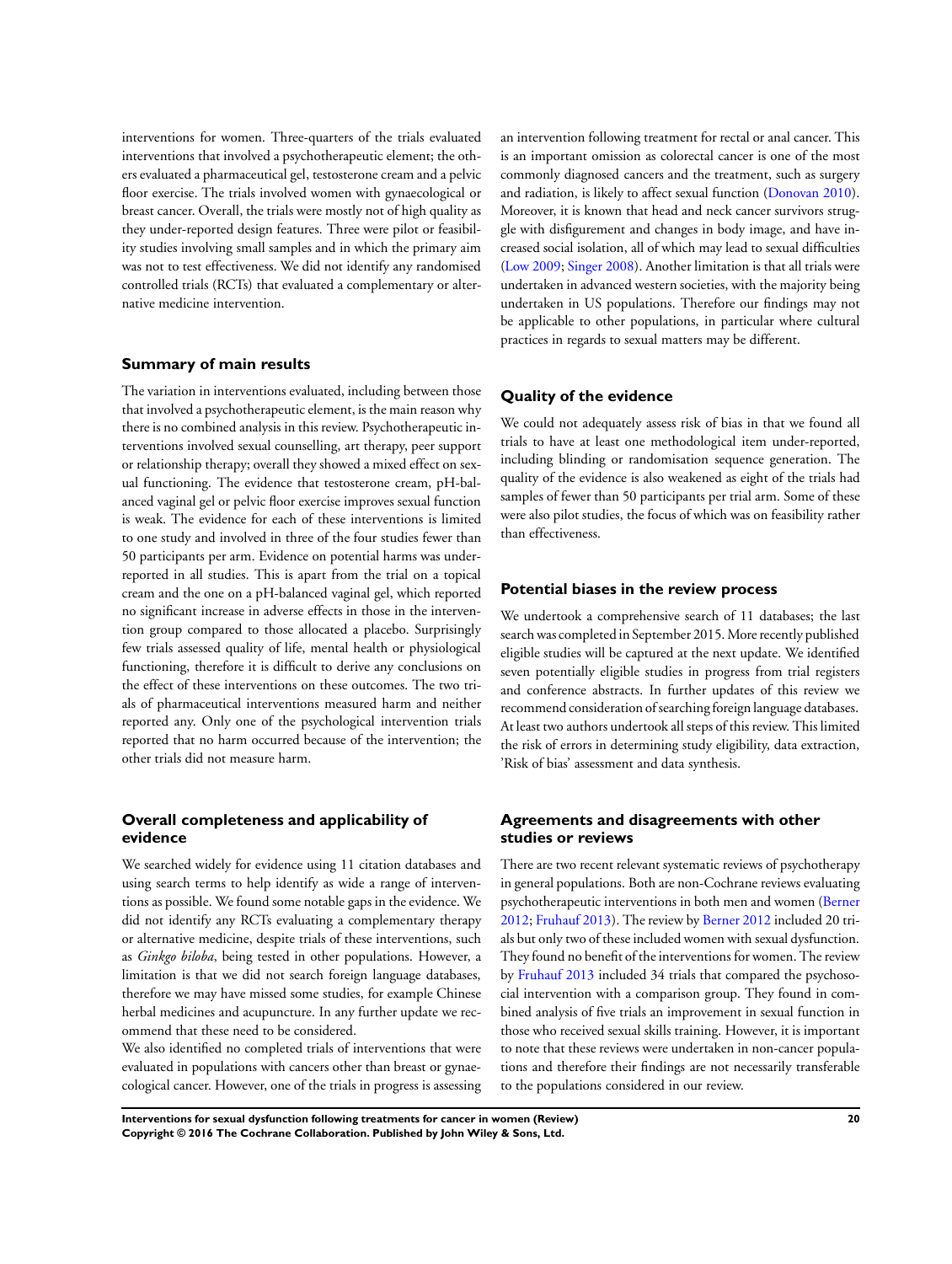# <span id="page-22-0"></span>**A U T H O R S ' C O N C L U S I O N S**

## **Implications for practice**

This update found insufficient evidence for the effectiveness of topical pharmacological treatments, psychotherapeutic interventions and pelvic floor exercises. Apart from the pharmacological treatment we found limited evaluations of any potential harms these interventions may incur.

## **Implications for research**

Improved diagnosis and treatments for cancer mean that more people will be living with and surviving cancer, and of these a significant proportion may have sexual dysfunction. Further evidence is needed on treatments for sexual dysfunction from highquality trials with large samples that fully report key methodological characteristics and harms. It is difficult to suggest which interventions might be most useful for further evaluation, as the trials we evaluated were at risk of biased results. Across the trials there was also minimal overlap in how the intervention was evaluated. Future trials need to consider preparatory stages in intervention development, to increase appropriateness and need, such as in the case of psychotherapeutic interventions, for example those recommended in the Medical Research Council (MRC) guidelines on developing and evaluating complex interventions (Craig 2008). They also need to fully report details of the intervention. Consideration is also needed of the choice of outcome measures that are appropriate to the patient population and the nature of the intervention, such as measures of sexual function, quality of life and mental health.

The trials evaluated in this review varied in design; some included a comparative arm with no additional support for sexual dysfunction and others compared the intervention arm with an active control. Future research should consider the appropriateness of a control group that is given no support despite sexual dysfunction. Perhaps

at the very least trialists should consider using a comparative arm for which the provision of usual care for sexual dysfunction is provided.

Sexual dysfunction is difficult to treat in this population as it may result from multiple causes, not all of which are a direct outcome of the cancer treatment. These causes include the emotional stress of having the diagnosis and its impact on daily living, as well as natural aging. Thus it may be a particularly difficult disorder to treat.

# **A C K N O W L E D G E M E N T S**

The authors wish to thank Phil Wiffen, Sylvia Bickley and Jessica Thomas from the Pain, Palliative and Supportive Care Review Group for their assistance given on the original review. We would also like to thank C Miles and Rachael Williams who were authors of the original review. In the 2015 update review we thank Anna Erskine and Jo Abbott from the Pain, Palliative and Supportive Care Review group for their support. We also thank the trial authors who responded to our request for further detail on their research: Lori Brotto, Deborah Bruner and Katherine DuHamel.We also thank Alvaro Diez Revuelta and Orii McDermott for translations of non-English papers. We thank Marie Curie Cancer care for core funding of some of the review authors (LJ, BC, VV). We also thank George Dowswell for his help in the early development of this 2015 update. Marie Curie Care funded both the 2007 and 2015 update of this review.

Cochrane Review Group funding acknowledgement: The National Institute for Health Research (NIHR) is the largest single funder of the Cochrane PaPaS Group. Disclaimer: The views and opinions expressed therein are those of the authors and do not necessarily reflect those of the NIHR, National Health Service (NHS) or the Department of Health.

## **R E F E R E N C E S**

## **References to studies included in this review**

## **Aktas 2015** *{published data only}*

Aktas D, Terzioglu F. Effect of home care service on the sexual satisfaction of patients with gynecologic cancer. *Sexuality and Disability* 2015;**33**(2):243–52. [10.1007/ s11195–014–9370–8]

#### **Barton 2007** *{published data only}*

Barton DL, Wender DB, Sloan JA, Dalton RJ, Balcueva EP, Atherton PJ, et al. Randomized controlled trial to evaluate transdermal testosterone in female cancer survivors with decreased libido; North Central Cancer Treatment Group Protocol N02C3. *Journal of the National Cancer Institute* 2007;**99**:672–9.

#### **Baucom 2009** *{published data only}*

Baucom DH, Porter LS, Kirby JS, Gremore TM, Wiesenthal N, Aldridge W, et al. A couple-based intervention for female breast cancer. *Psycho-Oncology* 2009;**18**:276–83.

## **Classen 2013** *{published data only}*

Classen CC, Chivers ML, Urowitz S, Barbera L, Wiljer D, O'Rinn S, et al. Psychosexual distress in women with gynaecologic cancer: a feasibility study of an online support group. *Psycho-Oncology* 2013;**22**:930–5.

#### **Lee 2011** *{published data only}*

Lee YK, Chung HH, Kim JW, Park NH, Song YS, Kang SB. Vaginal pH-balanced gel for the control of atrophic

**Interventions for sexual dysfunction following treatments for cancer in women (Review) 21 Copyright © 2016 The Cochrane Collaboration. Published by John Wiley & Sons, Ltd.**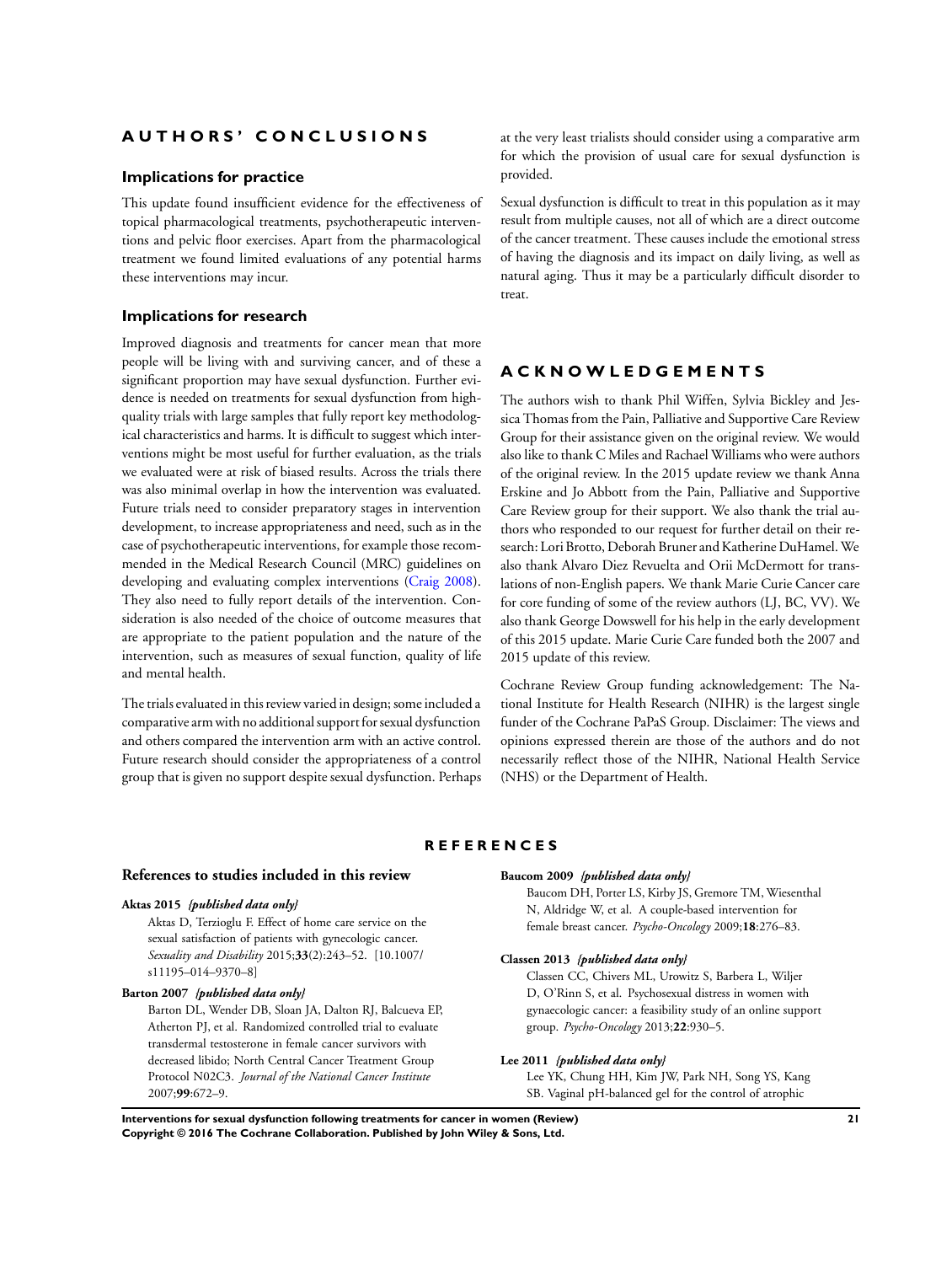vaginitis among breast cancer survivors: a randomised controlled trial. *Obstetrics and Gynecology* 2011;**117**:922–7.

#### **Marcus 2010** *{published data only}*

Marcus AC, Garrett KM, Cella D, Wenzal L, Brady MJ, Fairclough D, et al. Randomized controlled trial of mindfulness-based stress reduction (MBSR) for survivors of breast cancer. *Psycho-Oncology* 2010;**19**:923–32.

## **Rowland 2009** *{published data only}*

Rowland JH, Meyerowitz BE, Crespi CM, Leedham B, Desmond K, Belin TR, et al. Addressing intimacy and partner communication after breast cancer: a randomised controlled group intervention. *Breast Cancer Research and Treatment* 2009;**118**:99–111.

#### **Schover 2011** *{published data only}*

Schover LR, Rhodes MM, Baum G, Harned Adams J, Jenkins R, Lewis P, et al. Sisters Peer Counseling in Reproductive Issues After Treatment (SPIRIT). *Cancer* 2011;**117**:4983–92.

#### **Schover 2013** *{published data only}*

Schover LR, Yuan Y, Fellman BM, Odensky E, Lewis PE, Marinetti P. Efficacy trial of an internet-based intervention for cancer-related female sexual dysfunction. *Journal of the National Comprehensive Cancer Network* 2013;**11**:1389–97.

#### **Svensk 2009** *{published data only}*

O ster I, Tavelin B, Thyme KE, Magnusson E, Isaksson U, Lindh J, et al. Art therapy during radiotherapy - a five-year follow-up study with women diagnosed with breast cancer. *The Arts in Psychotherapy* 2014;**41**:36–40.

Svensk A-C, O ster I, Thyme KE, Magnusson E, Sjodin M, Eisemann M, et al. Art therapy improves experienced quality of life among women undergoing treatment for breast cancer: a randomized controlled study. *European Journal of Cancer Care* 2009;**18**:69–77.

## **Yang 2012** *{published data only}*

Yang EJ, Lim JY, Rah UW, Kim YB. Effect of a pelvic floor muscle training program on gynaecologic cancer survivors with pelvic floor dysfunction: a randomized controlled trial. *Gynecologic Oncology* 2012;**125**:705–11.

## **References to studies excluded from this review**

#### **Badger 2005** *{published data only}*

Badger T, Segrin C, Meek P, Lopez AM, Bonham E, Sieger A. Telephone interpersonal counselling with women with breast cancer: symptom management and quality of life. *Oncology Nursing Forum* 2005;**32**:273–9.

#### **Barber 2002** *{published data only}*

Barber MD, Visco AG, Wyman JF, Fantyl JA, Bump RC. Sexual function in women with urinary incontinence and pelvic organ prolapse. *American College of Obstetrics and Gynecologists* 2002;**99**:281–9.

## **Barrett-Connor 1996** *{published data only}*

Barrett CE, Timmons C, Young R, Wiita B. Interim safety analysis of a two-year study comparing oral estrogenandrogen and conjugated estrogens in surgically menopausal women. *Journal of Women's Health* 1996;**5**:593–602.

#### **Berman 2003** *{published data only}*

Berman JR, Berman LA, Toler SM, Gill J, Haughie S. Safety and efficacy of sildenafil citrate for the treatment of female sexual arousal disorder: a double-blind, placebo controlled study. *Journal of Urology* 2003;**170**:2333–8.

## **Boesen 2011** *{published data only}*

Boesen EH, Karlsen R, Christensen J, Paaschburg B, Nielsen D, Bloch IS, et al. Psychosocial group intervention for patients with primary breast cancer: a randomised trial. *European Journal of Cancer* 2011;**47**:1363–72.

## **Brotto 2012** *{published data only}*

Brotto LA, Erskine Y, Carey M, Ehlen T, Finlayson S, Heywood M, et al. A brief mindfulness-based cognitive behavioral intervention improves sexual functioning versus wait-list control in women treated for gynecologic cancer. *Gynecologic Oncology* 2012;**125**:320–5.

## **Burstein 1999** *{published data only}*

Burstein HJ, Gelber S, Guadagnoli E, Weeks JC. Use of alternative medicine by women with early-stage breast cancer. *New England Journal of Medicine* 1999;**340**:1733–9.

## **Chow 2014** *{published data only}*

Chow KM, Chan CWH, Chan JCCY, Choi KKC, Siu KY. A feasibility study of a psycho-educational intervention program for gynaecological cancer patients. *European Journal of Oncology Nursing* 2014;**18**:385–92.

## **Christensen 1983** *{published data only}*

Christensen DN. Postmastectomy couple counselling: an outcome study of a structures treatment protocol. *Journal of Sex & Marital Therapy* 1983;**9**:266–75.

## **Davis 2004** *{published data only}*

Davis C. Psychosocial needs of women with breast cancer: how can social workers make a difference?. *Health and Social Work* 2004;**29**:330–4.

## **Decruze 1999** *{published data only}*

Decruze SB, Gutherie D, Magnai R. Prevention of vaginal stenosis in patients following vaginal brachytherapy. *Clinical Oncology* 1999;**11**:46–8.

#### **Dennerstein 1979** *{published data only}*

Dennerstein L, Burrows GD, Hyman GJ, Sharpe K. Some clinical effects of oestrogen-progestogen therapy in surgically castrated women. *Maturitas* 1979;**2**:19–28.

#### **Doorenbos 2006** *{published data only}*

Doorenbos A, Given B, Given C, Verbitsky N. Effect of behavioural intervention for symptoms among individuals with cancer. *Nursing Research* 2006;**55**:161–71.

#### **Floter 2002** *{published data only}*

Floter A, Nathorst-Boos, Carlstrom K, von Schoultz. Addition of testosterone to estrogen replacement therapy in oophorectomized women: effects on sexuality and wellbeing. *Climacteric* 2002;**5**(4):357–65.

#### **Ganz 2000** *{published data only}*

Ganz PA, Greendale GA, Petersen L, Zibecchi L, Kahn B, Belin TR. Managing menopausal symptoms in breast cancer survivors: results of a randomized controlled trial. *Journal of the National Cancer Institute* 2000;**92**:1054–64.

**Interventions for sexual dysfunction following treatments for cancer in women (Review) 22 Copyright © 2016 The Cochrane Collaboration. Published by John Wiley & Sons, Ltd.**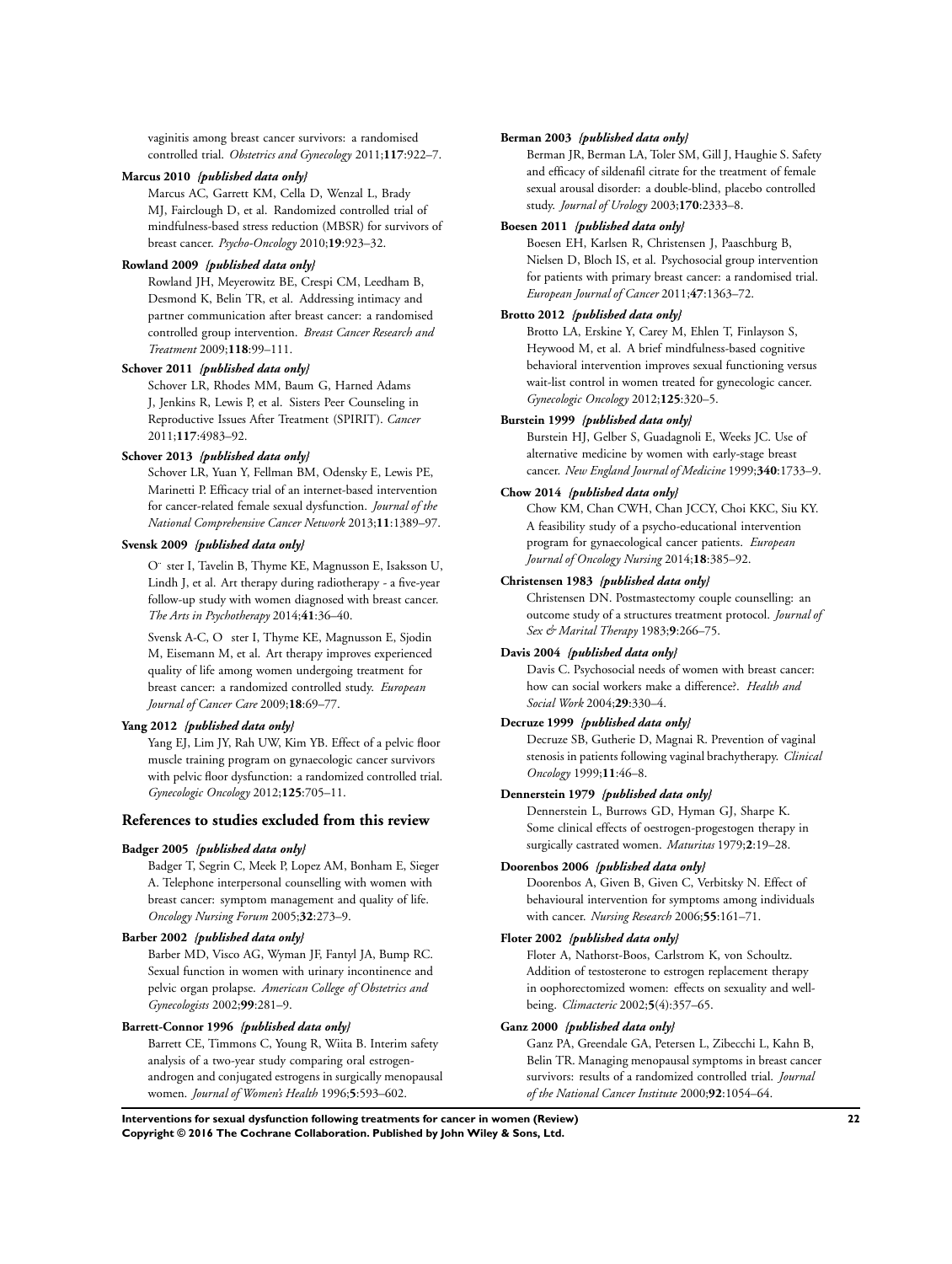## **Given 2004** *{published data only}*

Given C, Given B, Rahbar M, Jeon S, McCorkle R, Cimprich B, et al. Effect of a cognitive behavioral intervention on reducing symptom severity during chemotherapy. *Journal of Clinical Oncology* 2004;**22**: 507–16.

#### **Goetsch 2014** *{published data only}*

Goetsch MF, Lim JY, Caughey AB. Locating pain in breast cancer survivors experiencing dyspareunia: a randomized controlled trial. *Obstetrics & Gynecology* 2014;**123**:1231–6.

#### **Hasenbring 1999** *{published data only}*

Hasenbring M, Schulz KF, Hennings U, Florian M, Linhart D, Ramm G, et al. The efficacy of relaxation/imagery, music therapy and psychological support for pain relief and quality of life: first results from a randomized controlled clinical trial [abstract]. *Bone Marrow Transplant* 1999;**23**: 166.

#### **Huang 2013** *{published data only}*

Huang G, Basaria S, Travison TG, Ho MH, Davda M, Mazer NA, et al. Testosterone does-relationships in hysterectomised women with or without oopherctomy: effects on sexual function, body composition, muscle performance and physical function in a randomised trial. *Journal of the North American Menopause Society* 2013;**21**: 612–23.

#### **Izuo 1967** *{published data only}*

Izuo M, Fujimori M. Studies on hormonal treatment for mastopathy, particularly its dose-response relationship. *Endocrinologia Japonica* 1967;**14**:27–33.

#### **Jefferies 2006** *{published data only}*

Jefferies SA, Robinson JW, Craighead PS, Keats M. An effective group psycho-educational intervention for improving compliance with vaginal dilation: a randomized controlled trial. *International Journal of Radiation Oncology, Biology, Physics* 2006;**65**:404–11.

## **Jones 2006** *{published data only}*

Jones RB, Pearson J, Cawsey AJ, Bental D, Barrett A, White J, et al. Effect of different forms of information produced for cancer patients on their use of the information, social support and anxiety: randomised trial. *BMJ* 2006;**332**: 942–8.

## **Jung Hoon 2006** *{published data only}*

Jong-Hoon K, Park CY, Sung-Jae L. Effects of Sun Ginseng on subjective quality of life in cancer patients: a doubleblind, placebo-controlled pilot trial. *Journal of Clinical Pharmacy and Therapeutics* 2006;**31**:331–4.

## **Juraskova 2013** *{published data only}*

Juraskova I, Jarvis S, Mok K, Peate M, Meiser B, Cheah BC, et al. The acceptability, feasibility, and efficacy (phase I/II study) of the OVERcome (Olive Oil, Vaginal Exercise, and MoisturizeR) intervention to improve dyspareunia and alleviate sexual problems in women with breast cancer. *International Society for Sexual Medicine* 2013;**10**(10): 2549–58.

#### **Kylstra 1999** *{published data only}*

Kylstra WA, Leenhouts GHMW, Everaerd W, Panneman MJM, Hahn DEE, Weijmar-Schultz WCM, et al. Sexual outcomes following treatment for early-stage gynaecological cancer: a prospective and cross-sectional multi-center study. *International Journal of Gynecological Cancer* 1999;**9**: 387–95.

## **Lengacher 2009** *{published data only}*

Lengacher CA, Johnson-Mallard V, Post-White J, Moscoso MS, Jacobsen PB, Klein TW, et al. Randomized controlled trial of mindfulness-based stress reduction (MBSR) for survivors of breast cancer. *Psycho-Oncology* 2009;**18**: 1261–77.

## **Lepore 2015** *{published data only}*

Lepore SJ, Revenson TA. Randomised controlled trial of expressive writing and quality of life in men and women treated for colon or rectal cancer. *Psychology and Health* 2015;**30**:284–300.

#### **Loprinzi 2011** *{published data only}*

Loprinzi C, Balcueva EP, Liu H, Sloan JA, Kottschade LA, Stella PJ, et al. A phase III randomised, double blind, placebo-controlled study of pilocarpine for vaginal dryness: NCCTG study N04CA. *Journal of Supportive Oncology* 2011;**9**:105–12.

#### **Marsden 2001** *{published data only}*

Marsden J, Baum M, A'Hern R, West A, Fallowfield L, Whitehead M, et al. The impact of hormone replacement therapy on breast cancer patients' quality of life and sexuality. *Journal of the British Menopause* 2001;**7**:85–91.

### **Moore 1999** *{published data only}*

Moore RA. Livial: a review of clinical studies. *British Journal of Obstetrics and Gynecology* 1999;**106**:1–21.

## **Morales 2004** *{published data only}*

Morales L, Neven P, Timmerman D, Christiaens MR, Vergote I, Van Limbergen E, et al. Acute effects of tamoxifen and third-generation aromatase inhibitors on menopausal symptoms of breast cancer patients. *Clinical Report* 2004;**15**:753–60.

## **Mulhall 2006** *{published data only}*

Mulhall JP. Neuromodulatory drugs in a radical pelvic surgery patient. *Journal of Sexual Medicine* 2006;**3**:77–9.

#### **Munarriz 2002** *{published data only}*

Munarriz R, Talakoub L, Flaherty E, Gioia M, Hoag L, Kim NN, et al. Androgen replacement therapy with dehydroepiandrosterone for androgen insufficiency and female sexual dysfunction: androgen and questionnaire results. *Journal of Sex and Marital Therapy* 2002;**28 Suppl 1**:165–73.

#### **Munstedt 1998** *{published data only}*

Munstedt K, Milch W, Reimer C. Epicutaneous breast forms after mastectomy. *Support Care Cancer* 1998;**6**: 295–9.

#### **Narvaez 2008** *{published data only}*

Narvaez A, Rubinos C, Cortes-Funes F, Gomez R, Garcia A. Rating of the effectiveness of group therapy cognitive

**Interventions for sexual dysfunction following treatments for cancer in women (Review) 23 Copyright © 2016 The Cochrane Collaboration. Published by John Wiley & Sons, Ltd.**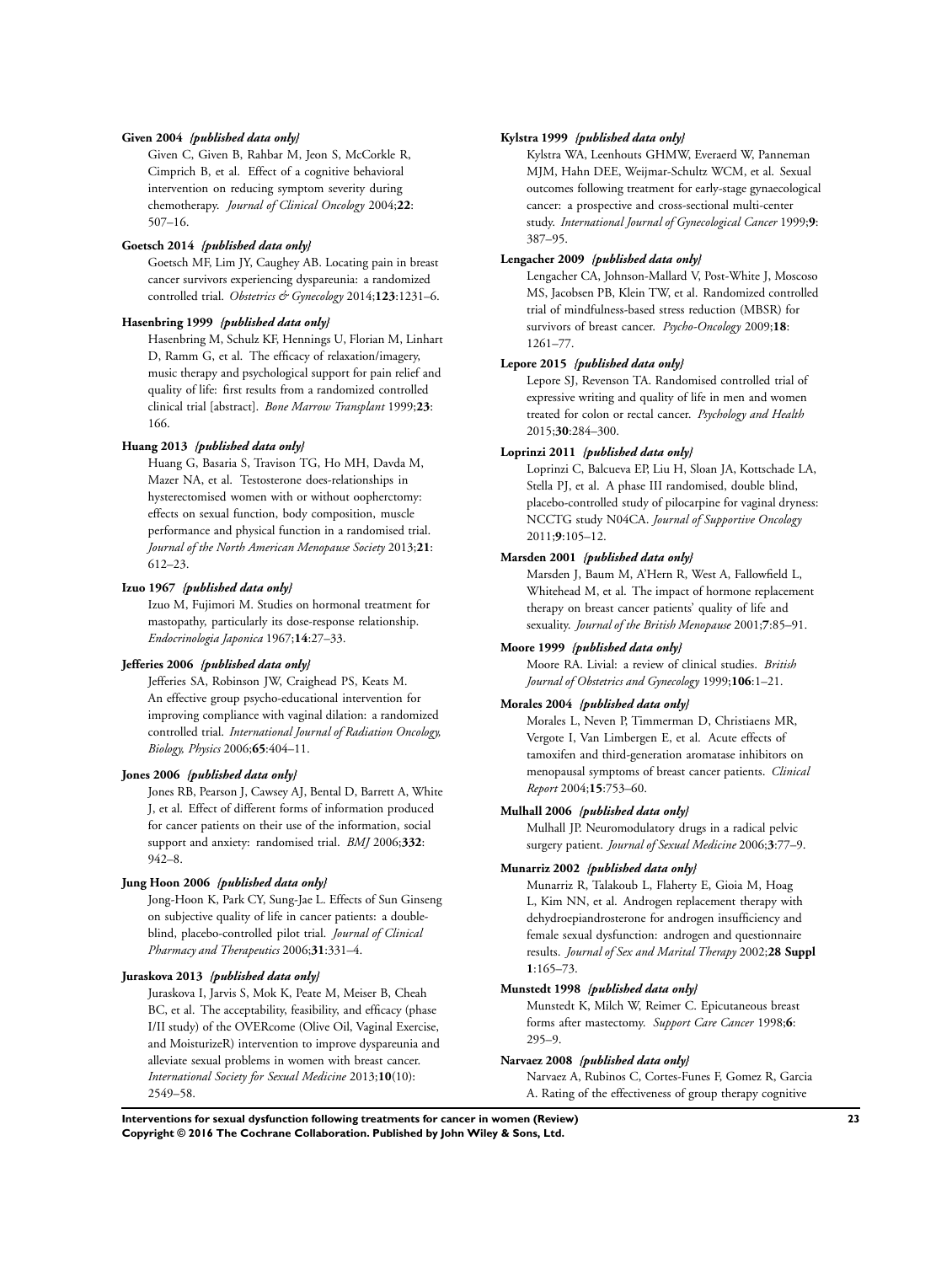image in body, self-esteem, sexual distress, and anxiety and depression in breast cancer patients. [Spanish]. *Psicooncologica* 2008;**5**:93–102.

#### **Nho 2013** *{published data only}*

Nho JH. Effect of PLISSIT model sexual health enhancement program for women with gynecologic cancer and their husbands. *Journal of the Korean Academy of Nursing* 2013;**43**(5):681–9.

## **Nieman 2003** *{published data only}*

Nieman LK. Management of surgically hypogonadal patients unable to take sex hormone replacement therapy. *Endocrinology and Metabolism Clinics of North America* 2003;**32**:325–36.

#### **Nikander 2003** *{published data only}*

Nikander E, Kilkkinen A, Metsa HM, Adlercreutz H, Pietinen P, Tiitinen A, et al. A randomized placebocontrolled crossover trial with phytoestrogens in treatment of menopause in breast cancer patients. *American College of Obstetricians and Gynecologists* 2003;**101**:1213–20.

#### **Northouse 2002** *{published data only}*

Northouse LL, Walker J, Schafenacker A, Mood D, Mellon S, Galvin E, et al. A family-based program of care for women with recurrent breast cancer and their family members. *Oncology Nursing Forum* 2002;**29**:1411–9.

#### **Northouse 2013** *{published data only}*

Northouse LL, Mood DW, Schafenacker A, Kalemkerian G, Zalupski M, LoRussi P, et al. Randomised clinical trial of a brief and extensive dyadic intervention for advanced cancer patients and their family caregivers. *Psycho-Oncology* 2013; **22**:555–63.

## **Park 2015** *{published data only}*

Park HY, Kim JH, Choi S, Kang E, Kim JY, Kim SW. Psychological effects of a cosmetic education programme in patients with breast cancer. *European Journal of Cancer Care* 2015;**24**:493–502.

#### **Pietrzak 2007** *{published data only}*

Pietrzak L, Bujko K, Nowacki MP, Kepka L, Oledzki J, Rutkowski A, et al. Quality of life, anorectal and sexual functions after preoperative radiotherapy for rectal cancer: report of a randomised trial. *Radiotherapy and Oncology* 2007;**84**:217–25.

## **Pitkin 1971** *{published data only}*

Pitkin RM, VanVoorhis LW. Postirradiation vaginitis. *Therapeutic Radiology* 1971;**99**:417–21.

#### **Ponzone 2005** *{published data only}*

Ponzone R, Biglia N, Jacomuzzi ME, Maggiorotto F, Mariani L, Sismondi P. Vaginal oestrogen therapy after breast cancer: is it safe?. *European Journal of Cancer* 2005; **41**:2673–81.

#### **Rawlins 1999** *{published data only}*

Rawlins S, Burkman RT, Schwarz BE. The power of the pill: making evidence-based decisions. *American Journal for Nurse Practitioners* 2000;**4**:25–40.

#### **Reese 2014** *{published data only}*

Reese JB, Porter LS, Regan KR, Keefe FJ, Azad NS, Diaz LA, et al. A randomized pilot trial of a telephone-based

couples intervention for physical intimacy and sexual concerns in colorectal cancer. *Psycho-Oncology* 2014;**23**: 1005–13.

#### **Robinson 1999** *{published data only}*

Robinson JW, Faris PD, Scott CB. Psychoeducational group increases vaginal dilation for younger women and reduces sexual fears for women of all ages with gynaecological carcinoma treated with radiotherapy. *International Journal of Radiation Oncology, Biology, Physics* 1999;**44**:497–506.

#### **Schover 2006** *{published data only}*

Schover LR, Jenkins R, Sui D, Adams JH, Marion MS, Jackson KE. Randomized trial of peer counseling on reproductive health in African American breast cancer survivors. *Journal of Clinical Oncology* 2006;**24**:1620–6.

#### **Schroder 2005** *{published data only}*

Schroder M, Mell LK, Hurteau JA, Collins YC, Rotmensch J, Waggoner SE, et al. Clitoral therapy device for treatment of sexual dysfunction in irradiated cervical cancer patients. *International Journal of Radiation Oncology, Biology, Physics* 2005;**61**:1078–86.

# **Scott 2004** *{published data only}*

Scott JL, Ward BG. United we stand? The effects of a couple-coping intervention on adjustment to early stage breast or gynecological cancer. *Journal of Consulting and Clinical Psychology* 2004;**72**:1122–35.

#### **Seidman 2000** *{published data only}*

Seidman SN. Hormonal aspects of sexual dysfunction: the therapeutic use of exogenous androgens in men and women. *Current Psychiatry Reports* 2000;**2**:215–22.

#### **Serewel 1990** *{published data only}*

Serewel A, Haggie JA, Cade D. A randomised controlled trial of medroxyprogesterone acetate in mastalgia. *Annals of the Royal College of Surgeons of England* 1990;**72**:273.

## **Shabani 2014** *{published data only}*

Shabani M, Moghimi M, Zamiri RE, Nazari F, Mousavinasab N, Shajari Z. Life skills training effectiveness on non-metastatic breat cancer mental health: a clinical trial. *Iranian Red Crescent Medical Journal* 2014;**16**:E8763.

## **Sherwin 1984** *{published data only}*

Sherwin BB, Gelfand MM. Effects of parenteral administration of estrogen and androgen on plasma hormone levels and hot flushes in the surgical menopause. *American Journal of Obstetrics and Gynecology* 1984;**148**: 552–7.

## **Sherwin 1985** *{published data only}*

Sherwin BB, Gelfand MM, Brender W. Androgen enhances sexual motivation in females: a prospective, crossover study of sex steroid administration in the surgical menopause. *Psychosomatic Medicine* 1985;**4**:339–51.

#### **Shifren 2000a** *{published data only}*

Shifren JL, Braunstein GD, Simon JA, Casson PR, Buster JE, Redmond GP, et al. The efficacy of sildenafil citrate (Viagra) in clinical populations: an update. *New England Journal of Medicine* 2000;**343**:682–8.

**Interventions for sexual dysfunction following treatments for cancer in women (Review) 24 Copyright © 2016 The Cochrane Collaboration. Published by John Wiley & Sons, Ltd.**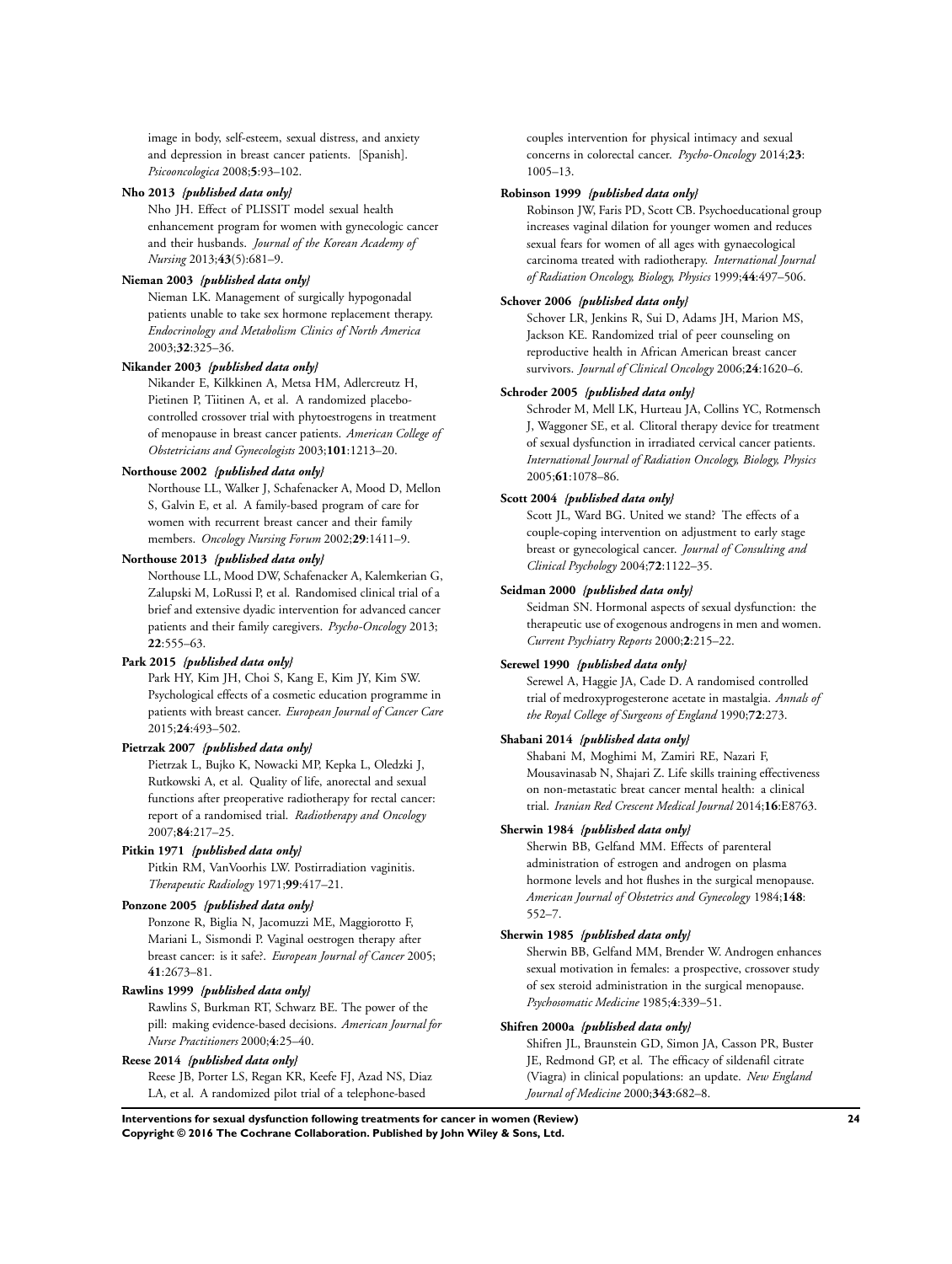## **Suckling 2006** *{published data only}*

Suckling J, Lethaby A, Kennedy R. Local oestrogen for vaginal atrophy in postmenopausal women. *Cochrane Database of Systematic Reviews* 2006, Issue 4. [DOI: 10.1002/14651858.CD001500.pub2]

## **Sweeney 2002** *{published data only}*

Sweeney C, Bruera E. Communication in cancer care: recent developments. *Journal of Palliative Care* 2002;**18**: 300–6.

#### **Theobald 2002** *{published data only}*

Theobald DE, Kirsh KL, Holtsclaw E, Donaghy K, Passik SD. An open-label, crossover trial of mirtazapine (15 and 30 mg) in cancer patients with pain and other distressing symptoms. *Journal of Pain and Symptom Management* 2002; **23**:442–7.

#### **Thompson 2003** *{published data only}*

Thompson EA, Reilly D. The homeopathic approach to the treatment of symptoms of oestrogen withdrawal in breast cancer patients. A prospective observational study. *Homeopathy* 2003;**92**:131–4.

#### **van der Meulen 2014** *{published data only}*

van der Meulen IC, May AM, de Leeuw JR, Koole R, Ooserom M, Hordijk G-J, et al. Long-term effect of a nurse-led psychosocial intervention on health-related quality of life in patients with head and neck cancer: a randomised controlled trial. *British Journal of Cancer* 2014; **110**:593–601.

## **Vos 2006** *{published data only}*

Vos JV, Visser AP, Garssen B, Duivenvoorden HJ, Hanneke CJM de Haes. Effects of delayed psychosocial interventions versus early psychosocial interventions for women with early stage breast cancer. *Patient Education and Counseling* 2006; **60**:212–9.

#### **Warkentin 2006** *{published data only}*

Warkentin KM, Gray RE, Wassersug RJ. Restoration of satisfying sex for a castrated cancer patient with complete impotence. *Journal of Sex and Marital Therapy* 2006;**32**: 398–9.

#### **Watts 1995** *{published data only}*

<sup>∗</sup> Watts NB, Morris N, Timmons CM, Allen Addison W, Wiita B, Downey LJ. Comparison of oral estrogens and estrogens plus androgen on bone mineral density, menopausal symptoms, and lipid-lipoprotein profiles in surgical menopause. *Obstetrics and Gynecology* 1995;**85**: 529–37.

#### **Wei 2005** *{published data only}*

Wei W, Shuang L, Wu Guang-Jao, Li Li. Influence of perioperative supportive psychotherapy on the postoperative mental state and sexual life in patients with uterine cervix cancer. *Chinese Journal of Clinical Rehabilitation* 2005;**9**: 42–43.

#### **Wenzel 1999** *{published data only}*

Wenzel LB, Fairclough DL, Brady MJ, Cella D, Garrett KM, Kluhsman BC, et al. Age-related differences in the quality of life of breast carcinoma patients after treatment. *American Cancer Society* 1999;**86**:1768–74.

#### **Wenzel 2015** *{published data only}*

Wenzel L, Osann K, Hsieh S, Tucker JA, Monk BJ, Nelson EL. Psychosocial telephone counseling for survivors of cervical cancer: results of a randomized biobehavioral trial. *Journal of Clinical Oncology* 2015;**33**:1171–9.

## **Wu 2014** *{published data only}*

Wu J-X, Chen Y. Effect of nursing intervention on mental and physical health in patients with rectal cancer after Miles operation. *World Chinese Journal of Digestology* 2014;**22**: 1460–4.

## **References to studies awaiting assessment**

## **Esplen 2014** *{published data only}*

Esplen MJ, Wong J, Warner E, Toner B. Can we fix what we've broken? Randomized controlled trial of a group therapy to address body image disturbance and sexuality following treatment with breast cancer. Canadian Association of Psychosocial Oncology Conference Proceedings. 2014:B–228.

## **Goetsch 2015** *{published data only}*

Goetsch M, Lim JY, Caughey AB. A practical solution for dyspareunia in breast cancer survivors: a randomised controlled trial. *Journal of Clinical Oncology* 2015;**33**(30): 3394–400. [DOI: 10.1200/JCO.2014.60.7366]

## **Gremore 2014** *{published data only}*

Gremore T, Horgan S. A couple-based intervention for patients with head and neck cancer and their partners. *Psycho-Oncology* 2014;**23**:42.

## **Hickey 2015** *{published data only}*

Hickey M, Allardice K. Silicone versus water-based lubricant for symptomatic vaginal dryness after breast cancer: preliminary findings from a randomized trial. *Reproductive Sciences* 2015;**22**:55A–390A.

## **Jensen 2014** *{published data only}*

Jensen B, Jensen JB. Early rehabilitation can impact on health-related quality of life outcome in radical cystectomy: a randomised controlled trial. *Supportive Care in Cancer* 2014;**22**:s185.

## **Paterson 2015** *{published data only}*

Paterson C, Lengacher C, Donovan K, Kip K, Tofthagen C. The effects of MBSR (BC) on sexual distress and body image disturbance in breast cancer survivors. *Psychooncology* 2015;**24 Suppl 2**:287.

## **Willems 2015** *{published data only}*

Willems RA, Bolman CAW, Mesters I, Kanera IM, Beaulen AAJM, Lechner L. The Kanker Nazorg Wijzer (Cancer Aftercare Guide) protocol: the systematic development of a web-based computer tailored intervention providing psychosocial and lifestyle support for cancer survivors. *BMC Cancer* 2014;**15**:580.

# **References to ongoing studies**

## **Davis 2015** *{published data only}*

The effect of 300mcg intravaginal testosterone therapy for the treatment of sexual dysfunction due to Genitourinary

**Interventions for sexual dysfunction following treatments for cancer in women (Review) 25 Copyright © 2016 The Cochrane Collaboration. Published by John Wiley & Sons, Ltd.**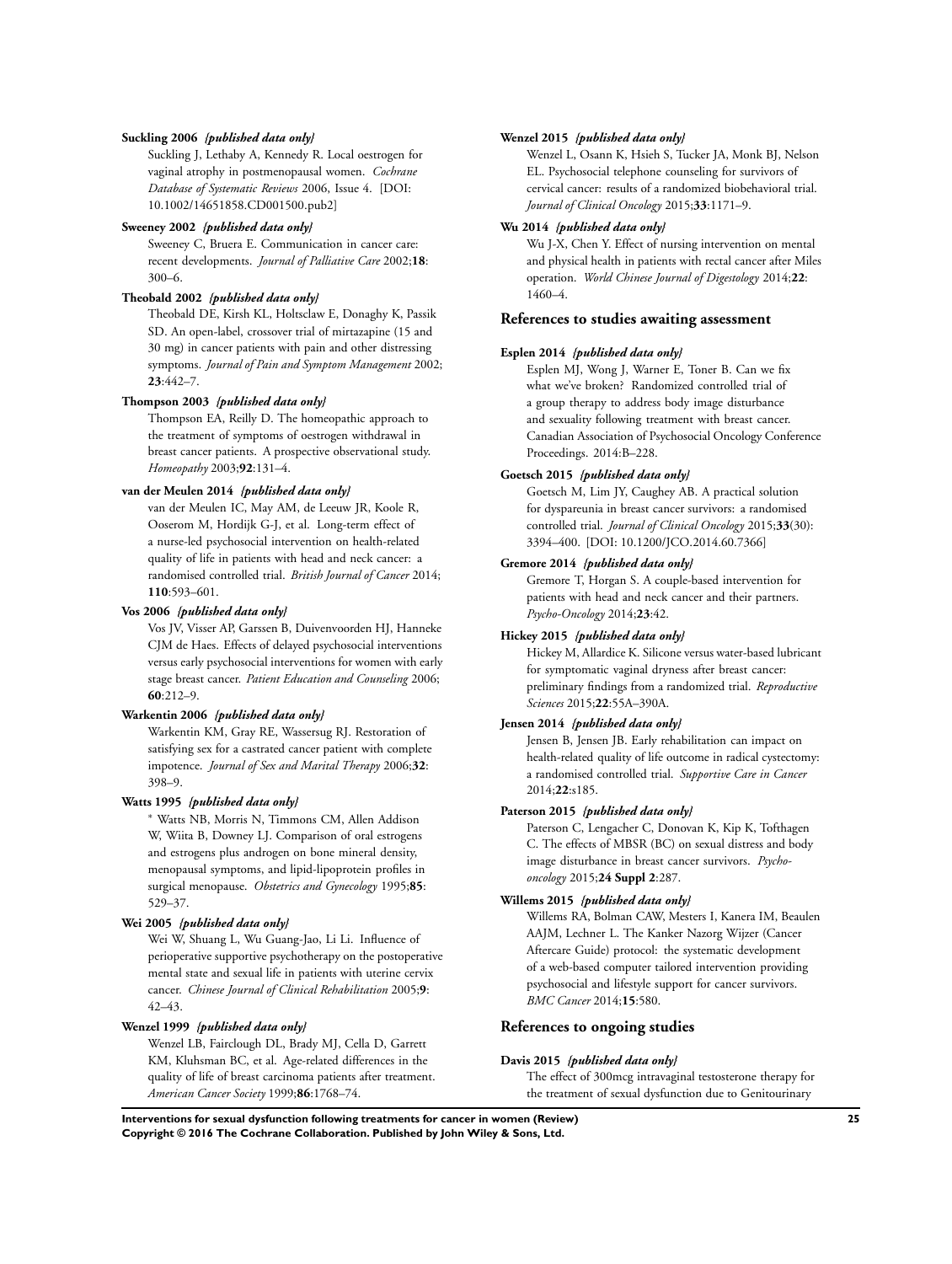Syndrome of Menopause (GSM) in women with breast cancer being treated with an aromatase inhibitor (AI): a randomized placebo controlled trial over 26 weeks. http://apps.who.int/trialsearch/Trial2.aspx?TrialID= ACTRN12615000083594. [ACTRN12615000083594]

#### **DuHamel 2013** *{published data only}*

DuHamel K, Temple L, Carter J, Schover L, Philip E, Jandorf L, et al. Pilot randomized clinical trial to improve sexual health and quality of life in female rectal and anal cancer survivors. *Psycho-Oncology* 2013;**22**:35.

#### **Gessler 2015** *{published data only}*

Gessler SF, Lanceley A. Developing a Stepped Approach to Improving Sexual Function aFteR Treatment fOr gyNaecological Cancer (SAFFRON). https://clinicaltrials.gov/ct2/show/NCT02458001. www.clinicaltrials.gov, 2015. [NCT02458001]

#### **Hummel 2015** *{published data only}*

Hummel SB, Lankveld J. Internet-based cognitive behavioral therapy for sexual dysfunctions in women treated for breast cancer: design of a multicenter, randomized controlled trial. *BMC Cancer* 2015;**15**:321.

#### **NCT00459134 2015** *{published data only}*

Greven K, Wake Forest NCORP Research Base. L-Arginine supplements in treating women who are cancer survivors. https://clinicaltrials.gov/ct2/show/NCT00459134 2007. [NCT00459134]

## **NCT02091765 2015** *{published data only}*

Aaronson NK, van Lankveld JJDM, Oldenburg HSA, Hahn D. KIS Study: a study evaluating the effectiveness of an internet-based therapy program for sexuality and intimacy problems in women treated for breast cancer. https://clinicaltrials.gov/ct2/show/NCT02091765 2014. [NCT02091765]

#### **Schofield 2013** *{published data only}*

Schofield P, Juraskova I, Bergin R, Gough K, Mileshkin L, Krishnasamy M, et al. A nurse- and peer-led support program to assist women in gynaecological oncology receiving curative radiotherapy, the PeNTAGOn study (peer and nurse support trial to assist women in gynaecological oncology): study protocol for a randomised controlled trial. *Trials* 2013;**14**:39.

#### **Additional references**

#### **Allahdadi 2009**

Allahdadi KJ, Tostes RCA, Webb RC. Female sexual dysfunction: therapeutic options and experimental challenges. *Cardiovascular & Hematological Agents in Medicinal Chemistry* 2009;**7**:260–9.

## **Ananth 2003**

Ananth H, Jones L, King M, Tookman A. The impact of cancer on sexual function: a controlled study. *Palliative Medicine* 2003;**17**(2):202–5.

#### **Baessler 2009**

Baessler K, O'Neill SM, Maher CF, Battistutta D. Australian pelvic floor questionnaire: a validated intervieweradministered pelvic floor questionnaire for routine clinic and research. *International Urogynecology Journal and Pelvic Floor Dysfunction* 2009;**20**:149–58.

#### **Berman 1999**

Berman JR, Berman LA, Werbin TJ, Flaherty EE, Leahy NM, Goldstein I. Clinical evaluation of female sexual function: effects of age and estrogen status on subjective and physiologic sexual responses. *International Journal of Impotence Research* 1999;**11**:31–8.

#### **Berner 2012**

Berner M, Gunzler C. Efficacy of psychosocial interventions in men and women with sexual dysfunctions-a systematic review of controlled clinical trials. *Journal of Sexual Medicine* 2012;**9**:3089–107.

#### **Bhatt 2006**

Bhatt A, Nandipati K, Dhar N, Ulchaker J, Jones S, Rackley R, et al. Neuro- vascular preservation in orthotopic cystectomy: impact on female sexual function. *Urology* 2006;**67**(4):742–5.

#### **CDC 2011**

Centers for Disease Control and Prevention. Cancer survivors - United States, 2007. *Morbidity and Mortality Weekly Report. Surveillance Summaries: MMWR* 2011;**60**: 269–72.

#### **Clayton 1997**

Clayton AH, McGarvey EL, Clavet GJ. The Changes in Sexual Functioning Questionnaire. *Psychopharmacology Bulletin* 1997;**33**:731–45.

#### **Cohen 1998**

Cohen AJ, Bartlik B. Ginkgo biloba for antidepressantinduced sexual dysfunction. *Journal of Sex Marital Therapy* 1998;**24**:139–43.

#### **Conaglen 2010**

HM Conaglen, O'Connor EJ, McCabe MP, Conaglen JV. An investigation of sexual dysfunction in female partners of men with erectile dysfunction: how interviews expand on questionnaire responses. *International Journal of Impotence Research* 2010;**22**:355–62.

## **Cowan 2013**

Cowan ML, Krane MK. Sexual function after radical surgery for rectal cancer. *Seminars in Colon and Rectal Surgery* 2013;**24**:164–7.

## **Craig 2008**

Craig P, Dieppe P, Macintyre S, Michie S, Nazareth I, Petticrew M. Developing and evaluating complex interventions: the new Medical Research Council guidance. *BMJ* 2008;**337**:A1655.

#### **Dening 2013**

Dening T, Thomas A. *Oxford Textbook of Old Age Psychiatry*. Second Edition. Oxford, 2013.

#### **Derogatis 1979**

Derogatis LR, Melisaratos N. The DSFI: a multidimensional measure of sexual functioning. *Journal of Sex and Marital Therapy* 1979;**5**:244–81.

**Interventions for sexual dysfunction following treatments for cancer in women (Review) 26 Copyright © 2016 The Cochrane Collaboration. Published by John Wiley & Sons, Ltd.**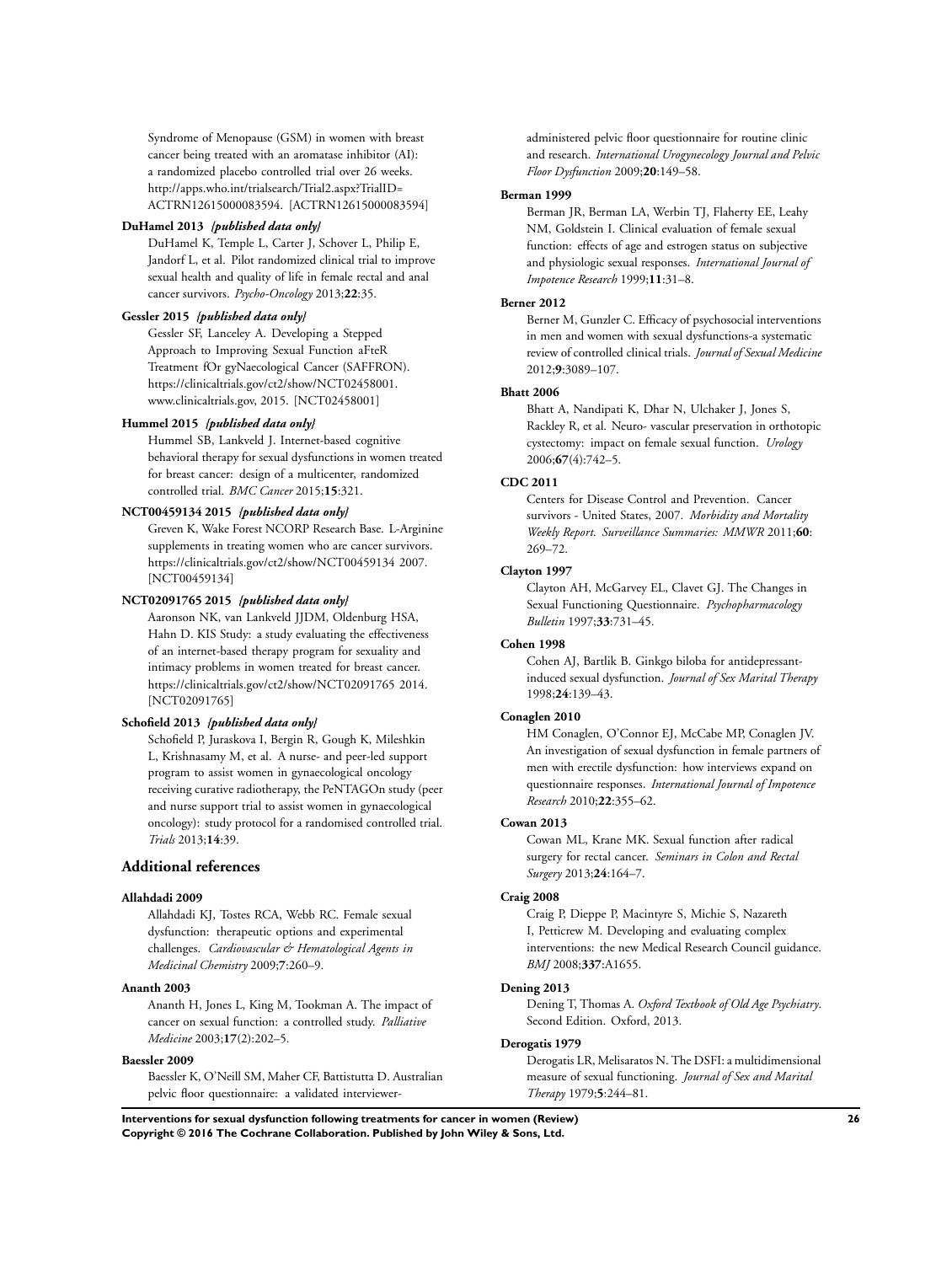## **Derogatis 2008**

Derogatis L, Clayton A, Lewis-D'Agostino D, Wunderlich G, Fu Y. Validation of the female sexual distress scale-revised for assessing distress in women with hypoactive sexual desire disorder. *Journal of Sexual Medicine* 2008;**5**:357–64.

#### **Donovan 2010**

Donovan KA, Thompson LMA, Hoffe SE. Sexual function in colorectal cancer survivors. *Cancer Control* 2010;**17**: 44–51.

#### **DSM-5 2013**

American Psychiatric Association (editors). *Diagnostic and Statistical Manual of Mental Disorders*. Fifth. American Psychiatric Publishing, 2013.

#### **Fruhauf 2013**

Fruhauf S, Gerger H, Schmidt HM, Munder T, Barth J. Efficacy of psychological interventions for sexual dysfunction: a systematic review and meta-analysis. *Archives of Sexual Behavior* 2013;**42**:915–33.

#### **Ganz 1998**

Ganz PA, Rowland JH, Desmond K, Meyerowitz BE, Wyatt GE. Life after breast cancer: understanding women's healthrelated quality of life and sexual functioning. *Journal of Clinical Oncology* 1998;**16**(2):501–14.

## **Goldfarb 2009**

Goldfarb SB, Dickler M, Sit L, Fruscione M, Barz T, Atkinson T, et al. Sexual dysfunction in women with breast cancer: prevalence and severity. *Journal of Clinical Oncology* 2009;**15S**:9558.

#### **Gonzales 2003**

Gonzales GF, Cordova A, Vega K, Chung A, Vilena A, Gonez C. Effect of Lepidium meyenii (Maca), a root with aphtodisiac and fertility-enhancing properties, on serum reproductive hormone levels in adult healthy men. *Journal of Endocrinology* 2003;**176**:163–8.

#### **Greenwald 2008**

Greenwald HP, McCorkle R. Sexuality and sexual function in long-term survivors of cervical cancer. *Journal of Women's Health* 2008;**17**:955–63.

#### **Hendren 2005**

Hendren SK, O'Connor BL, Liu M, Asano T, Cohen Z, Swallow CJ, et al. Prevalence of male and female sexual dysfunction is high following surgery for rectal cancer. *Annals of Surgery* 2005;**242**:212–23.

## **Higgins 2011**

Higgins JPT, Green S (editors). Cochrane Handbook for Systematic Reviews of Interventions Version 5.1.0 [updated March 2011]. The Cochrane Collaboration, 2011. Available from www.cochrane-handbook.org.

#### **Hill 2011**

Hill EK, Sandbo S, Abramsohn E, Makelarski J, Wroblewski K, Wenrich ER, et al. Assessing gynaecologic and breast cancer survivors' sexual health care needs. *Cancer* 2011;**12**: 2643–51.

#### **Ho 2011**

Ho VP, Lee Y, Stein SL, Temple LK. Sexual function after treatment for rectal cancer: a review. *Diseases of the Colon and Rectum* 2011;**54**:113–25.

#### **Hubayter 2008**

Hubayter Z, Simon JA. Testosterone therapy for sexual dysfunction in postmenopausal women. *Climacteric* 2008; **11**:181–91.

#### **Jackson 2006**

Jackson KS, Naik R. Pelvic floor dysfunction and radical hysterectomy. *International Journal of Gynecological Cancer* 2006;**16**:354–63.

#### **Kazdin 2009**

Kazdin AE. Understanding how and why psychotherapy leads to change. *Psychotherapy Research* 2009;**19**:418–28.

#### **Kedde 2013**

Kedde H, van de Wiel HB, Weijmar Schultz WC, Wijsen C. Sexual dysfunction in young women with breast cancer. *Support Care Cancer* 2013;**21**:271–80.

#### **Low 2009**

Low C, Fullarton M, Parkinson E. Issues of intimacy and sexual dysfunction following major head and neck cancer treatment. *Oral Oncology* 2009;**45**:898–903.

#### **Montgomery 2008**

Montgomery KA. Sexual desire disorders. *Psychiatry* 2008; **5**:50–5.

## **National Cancer Institute 2012**

National Cancer Institute. Sexuality and reproductive issues. http://www.cancer.gov/cancertopics/pdq/supportivecare/ sexuality/healthprofessional 2012.

#### **Norton 1983**

Norton R. Measuring marital quality: a critical look at the dependent variable. *Journal of Marriage and the Family* 1983;**45**:141–51.

#### **Ozyilkan 1995**

Ozyilkan O, Karaagaoglu E, Topeli A, Kars A, Baltali E, Tekuzman G, et al. A questionnaire for the assessment of quality of life in cancer patients in Turkey. *Materia Medica Polona* 1995;**27**(4):153–6.

#### **Pignata 2001**

Pignata S, Ballatori E, Favalli G, Scambia G. Quality of life: gynaecological cancers. *Annals of Oncology* 2001;**12**(Suppl 3):S37–S42.

#### **Review Manager 2014 [Computer program]**

The Nordic Cochrane Centre, The Cochrane Collaboration. Review Manager (RevMan). Version 5.3. Copenhagen: The Nordic Cochrane Centre, The Cochrane Collaboration, 2014.

## **Rosen 2000**

Rosen R, Brown C, Heiman J. The Female Sexual Function Index: a multidimensional self-report instrument for the assessment of female sexual function. *Journal of Sex and Marital Therapy* 2000;**26**:191–208.

**Interventions for sexual dysfunction following treatments for cancer in women (Review) 27 Copyright © 2016 The Cochrane Collaboration. Published by John Wiley & Sons, Ltd.**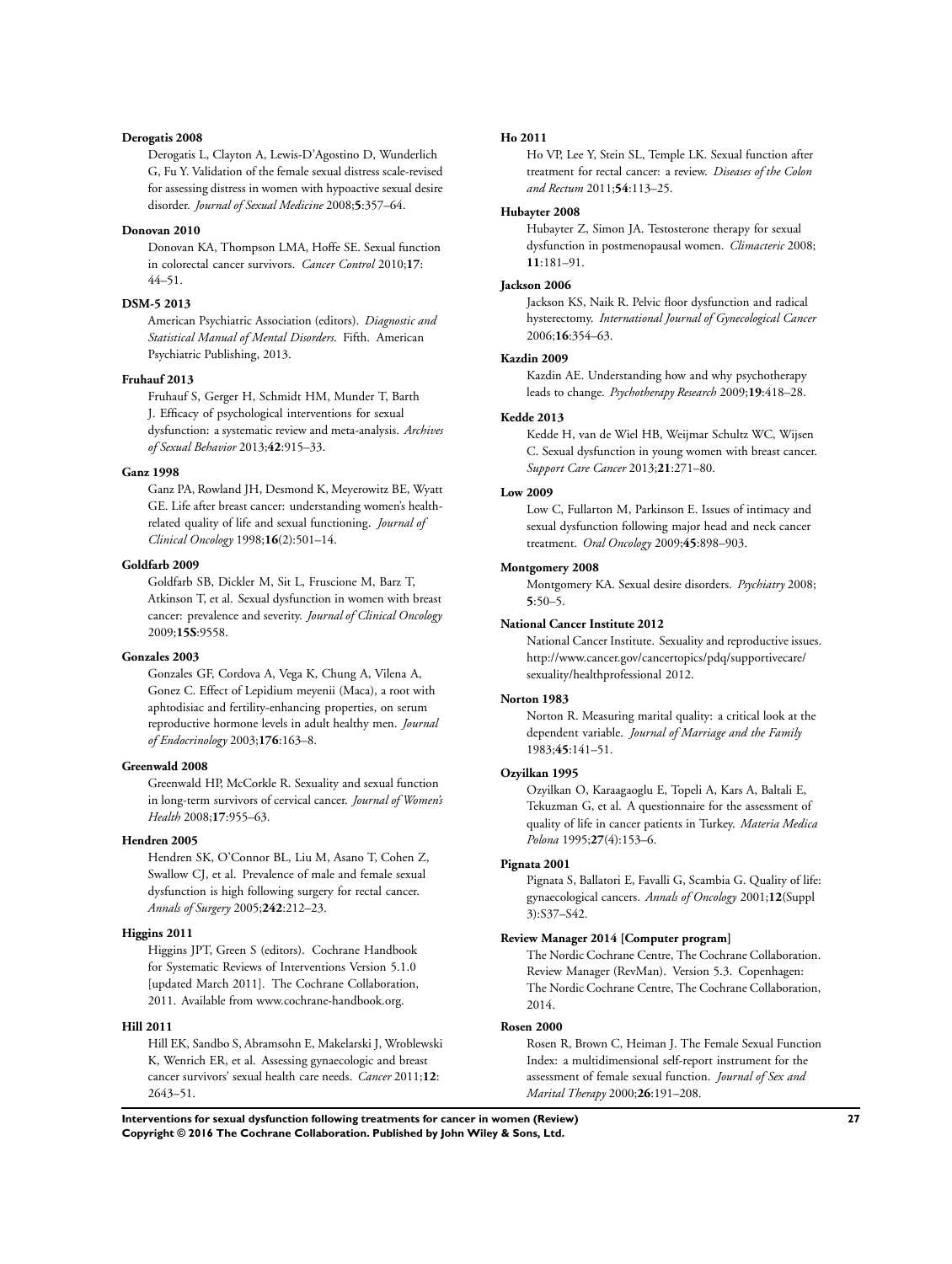#### **Rust 1985**

Rust J, Golombok S. The Golombok-Rust Inventory of Sexual Satisfaction. *British Journal of Clinical Psychology* 1985;**24**:63–4.

#### **Shin 2010**

Shin BC, Lee MS, Yang EJ, Lim HS, Ernst E. Maca (L.meyenii) for improving sexual function: a systematic review. *BMC Complementary and Alternative Medicine* 2010;**10**:44.

# **Singer 2008**

Singer S, Danker H, Dietz A. Sexual problems after total or partial laryngectomy. *Laryngoscope* 2008;**118**:2218–24.

## **Stead 2007**

Stead ML, Fallowfield P, Selby P, Brown JM. Psychosexual function and impact of gynaecological cancer. *Best Practice and Research Clinical Obstetrics and Gynaecology* 2007;**21**: 309–20.

## **Syrjala 1998**

Syrjala KL, Roth Roemer SL, Abrams JR, Scanlan JM, Chapko MK, Visser S, et al. Prevalence and predictors of sexual dysfunction in long-term survivors of marrow transplantation. *Blood* 1998;**16**(9):3148–57.

## **Tabano 2002**

Tabano M, Condosta D, Coons M. Symptoms affecting quality of life in women with gynaecologic cancer. *Seminars in Oncology Nursing* 2002;**18**(3):223–30.

#### **Wiggins 2008**

Wiggins DL, Dizon DS. Dyspareunia and vaginal dryness after breast cancer treatment. *Sexuality Reproduction and Menopause* 2008;**6**:18–22.

## **Zhang 2013**

Zhang Z, Xu X, Ni H. Small studies may overestimate the effect sizes in critical care meta-analyses: a metaepidemiological study. *Critical Care* 2013;**17**:R2.

#### **Zippe 2004**

Zippe CD, Raina R, Shah AD, Massanyi EZ, Agarwal A, Ulchaker J, et al. Female sexual dysfunction after radical cystectomy: a new outcome measure. *Urology* 2004;**63**: 1153–7.

## **References to other published versions of this review**

#### **Miles 2005**

Miles CL, Jones L, Tookman A, King M. Interventions for sexual dysfunction following treatments for cancer. (Protocol). *Cochrane Database of Systematic Reviews* 2005, Issue 4. [DOI: 10.1002/14651858.CD005540]

#### **Miles 2007**

Miles C, Candy B, Jones L, Williams R, Tookman A, King M. Interventions for sexual dysfunction following treatments for cancer. *Cochrane Database of Systematic Reviews* 2007, Issue 4. [DOI: 10.1002/14651858.CD005540.pub2]

∗ *Indicates the major publication for the study*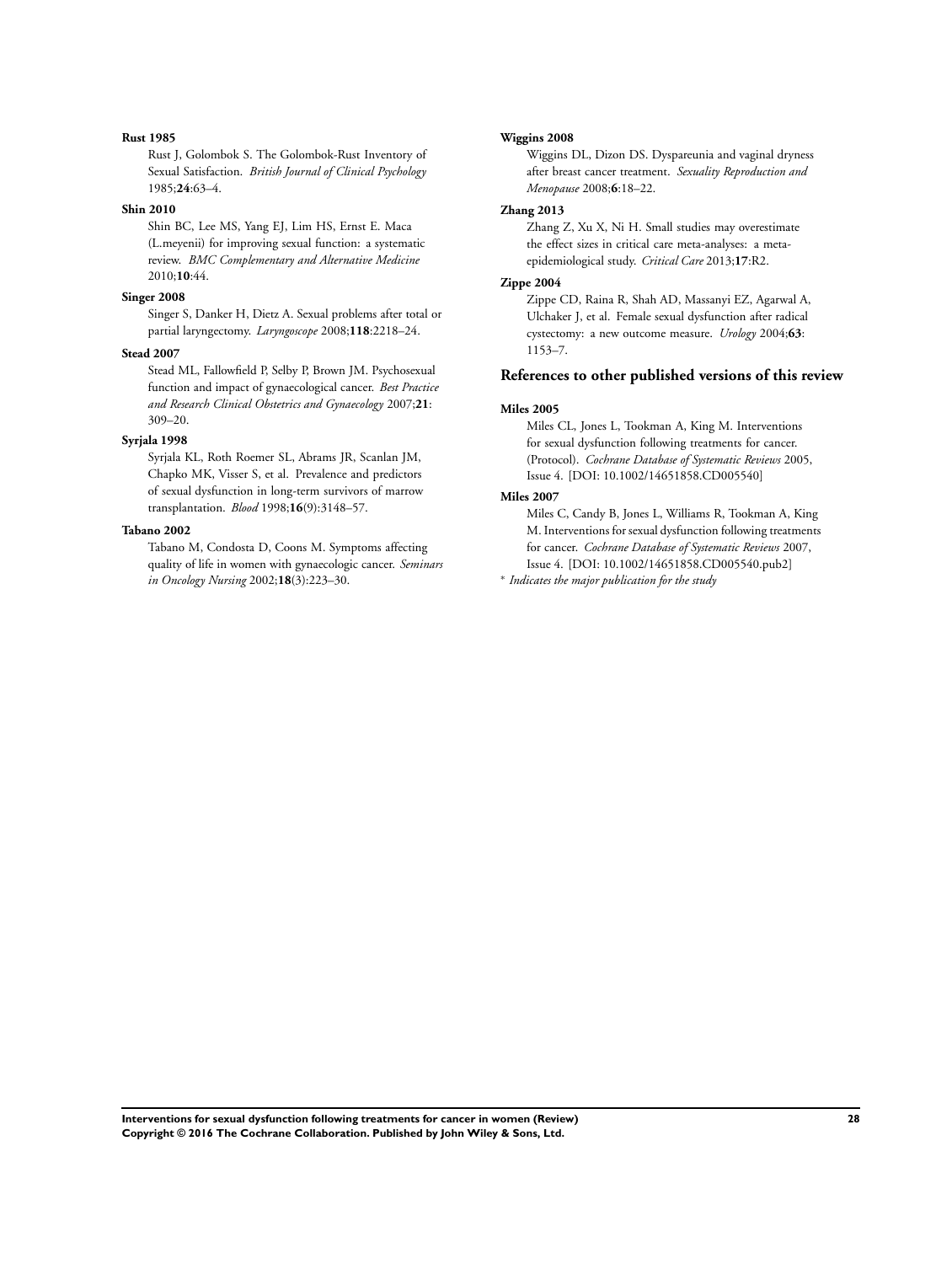# <span id="page-30-0"></span>**CHARACTERISTICS OF STUDIES**

# **Characteristics of included studies** *[ordered by study ID]*

# **Aktas 2015**

| Methods                                            | Randomised, controlled, single-centre trial                                                                                                                                                                                                                                                                                                                                                                                                                                                                                                                                                                                                                                                                                                                                                                                                                                                                                                                                                                                                                 |                       |
|----------------------------------------------------|-------------------------------------------------------------------------------------------------------------------------------------------------------------------------------------------------------------------------------------------------------------------------------------------------------------------------------------------------------------------------------------------------------------------------------------------------------------------------------------------------------------------------------------------------------------------------------------------------------------------------------------------------------------------------------------------------------------------------------------------------------------------------------------------------------------------------------------------------------------------------------------------------------------------------------------------------------------------------------------------------------------------------------------------------------------|-----------------------|
| Participants                                       | Entered trial: 70 US women with gynaecological (42% ovarian and 42% endometrial)<br>cancer who underwent surgery, chemotherapy or radiotherapy for their cancer. Most<br>(62%) had a hysterectomy and chemotherapy. Highest disease stage was 3, at baseline<br>45% had reached this stage. All were sexually active before treatment. SD was not<br>measured early in the trial, however the authors assumed that most of the women would<br>developed sexual problems because of the cancer treatment. 14% in both trial arms had<br>a higher education. The average age was 49.3 years. They were required to abstain from<br>sex for the first 8 weeks following surgery                                                                                                                                                                                                                                                                                                                                                                                |                       |
| Interventions                                      | Nursing care service to discuss sexual issues<br>Aim: to investigate the effect of a nurse care service on the sexual satisfaction of patients<br>with gynaecologic cancer<br>Interventionist: nurse<br>Intervention: nursing counselling service involving additional specialist nursing care and<br>consultancy at hospital and at home. Nurse discussed sexual issues including loss of<br>the body part, body image, fear of being rejected, loss of reproductive function, loss of<br>desire, decrease in vaginal sensitivity, decrease in sexual intercourse, decrease in vaginal<br>sensitivity, vaginismus, dyspareunia, inability to reach orgasm, shortening of the vagina<br>and incomplete penis penetration<br>Comparison: usual care following hospital protocols<br>Time since cancer treatment: at the start of the intervention patients were undergoing<br>cancer treatment<br>Intensity of intervention: nurse visits 3 times a week whilst in hospital and twice at home<br>at 1 and 12 weeks<br>Time length of intervention: not clear |                       |
| Outcomes                                           | An Interview Questionnaire, Home Visit Monitoring Questionnaire and Golombok<br>Rust Inventory of Sexual Satisfaction (GRISS), which contains 28 items and 7 subscales<br>on vaginismus, anorgasmia, infrequency, non-communication, dissatisfaction, non-sen-<br>suality and avoidance                                                                                                                                                                                                                                                                                                                                                                                                                                                                                                                                                                                                                                                                                                                                                                     |                       |
| <b>Notes</b>                                       |                                                                                                                                                                                                                                                                                                                                                                                                                                                                                                                                                                                                                                                                                                                                                                                                                                                                                                                                                                                                                                                             |                       |
| <b>Risk of bias</b>                                |                                                                                                                                                                                                                                                                                                                                                                                                                                                                                                                                                                                                                                                                                                                                                                                                                                                                                                                                                                                                                                                             |                       |
| <b>Bias</b>                                        | Authors' judgement                                                                                                                                                                                                                                                                                                                                                                                                                                                                                                                                                                                                                                                                                                                                                                                                                                                                                                                                                                                                                                          | Support for judgement |
| Random sequence generation (selection Unclear risk |                                                                                                                                                                                                                                                                                                                                                                                                                                                                                                                                                                                                                                                                                                                                                                                                                                                                                                                                                                                                                                                             | No details provided   |

| bias)                                   |              |                     |
|-----------------------------------------|--------------|---------------------|
| Allocation concealment (selection bias) | Unclear risk | No details provided |

**Interventions for sexual dysfunction following treatments for cancer in women (Review) 29 Copyright © 2016 The Cochrane Collaboration. Published by John Wiley & Sons, Ltd.**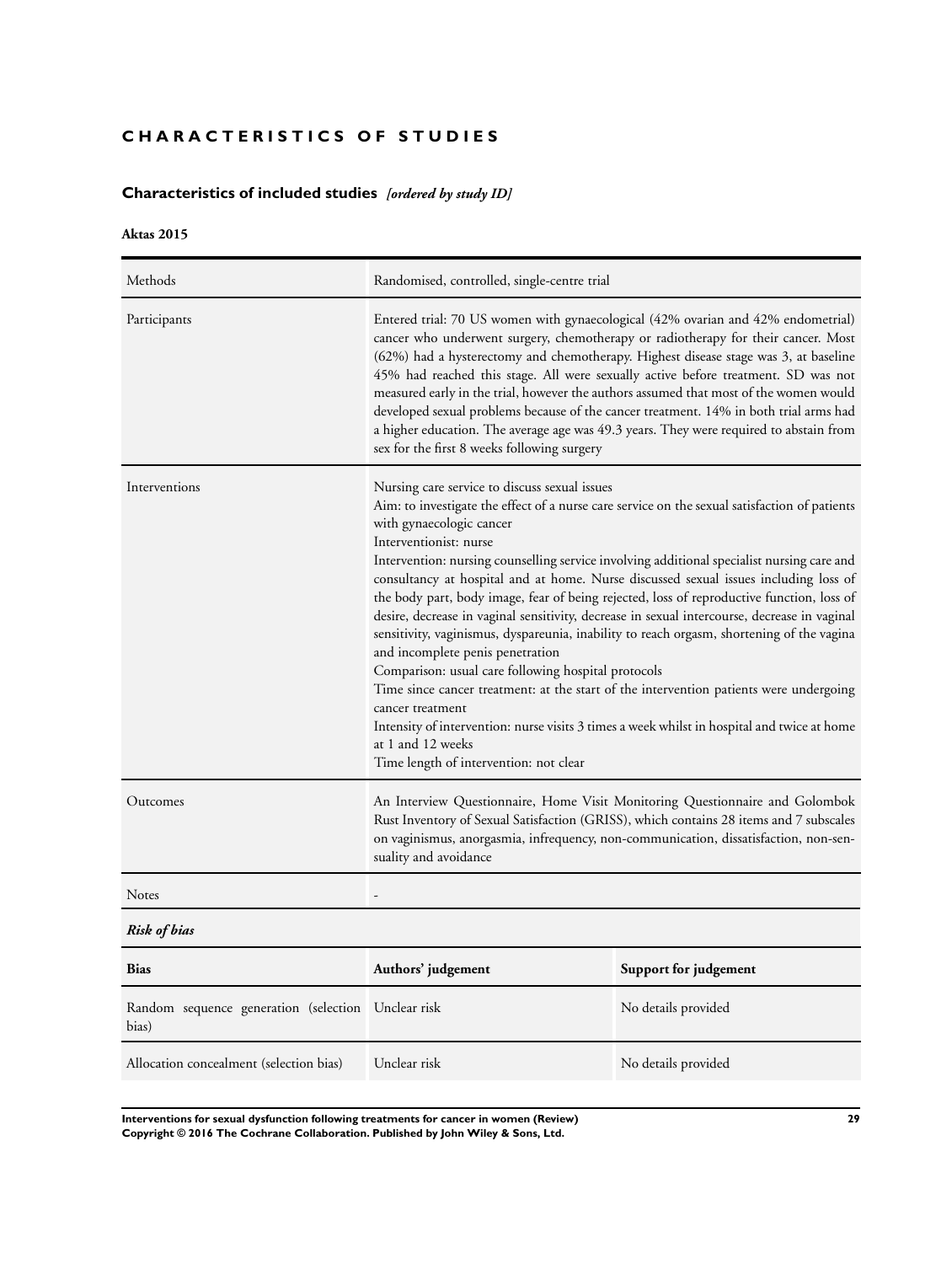| Blinding of participants and personnel Unclear risk<br>(performance bias)<br>All outcomes |                                                                                                                                                                                                                                                                                                                                                                                                                                                                                                                                                                                               | No details provided                                                                                                                                      |
|-------------------------------------------------------------------------------------------|-----------------------------------------------------------------------------------------------------------------------------------------------------------------------------------------------------------------------------------------------------------------------------------------------------------------------------------------------------------------------------------------------------------------------------------------------------------------------------------------------------------------------------------------------------------------------------------------------|----------------------------------------------------------------------------------------------------------------------------------------------------------|
| Incomplete outcome data (attrition bias)<br>All outcomes                                  | Low risk                                                                                                                                                                                                                                                                                                                                                                                                                                                                                                                                                                                      | 70 entered. 2 and 3 patients died in the in-<br>tervention and control groups respectively<br>during the whole course of the project im-<br>plementation |
| Selective reporting (reporting bias)                                                      | Unclear risk                                                                                                                                                                                                                                                                                                                                                                                                                                                                                                                                                                                  | Protocol not published and does not state<br>primary outcomes                                                                                            |
| Sample size                                                                               | High risk                                                                                                                                                                                                                                                                                                                                                                                                                                                                                                                                                                                     | Fewer than 50 participants per trial arm                                                                                                                 |
| Barton 2007                                                                               |                                                                                                                                                                                                                                                                                                                                                                                                                                                                                                                                                                                               |                                                                                                                                                          |
| Methods                                                                                   | Randomised, cross-over, controlled, single-centre trial (phase III)                                                                                                                                                                                                                                                                                                                                                                                                                                                                                                                           |                                                                                                                                                          |
| Participants                                                                              | Entered trial: 150 postmenopausal US female survivors of breast cancer. To be eligible<br>all participants needed to report a decrease in sexual desire. This was defined as a score<br>< 8 on a 0 to 10 scale with 10 being the highest interest. To derive this they used the<br>combined desire/interest (3 questions) and desire/frequency (2 questions) subscales of<br>the Changes of Sexual Functioning Questionnaire (CSFQ). Eligible patients had to have<br>a sexual partner. 131 were analysed. Mean age was 52.3 years. 80% of participants had<br>been treated with chemotherapy |                                                                                                                                                          |
| Interventions                                                                             | Pharmacological<br>Topical cream intervention<br>Aim: whether transdermal testosterone would increase sexual desire in female cancer<br>survivors<br>Interventionist: no details<br>Intervention: daily 10.4 mg testosterone cream (Vanicream 2% testosterone) in 1/8<br>teaspoon<br>Comparison: placebo Vanicream<br>1 dose maximum per day<br>Intervention duration: 4 weeks<br>Time since cancer treatment: No details<br>Time length of intervention: 4 weeks of each of the trial arm treatments                                                                                         |                                                                                                                                                          |
| Outcomes                                                                                  | 1. The primary outcome was sexual desire, which was measured using combined subscales<br>of desire/interest and desire/frequency of the CSFQ<br>Other scales were:<br>2. Derogatis Interview for Sexual Functioning/Self-Report Scale<br>3. Profile of Mood States<br>4. SF-36<br>Analysis at 4 and 8 weeks                                                                                                                                                                                                                                                                                   |                                                                                                                                                          |
| Notes                                                                                     | $\overline{\phantom{a}}$                                                                                                                                                                                                                                                                                                                                                                                                                                                                                                                                                                      |                                                                                                                                                          |

**Interventions for sexual dysfunction following treatments for cancer in women (Review) 30 Copyright © 2016 The Cochrane Collaboration. Published by John Wiley & Sons, Ltd.**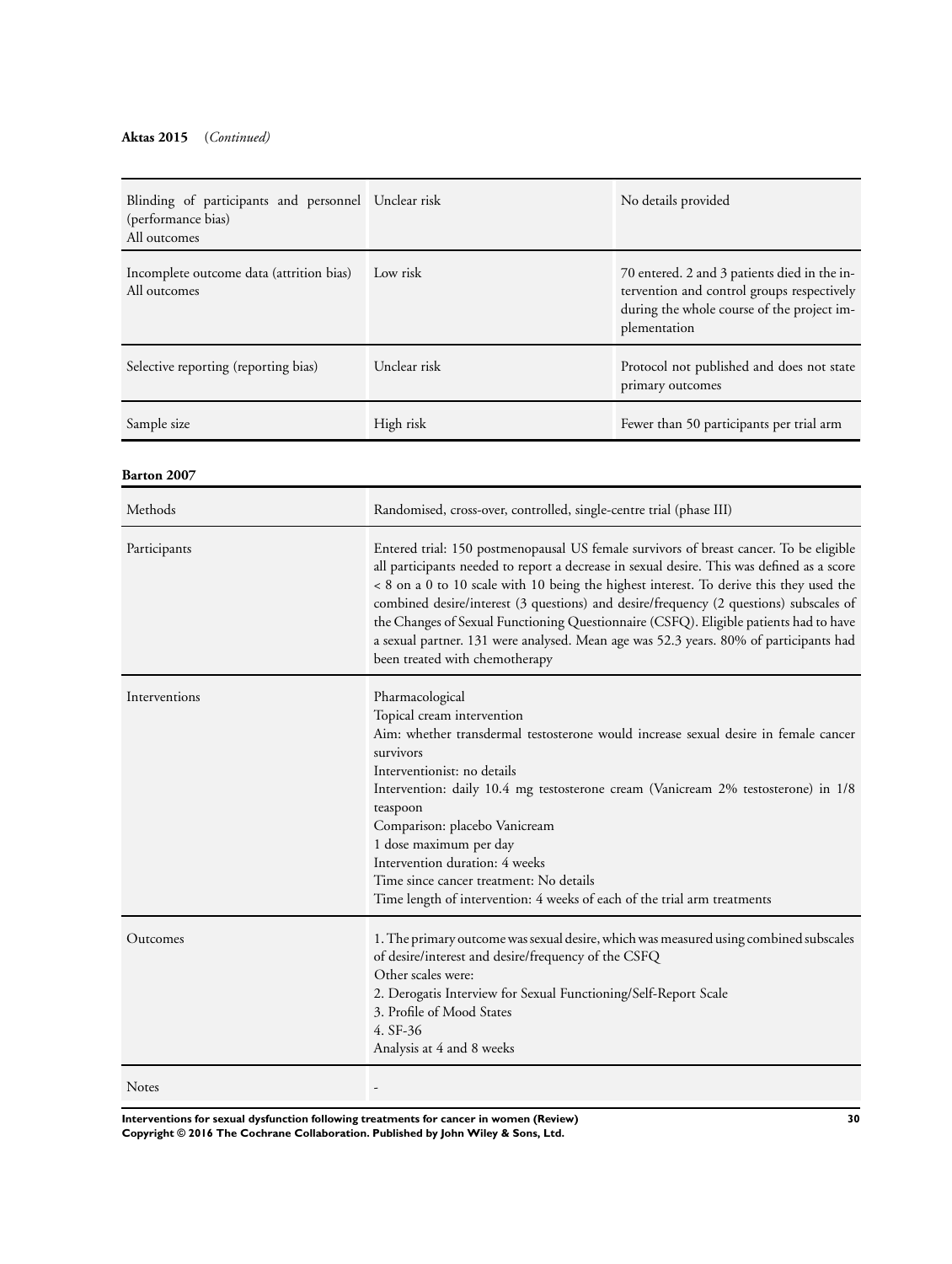## *Risk of bias*

| iusk of ours                                                                          |                                                                                                                                                                                                                                                                                                                                                                                                                                                                                                                                                                                                                                                                                                                                                                                                                                                                                                                                                                                                                                                                                                                                                                                             |                                                        |  |
|---------------------------------------------------------------------------------------|---------------------------------------------------------------------------------------------------------------------------------------------------------------------------------------------------------------------------------------------------------------------------------------------------------------------------------------------------------------------------------------------------------------------------------------------------------------------------------------------------------------------------------------------------------------------------------------------------------------------------------------------------------------------------------------------------------------------------------------------------------------------------------------------------------------------------------------------------------------------------------------------------------------------------------------------------------------------------------------------------------------------------------------------------------------------------------------------------------------------------------------------------------------------------------------------|--------------------------------------------------------|--|
| <b>Bias</b>                                                                           | Authors' judgement                                                                                                                                                                                                                                                                                                                                                                                                                                                                                                                                                                                                                                                                                                                                                                                                                                                                                                                                                                                                                                                                                                                                                                          | Support for judgement                                  |  |
| Random sequence generation (selection Low risk<br>bias)                               |                                                                                                                                                                                                                                                                                                                                                                                                                                                                                                                                                                                                                                                                                                                                                                                                                                                                                                                                                                                                                                                                                                                                                                                             | Central office, computer-generated                     |  |
| Allocation concealment (selection bias)                                               | Low risk                                                                                                                                                                                                                                                                                                                                                                                                                                                                                                                                                                                                                                                                                                                                                                                                                                                                                                                                                                                                                                                                                                                                                                                    | Done by the central office                             |  |
| Blinding of participants and personnel Low risk<br>(performance bias)<br>All outcomes |                                                                                                                                                                                                                                                                                                                                                                                                                                                                                                                                                                                                                                                                                                                                                                                                                                                                                                                                                                                                                                                                                                                                                                                             | Patients and all personnel were blinded                |  |
| Incomplete outcome data (attrition bias)<br>All outcomes                              | Low risk                                                                                                                                                                                                                                                                                                                                                                                                                                                                                                                                                                                                                                                                                                                                                                                                                                                                                                                                                                                                                                                                                                                                                                                    | 18/150 patients lost to follow-up; reasons<br>provided |  |
| Selective reporting (reporting bias)                                                  | Low risk                                                                                                                                                                                                                                                                                                                                                                                                                                                                                                                                                                                                                                                                                                                                                                                                                                                                                                                                                                                                                                                                                                                                                                                    | Clearly provides results for all primary out-<br>comes |  |
| Sample size                                                                           | Unclear risk                                                                                                                                                                                                                                                                                                                                                                                                                                                                                                                                                                                                                                                                                                                                                                                                                                                                                                                                                                                                                                                                                                                                                                                | Sample of 150; 50 to 199 per treatment<br>arm          |  |
| Baucom 2009                                                                           |                                                                                                                                                                                                                                                                                                                                                                                                                                                                                                                                                                                                                                                                                                                                                                                                                                                                                                                                                                                                                                                                                                                                                                                             |                                                        |  |
| Methods                                                                               | Randomised, parallel, controlled pilot trial                                                                                                                                                                                                                                                                                                                                                                                                                                                                                                                                                                                                                                                                                                                                                                                                                                                                                                                                                                                                                                                                                                                                                |                                                        |  |
| Participants                                                                          | Early-stage female breast cancer. Sample 14 US couples. An aim of the intervention<br>was to improve sexual function. Baseline sexual functioning using the sexual drive and<br>relationship subscale of Derogatis Inventory of Sexual Functioning was below mid-score<br>$(16)$ , suggesting a level of SD. Cancer treatment involved surgery (n = 11), chemotherapy<br>$(n = 3)$ and radiation $(n = 1)$ . Median age was 50 years, age range 30 to 80 years                                                                                                                                                                                                                                                                                                                                                                                                                                                                                                                                                                                                                                                                                                                              |                                                        |  |
| Interventions                                                                         | Psychotherapeutic<br>Directed to patient and partner. The intervention is based on a cognitive behavioural<br>approach that has demonstrated considerable efficacy in alleviating and preventing rela-<br>tionship distress<br>Aim: to pilot a couple-based intervention programme for breast cancer that teaches<br>couples how to minimise negative effects and maximise positive functioning during this<br>difficult time<br>Interventionist: clinical psychology therapists trained in couple therapy and in the effects<br>of cancer on relationship functioning<br>Intervention content: couple-based relationship enhancement<br>6 sessions of 75 minutes each. The sessions included (1) approaching breast cancer as<br>a couple, (2) medical education regarding breast cancer, (3) communication skills for<br>decision-making and sharing thoughts regarding cancer issues, (4) promoting healthy<br>sexual adaptation and body image, (5) maintaining positives in life and (5) findings<br>benefits and meaning in life. The content of each session could vary but the format was<br>similar; they began with an update of the women's treatment for breast cancer and then |                                                        |  |

**Interventions for sexual dysfunction following treatments for cancer in women (Review) 31 Copyright © 2016 The Cochrane Collaboration. Published by John Wiley & Sons, Ltd.**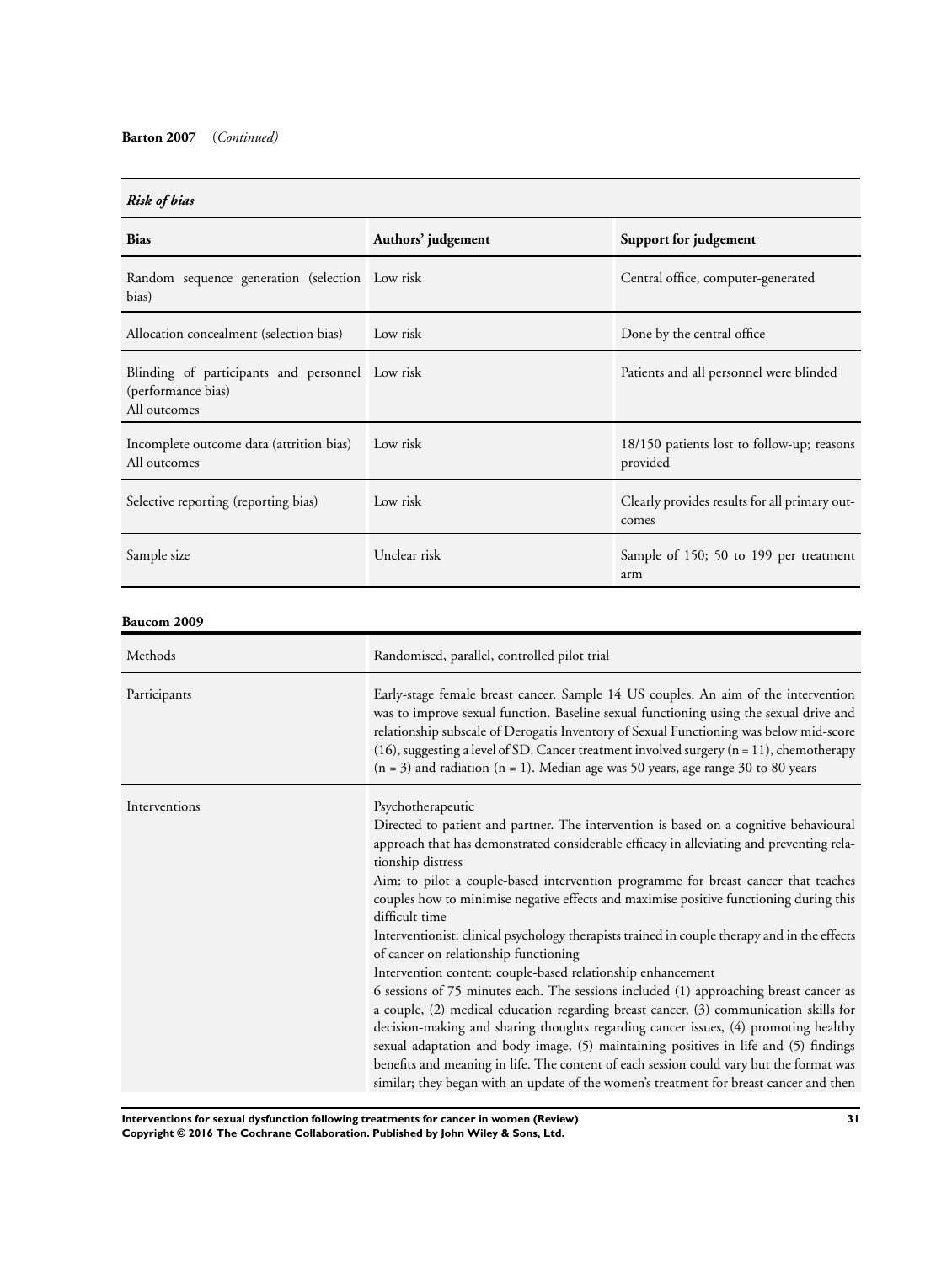# **Baucom 2009** (*Continued)*

|          | reviewed homework assignments. The material provided per session was individualised<br>to the couple. The session closed with the therapist providing a summary of the session<br>and assigning the next homework session<br>Comparison: usual care. Couples received a list of community resources for additional<br>support. They did not receive cancer education or any form of psychological intervention<br>Duration of intervention: 6 weeks held bi-weekly<br>Time since cancer treatment: cancer treatment ongoing |
|----------|-----------------------------------------------------------------------------------------------------------------------------------------------------------------------------------------------------------------------------------------------------------------------------------------------------------------------------------------------------------------------------------------------------------------------------------------------------------------------------------------------------------------------------|
| Outcomes | No primary outcome declared<br>1. Quality of Marriage Index (QMI)<br>2. Derogatis Inventory of Sexual Functioning (DISF-SR)<br>3. Brief Symptom Inventory (BSI-18)<br>4. Post-traumatic Growth Inventory (PGI)<br>5. Functional Assessment of Cancer Therapy (FACT-B)<br>6. Self Image Scale (SIS)<br>7. Brief Fatigue Inventory (BFI)<br>1-year follow-up                                                                                                                                                                  |

Notes -

# *Risk of bias*

| <b>Bias</b>                                                                               | Authors' judgement | Support for judgement                                                                                                                                                                                                                                |
|-------------------------------------------------------------------------------------------|--------------------|------------------------------------------------------------------------------------------------------------------------------------------------------------------------------------------------------------------------------------------------------|
| Random sequence generation (selection Low risk<br>bias)                                   |                    | Computer-based random number genera-<br>tor                                                                                                                                                                                                          |
| Allocation concealment (selection bias)                                                   | Low risk           | Couples and the assessor were blind to sub-<br>sequent treatment assignment                                                                                                                                                                          |
| Blinding of participants and personnel Unclear risk<br>(performance bias)<br>All outcomes |                    | No details provided                                                                                                                                                                                                                                  |
| Incomplete outcome data (attrition bias)<br>All outcomes                                  | Low risk           | One couple in the intervention group<br>dropped out because they felt the interven-<br>tion did not meet their needs as the woman<br>required additional treatments for cancer<br>and one couple were lost in the control<br>group as the woman died |
| Selective reporting (reporting bias)                                                      | Low risk           | Results for all outcomes provided                                                                                                                                                                                                                    |
| Sample size                                                                               | High risk          | Fewer than 50 participants per trial arm                                                                                                                                                                                                             |

**Interventions for sexual dysfunction following treatments for cancer in women (Review) 32 Copyright © 2016 The Cochrane Collaboration. Published by John Wiley & Sons, Ltd.**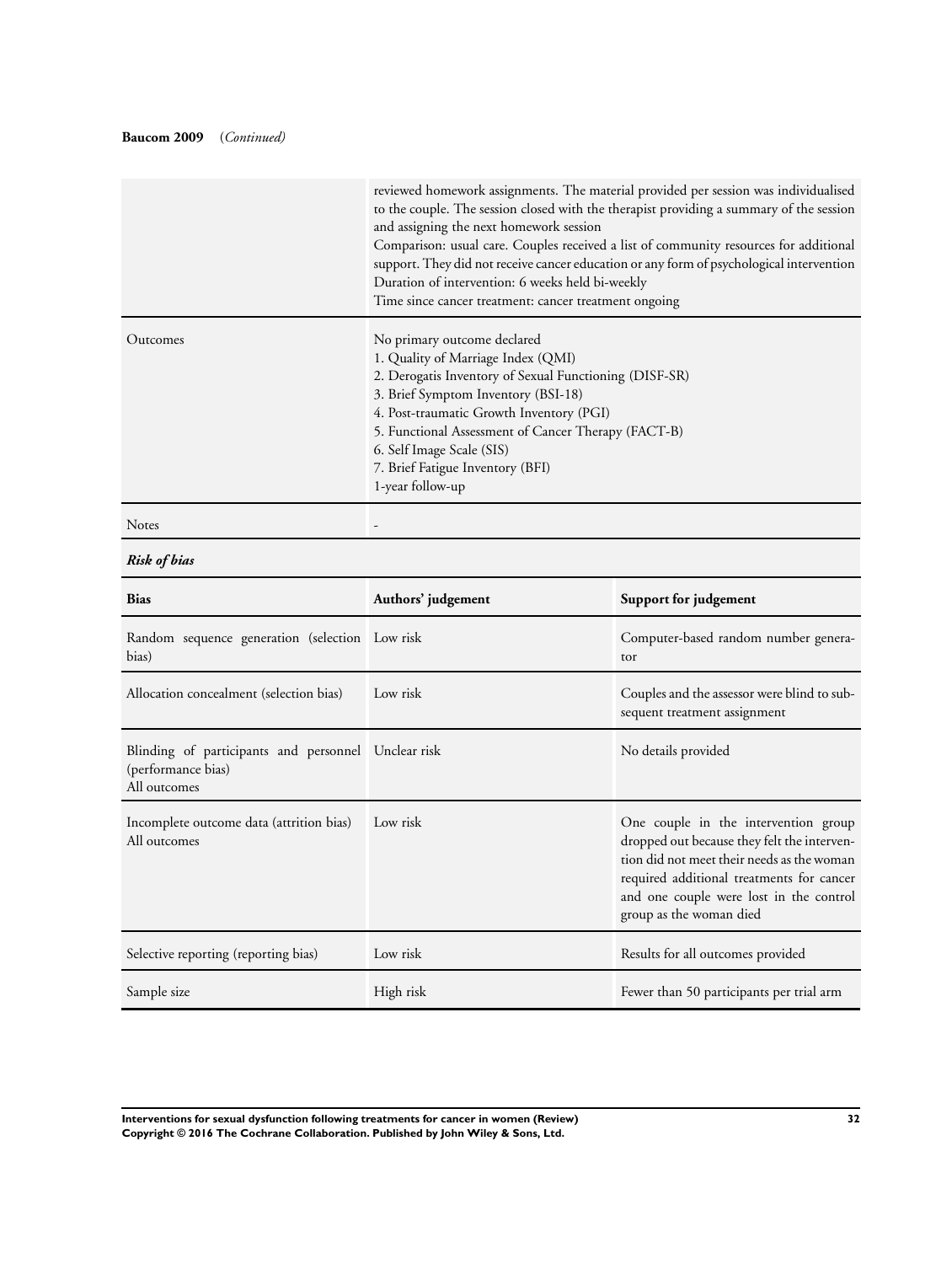**Classen 2013**

| Methods       | Randomised, controlled, parallel, single-centre feasibility trial                                                                                                                                                                                                                                                                                                                                                                                                                                                                                                                                                                                                                                                                                                                                                                                                                                                                                                                                                                                                                                                                                                                                                                                                    |
|---------------|----------------------------------------------------------------------------------------------------------------------------------------------------------------------------------------------------------------------------------------------------------------------------------------------------------------------------------------------------------------------------------------------------------------------------------------------------------------------------------------------------------------------------------------------------------------------------------------------------------------------------------------------------------------------------------------------------------------------------------------------------------------------------------------------------------------------------------------------------------------------------------------------------------------------------------------------------------------------------------------------------------------------------------------------------------------------------------------------------------------------------------------------------------------------------------------------------------------------------------------------------------------------|
| Participants  | 27 Canadian, sexually-distressed (as measured by scoring at least 24 on the Female Sexual<br>Distress Revised Scale, which is higher than the recommended cutoff of 11 so as they<br>identified women whose distress was "above and beyond what might ordinarily occur<br>for women with gynaecologic cancer") female gynaecologic cancer patients subsequent<br>to cancer treatment entered the trial. The women had received surgical, medical and/<br>or radiation treatment for gynaecological cancer. They were currently disease-free for a<br>minimum of 3 months. Mean age in the intervention group was 39.9 years and in the<br>wait-list control 44.6 years. Age range was 28 to 59 years. Over 70% were Caucasian                                                                                                                                                                                                                                                                                                                                                                                                                                                                                                                                        |
| Interventions | Psychotherapeutic intervention<br>Aim: feasibility study examining the participation rates and preliminary outcomes for<br>an online support group designed specifically for women who are sexually distressed<br>subsequent to gynaecologic cancer treatment<br>Interventionist: psychologists co-ordinated the discussion forum<br>Intervention 1: 'GyneGals', hosted on 2 websites with weekly discussion topics. One<br>website hosted the discussion forum, which allowed women access to an online group.<br>The support group was a closed group only accessible to members and the research team.<br>The other website housed the psycho-educational material, which was only accessible<br>by members and the research team. The 2 websites were linked. In week 10 of the<br>intervention, a 90-minute text-based chat session was offered in which the participants<br>could interact in real time with a gynaecologic oncologist and radiation oncologist as<br>well as the moderators<br>Comparison group: wait-list control, whenever the user wanted to (at least once a week)<br>Duration of intervention: 12 weeks<br>Time since cancer treatment: required to be disease-free for a minimum of 3 months<br>and no more than 5 years post-diagnosis |
| Outcomes      | The primary outcome was feasibility of the trial and intervention<br>The secondary outcomes were:<br>1. Female Sexual Distress Scale - revised, 13-item<br>2. HADS<br>3. Illness Intrusiveness Ratings Scale<br>4. GyneGals exit questionnaire to assess participant's satisfaction with intervention<br>Follow-up at 4 and 8 months                                                                                                                                                                                                                                                                                                                                                                                                                                                                                                                                                                                                                                                                                                                                                                                                                                                                                                                                 |
| <b>Notes</b>  |                                                                                                                                                                                                                                                                                                                                                                                                                                                                                                                                                                                                                                                                                                                                                                                                                                                                                                                                                                                                                                                                                                                                                                                                                                                                      |

*Risk of bias*

| <b>Bias</b>                                                 | Authors' judgement | Support for judgement |
|-------------------------------------------------------------|--------------------|-----------------------|
| Random sequence generation (selection Unclear risk<br>bias) |                    | No details provided   |
| Allocation concealment (selection bias)                     | Unclear risk       | No details provided   |

**Interventions for sexual dysfunction following treatments for cancer in women (Review) 33 Copyright © 2016 The Cochrane Collaboration. Published by John Wiley & Sons, Ltd.**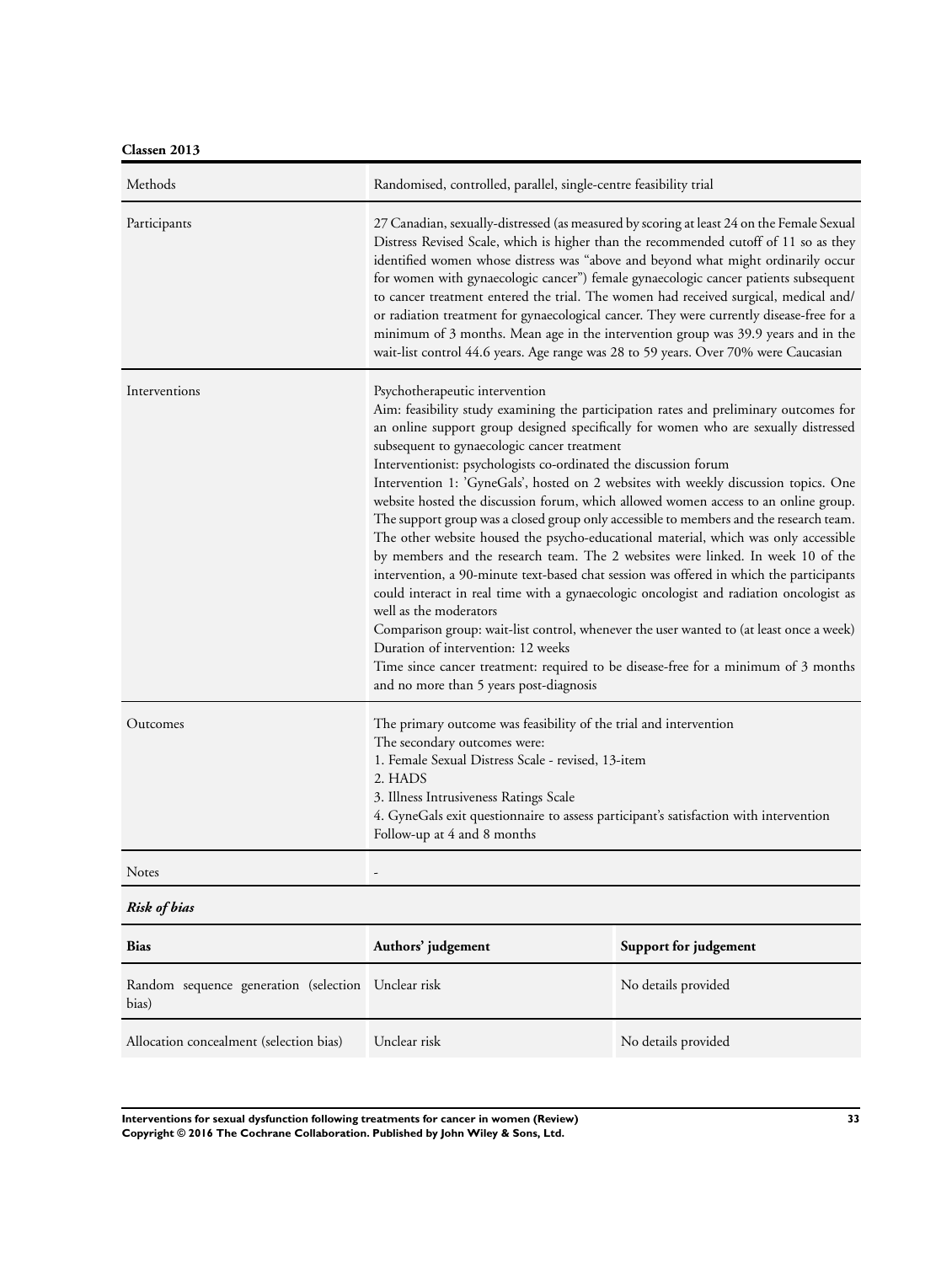# **Classen 2013** (*Continued)*

| Blinding of participants and personnel Unclear risk<br>(performance bias)<br>All outcomes |                                                                                                                                                                                                                                                                                                                                                                                                                                                                                                                                                                                                                                                                                                                                                                                                                                                                                                                                                                                                                                                                                                                                                                                                              | No details provided                      |  |
|-------------------------------------------------------------------------------------------|--------------------------------------------------------------------------------------------------------------------------------------------------------------------------------------------------------------------------------------------------------------------------------------------------------------------------------------------------------------------------------------------------------------------------------------------------------------------------------------------------------------------------------------------------------------------------------------------------------------------------------------------------------------------------------------------------------------------------------------------------------------------------------------------------------------------------------------------------------------------------------------------------------------------------------------------------------------------------------------------------------------------------------------------------------------------------------------------------------------------------------------------------------------------------------------------------------------|------------------------------------------|--|
| Incomplete outcome data (attrition bias)<br>All outcomes                                  | Low risk                                                                                                                                                                                                                                                                                                                                                                                                                                                                                                                                                                                                                                                                                                                                                                                                                                                                                                                                                                                                                                                                                                                                                                                                     | 23/27 completed the study                |  |
| Selective reporting (reporting bias)                                                      | Unclear risk                                                                                                                                                                                                                                                                                                                                                                                                                                                                                                                                                                                                                                                                                                                                                                                                                                                                                                                                                                                                                                                                                                                                                                                                 | No details provided                      |  |
| Sample size                                                                               | High risk                                                                                                                                                                                                                                                                                                                                                                                                                                                                                                                                                                                                                                                                                                                                                                                                                                                                                                                                                                                                                                                                                                                                                                                                    | Fewer than 50 participants per trial arm |  |
| <b>Lee 2011</b>                                                                           |                                                                                                                                                                                                                                                                                                                                                                                                                                                                                                                                                                                                                                                                                                                                                                                                                                                                                                                                                                                                                                                                                                                                                                                                              |                                          |  |
| Methods                                                                                   | Randomised, controlled, parallel, single-centre trial                                                                                                                                                                                                                                                                                                                                                                                                                                                                                                                                                                                                                                                                                                                                                                                                                                                                                                                                                                                                                                                                                                                                                        |                                          |  |
| Participants                                                                              | 98 women entered the trial with a history of primary breast cancer managed by chemo-<br>therapy or hormonal therapy, experienced menopause for a period of at least 12 months<br>before the study, and at baseline in both trial arms on average there was a high degree<br>of vulvovaginal dryness with pain (with a score of 10 indicating the highest score; in<br>the intervention group the score was over 8.20 and in the placebo group 7.92) and<br>dyspareunia (with a score of 10 indicating the highest score; in both the intervention<br>and placebo groups it was over 8). Excluded were natural menopause, medical disease<br>or other complications, other malignancies, a hysterectomy or oophorectomy, use of<br>medication for uro-gynaecologic problems, unexplained vaginal bleeding and previous<br>use of systemic or local sex hormones<br>Mean age in the intervention group was 45 years and in the control group 44. At baseline<br>in both trial arms participants (or most) reported painful intercourse. Over half of the<br>participants were treated with chemotherapy plus hormonal therapy; the others were<br>treated either by chemotherapy only or hormonal therapy only |                                          |  |
| Interventions                                                                             | Intervention: pH-balanced gel; the gel contained lactic acid to maintain the vaginal pH<br>at about 4<br>Comparison: placebo gel (pH 7.2)<br>Both gels were applied via a vaginal applicator 3 times per week at bedtime<br>Time length of intervention: 12 weeks<br>Time since cancer treatment: not reported                                                                                                                                                                                                                                                                                                                                                                                                                                                                                                                                                                                                                                                                                                                                                                                                                                                                                               |                                          |  |
| Outcomes                                                                                  | Vaginal dryness and dyspareunia measured by visual analogue scale, vaginal health index<br>and vaginal pH                                                                                                                                                                                                                                                                                                                                                                                                                                                                                                                                                                                                                                                                                                                                                                                                                                                                                                                                                                                                                                                                                                    |                                          |  |
| Notes                                                                                     | $\overline{a}$                                                                                                                                                                                                                                                                                                                                                                                                                                                                                                                                                                                                                                                                                                                                                                                                                                                                                                                                                                                                                                                                                                                                                                                               |                                          |  |
| <b>Risk of bias</b>                                                                       |                                                                                                                                                                                                                                                                                                                                                                                                                                                                                                                                                                                                                                                                                                                                                                                                                                                                                                                                                                                                                                                                                                                                                                                                              |                                          |  |
| <b>Bias</b>                                                                               | Authors' judgement                                                                                                                                                                                                                                                                                                                                                                                                                                                                                                                                                                                                                                                                                                                                                                                                                                                                                                                                                                                                                                                                                                                                                                                           | Support for judgement                    |  |

**Interventions for sexual dysfunction following treatments for cancer in women (Review) 34 Copyright © 2016 The Cochrane Collaboration. Published by John Wiley & Sons, Ltd.**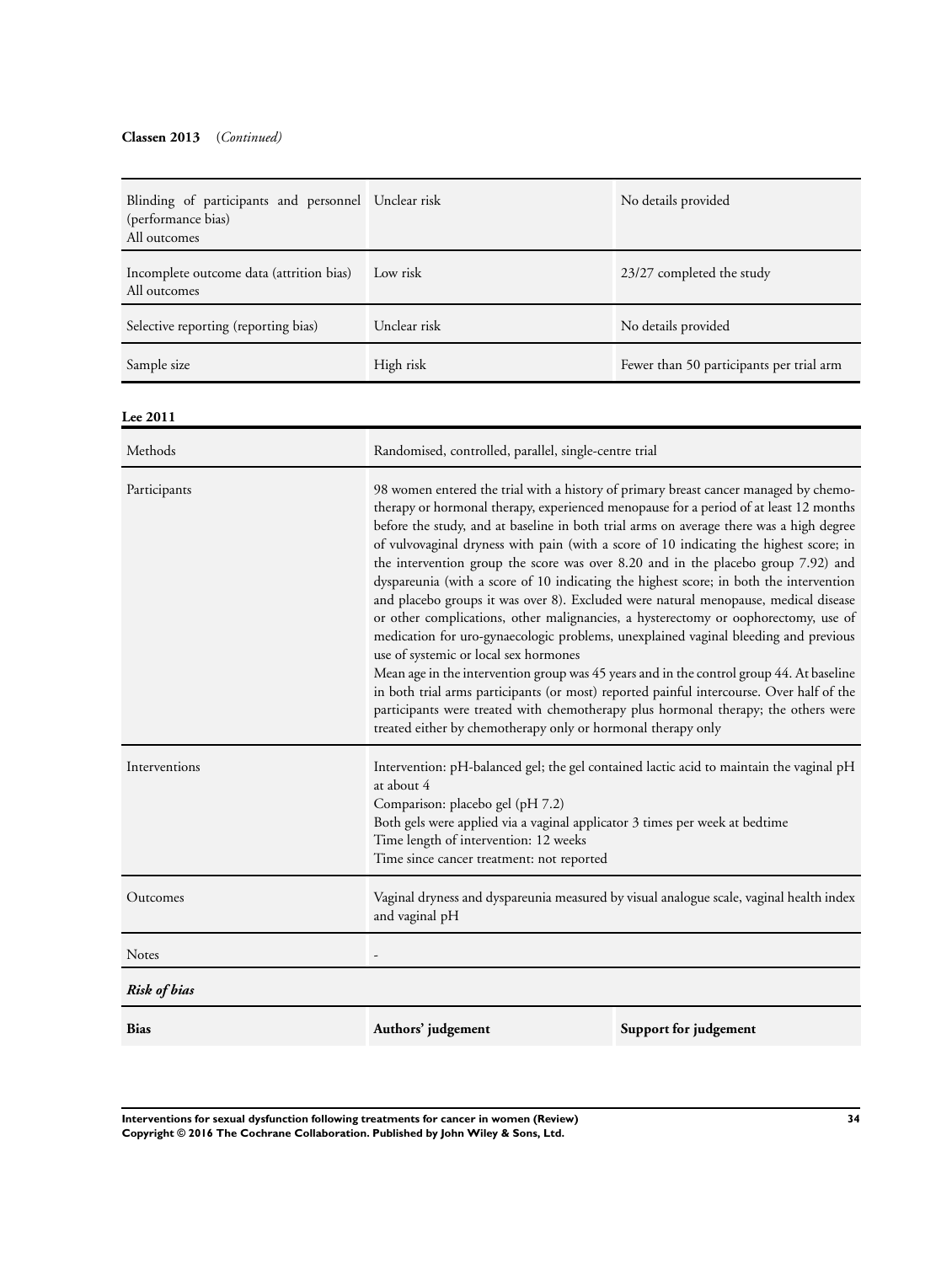## **Lee 2011** (*Continued)*

| Random sequence generation (selection Low risk<br>bias)                               |           | Random assignment was made from a con-<br>fidential list of permuted blocks of 4 by a<br>third party before the study                                                                                                                    |
|---------------------------------------------------------------------------------------|-----------|------------------------------------------------------------------------------------------------------------------------------------------------------------------------------------------------------------------------------------------|
| Allocation concealment (selection bias)                                               | Low risk  | Random assignment was made from a con-<br>fidential list of permuted blocks of 4 by a<br>third party before the study                                                                                                                    |
| Blinding of participants and personnel Low risk<br>(performance bias)<br>All outcomes |           | The same-sized vaginal gel tubes with or<br>without lactic acid (pH 4.0 and pH 7.2,<br>respectively) were packaged identically by<br>the manufacturer and labelled with sequen-<br>tial numbers according to the randomisa-<br>tion code |
| Incomplete outcome data (attrition bias)<br>All outcomes                              | Low risk  | 5/49 lost to follow-up in the intervention<br>arm and 7/42 in the placebo arm                                                                                                                                                            |
| Selective reporting (reporting bias)                                                  | Low risk  | Results for primary outcomes provided                                                                                                                                                                                                    |
| Sample size                                                                           | High risk | Fewer than 50 participants per trial arm                                                                                                                                                                                                 |

## **Marcus 2010**

| Methods       | Multi-centred, randomised, parallel, controlled trial                                                                                                                                                                                                                                                                                                                                                                                                                                                                                                                                                                                                                                                                                                                                                                                                                                                                                                                                                                                                                                                                                                                                                     |
|---------------|-----------------------------------------------------------------------------------------------------------------------------------------------------------------------------------------------------------------------------------------------------------------------------------------------------------------------------------------------------------------------------------------------------------------------------------------------------------------------------------------------------------------------------------------------------------------------------------------------------------------------------------------------------------------------------------------------------------------------------------------------------------------------------------------------------------------------------------------------------------------------------------------------------------------------------------------------------------------------------------------------------------------------------------------------------------------------------------------------------------------------------------------------------------------------------------------------------------|
| Participants  | 304 US female breast cancer patients post-treatment, which included chemotherapy,<br>radiation therapy, surgery and tamoxifen, entered the trial. The most common cancer<br>treatment was chemotherapy (226/306). Most participants were aged between 41 and<br>60 years. At baseline there was a level of SD as documented in a figure (degree of SD<br>not stated). It was assessed using a scale of 25 items of which some of the items were<br>developed specifically for this project                                                                                                                                                                                                                                                                                                                                                                                                                                                                                                                                                                                                                                                                                                                |
| Interventions | Psycho-therapeutic<br>Aim: to determine whether a telephone counselling programme can improve psychosocial<br>outcomes among breast cancer patients post-treatment<br>Interventionist: psychosocial oncology counsellor<br>Intervention content: telephone counselling programme augmented with additional<br>print materials. Patients were given the choice to prioritise counselling on 1 of 6 themes of<br>the materials: these were living with uncertainty, living with physical change, living with<br>self change, sexuality after breast cancer, living in relationships and living with economic<br>change. The aim was to enhance adaptation by normalising feelings of uncertainly and<br>preparing survivors for unanticipated disruption across quality of life domains (physical,<br>emotional, social, sexual and economic). The intervention also included printed material<br>(stress management guide), relaxation tapes, written activities (including self monitor-<br>ing) and feedback on progress at session 10<br>Comparison group: received a resource directory for breast cancer<br>Duration of intervention: 16 sessions of 45 minutes each over 1 year, first 9 provided at |

**Interventions for sexual dysfunction following treatments for cancer in women (Review) 35 Copyright © 2016 The Cochrane Collaboration. Published by John Wiley & Sons, Ltd.**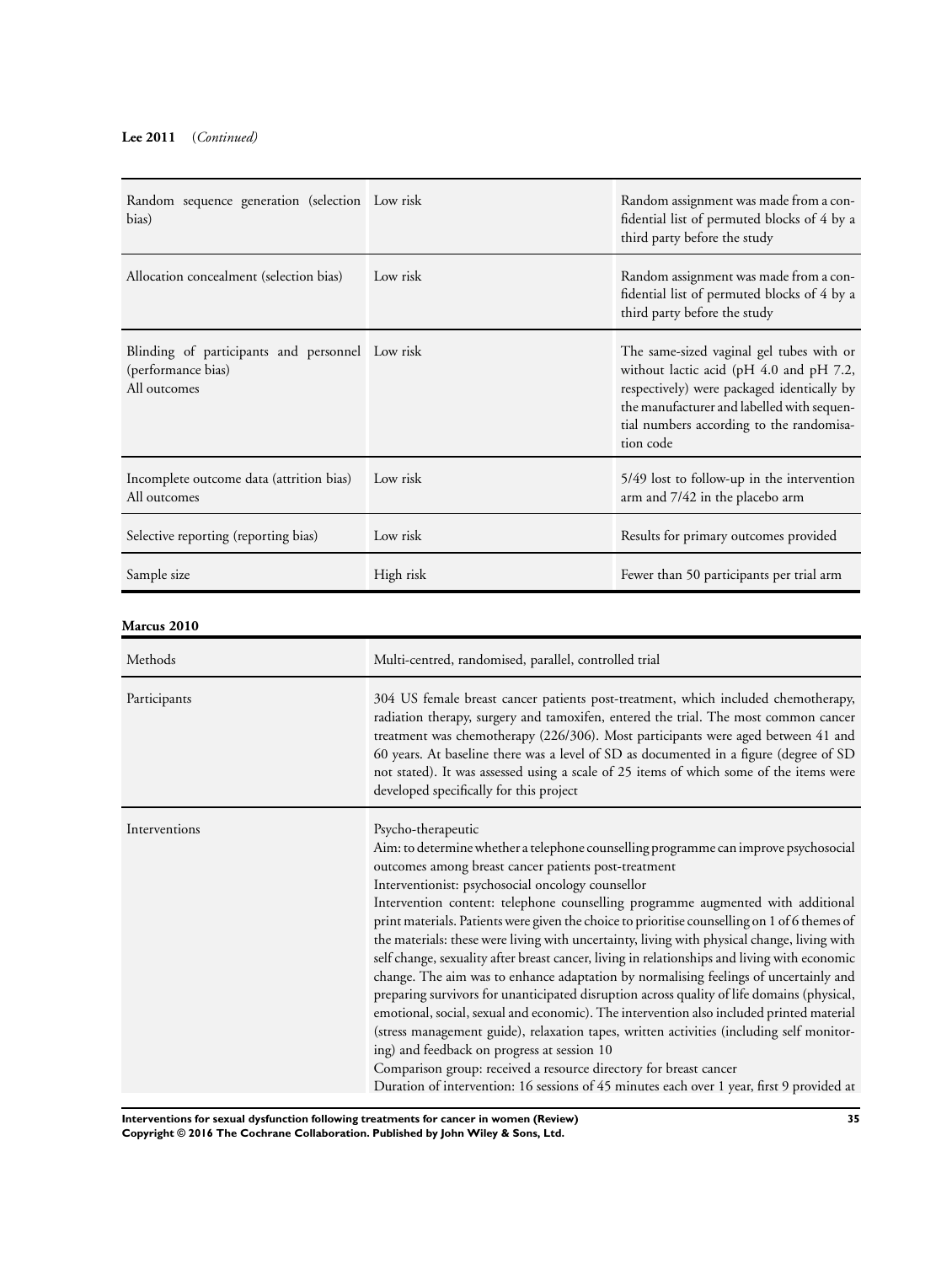## **Marcus 2010** (*Continued)*

|              | 2 weekly time points<br>Time since cancer treatment: states "just" completed treatment for breast cancer                                                                                                                                                                                                                                                               |
|--------------|------------------------------------------------------------------------------------------------------------------------------------------------------------------------------------------------------------------------------------------------------------------------------------------------------------------------------------------------------------------------|
| Outcomes     | Primary outcome: none declared<br>1. Cancer-specific distress: Impact of Event Scale (IES)<br>2. Depression: Center for Epidemiologic Studies Depression Scale (CES-D)<br>3. Sexual Dysfunction using the Sexual Dysfunction Scale (not referenced)<br>4. Personal growth from cancer experience: questions derived for survey<br>Assessment at 3, 6, 12 and 18 months |
| <b>Notes</b> |                                                                                                                                                                                                                                                                                                                                                                        |

## *Risk of bias*

| <b>Bias</b>                                                                               | Authors' judgement | Support for judgement                                                                                           |
|-------------------------------------------------------------------------------------------|--------------------|-----------------------------------------------------------------------------------------------------------------|
| Random sequence generation (selection Unclear risk<br>bias)                               |                    | No details on randomisation                                                                                     |
| Allocation concealment (selection bias)                                                   | Unclear risk       | No details provided                                                                                             |
| Blinding of participants and personnel Unclear risk<br>(performance bias)<br>All outcomes |                    | No details provided                                                                                             |
| Incomplete outcome data (attrition bias)<br>All outcomes                                  | Low risk           | The response rates at each follow-up did<br>not differ by trial arm. 243/304 completed;<br>reasons not provided |
| Selective reporting (reporting bias)                                                      | Unclear risk       | No details provided                                                                                             |
| Sample size                                                                               | Unclear risk       | 50 to 199 per treatment arm                                                                                     |

**Rowland 2009**

| Methods      | Randomised, parallel, controlled trial involving 3 arms; 1) Intervention, 2) Intervention<br>participants randomised to intervention but declined intervention but follow-up, 3)<br>Control group                                                                                                                                                                                                                                                                                                                                                                                                                                                                                                                                                                                                                             |
|--------------|-------------------------------------------------------------------------------------------------------------------------------------------------------------------------------------------------------------------------------------------------------------------------------------------------------------------------------------------------------------------------------------------------------------------------------------------------------------------------------------------------------------------------------------------------------------------------------------------------------------------------------------------------------------------------------------------------------------------------------------------------------------------------------------------------------------------------------|
| Participants | 411 US women with breast cancer who had completed all cancer therapy except Tamox-<br>ifen entered the trial. 294 completed the trial. Mean age 57 years in the intervention<br>group and 56 in the control group (range 35 to 86). Participants had either lumpectomy,<br>mastectomy only or mastectomy and reconstruction. Around half had also received che-<br>motherapy. Mean years since diagnosis: 3 years in the control group, 2.8 in the interven-<br>tion group. Majority (over 80%) Anglo-American. Majority (over 70%) married. Mi-<br>nority (third) were educated to postgraduate level. Around half of the participants were<br>employed. All who were invited had reported in an earlier study that they had problems<br>with body image, sexuality and intimacy and/or communication with a partner. Degree |

**Interventions for sexual dysfunction following treatments for cancer in women (Review) 36 Copyright © 2016 The Cochrane Collaboration. Published by John Wiley & Sons, Ltd.**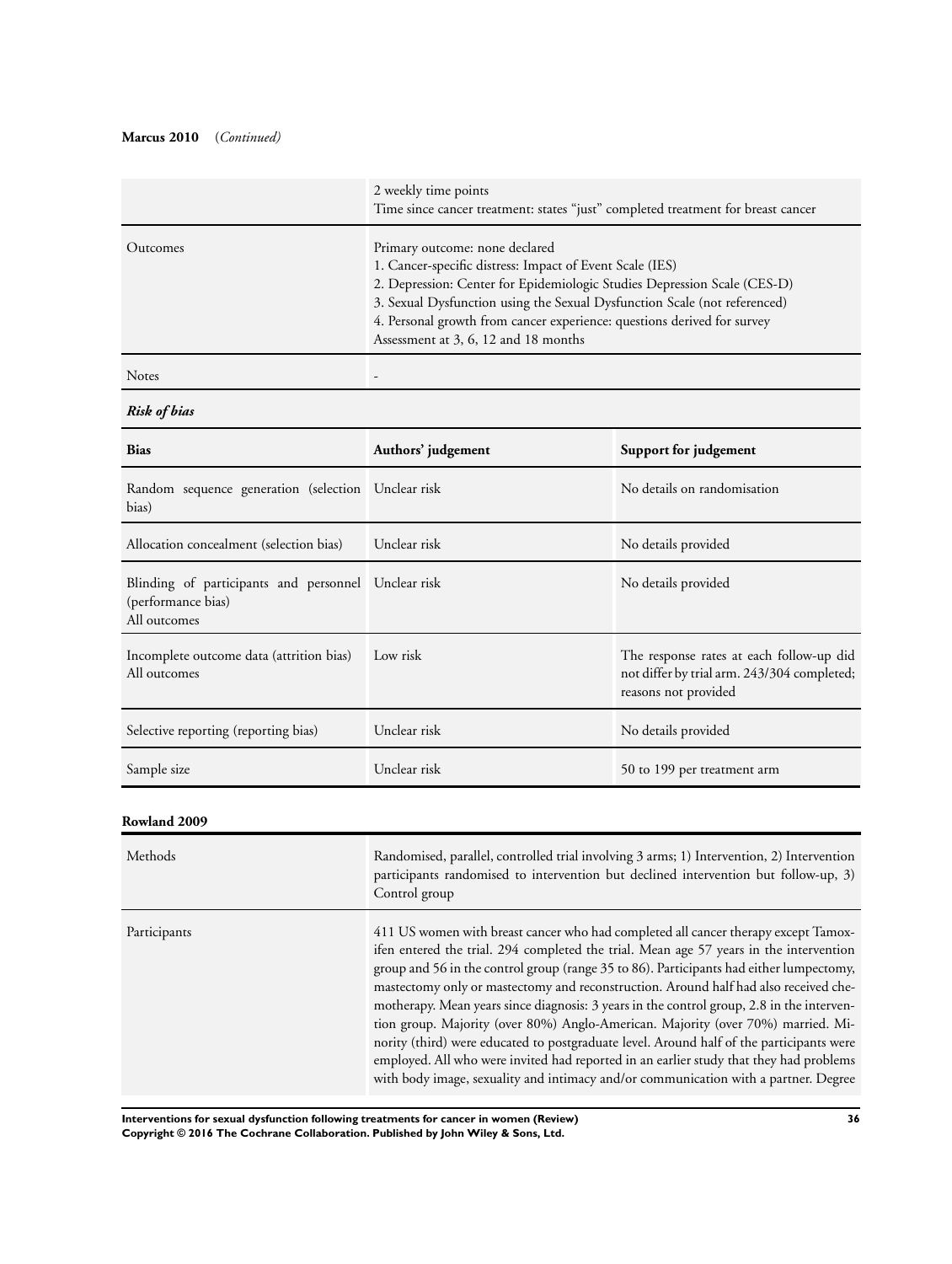## **Rowland 2009** (*Continued)*

|               | of sexual problems were not further detailed                                                                                                                                                                                                                                                                                                                                                                                                                                                                                                                                                                                                                                                                                                                                                                                                                                                                                                                                                                                                                                                                                                                       |
|---------------|--------------------------------------------------------------------------------------------------------------------------------------------------------------------------------------------------------------------------------------------------------------------------------------------------------------------------------------------------------------------------------------------------------------------------------------------------------------------------------------------------------------------------------------------------------------------------------------------------------------------------------------------------------------------------------------------------------------------------------------------------------------------------------------------------------------------------------------------------------------------------------------------------------------------------------------------------------------------------------------------------------------------------------------------------------------------------------------------------------------------------------------------------------------------|
| Interventions | Psychotherapeutic: the intervention was derived from the trialists' conceptual model of<br>the development of SD in breast cancer survivors<br>Directed at the patient<br>Aim: hypothesis that women in the intervention arm would experience greater improve-<br>ment in their emotional wellbeing as well as body image, comfort and satisfaction with<br>sexual functioning and partner communication than women randomised to the control<br>group<br>Interventionist: medical social workers<br>Intervention content: psychoeducational group programme derived from the trialists'<br>conceptual model of the development of sexual dysfunction. The programme aimed to<br>improve satisfaction with sexual functioning and intimate relationships by providing in-<br>formation, enhancing communication skills and reducing anxiety in intimate situations.<br>To ensure quality control investigators review audiotapes of a subset of sessions<br>Comparison group: received an educational pamphlet: 'Facing forward: a guide for cancer<br>survivors'<br>Duration of intervention: 6 weekly 2-hour meetings<br>Time since cancer treatment: not stated |
| Outcomes      | Primary outcome was the Mental Health Index from the Medical Outcomes Study<br>Secondary outcomes included Likert scale items to measure sexual outcomes<br>Outcomes assessed 4 months after treatment                                                                                                                                                                                                                                                                                                                                                                                                                                                                                                                                                                                                                                                                                                                                                                                                                                                                                                                                                             |
| <b>Notes</b>  | 83/284 (29%) randomised to the intervention group did not agree to take part in the<br>intervention. The primary reasons were inconvenience in time or location of the sessions,<br>the participant's perception that she was not distressed and did not need the intervention<br>and being too busy                                                                                                                                                                                                                                                                                                                                                                                                                                                                                                                                                                                                                                                                                                                                                                                                                                                               |

## *Risk of bias*

| <b>Bias</b>                                                                               | Authors' judgement | Support for judgement                                   |
|-------------------------------------------------------------------------------------------|--------------------|---------------------------------------------------------|
| Random sequence generation (selection Unclear risk<br>bias)                               |                    | No details provided                                     |
| Allocation concealment (selection bias)                                                   | Unclear risk       | No details provided                                     |
| Blinding of participants and personnel Unclear risk<br>(performance bias)<br>All outcomes |                    | No details provided                                     |
| Incomplete outcome data (attrition bias)<br>All outcomes                                  | Low risk           | 95/411 lost to follow-up; no reasons stated<br>for loss |
| Selective reporting (reporting bias)                                                      | Unclear risk       | No details provided                                     |
| Sample size                                                                               | Low risk           | More than 200 participants per trial arm                |

**Interventions for sexual dysfunction following treatments for cancer in women (Review) 37 Copyright © 2016 The Cochrane Collaboration. Published by John Wiley & Sons, Ltd.**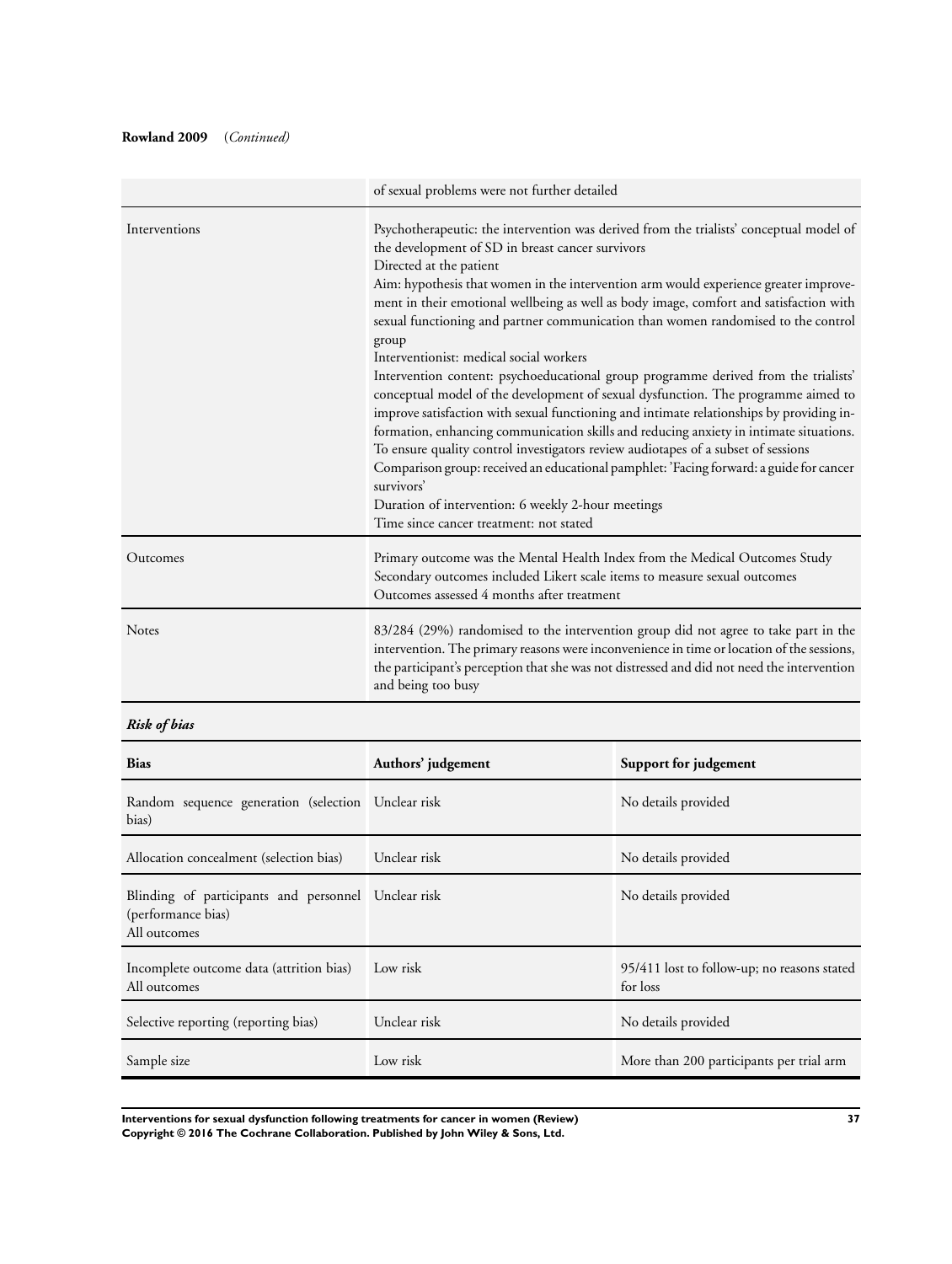**Schover 2011**

| Methods       | Randomised, parallel, controlled trial                                                                                                                                                                                                                                                                                                                                                                                                                                                                                                                                                                                                                                                                                                                                                                                                                                                                                                                                                                                                                                                                                      |
|---------------|-----------------------------------------------------------------------------------------------------------------------------------------------------------------------------------------------------------------------------------------------------------------------------------------------------------------------------------------------------------------------------------------------------------------------------------------------------------------------------------------------------------------------------------------------------------------------------------------------------------------------------------------------------------------------------------------------------------------------------------------------------------------------------------------------------------------------------------------------------------------------------------------------------------------------------------------------------------------------------------------------------------------------------------------------------------------------------------------------------------------------------|
| Participants  | 300 African American women who were breast cancer survivors entered the trial. Par-<br>ticipants at baseline had sexual dysfunction using the Female SFI: the mean score across<br>the entire sample was 18.2 (the recommended score for indicating sexual dysfunction<br>is less than 26.5). Treatments for cancer varied; most commonly it was surgery and/or<br>chemotherapy or radiotherapy. Mean age 54 years. Time since cancer diagnosis 6.5 years                                                                                                                                                                                                                                                                                                                                                                                                                                                                                                                                                                                                                                                                   |
| Interventions | Psychotherapeutic<br>Directed at the patient<br>Aim: to assess the effectiveness of the peer counselling programme compared with brief<br>telephone counselling and to examine the influence of socio-medical factors on repro-<br>ductive problems and the outcome of the intervention<br>Interventionist: trained counsellors who were African American breast cancer survivors<br>Intervention 1: Sisters Peer Counseling involving a 77 page workbook plus 3 sessions<br>with a trained peer counsellor. Each 60- to 90-minute session focused on a chapter of<br>the workbook. Each chapter began with a list of topics (such as how to overcome vaginal<br>dryness) and the survivor rated the importance of each topic before the counselling<br>session; this helped to tailor the focus of the discussion<br>Intervention 2: telephone counselling, which included being sent the workbook and<br>being invited to call the counsellor using a prepaid telephone card for up to 30 minutes<br>to discuss the workbook<br>Duration of treatment: 3 sessions over 6 weeks<br>Time since cancer treatment: not stated |
| Outcomes      | Emotional distress, sexual function, relationship satisfaction, spirituality, menopause<br>symptoms and knowledge. Outcomes assessed up to 1 year after start of the intervention                                                                                                                                                                                                                                                                                                                                                                                                                                                                                                                                                                                                                                                                                                                                                                                                                                                                                                                                           |
| Notes         |                                                                                                                                                                                                                                                                                                                                                                                                                                                                                                                                                                                                                                                                                                                                                                                                                                                                                                                                                                                                                                                                                                                             |

*Risk of bias*

| <b>Bias</b>                                                                               | Authors' judgement | Support for judgement                                                                                                |
|-------------------------------------------------------------------------------------------|--------------------|----------------------------------------------------------------------------------------------------------------------|
| Random sequence generation (selection Unclear risk<br>bias)                               |                    | Minimisation techniques - a form of adaptive<br>randomisation. They do not provide details on<br>sequence generation |
| Allocation concealment (selection bias)                                                   | Unclear risk       | No details provided                                                                                                  |
| Blinding of participants and personnel Unclear risk<br>(performance bias)<br>All outcomes |                    | No details provided                                                                                                  |
| Incomplete outcome data (attrition bias)<br>All outcomes                                  | High risk          | 189/300                                                                                                              |
| Selective reporting (reporting bias)                                                      | Unclear risk       | No details provided                                                                                                  |

**Interventions for sexual dysfunction following treatments for cancer in women (Review) 38 Copyright © 2016 The Cochrane Collaboration. Published by John Wiley & Sons, Ltd.**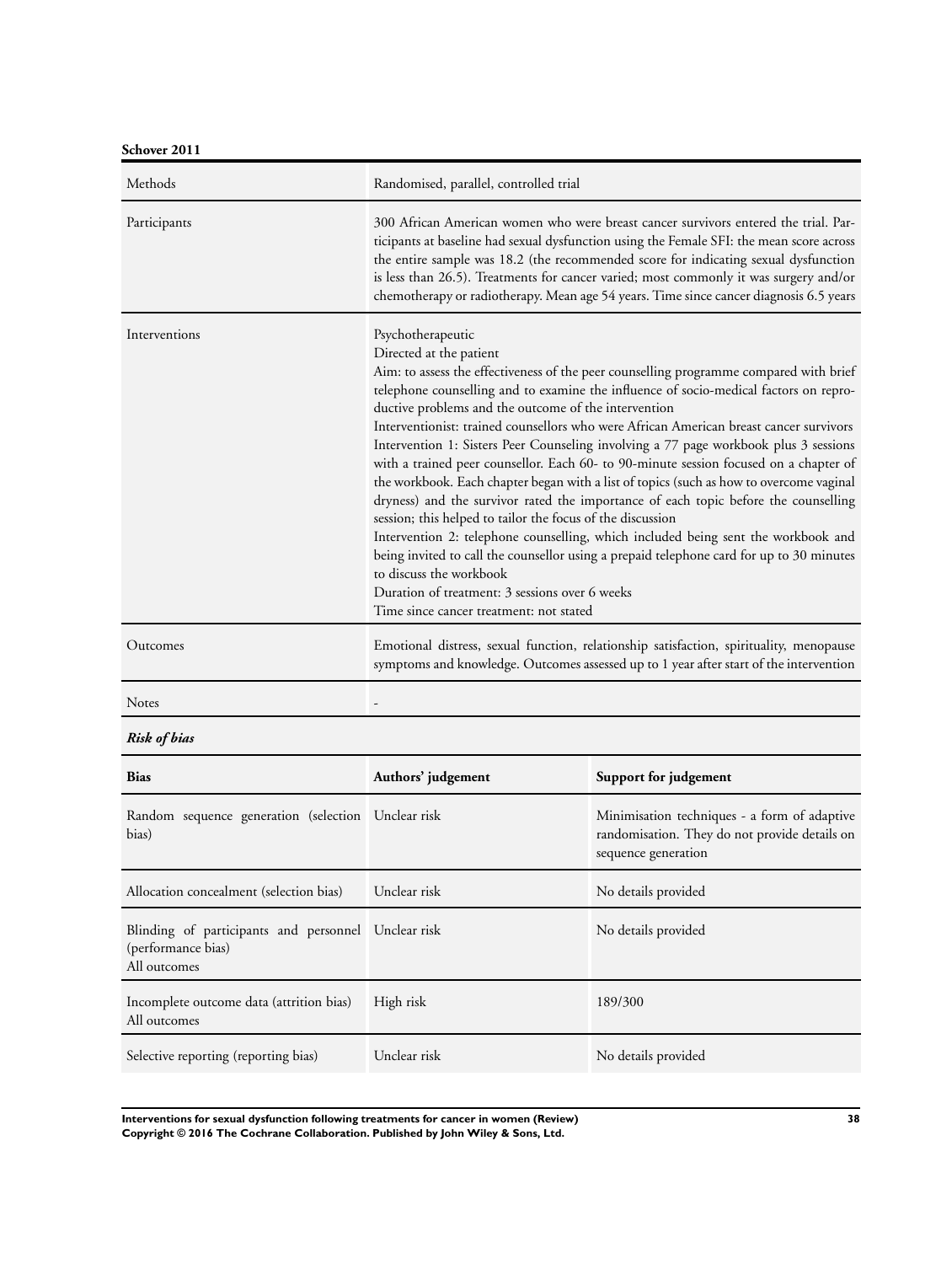## **Schover 2011** (*Continued)*

| Sample size                                                 | Unclear risk                                                                                                                                                                                                                                                                                                                                                                                                                                                                                                                                                                                                                                                                                                                                                                                                                                                                                                                                                                                                                                                                                                                                                                                                                                                                               | 50 to 199 per treatment arm               |  |
|-------------------------------------------------------------|--------------------------------------------------------------------------------------------------------------------------------------------------------------------------------------------------------------------------------------------------------------------------------------------------------------------------------------------------------------------------------------------------------------------------------------------------------------------------------------------------------------------------------------------------------------------------------------------------------------------------------------------------------------------------------------------------------------------------------------------------------------------------------------------------------------------------------------------------------------------------------------------------------------------------------------------------------------------------------------------------------------------------------------------------------------------------------------------------------------------------------------------------------------------------------------------------------------------------------------------------------------------------------------------|-------------------------------------------|--|
| Schover 2013                                                |                                                                                                                                                                                                                                                                                                                                                                                                                                                                                                                                                                                                                                                                                                                                                                                                                                                                                                                                                                                                                                                                                                                                                                                                                                                                                            |                                           |  |
| Methods                                                     | Randomised, parallel, controlled trial                                                                                                                                                                                                                                                                                                                                                                                                                                                                                                                                                                                                                                                                                                                                                                                                                                                                                                                                                                                                                                                                                                                                                                                                                                                     |                                           |  |
| Participants                                                | 58 US survivors of localised breast or gynaecologic cancers entered the trial. The majority<br>(71%) had received chemotherapy, 7% pelvic radiation and 19% were taking tamoxifen.<br>Mean age 58 years. Over 59% had at least 4 years college education, the majority were<br>white (79%) and married (81%). 81% had breast cancer, the others gynaecologic. 54%<br>were at cancer stage I. Mean years since diagnosis 3.5. 48% had a comorbid condition<br>including diabetes, depression and hypertension. All had some indication at baseline<br>of sexual dysfunction using the Female Sexual Function Index (FSFI) as indicated by a<br>score of less than 26.5. Scores for this scale range from 2 to 36, with the lower the score<br>the poorer is sexual function                                                                                                                                                                                                                                                                                                                                                                                                                                                                                                                 |                                           |  |
| Interventions                                               | Web-based intervention called Tendrils: sexual renewal for women after cancer<br>Intervention directed at the patient<br>Aim: the efficacy of a trial of an Internet-based intervention for cancer-related female<br>sexual dysfunction with the support of 3 counselling sessions compared to when the<br>website is used as a self help site<br>Intervention: website with sections describing the sexual and fertility consequences of<br>their cancer and treatment, an interactive vulva self portrait with pain and pleasure<br>mapping, sex after menopause; management of vaginal dryness and pain; causes and<br>treatment options for loss of desire or orgasm problems; resuming sex. It also involved<br>videos of women cancer survivors and vignettes played by actors illustrating common<br>problems and coping strategies. A therapist manual provided guidance and content<br>checklists during 3 counselling sessions. These were provided by 2 masters level mental<br>health professionals. The counsellors guided women through the website and discussed<br>behavioural homework<br>Comparison: self help, which involved access to the website but no provision of a coun-<br>sellor<br>Duration of intervention: 12 weeks<br>Time since cancer treatment: unclear |                                           |  |
| Outcomes                                                    | The primary outcome was the FSFI. Other outcomes were the Menopausal Sexual Inter-<br>net Questionnaire, the Brief Symptom Inventory, Global Severity Index and the Quality<br>of Life in Adult Cancer Survivors<br>Outcomes were assessed at end of treatment and at 3- and 6-month follow-up                                                                                                                                                                                                                                                                                                                                                                                                                                                                                                                                                                                                                                                                                                                                                                                                                                                                                                                                                                                             |                                           |  |
| Notes                                                       |                                                                                                                                                                                                                                                                                                                                                                                                                                                                                                                                                                                                                                                                                                                                                                                                                                                                                                                                                                                                                                                                                                                                                                                                                                                                                            |                                           |  |
| Risk of bias                                                |                                                                                                                                                                                                                                                                                                                                                                                                                                                                                                                                                                                                                                                                                                                                                                                                                                                                                                                                                                                                                                                                                                                                                                                                                                                                                            |                                           |  |
| <b>Bias</b>                                                 | Authors' judgement                                                                                                                                                                                                                                                                                                                                                                                                                                                                                                                                                                                                                                                                                                                                                                                                                                                                                                                                                                                                                                                                                                                                                                                                                                                                         | Support for judgement                     |  |
| Random sequence generation (selection Unclear risk<br>bias) |                                                                                                                                                                                                                                                                                                                                                                                                                                                                                                                                                                                                                                                                                                                                                                                                                                                                                                                                                                                                                                                                                                                                                                                                                                                                                            | Randomisation stated, no details provided |  |

**Interventions for sexual dysfunction following treatments for cancer in women (Review) 39 Copyright © 2016 The Cochrane Collaboration. Published by John Wiley & Sons, Ltd.**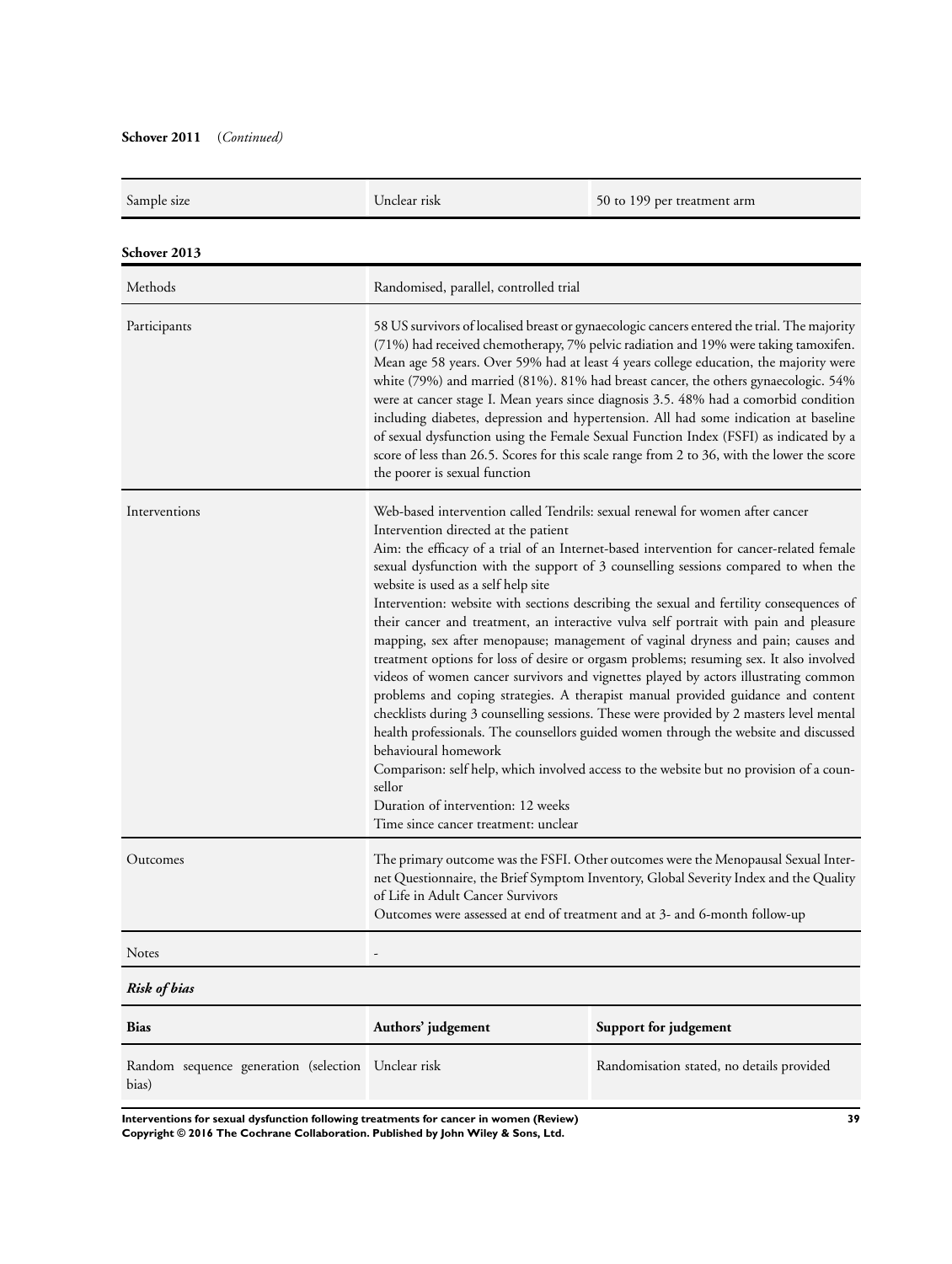## **Schover 2013** (*Continued)*

| Allocation concealment (selection bias)                                                   | Unclear risk | No details provided                      |
|-------------------------------------------------------------------------------------------|--------------|------------------------------------------|
| Blinding of participants and personnel Unclear risk<br>(performance bias)<br>All outcomes |              | No details provided                      |
| Incomplete outcome data (attrition bias)<br>All outcomes                                  | Unclear risk | No details provided                      |
| Selective reporting (reporting bias)                                                      | Unclear risk | No details provided                      |
| Sample size                                                                               | High risk    | Fewer than 50 participants per trial arm |

## **Svensk 2009**

| Methods             | Randomised, controlled, parallel trial                                                                                                                                                                                                                                                                                                                                                                                                                                                                                                                                                                                                         |                       |
|---------------------|------------------------------------------------------------------------------------------------------------------------------------------------------------------------------------------------------------------------------------------------------------------------------------------------------------------------------------------------------------------------------------------------------------------------------------------------------------------------------------------------------------------------------------------------------------------------------------------------------------------------------------------------|-----------------------|
| Participants        | 42 Swedish women with breast cancer who were undergoing radiotherapy entered the<br>trial. Median age in the intervention group was 59.5 years and in the control group<br>55 years. Participants had a reduced level of sexual function and enjoyment at the first<br>assessment following breast cancer treatments. This was indicated by the lower baseline<br>scores for the EORTC QLQ-BR23 subscale on sexual functioning at baseline in both<br>trial arms                                                                                                                                                                               |                       |
| Interventions       | Intervention: art therapy involving 5 individual sessions for 1 hour a week. The aim was<br>to offer time and space for expression and reflection, to give support in the process of<br>restoring body image and to reduce stress. Sessions were based on a phenomenological<br>method of art therapy<br>Comparison: no details<br>Intervention length: 5 weeks<br>Time since cancer treatment: ongoing                                                                                                                                                                                                                                        |                       |
| Outcomes            | Sexual functioning measured using the EORTC Quality of Life Questionnaire, version<br>1.0. It includes 23 items to assess as well as sexual functioning and enjoyment, disease<br>symptoms, side effects, body image and future perspectives<br>Quality of life using (1) the Swedish version of the WHO instrument WHOQOL-<br>BREF. This involves 26 items in 4 domains: physical, psychological, social relationships<br>and environment, and the (2) the European Organization for Research and Treatment<br>of Cancer Instrument<br>Outcomes measured before randomisation and start of radiotherapy, 2 months later and<br>6 months later |                       |
| <b>Notes</b>        |                                                                                                                                                                                                                                                                                                                                                                                                                                                                                                                                                                                                                                                |                       |
| <b>Risk of bias</b> |                                                                                                                                                                                                                                                                                                                                                                                                                                                                                                                                                                                                                                                |                       |
| <b>Bias</b>         | Authors' judgement                                                                                                                                                                                                                                                                                                                                                                                                                                                                                                                                                                                                                             | Support for judgement |

**Interventions for sexual dysfunction following treatments for cancer in women (Review) 40 Copyright © 2016 The Cochrane Collaboration. Published by John Wiley & Sons, Ltd.**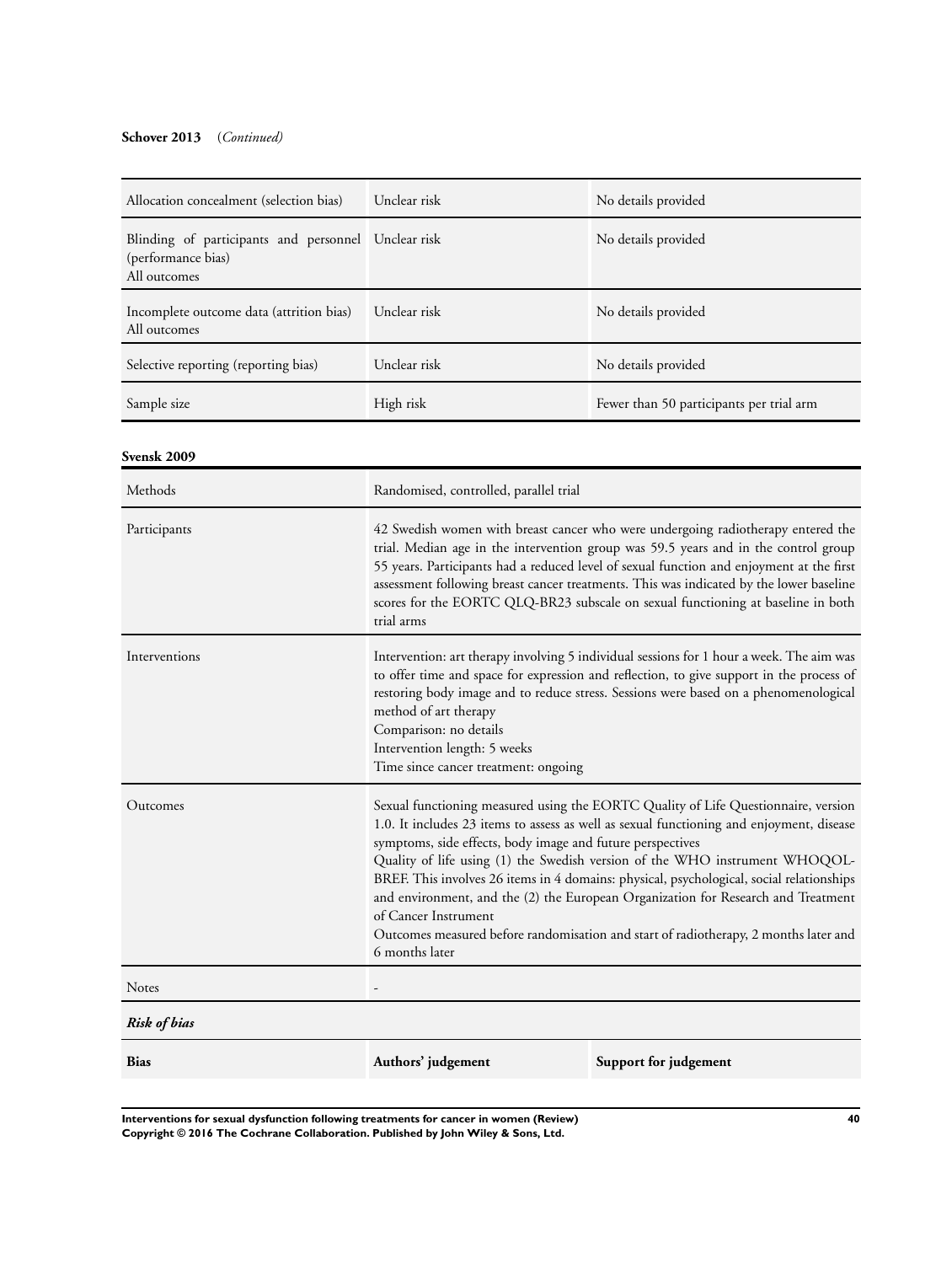| Random sequence generation (selection Low risk<br>bias)                                |              | "computer generated". Stratification was done<br>according to whether the patient had received<br>adjuvant chemotherapy before radiotherapy<br>treatment or not |
|----------------------------------------------------------------------------------------|--------------|-----------------------------------------------------------------------------------------------------------------------------------------------------------------|
| Allocation concealment (selection bias)                                                | Low risk     | The randomisation was computer-generated at<br>the Regional Centre of Oncology at Umea<br>University                                                            |
| Blinding of participants and personnel High risk<br>(performance bias)<br>All outcomes |              | Participants could not be blinded because of the<br>nature of the intervention; does not state that<br>the analyst or other personnel were blinded              |
| Incomplete outcome data (attrition bias)<br>All outcomes                               | Low risk     | 42/42 completed the study                                                                                                                                       |
| Selective reporting (reporting bias)                                                   | Unclear risk | No protocol is available and study report does<br>not state a primary outcome                                                                                   |
| Sample size                                                                            | High risk    | Fewer than 50 participants per trial arm                                                                                                                        |

## **Yang 2012**

| Methods       | Randomised, parallel, controlled pilot trial                                                                                                                                                                                                                                                                                                                                                                                                                                                                                                                                                                                                                                                                                                                                                                                                                                                         |
|---------------|------------------------------------------------------------------------------------------------------------------------------------------------------------------------------------------------------------------------------------------------------------------------------------------------------------------------------------------------------------------------------------------------------------------------------------------------------------------------------------------------------------------------------------------------------------------------------------------------------------------------------------------------------------------------------------------------------------------------------------------------------------------------------------------------------------------------------------------------------------------------------------------------------|
| Participants  | 34 South Korean women with gynaecological cancer who had radical hysterectomy<br>entered and 24 completed trial. Study included because at the start of the intervention in<br>both trial arms the overall mean on sexual function using the sexual function score of the<br>Pelvic Floor Questionnaire indicated sexual dysfunction. Total scores in scale range from<br>0 to 20. 8 items on the scale cover sufficient lubrication, vaginismus, coital incontinence,<br>vaginal laxity, dyspareunia and sexual bother. A zero score means no problem in any of<br>the items. In the intervention group the mean score was 6.02 and in the intervention<br>group 4.62. Mean age 52 years                                                                                                                                                                                                            |
| Interventions | Exercise intervention<br>Intervention directed at patient<br>Aim: to investigate the effectiveness of this pelvic floor rehabilitation programme on<br>pelvic floor function and quality of life in gynaecological cancer survivors<br>Interventionist: physiotherapist<br>Intervention content: intensive pelvic floor muscle training incorporated with core exer-<br>cise. The exercise is with biofeedback via a vaginal silicon pressure sensor. There was also<br>per session a 30-minute counselling session, which involved life-style advice, evaluation<br>and encouragement. In the first week patients learnt about the anatomy and function of<br>the pelvic floor muscles<br>Comparison group received usual health care<br>Duration of intervention: weekly for 4 weeks of 45 exercises of 30 minutes duration<br>Time since cancer treatment: does not specify but less than 5 years |

**Interventions for sexual dysfunction following treatments for cancer in women (Review) 41 Copyright © 2016 The Cochrane Collaboration. Published by John Wiley & Sons, Ltd.**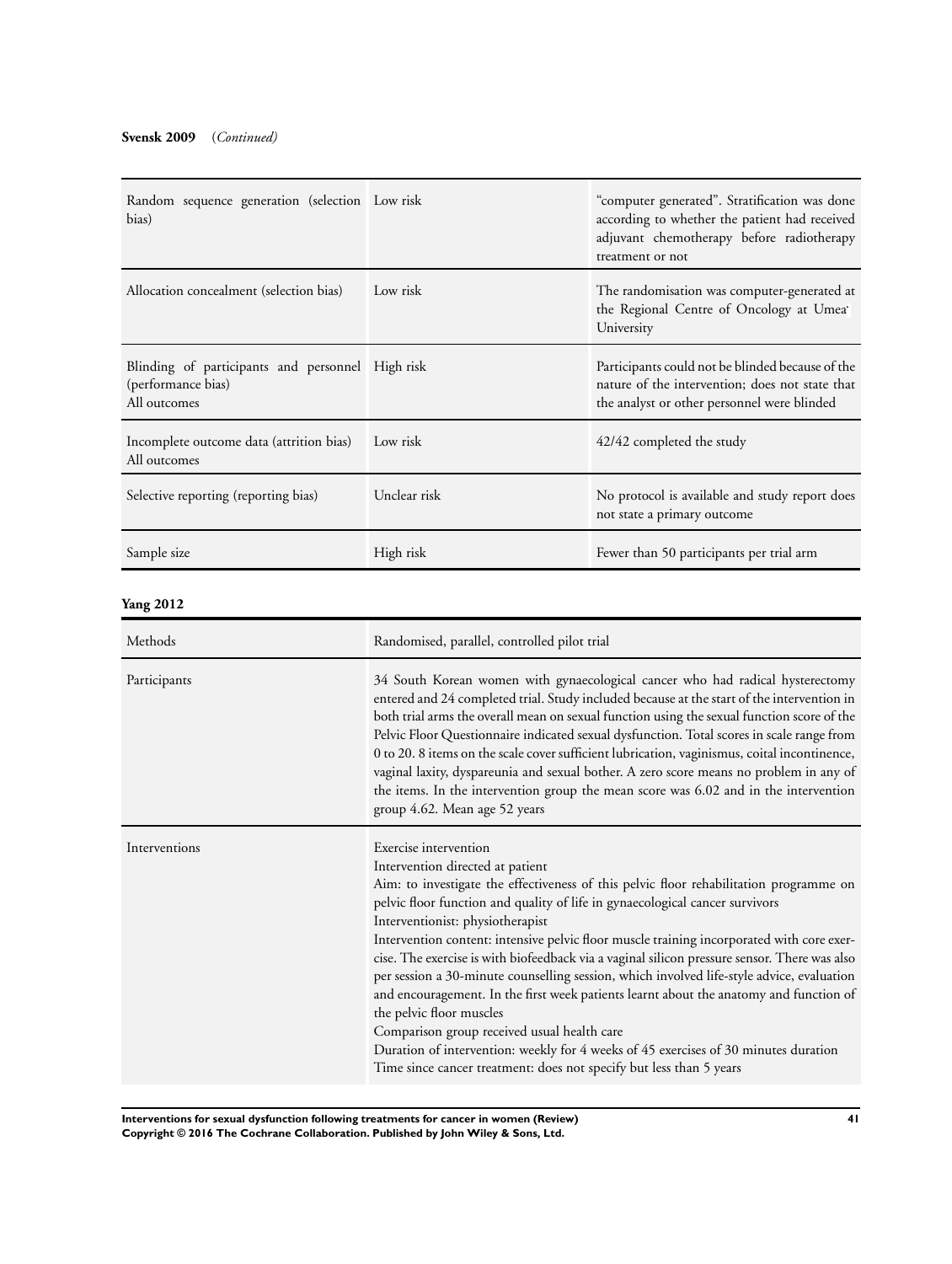#### **Yang 2012** (*Continued)*

| Outcomes | Primary outcome not stated                                                           |
|----------|--------------------------------------------------------------------------------------|
|          | (1) Pelvic floor dysfunction questionnaire                                           |
|          | (2) Pelvic floor muscle strength                                                     |
|          | (3) Motor evoked potential (MEP) of the sacral nerve                                 |
|          | (4) Patient-reported health-related quality of life (HRQOL) measured using the Euro- |
|          | pean Organization for                                                                |
|          | Research and Treatment of Cancer (EORTC) quality of life questionnaire QLQ-C30       |
|          | (a 30-item multidimensional questionnaire on global health/quality of life) and the  |
|          | EORTC QLQ-CX-24 (a specific cervical cancer module of patients' experience, body     |
|          | image and sexuality)                                                                 |
|          | Outcomes were assessed at 4 weeks                                                    |
|          |                                                                                      |

Notes -

*Risk of bias*

| <b>Bias</b>                                                                               | Authors' judgement | Support for judgement                                                                                                                                                                                                                                                                                                                                                                   |
|-------------------------------------------------------------------------------------------|--------------------|-----------------------------------------------------------------------------------------------------------------------------------------------------------------------------------------------------------------------------------------------------------------------------------------------------------------------------------------------------------------------------------------|
| Random sequence generation (selection Low risk<br>bias)                                   |                    | Computerised, stratified block randomisa-<br>tion                                                                                                                                                                                                                                                                                                                                       |
| Allocation concealment (selection bias)                                                   | Unclear risk       | No details provided                                                                                                                                                                                                                                                                                                                                                                     |
| Blinding of participants and personnel Unclear risk<br>(performance bias)<br>All outcomes |                    | Blinding of participants not possible be-<br>cause of the nature of the intervention. To<br>avoid knowledge of an individual's train-<br>ing progression and thereby potentially in-<br>fluencing the process of measurement the<br>training sessions and strength measure-<br>ments were administered by different peo-<br>ple. Outcome evaluators were blinded to<br>group allocation |
| Incomplete outcome data (attrition bias)<br>All outcomes                                  | Low risk           | Similar in both arms and reasons provided                                                                                                                                                                                                                                                                                                                                               |
| Selective reporting (reporting bias)                                                      | Unclear risk       | No details provided                                                                                                                                                                                                                                                                                                                                                                     |
| Sample size                                                                               | High risk          | Fewer than 50 participants per trial arm                                                                                                                                                                                                                                                                                                                                                |

CSFQ: Changes of Sexual Functioning Questionnaire

EORTC: the European Organization for Research and Treatment of Cancer Quality of Life Questionnaire

FSFI: Female Sexual Function Index

HADS: Hospital Anxiety and Depression Scale

SD: sexual dysfunction

WHOQOL-BREF: World Health Organization quality of life instrument

**Interventions for sexual dysfunction following treatments for cancer in women (Review) 42 Copyright © 2016 The Cochrane Collaboration. Published by John Wiley & Sons, Ltd.**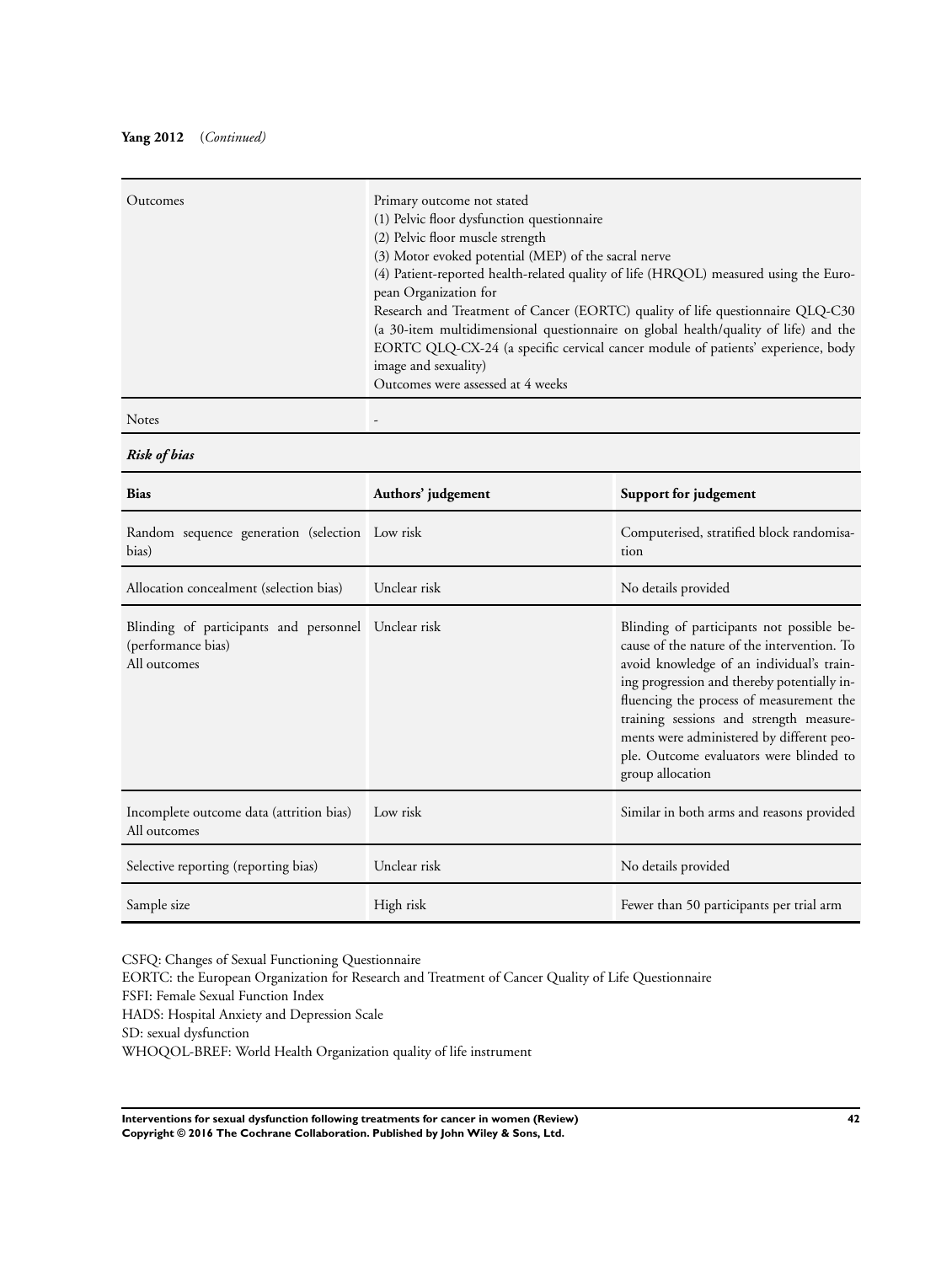# **Characteristics of excluded studies** *[ordered by study ID]*

| Study               | Reason for exclusion                                                                                                                                                                                                                                                                     |
|---------------------|------------------------------------------------------------------------------------------------------------------------------------------------------------------------------------------------------------------------------------------------------------------------------------------|
| Badger 2005         | SD not mentioned                                                                                                                                                                                                                                                                         |
| Barber 2002         | Article includes sexual functioning, but cancer patients were not included                                                                                                                                                                                                               |
| Barrett-Connor 1996 | It is unlikely that these "healthy menopausal women" are cancer patients                                                                                                                                                                                                                 |
| Berman 2003         | No cancer patients                                                                                                                                                                                                                                                                       |
| Boesen 2011         | No documented evidence that at the start of the intervention the participants had SD                                                                                                                                                                                                     |
| Brotto 2012         | Around half of the participants were not randomised and there was no separate analysis for those who were<br>randomised                                                                                                                                                                  |
| Burstein 1999       | This is not a RCT and alternative medicine was not an intervention for SD                                                                                                                                                                                                                |
| Chow 2014           | Does not differentiate whether the SD was before or after the cancer treatment                                                                                                                                                                                                           |
| Christensen 1983    | No baseline of SD provided                                                                                                                                                                                                                                                               |
| Davis 2004          | Exploratory study of psychosocial needs of women with breast cancer. Not an intervention for SD following<br>treatments for cancer                                                                                                                                                       |
| Decruze 1999        | Not a RCT                                                                                                                                                                                                                                                                                |
| Dennerstein 1979    | No cancer patients                                                                                                                                                                                                                                                                       |
| Doorenbos 2006      | No SD outcome                                                                                                                                                                                                                                                                            |
| Floter 2002         | No cancer patients                                                                                                                                                                                                                                                                       |
| <b>Ganz 2000</b>    | Subjects were peri or postmenopausal (they had to have been amenorrhoeic for at least 6 months). The cause<br>of sexual dysfunction was not studied in this sample and some women may have had problems that preceded<br>the cancer diagnosis or could have been attributed to treatment |
| Given 2004          | No SD outcome                                                                                                                                                                                                                                                                            |
| Goetsch 2014        | No outcomes on sexual function                                                                                                                                                                                                                                                           |
| Hasenbring 1999     | No SD outcome                                                                                                                                                                                                                                                                            |
| Huang 2013          | Patients with cancer were excluded                                                                                                                                                                                                                                                       |
| Izuo 1967           | No sexual function outcomes                                                                                                                                                                                                                                                              |
| Jefferies 2006      | No established baseline report of SD                                                                                                                                                                                                                                                     |

**Interventions for sexual dysfunction following treatments for cancer in women (Review) 43 Copyright © 2016 The Cochrane Collaboration. Published by John Wiley & Sons, Ltd.**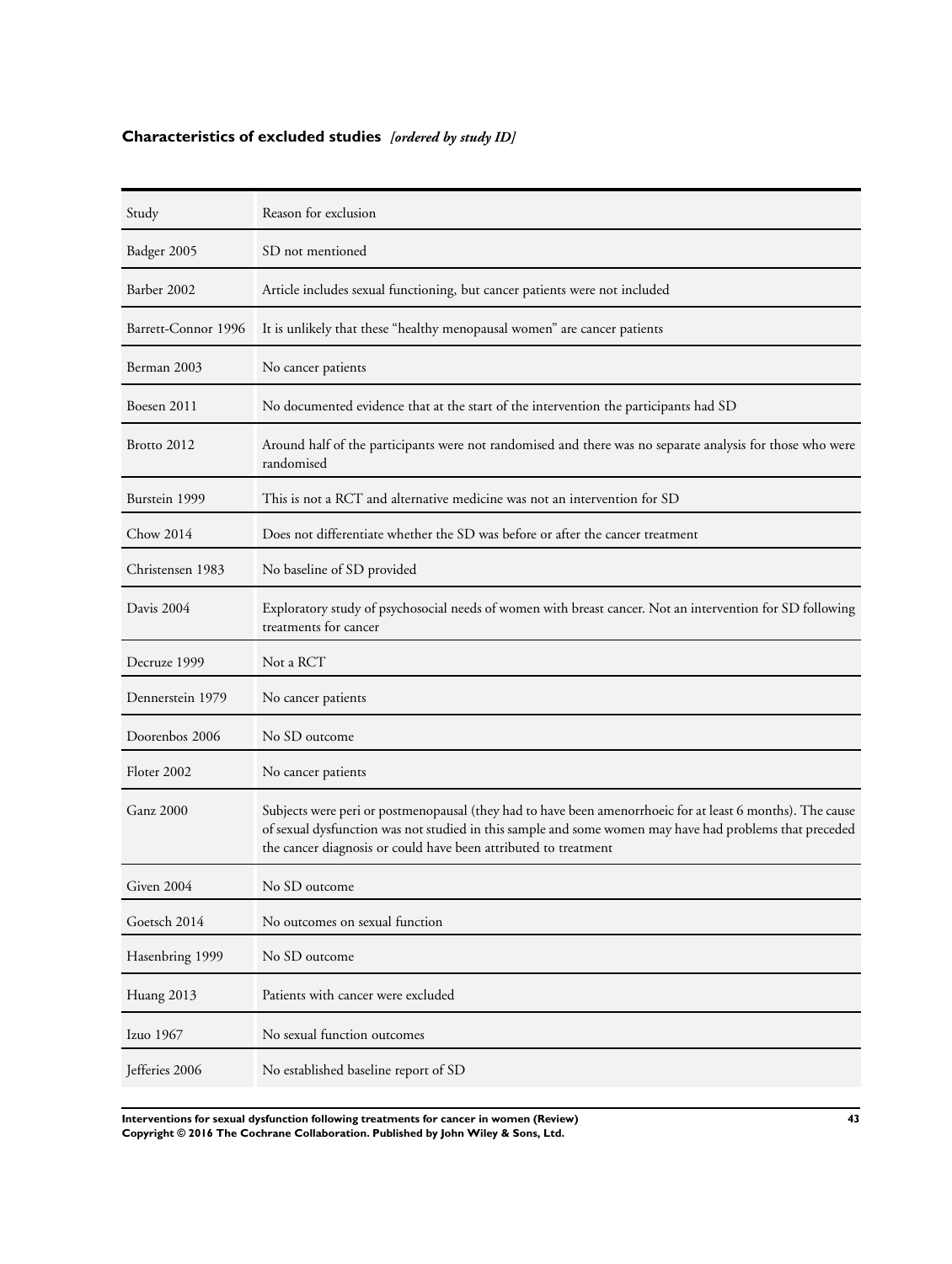## (*Continued)*

| Jones 2006     | No sexual function outcomes                                                                                                                                                                                       |
|----------------|-------------------------------------------------------------------------------------------------------------------------------------------------------------------------------------------------------------------|
| Jung Hoon 2006 | No sexual function outcomes                                                                                                                                                                                       |
| Juraskova 2013 | No comparative arm                                                                                                                                                                                                |
| Kylstra 1999   | Not a treatment for SD                                                                                                                                                                                            |
| Lengacher 2009 | No sexual function outcomes                                                                                                                                                                                       |
| Lepore 2015    | No outcomes on sexual function                                                                                                                                                                                    |
| Loprinzi 2011  | No sexual outcomes                                                                                                                                                                                                |
| Marsden 2001   | Subjects are postmenopausal. The cause of sexual dysfunction was not studied in this sample and some<br>women may have had problems that preceded the cancer diagnosis or could have been attributed to treatment |
| Moore 1999     | No cancer patients                                                                                                                                                                                                |
| Morales 2004   | Tamoxifen: not a treatment for SD                                                                                                                                                                                 |
| Mulhall 2006   | Discussion paper                                                                                                                                                                                                  |
| Munarriz 2002  | No cancer patients                                                                                                                                                                                                |
| Munstedt 1998  | Not evaluating treatment for SD                                                                                                                                                                                   |
| Narvaez 2008   | Less than 50% reported sexual problems at baseline                                                                                                                                                                |
| Nho 2013       | Not a RCT                                                                                                                                                                                                         |
| Nieman 2003    | No cancer patients                                                                                                                                                                                                |
| Nikander 2003  | No sexual outcome measures                                                                                                                                                                                        |
| Northouse 2002 | SD not specifically mentioned                                                                                                                                                                                     |
| Northouse 2013 | Does not measure sexual function outcomes                                                                                                                                                                         |
| Park 2015      | Not a randomised trial                                                                                                                                                                                            |
| Pietrzak 2007  | Not a treatment for SD                                                                                                                                                                                            |
| Pitkin 1971    | Intervention was a preventative treatment                                                                                                                                                                         |
| Ponzone 2005   | Discussion article                                                                                                                                                                                                |
| Rawlins 1999   | Discussion article                                                                                                                                                                                                |

**Interventions for sexual dysfunction following treatments for cancer in women (Review) 44 Copyright © 2016 The Cochrane Collaboration. Published by John Wiley & Sons, Ltd.**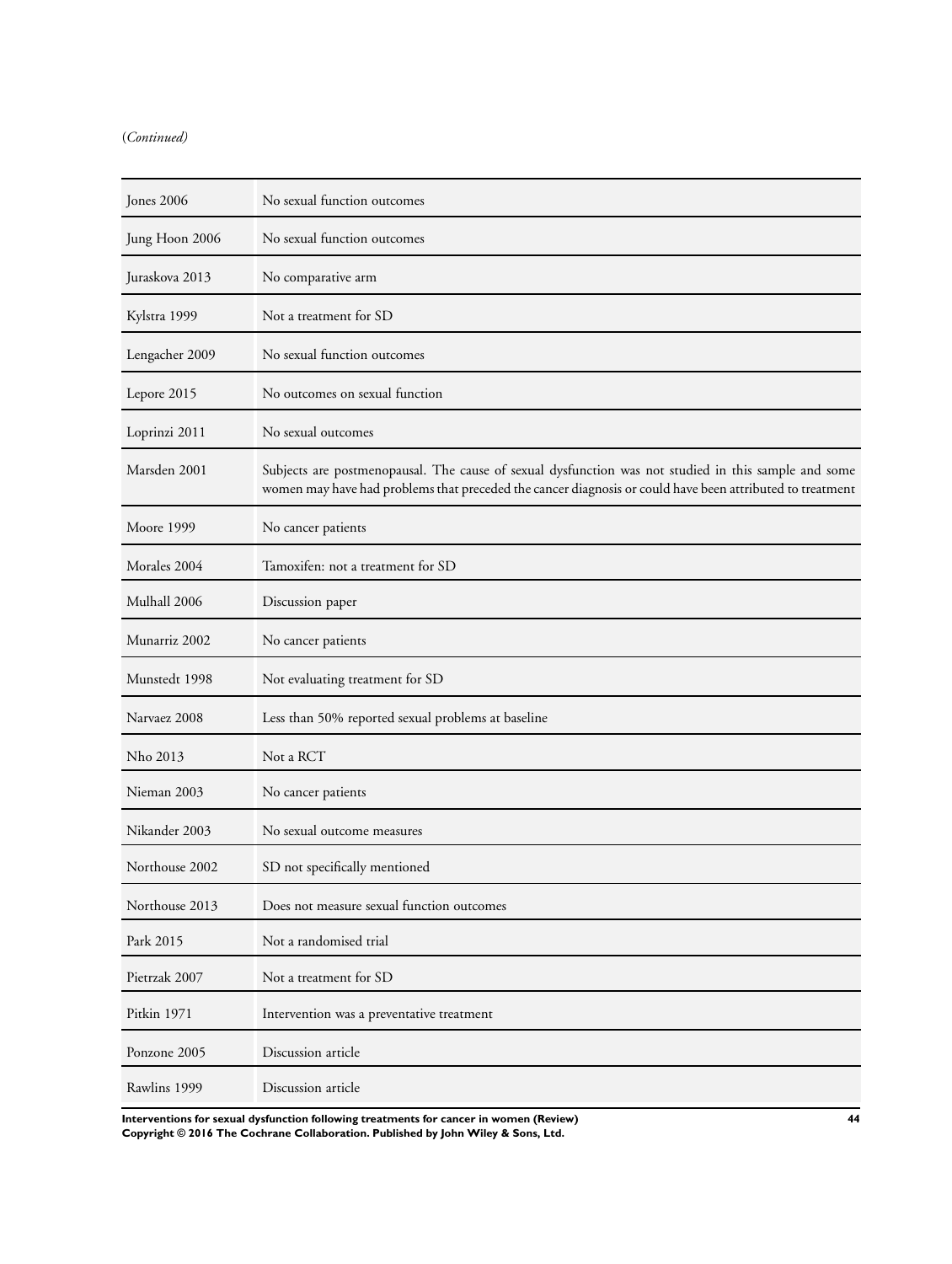(*Continued)*

| Reese 2014          | 6 relevant participants; it is not clear whether for any one the sexual concerns started after treatment or prior<br>to treatment for cancer                                                                                                                                                                                                                                                                                                                                                                                                                                                                                       |
|---------------------|------------------------------------------------------------------------------------------------------------------------------------------------------------------------------------------------------------------------------------------------------------------------------------------------------------------------------------------------------------------------------------------------------------------------------------------------------------------------------------------------------------------------------------------------------------------------------------------------------------------------------------|
| Robinson 1999       | No established baseline report of SD                                                                                                                                                                                                                                                                                                                                                                                                                                                                                                                                                                                               |
| Schover 2006        | Does not provide outcomes per trial arm                                                                                                                                                                                                                                                                                                                                                                                                                                                                                                                                                                                            |
| Schroder 2005       | Not a RCT                                                                                                                                                                                                                                                                                                                                                                                                                                                                                                                                                                                                                          |
| Scott 2004          | Participants on average had poor sexual functioning prior to cancer treatment                                                                                                                                                                                                                                                                                                                                                                                                                                                                                                                                                      |
| Seidman 2000        | No cancer patients                                                                                                                                                                                                                                                                                                                                                                                                                                                                                                                                                                                                                 |
| Serewel 1990        | No cancer patients.                                                                                                                                                                                                                                                                                                                                                                                                                                                                                                                                                                                                                |
| Shabani 2014        | Does not measure sexual outcomes                                                                                                                                                                                                                                                                                                                                                                                                                                                                                                                                                                                                   |
| Sherwin 1984        | Not about treatments for SD following treatment for cancer                                                                                                                                                                                                                                                                                                                                                                                                                                                                                                                                                                         |
| Sherwin 1985        | No cancer patients                                                                                                                                                                                                                                                                                                                                                                                                                                                                                                                                                                                                                 |
| Shifren 2000a       | No cancer patients                                                                                                                                                                                                                                                                                                                                                                                                                                                                                                                                                                                                                 |
| Suckling 2006       | Discussion paper                                                                                                                                                                                                                                                                                                                                                                                                                                                                                                                                                                                                                   |
| Sweeney 2002        | Not an intervention for SD                                                                                                                                                                                                                                                                                                                                                                                                                                                                                                                                                                                                         |
| Theobald 2002       | No SD outcomes                                                                                                                                                                                                                                                                                                                                                                                                                                                                                                                                                                                                                     |
| Thompson 2003       | SD is under " other symptoms" with other non-SD symptoms, t herefore data are not evaluable                                                                                                                                                                                                                                                                                                                                                                                                                                                                                                                                        |
| van der Meulen 2014 | No sexual function outcomes                                                                                                                                                                                                                                                                                                                                                                                                                                                                                                                                                                                                        |
| Vos 2006            | No SD outcomes                                                                                                                                                                                                                                                                                                                                                                                                                                                                                                                                                                                                                     |
| Warkentin 2006      | Not a RCT                                                                                                                                                                                                                                                                                                                                                                                                                                                                                                                                                                                                                          |
| <b>Watts 1995</b>   | No cancer patients                                                                                                                                                                                                                                                                                                                                                                                                                                                                                                                                                                                                                 |
| Wei 2005            | This is a poor quality report of a RCT of psychotherapy for 1 week before and 1 week after an (unspecified)<br>operation for cervical cancer. The baseline level of "sexual functioning" amongst participants is not reported,<br>either before or after the operation.<br>It is unclear who the male participants were and who answered the questionnaire<br>The sexual outcome "sexual satisfaction" is self reported using what appears to be a single question<br>The figures given are not explained (so it is not clear whether they are means or medians, for example)<br>The randomisation procedure is not well explained |
| Wenzel 1999         | An assessment for SD and not a treatment                                                                                                                                                                                                                                                                                                                                                                                                                                                                                                                                                                                           |

**Interventions for sexual dysfunction following treatments for cancer in women (Review) 45 Copyright © 2016 The Cochrane Collaboration. Published by John Wiley & Sons, Ltd.**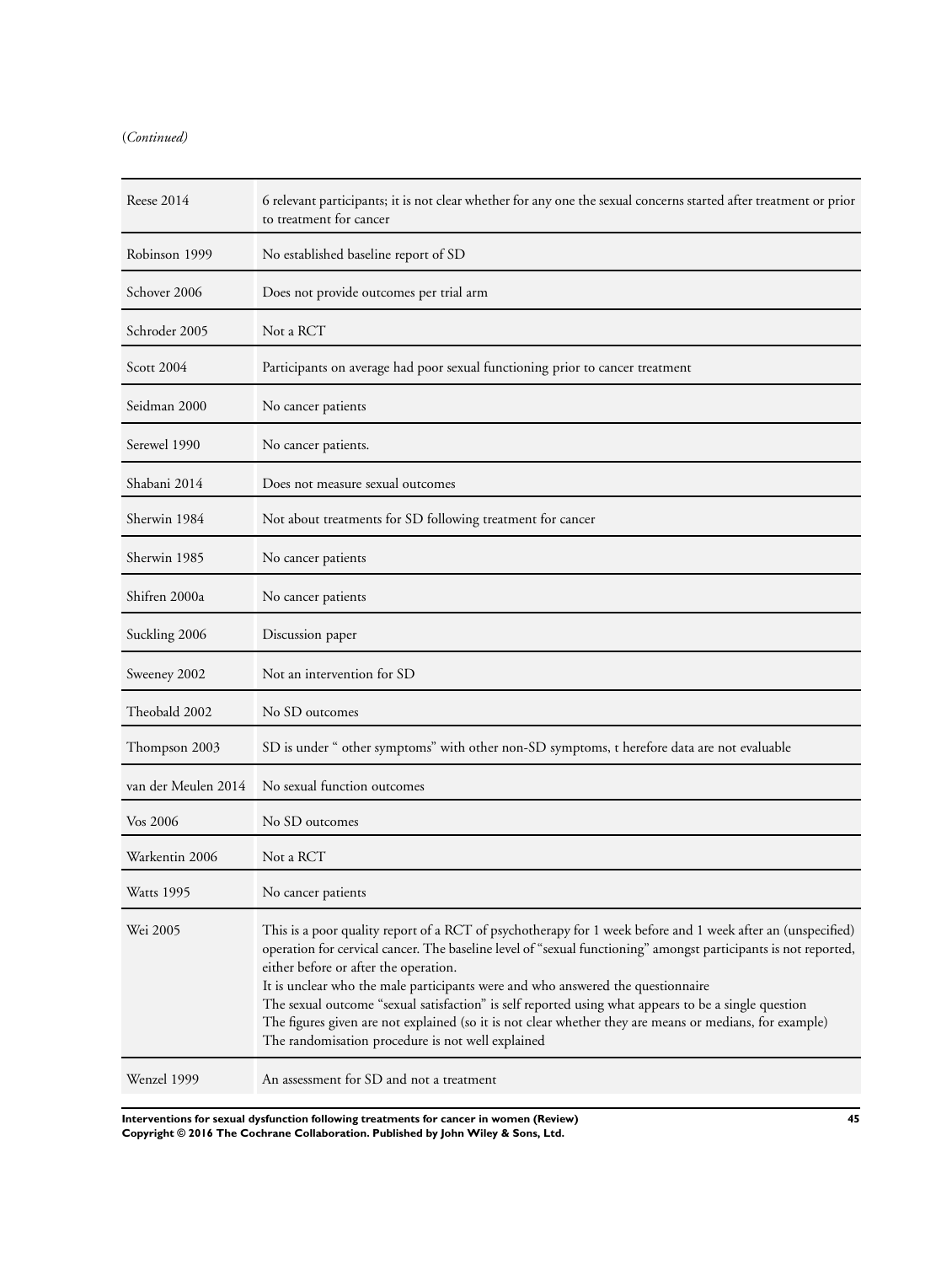#### (*Continued)*

| Wenzel 2015         | Although SD measure d it is part of a global score (with no reported subscale) on gynaecological problems |
|---------------------|-----------------------------------------------------------------------------------------------------------|
| W <sub>U</sub> 2014 | Does not measure sexual dysfunction                                                                       |

RCT: randomised controlled trial SD: sexual dysfunction

# **Characteristics of studies awaiting assessment** *[ordered by study ID]*

## **Esplen 2014**

| Methods      | <b>RCT</b>                                                                                                                 |
|--------------|----------------------------------------------------------------------------------------------------------------------------|
| Participants | Breast cancer survivors                                                                                                    |
|              | Interventions Group therapy and guided imagery                                                                             |
| Outcomes     | Sexual functioning                                                                                                         |
| <b>Notes</b> | Conference abstract of a study that has been completed - probably fits eligibility criteria - await full published version |

#### **Goetsch 2015**

| Methods       | <b>RCT</b>                                                                                                               |
|---------------|--------------------------------------------------------------------------------------------------------------------------|
| Participants  | Breast cancer survivors                                                                                                  |
| Interventions | Analgesic liquid                                                                                                         |
| Outcomes      | Penetration pain and sexual distress                                                                                     |
| <b>Notes</b>  | Conference abstract of study that has been completed - probably fits eligibility criteria - await full published version |

**Gremore 2014**

| Methods      | <b>RCT</b>                                            |
|--------------|-------------------------------------------------------|
| Participants | Patients with head and neck cancer and their partners |
|              | Interventions Couple-based psychosocial intervention  |
| Outcomes     | Not clear                                             |

**Interventions for sexual dysfunction following treatments for cancer in women (Review) 46 Copyright © 2016 The Cochrane Collaboration. Published by John Wiley & Sons, Ltd.**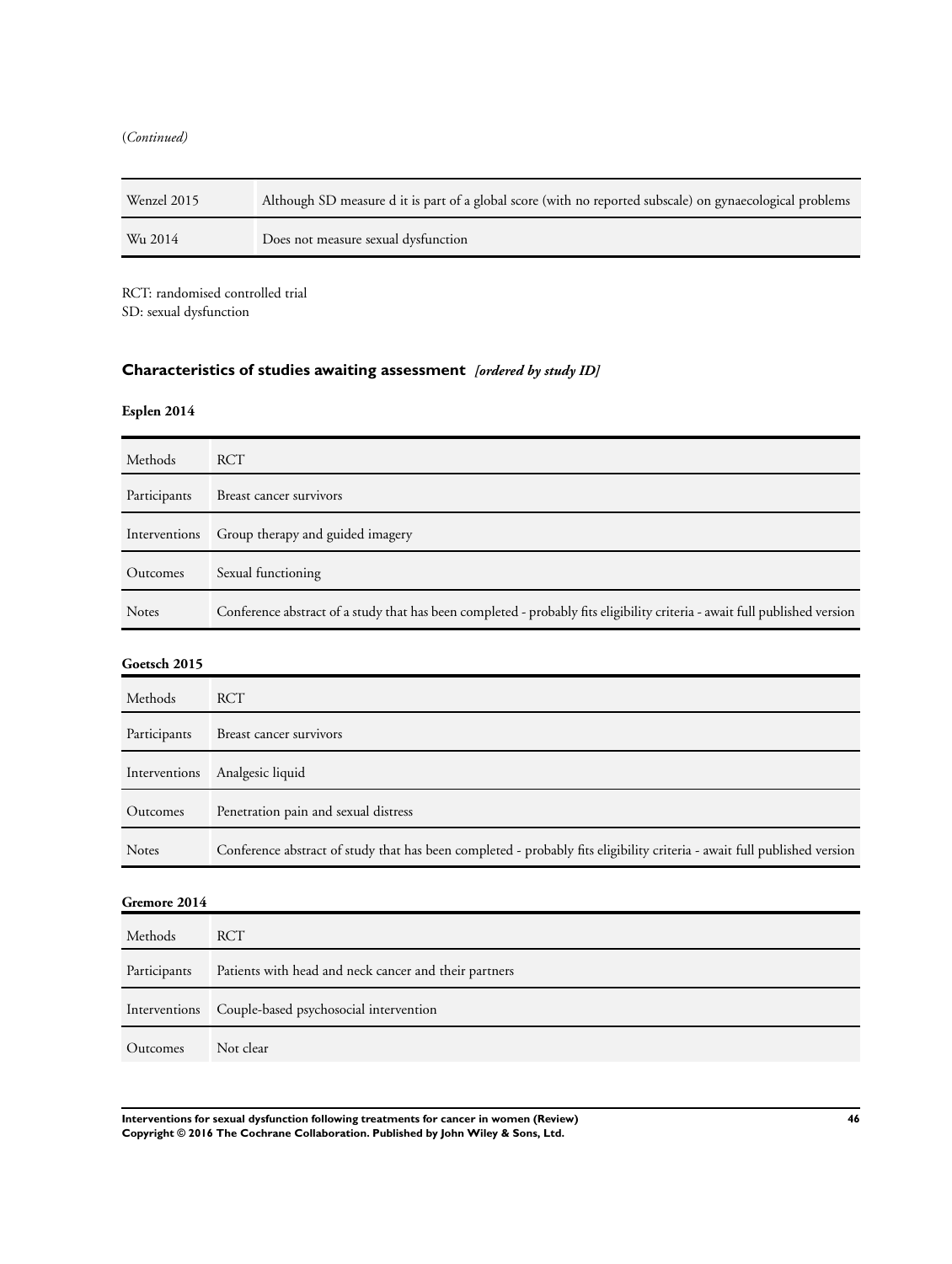## **Gremore 2014** (*Continued)*

| Notes | Study in progress - unclear if eligible |  |
|-------|-----------------------------------------|--|
|       |                                         |  |

## **Hickey 2015**

| Methods      | <b>RCT</b>                                                          |
|--------------|---------------------------------------------------------------------|
| Participants | Women with breast cancer                                            |
|              | Interventions Lubricant for vaginal dryness                         |
| Outcomes     | Sexual discomfort                                                   |
| <b>Notes</b> | Publication only of a conference abstract with preliminary findings |

## **Jensen 2014**

| Methods      | <b>RCT</b>                              |
|--------------|-----------------------------------------|
| Participants | Patient undoing a radical cystectomy    |
|              | Interventions Home-based exercises      |
| Outcomes     | Quality of life measures                |
| <b>Notes</b> | Study in progress - unclear if eligible |

## **Paterson 2015**

| Methods      | <b>RCT</b>                                                                                |
|--------------|-------------------------------------------------------------------------------------------|
| Participants | Breast cancer survivors                                                                   |
|              | Interventions Mindfulness-based stress reduction programme                                |
| Outcomes     | Sexual distress and body image disturbances                                               |
| <b>Notes</b> | Conference abstract of a study that is in progress - unclear if fits eligibility criteria |

#### **Willems 2015**

| Methods      | <b>RCT</b>                                                                          |
|--------------|-------------------------------------------------------------------------------------|
| Participants | Cancer survivors                                                                    |
|              | Interventions Web-based tailored intervention on psychosocial and lifestyle support |
|              |                                                                                     |

**Interventions for sexual dysfunction following treatments for cancer in women (Review) 47 Copyright © 2016 The Cochrane Collaboration. Published by John Wiley & Sons, Ltd.**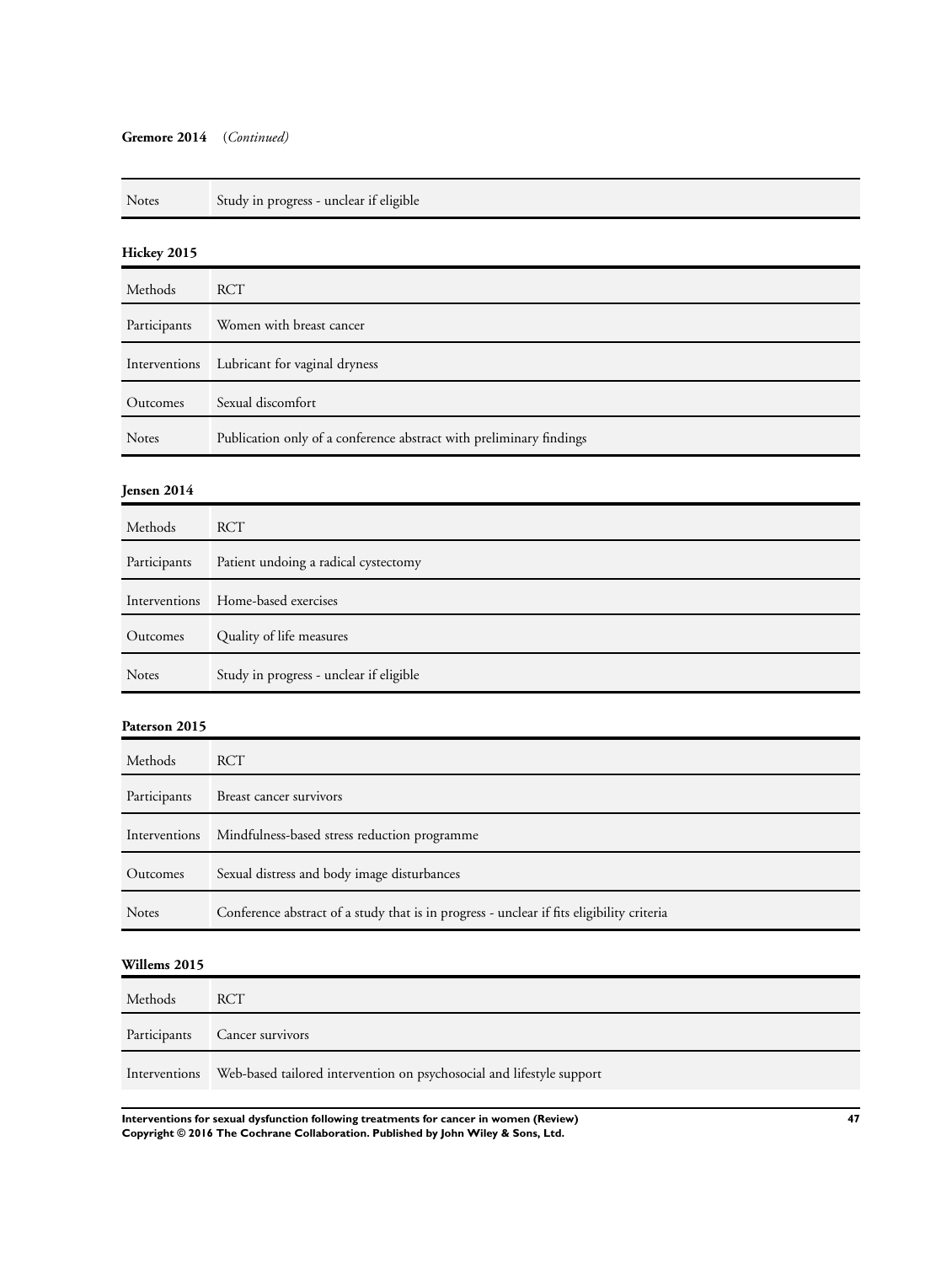## **Willems 2015** (*Continued)*

| Outcomes     | Not stated                                                                                |
|--------------|-------------------------------------------------------------------------------------------|
| <b>Notes</b> | Conference abstract of a study that is in progress - unclear if fits eligibility criteria |

RCT: randomised controlled trial

# **Characteristics of ongoing studies** *[ordered by study ID]*

#### **Davis 2015**

| Trial name or title   | $\overline{\phantom{a}}$                                           |
|-----------------------|--------------------------------------------------------------------|
| Methods               | <b>RCT</b>                                                         |
| Participants          | Women with breast cancer being treated with an aromatase inhibitor |
| Interventions         | 300 µg intravaginal testosterone therapy                           |
| Outcomes              | Sexual dysfunction                                                 |
| Starting date         | $\overline{\phantom{a}}$                                           |
| Contact information - |                                                                    |
| <b>Notes</b>          |                                                                    |

#### **DuHamel 2013**

| Trial name or title | Cancer Survivorship Intervention-Sexual Health (CSI-SH)                                                                                                                                                                                          |
|---------------------|--------------------------------------------------------------------------------------------------------------------------------------------------------------------------------------------------------------------------------------------------|
| Methods             | Pilot RCT                                                                                                                                                                                                                                        |
| Participants        | Female rectal and anal cancer survivors                                                                                                                                                                                                          |
| Interventions       | 4 intervention sessions focused on different topics including education about the impact of treatment and<br>specific strategies for sexual health. The first 3 sessions were followed by booster telephone sessions to review<br>the strategies |
| Outcomes            | Assessments were at baseline and approximately 4 and 8 months post-baseline with measures of quality of life<br>(EORTC-QLQ-C30), Sexual Functioning (FSFI) and psychological wellbeing (e.g. Impact of Events Scale-<br>Revised: IES-R)          |
| Starting date       | Not reported                                                                                                                                                                                                                                     |
| Contact information | duhamelk@mskcc.org                                                                                                                                                                                                                               |

**Interventions for sexual dysfunction following treatments for cancer in women (Review) 48 Copyright © 2016 The Cochrane Collaboration. Published by John Wiley & Sons, Ltd.**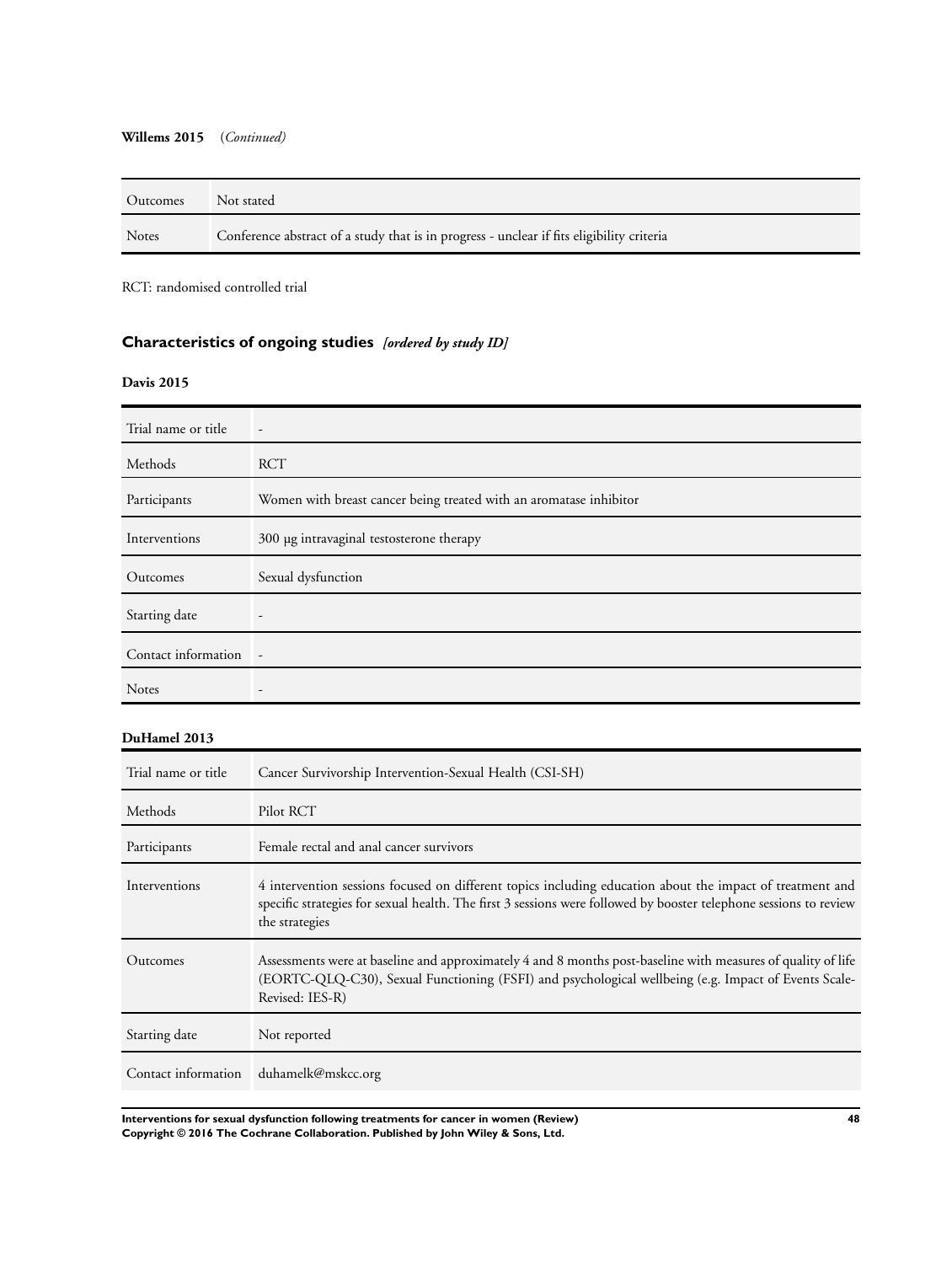## **DuHamel 2013** (*Continued)*

| <b>Notes</b>        |                                                                                                                                      |
|---------------------|--------------------------------------------------------------------------------------------------------------------------------------|
| Gessler 2015        |                                                                                                                                      |
| Trial name or title | Developing a Stepped Approach to improving sexual Function aFteR treatment fOr gyNaecological cancer<br>(SAFFRON)                    |
| Methods             | <b>RCT</b>                                                                                                                           |
| Participants        | Women treated for gynaecological cancer                                                                                              |
| Interventions       | The stepped care intervention will be developed over the first 6 months of the project. It will involve psycho-<br>logical therapies |
| Outcomes            | Sexual function                                                                                                                      |
| Starting date       | January 2014                                                                                                                         |
| Contact information | s.gessler@ucl.ac.uk                                                                                                                  |
| <b>Notes</b>        |                                                                                                                                      |

## **Hummel 2015**

| Trial name or title | KIS Study: a study evaluating the effectiveness of an internet-based therapy program for sexuality and intimacy<br>problems in women treated for breast cancer |
|---------------------|----------------------------------------------------------------------------------------------------------------------------------------------------------------|
| Methods             | <b>RCT</b>                                                                                                                                                     |
| Participants        | Breast cancer survivors                                                                                                                                        |
| Interventions       | Behavioural: internet-based cognitive behavioural therapy                                                                                                      |
| Outcomes            | Sexuality problems                                                                                                                                             |
| Starting date       | December 2012                                                                                                                                                  |
| Contact information | $l$ .hummel@nki.nl                                                                                                                                             |
| <b>Notes</b>        | ClinicalTrials.gov Identifier: NCT02091765                                                                                                                     |

**Interventions for sexual dysfunction following treatments for cancer in women (Review) 49 Copyright © 2016 The Cochrane Collaboration. Published by John Wiley & Sons, Ltd.**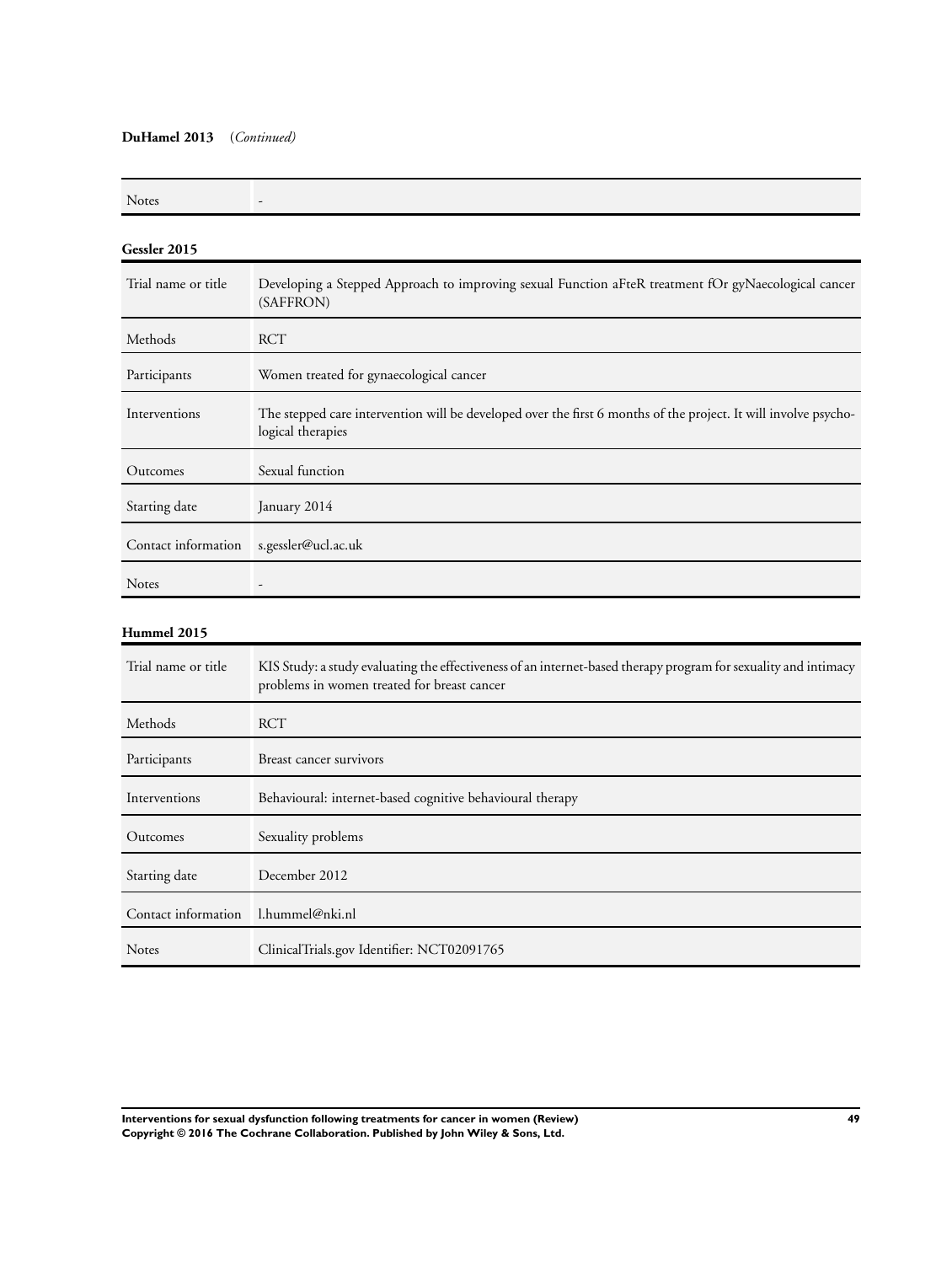## **NCT00459134 2015**

| Trial name or title | L-Arginine supplements in treating women who are cancer survivors                       |
|---------------------|-----------------------------------------------------------------------------------------|
| Methods             | <b>RCT</b>                                                                              |
| Participants        | Cancer survivors with sexual dysfunction                                                |
| Interventions       | L-Arginine supplements                                                                  |
| Outcomes            | Sexual function                                                                         |
| Starting date       | 2007; study is reported to have been completed but no publication of results identified |
| Contact information | Not provided                                                                            |
| <b>Notes</b>        |                                                                                         |

## **NCT02091765 2015**

| Trial name or title | KIS Study: a study evaluating the effectiveness of an Internet-based therapy program for sexuality and intimacy<br>problems in women treated for breast cancer. ID NCT02091765 |
|---------------------|--------------------------------------------------------------------------------------------------------------------------------------------------------------------------------|
| Methods             | <b>RCT</b>                                                                                                                                                                     |
| Participants        | Breast cancer survivors with intimacy problems                                                                                                                                 |
| Interventions       | Internet-based cognitive behavioural therapy                                                                                                                                   |
| Outcomes            | Sexuality problems                                                                                                                                                             |
| Starting date       | 2014                                                                                                                                                                           |
|                     | Contact information Neil K Aaronson n.aaronson@nki.nl                                                                                                                          |
| <b>Notes</b>        |                                                                                                                                                                                |

## **Schofield 2013**

| Trial name or title | The PeNTAGOn study (peer and nurse support trial to assist women in gynaecological oncology)                                                                                                                     |
|---------------------|------------------------------------------------------------------------------------------------------------------------------------------------------------------------------------------------------------------|
| Methods             | RCT                                                                                                                                                                                                              |
| Participants        | Women in gynaecological oncology receiving curative radiotherapy                                                                                                                                                 |
| Interventions       | A nurse- and peer-led support programme                                                                                                                                                                          |
| Outcomes            | Primary outcome: psychological distress. Secondary outcomes: patient quality of life, symptom distress, unmet<br>supportive care needs, preparation for treatment, psychosexual functioning and vaginal stenosis |
|                     |                                                                                                                                                                                                                  |

**Interventions for sexual dysfunction following treatments for cancer in women (Review) 50 Copyright © 2016 The Cochrane Collaboration. Published by John Wiley & Sons, Ltd.**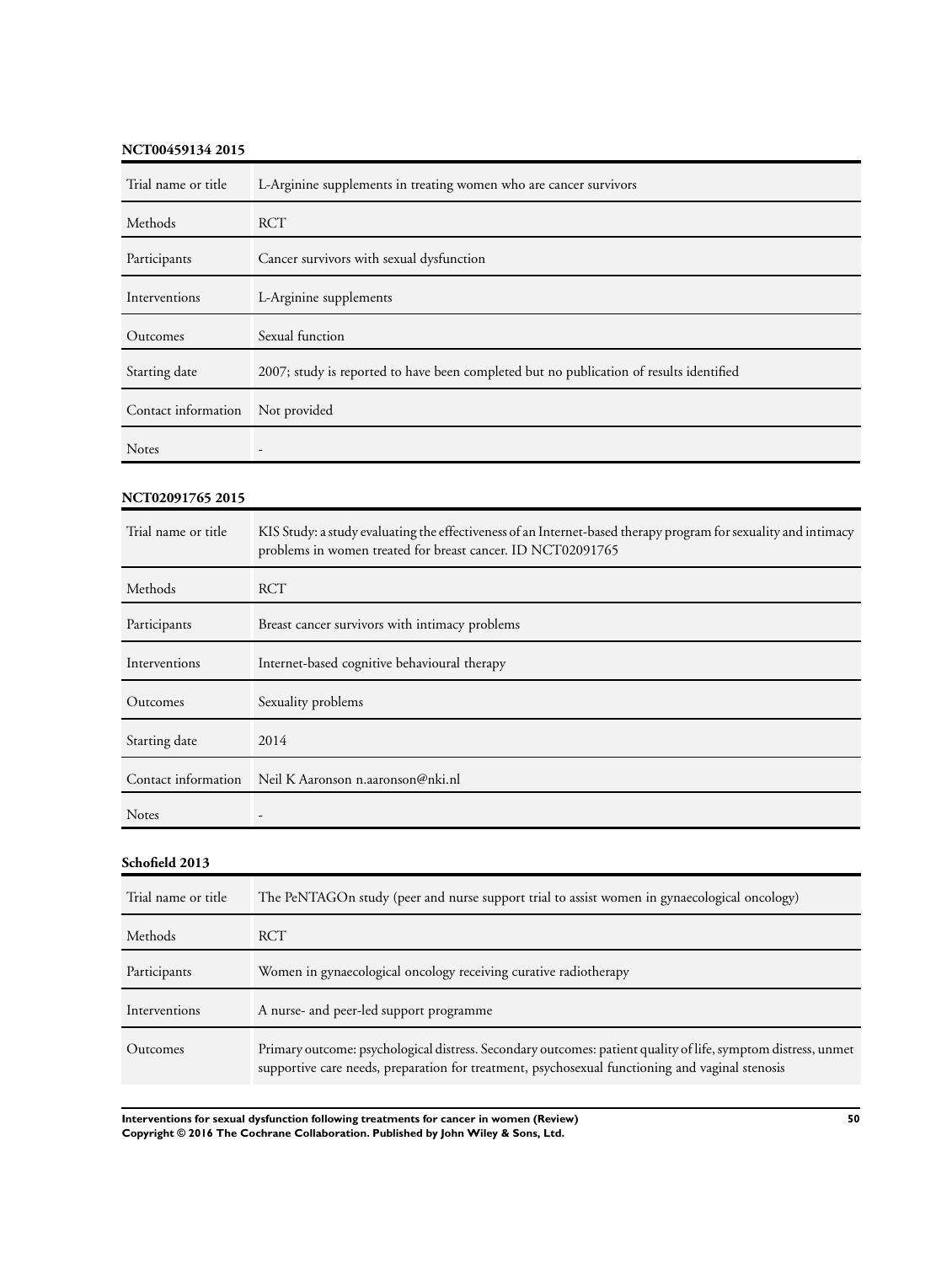## **Schofield 2013** (*Continued)*

| Starting date | Not reported                                        |
|---------------|-----------------------------------------------------|
|               | Contact information Penelope.schofield@petermac.org |
| <b>Notes</b>  | -                                                   |

RCT: randomised controlled trial

**Interventions for sexual dysfunction following treatments for cancer in women (Review) 51 Copyright © 2016 The Cochrane Collaboration. Published by John Wiley & Sons, Ltd.**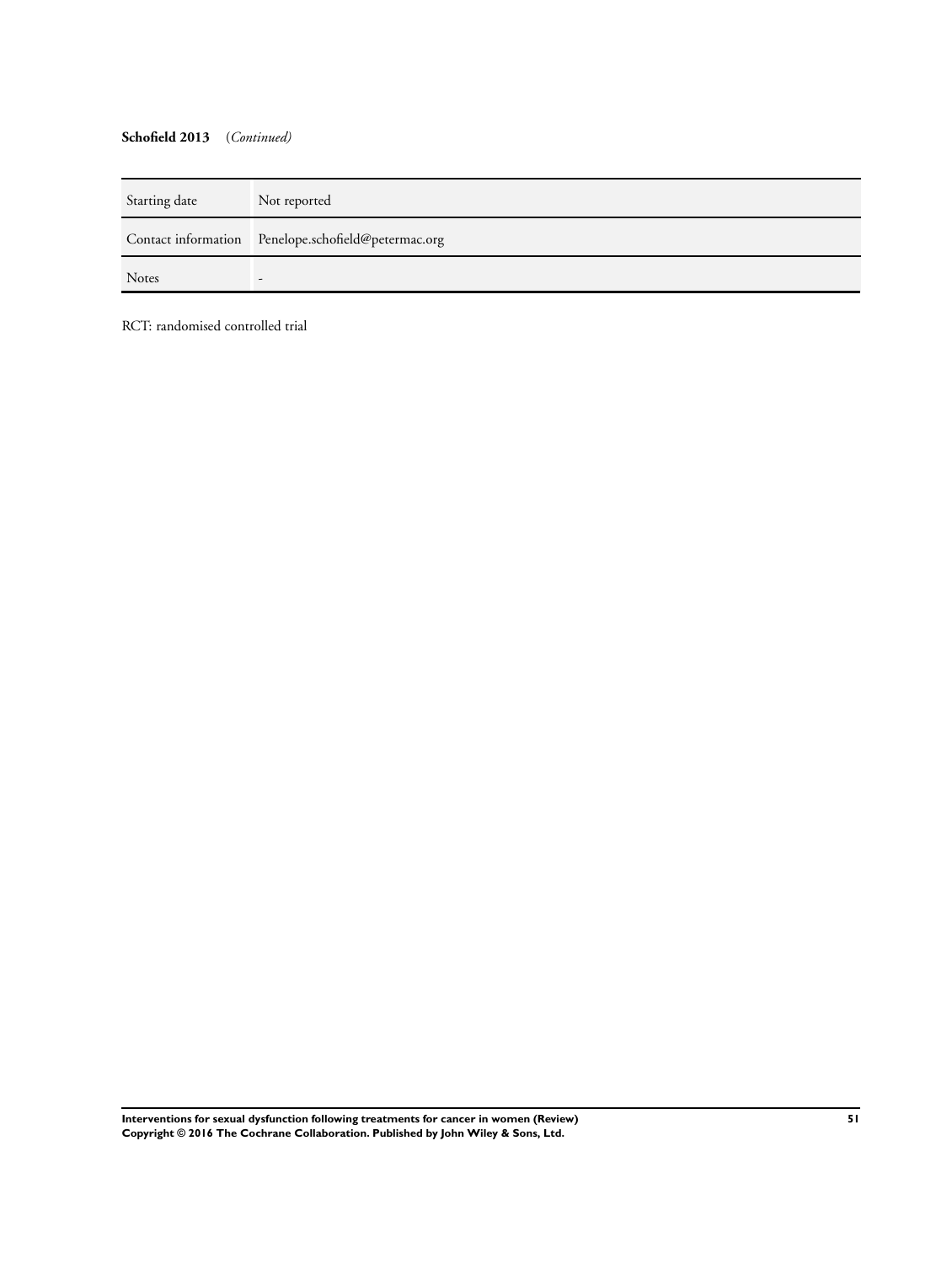## **D A T A A N D A N A L Y S E S**

This review has no analyses.

## **A D D I T I O N A L T A B L E S**

## **Table 1. Barton 2007 scores for sexual functioning**

| <b>Measure</b>                                                       | Arm                      | Mean score (95% CI) Week 4*                                     | Mean score (95% CI) Week 8**                            |
|----------------------------------------------------------------------|--------------------------|-----------------------------------------------------------------|---------------------------------------------------------|
| Changes in Sexual                                                    | Rx/placebo               | 5.69 $(4.13 \text{ to } 10.63)$                                 | $6.87(6.42 \text{ to } 11.38)$                          |
| Functioning Questionnaire                                            | Placebo/Rx               | $3.40$ (2.08 to 6.75)                                           | 8.17 (7.36 to 13.82)                                    |
| Changes in Sexual<br>Functioning Questionnaire,<br>Pleasure subscale | Rx/placebo<br>Placebo/Rx | $9.38(7.00 \text{ to } 11.23)$<br>$4.71(0.43 \text{ to } 8.98)$ | $9.33(6.84 \text{ to } 16.49)$<br>11.04 (9.03 to 18.59) |
| Profile of Mood States                                               | Rx/placebo               | $-0.55$ ( $-3.77$ to 2.67)                                      | $1.07$ (-1.89 to 4.03)                                  |
|                                                                      | Placebo/Rx               | 3.02 $(-0.27 \text{ to } 6.31)$                                 | 5.11 $(2.16 \text{ to } 8.07)$                          |
| Profile of Mood States,                                              | Rx/placebo               | $0.56$ (-2.58 to 3.71)                                          | 1.82 $(-1.74 \text{ to } 5.39)$                         |
| Vitality subscale                                                    | Placebo/Rx               | 2.76 $(-0.52 \text{ to } 6.04)$                                 | $4.68$ (2.01 to 7.34)                                   |

CI: confidence interval

Rx: intervention

\*Pre-cross-over; \*\*Post-cross-over

## **Table 2. Aktas 2014 follow-up subscale scores for sexual function**

| $Measure^*$                                  | Mean score at follow-up in intervention group Mean score at follow-up in control group |                      |
|----------------------------------------------|----------------------------------------------------------------------------------------|----------------------|
| Sexual non-communication                     | $5.14$ (SD 2.07)                                                                       | $6.94$ (SD 1.28)     |
| Anorgasmia                                   | 8.83 (SD 1.79)                                                                         | $11.26$ (SD $1.42$ ) |
| Avoidance                                    | $6.34$ (SD 3.13)                                                                       | $9.60$ (SD 2.94)     |
| Non-sensuality                               | $7.43$ (SD 3.09)                                                                       | $10.20$ (SD $2.90$ ) |
| Infrequency of sexual contact 6.03 (SD 1.58) |                                                                                        | $6.43$ (SD 1.77)     |
| Sexual dissatisfaction                       | $7.0$ (SD 2.82)                                                                        | $9.63$ (SD 2.45)     |
| Vaginismus<br>$CD$ , standard deviation      | $9.26$ (SD $3.01$ )                                                                    | $12.17$ (SD $3.31$ ) |

SD: standard deviation

**Interventions for sexual dysfunction following treatments for cancer in women (Review) 52 Copyright © 2016 The Cochrane Collaboration. Published by John Wiley & Sons, Ltd.**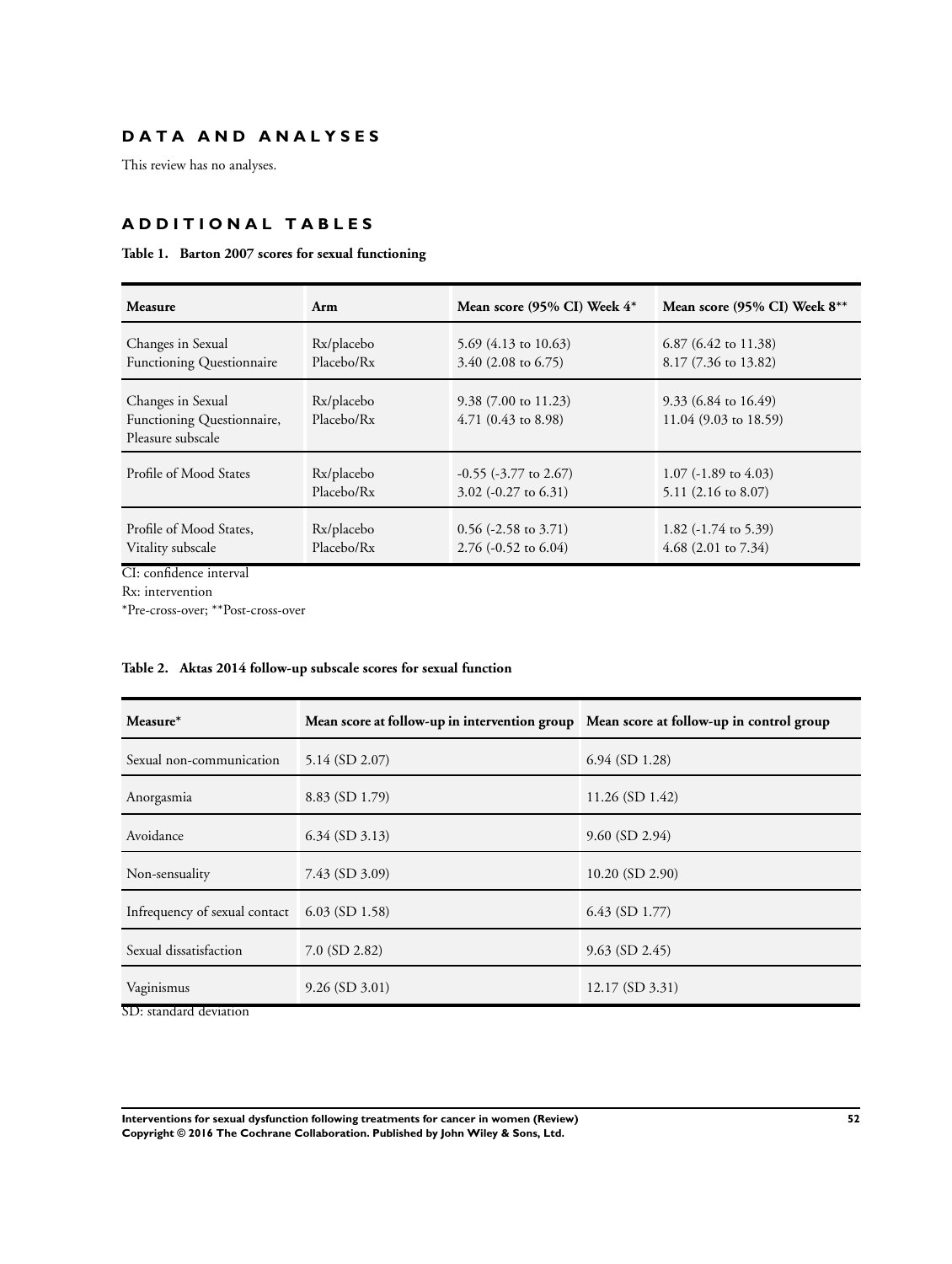## **Table 3. Baucom 2009 follow-up scores for sexual functioning**

| <b>Measure</b>                        | tion group   | Mean score (SD) at follow-up in interven- Mean score (SD) at follow-up in control<br>group |
|---------------------------------------|--------------|--------------------------------------------------------------------------------------------|
| Sexual drive and relationship         | 13.00(3.11)  | 9.80(5.93)                                                                                 |
| Relationship satisfaction             | 39.71 (3.45) | 40.20(5.07)                                                                                |
| Brief Symptom Inventory               | 6.71(5.77)   | 15.80 (20.91)                                                                              |
| Post-traumatic Growth Inventory       | 62.00(29.10) | 66.20 (35.73)                                                                              |
| Functional Well-being FACT-B          | 3.22(0.34)   | 2.89(0.91)                                                                                 |
| Self-image Scale - self acceptance    | 21.29 (4.75) | 19.20 (9.09)                                                                               |
| Self-image Scale - partner acceptance | 21.96 (2.27) | 21.50 (4.79)                                                                               |
| Brief Fatigue Inventory               | 2.98(0.96)   | 3.22(2.25)                                                                                 |
| Usual pain                            | 2.29(1.50)   | 2.40(1.67)                                                                                 |
| Rotterdam Symptom Inventory           | 18.71 (2.36) | 23.80 (9.81)                                                                               |
| SD: standard deviation                |              |                                                                                            |

## **Table 4. Classen 2013 follow-up subscale scores for sexual function**

| Measure                                                                    | Mean change from baseline score at fol- Mean change from baseline score at fol-<br>low-up in intervention group | low-up in control group |
|----------------------------------------------------------------------------|-----------------------------------------------------------------------------------------------------------------|-------------------------|
| Sexual function intention-to-treat*                                        | $2.54$ (SD $9.59$ )                                                                                             | $0.26$ (SD $3.19$ )     |
| Sexual function actively used*                                             | $3.82$ (SD $9.43$ )                                                                                             | $0.26$ (SD 3.19)        |
| Anxiety and depression <sup>**</sup> intention-to- 0.63 (SD 4.39)<br>treat |                                                                                                                 | $0.50$ (SD 2.91)        |
| Anxiety and depression <sup>**</sup> actively used                         | $1.73$ (SD 3.93)                                                                                                | $0.50$ (SD 2.91)        |
| Intimacy*** intention-to-treat                                             | $0.19$ (SD 1.33)                                                                                                | $-0.17$ (SD 1.21)       |
| Relationship*** intention-to-treat                                         | $-0.04$ (SD 0.68)                                                                                               | $-0.01$ (SD 0.82)       |
| Instrumental*** intention-to-treat                                         | $-0.22$ (SD 0.85)                                                                                               | $-0.10$ (SD 1.26)       |
| Intimacy***                                                                | $0.75$ (SD 1.01)                                                                                                | $-0.17$ (SD 1.21)       |

**Interventions for sexual dysfunction following treatments for cancer in women (Review) 53 Copyright © 2016 The Cochrane Collaboration. Published by John Wiley & Sons, Ltd.**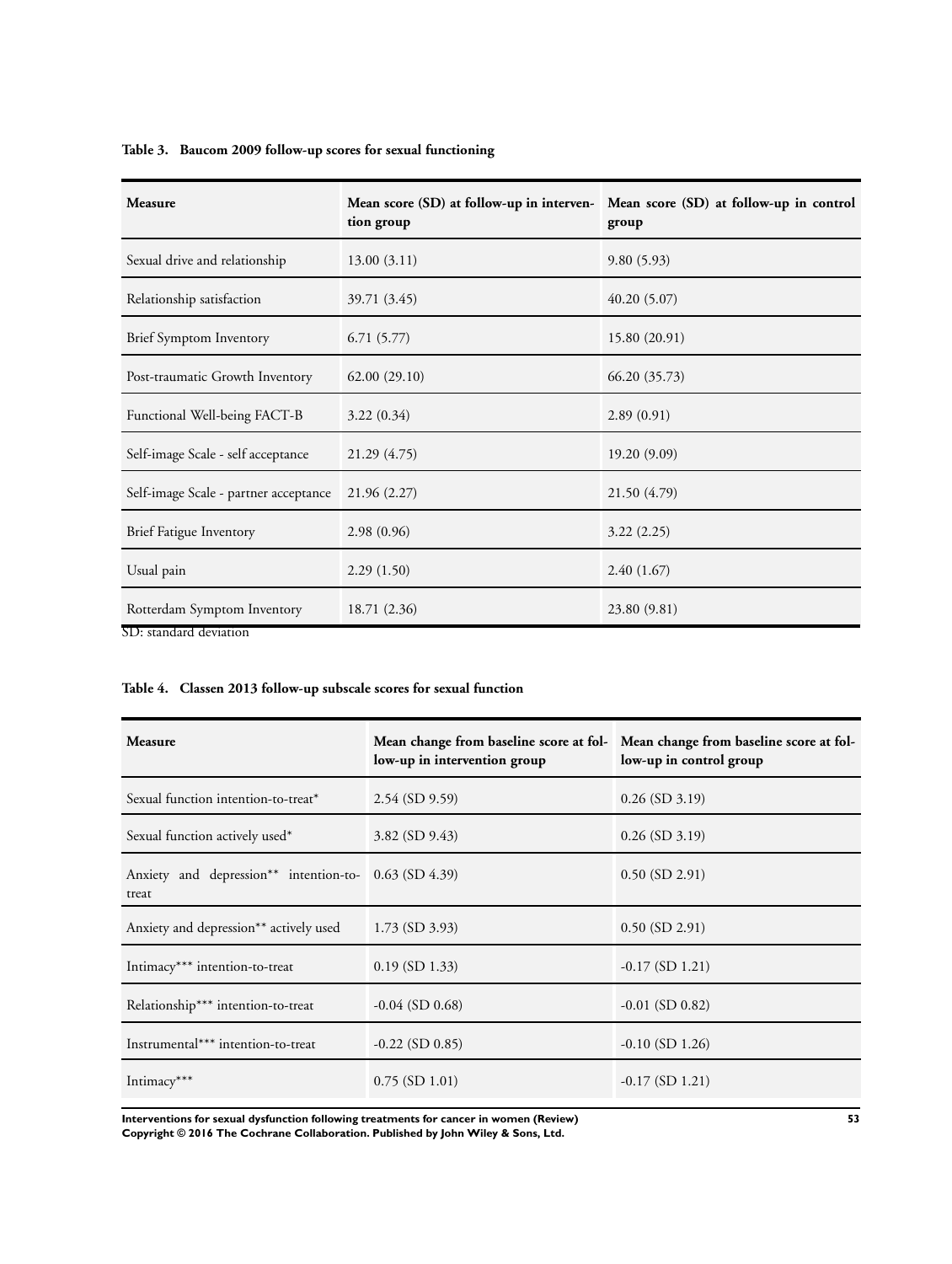#### **Table 4. Classen 2013 follow-up subscale scores for sexual function** (*Continued)*

| Relationship*** | $-0.15$ (SD 0.50)   | $-0.01$ (SD 0.82) |
|-----------------|---------------------|-------------------|
| Instrumental**  | $*$ -0.21 (SD 0.71) | $-0.10$ (SD 1.26) |

\* Measured using the Female Sexual Distress Scale.\*\* Measured using the Hospital Anxiety and Depression Scale. \*\*\*Measured using the Illness Intrusiveness Ratings Scale.

SD: standard deviation

#### **Table 5. Rowland 2009 follow-up subscale scores for sexual and psychological function**

| <b>Measure</b>                        | Mean baseline (SD) and <i>change score (SD)</i><br>at follow-up in intervention group | Mean baseline (SD) and <i>change score (SD)</i><br>at follow-up in control group |
|---------------------------------------|---------------------------------------------------------------------------------------|----------------------------------------------------------------------------------|
| Satisfaction with variety of sex      | 4.0(1.1), 0.1(1.2)                                                                    | $(4.0 (1.0), -0.03 (1.0))$                                                       |
| Satisfaction with sexual relationship | 4.8 $(1.1)$ , 0.0 $(1.5)$                                                             | $4.7(1.4), -0.3(1.3)^{*}$                                                        |
| Pain with sex                         | 3.8(2.0), 0.7(1.9)                                                                    | 4.1 $(1.9)$ , $-0.1$ $(1.7)$                                                     |
| Pain interfering with pleasure        | 4.4(1.7), 0.3(1.4)                                                                    | 4.4(1.7), 0.0(1.1)                                                               |
| Improved comfort with sexuality*      | 3.3(0.6)                                                                              | 3.1(0.6)                                                                         |
| Comfort about being touched           | 4.7(1.6), 0.1(1.4)                                                                    | 4.6 $(1.6)$ , $-0.1$ $(1.2)$                                                     |
| Comfort undressing                    | 4.7(1.7), 0.2(1.9)                                                                    | 5.0 $(1.4)$ , $-0.2$ $(1.8)$                                                     |
| Comfort being nude                    | 5.3 $(1.4)$ , 0.3 $(1.3)$                                                             | $5.2(1.4), -0.1(1.6)$                                                            |
| Impact of cancer on sex               | 2.6(1.0), 0.1(0.8)                                                                    | 2.4(1.0), 0.2(0.9)                                                               |
| Impact on relationship                | 50.9(5.7), 1.1(4.0)                                                                   | $51.0(5.6), -1.3(4.6)$                                                           |
| Improved communication*               | 3.5(0.7)                                                                              | 3.2(0.7)                                                                         |
| Mental health                         | 80.8 $(11.6)$ , $-0.7$ $(10.4)$                                                       | $82.6(9.2), -3.8(9.4)$                                                           |

\* Measured at follow-up only

SD: standard deviation

**Interventions for sexual dysfunction following treatments for cancer in women (Review) 54 Copyright © 2016 The Cochrane Collaboration. Published by John Wiley & Sons, Ltd.**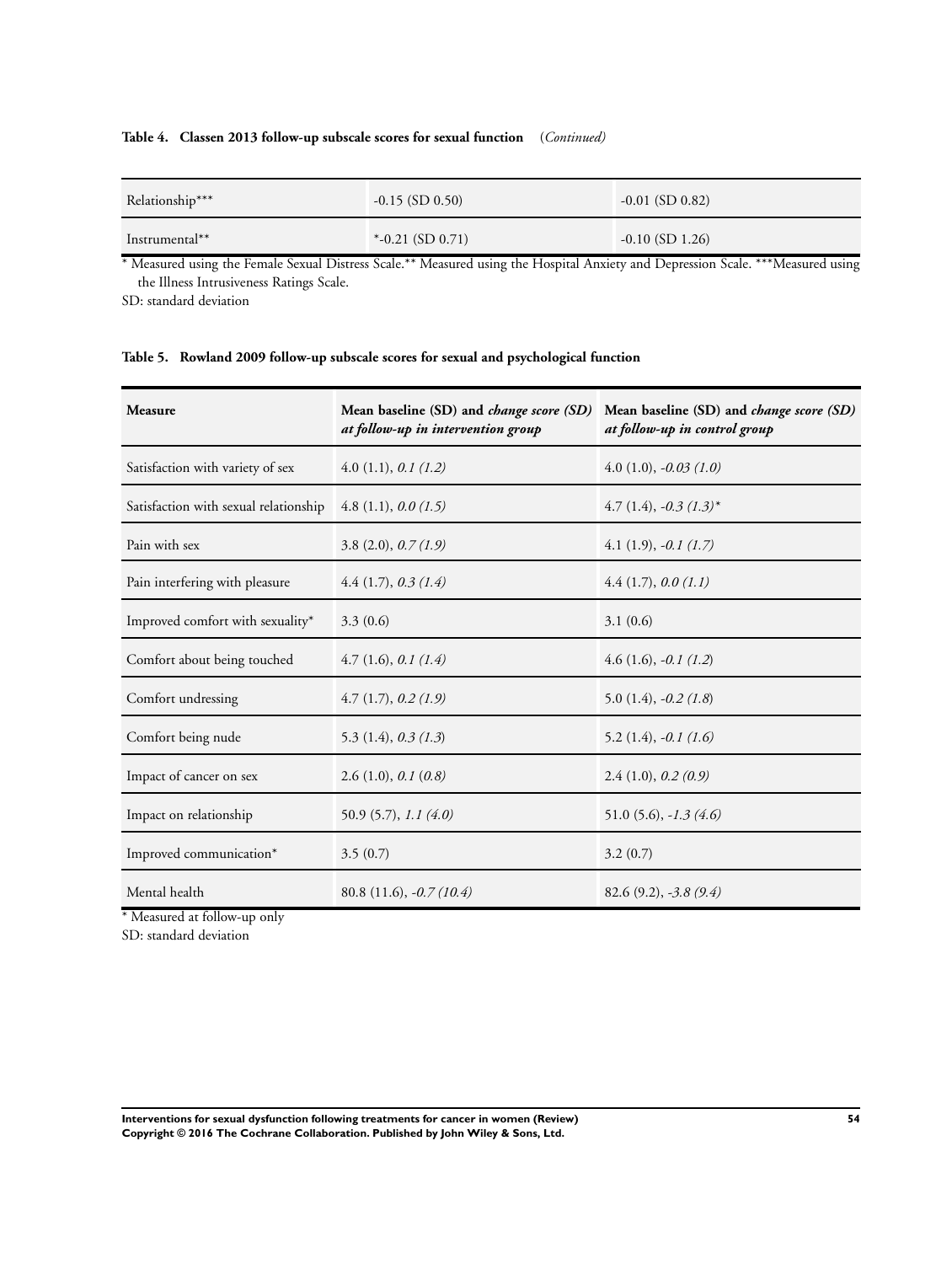## **Table 6. Svensk 2009 follow-up scores**

| <b>Measure</b>                      | Mean score (SD) at follow-up in interven- Mean score (SD) at follow-up in control<br>tion group | group         |
|-------------------------------------|-------------------------------------------------------------------------------------------------|---------------|
| Sexual function at 2 months         | 38.60 (24.88)                                                                                   | 30.16 (28.20) |
| Sexual function at 6 months         | 34.21 (24.52)                                                                                   | 28.33 (26.55) |
| Sexual enjoyment at 2 months        | 56.25 (26.44)                                                                                   | 53.85 (25.60) |
| Sexual enjoyment at 6 months        | 69.05 (24.34)                                                                                   | 72.22 (27.83) |
| Overall quality of life at 2 months | 78.75 (14.68)                                                                                   | 66.67 (22.82) |
| Overall quality of life at 6 months | 85.00 (12.57)                                                                                   | 67.50 (20.03) |
| Physical health at 2 months         | 68.75 (13.51)                                                                                   | 61.39 (19.71) |
| Physical health at 6 months         | 74.82 (13.33)                                                                                   | 63.93 (19.80) |
| Psychological health at 2 months    | 70.83 (15.29)                                                                                   | 63.69 (15.87) |
| Psychological health at 6 months    | 73.96 (10.28)                                                                                   | 69.38 (13.13) |
| Social relationships at 2 months    | 74.58 (14.43)                                                                                   | 69.44 (15.66) |
| Social relationships at 6 months    | 77.50 (12.99)                                                                                   | 71.67 (16.31) |
| Body image at 2 months              | 81.67 (24.57)                                                                                   | 80.95 (20.77) |
| Body image at 6 months              | 91.25 (12.82)                                                                                   | 83.33 (27.64) |
| Adverse effects at 2 months         | 14.76 (11.13)                                                                                   | 20.33 (12.23) |
| Adverse effects at 6 months         | 10.24(7.61)                                                                                     | 14.97 (12.71) |
| Breast symptoms at 2 months         | 20.42 (16.10)                                                                                   | 21.03 (14.58) |
| Breast symptoms at 6 months         | 17.08 (11.30)                                                                                   | 20.63 (17.80) |
| Arm symptoms at 2 months            | 16.11(21.77)                                                                                    | 26.46 (29.71) |
| Arm symptoms at 6 months            | 15.56 (20.52)                                                                                   | 18.52 (17.33) |
| Upset by hair loss at 2 months      | 11.11(19.25)                                                                                    | 50.00 (23.57) |
| Upset by hair loss at 6 months      | 25.00 (16.67)                                                                                   | 50.00 (70.71) |

**Interventions for sexual dysfunction following treatments for cancer in women (Review) 55 Copyright © 2016 The Cochrane Collaboration. Published by John Wiley & Sons, Ltd.**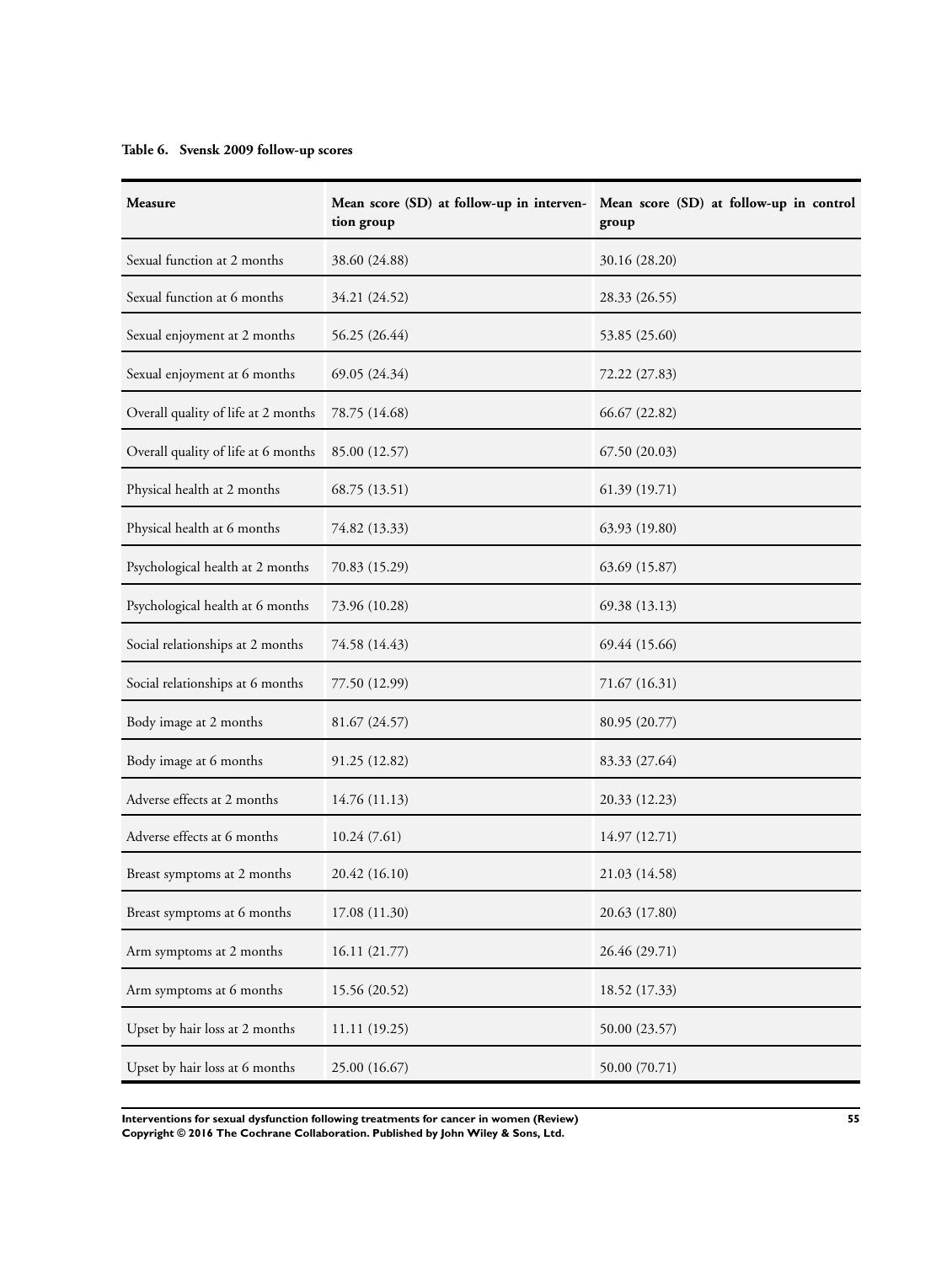SD: standard deviation

## **A P P E N D I C E S**

#### **Appendix 1. Search strategies**

#### **Electronic database search terms as used in 2015 update**

The search terms used reflected the three components to our research question:

- interventions for SD;
- SD variants;
- treatments for cancer.

The search terms are for both men and women; this is because initially we planned to include interventions for both sexes in one review. The findings were only split when it became apparent that the number of trials would prevent timely completion of a review covering both interventions for men and for women.

#### **CENTRAL (The Cochrane Library)**

#1 MeSH descriptor: [Alprostadil] explode all trees

#2 MeSH descriptor: [Papaverine] explode all trees

#3 MeSH descriptor: [Phentolamine] explode all trees

#4 MeSH descriptor: [Yohimbine] explode all trees

#5 MeSH descriptor: [Apomorphine] explode all trees

#6 MeSH descriptor: [Potassium Channels] explode all trees

#7 (alprostadil or androgel or Apomorphine or britaject or aromatase inhibitors or agonist of melancortin receptor or Adcirca or alpha adrenoceptor agonist or alpha-2 adrenoceptor agonist or androgel or arginine or botox or botulinum toxin or bromocriptine or cialis or dopaminergic agents or caverject or clomipramine or cyproheptadine or clonidine or delquamine or edex or hormone therapy or Isoxsuprine or intracavernosal vasodilators or levitra or Lignocaine or l-arginine or lodenfil or Methitest or methyl testosterone or midodrin or mianserin or moclobemide or mirtazapine or mianserin or moclobemide or ortho-gynest or ovestin or papaverine or papaverine-phentolamine or phentolamine or parlodel or phentolamine or potassium channel openers or progestational agents or premarin or prempro or prostins or Prostaglandins or prostaglandin E1 or pentoxifylline or potassium channels or Phosphodiesterase Type 5 or PDE5i or penile suppository or reboxetine or sildenafil or tadalafil or tampovagan or topical or topical cream or vagifem or vaginal cream or vaginal lubricant or vaginal or viagra or vasomax or Viagel or vardenafil or vasodilator or virilon or vasoactive or staxyn or topical estrogen cream or trental or vasodilan or viridal or yohimbine or android or androgen therapy or testosterone or testosterone cream or testosterone gel or testred):ti,ab,kw (Word variations have been searched)

#8 MeSH descriptor: [Testosterone] explode all trees

#9 MeSH descriptor: [Penile Implantation] explode all trees

#10 MeSH descriptor: [Penile Prosthesis] explode all trees

#11 MeSH descriptor: [Prosthesis Implantation] explode all trees

#12 (testosterone replacement or testosterone or venous constriction rings or vacuum device\* or vacuum erect\* or penile implant\* or penile arterialisation or venous litigation or prosthesis implant\* or vacuum constriction device or vacuum therapy\* or vibrat\* or vibrostimulation or electroejaculation or prolong ring\*):ti,ab,kw (Word variations have been searched)

#13 MeSH descriptor: [Aromatase Inhibitors] explode all trees

#14 (vaginal dilator\* or arginine or android or methyl testosterone or testosterone cream or vaginal lubricant or vaginal estradiol ring or vaginal estradiol ring or vaginal estrogen ring or vaginal oestrogen ring or topical estrogen cream or vaginal cream or estrogen replacement of ERT or estrogen replacement or aromatase inhibitors):ti,ab,kw (Word variations have been searched)

**Interventions for sexual dysfunction following treatments for cancer in women (Review) 56 Copyright © 2016 The Cochrane Collaboration. Published by John Wiley & Sons, Ltd.**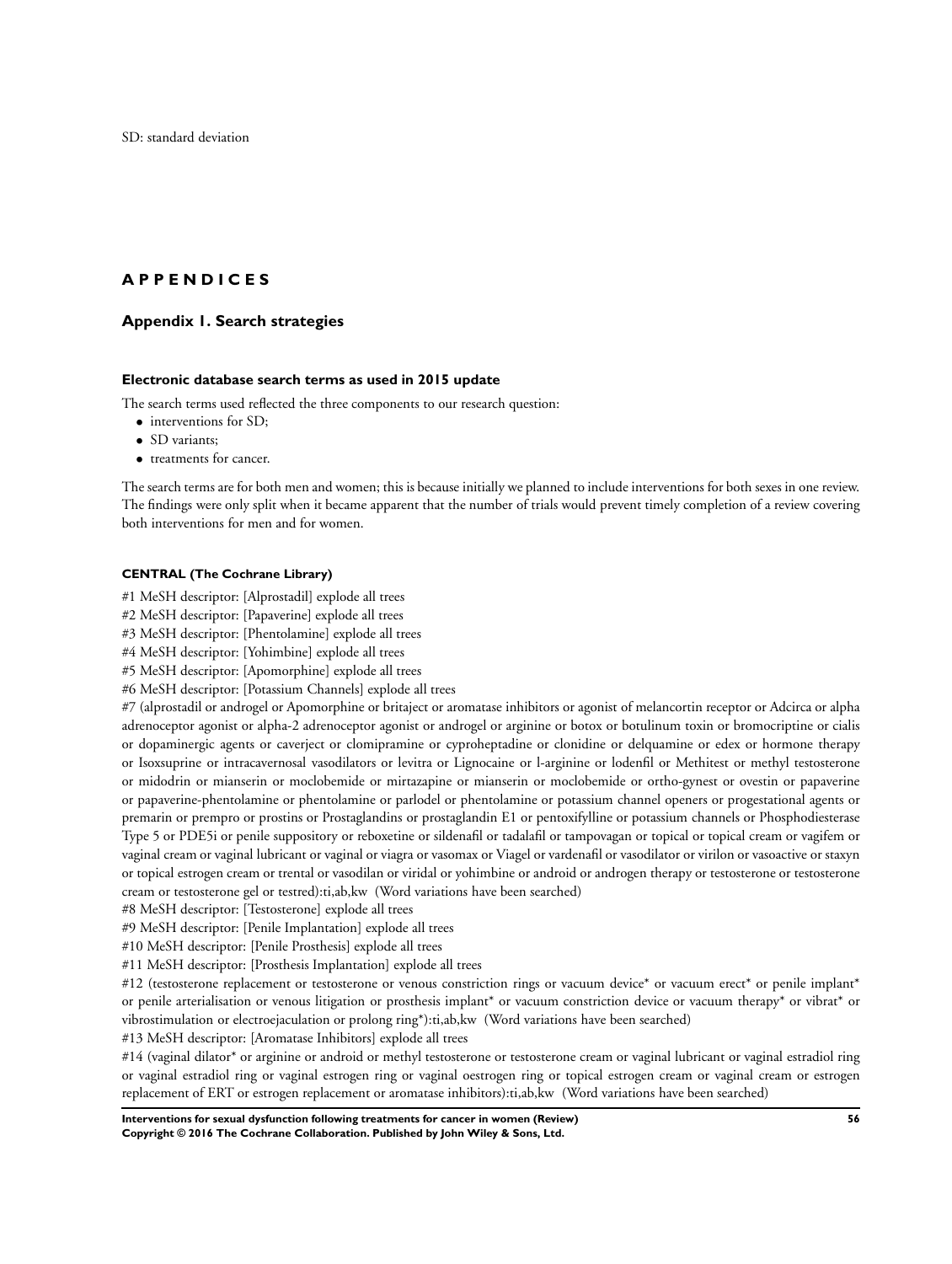#15 MeSH descriptor: [Estriol] explode all trees

#16 MeSH descriptor: [Estrogens, Conjugated (USP)] explode all trees

#17 MeSH descriptor: [Vaginal Creams, Foams, and Jellies] explode all trees

#18 MeSH descriptor: [Ginkgo biloba] explode all trees

#19 MeSH descriptor: [Pausinystalia] explode all trees

#20 MeSH descriptor: [Turnera] explode all trees

#21 MeSH descriptor: [Panax] explode all trees

#22 MeSH descriptor: [Hypericum] explode all trees

#23 MeSH descriptor: [Patient Education as Topic] explode all trees

#24 MeSH descriptor: [Psychological Techniques] explode all trees

#25 MeSH descriptor: [Psychotherapy] explode all trees

#26 MeSH descriptor: [Counseling] explode all trees

#27 MeSH descriptor: [Sex Counseling] explode all trees

#28 MeSH descriptor: [Cognitive Therapy] explode all trees

#29 (psychological intervention\* or psycholog\* or behavior\* or behaviour\* or cognitive behav\* therapy or cognitive therap\* or psychotherap\* or counsel\* or sex therap\* or patient educat\* or behav\* therapy or CBT or couple therap\* or couple intervention or couplebased or intimacy enhancing or mindfulness or patient education or psychological techniques or psychosexual or psychotherapy or psycho-somatic or Rational emotive therap\* or restoring intimacy or relaxation or relaxation therap\* or relaxation training or psychosocial or Sensual, body image or sex-counsel\* or sexual communication or sexual rehabilitation or sexuality or self-esteem or self concept or stress or psycho-education or sexual life reframing or coping skills or motivational counselling or anxiety management training or marital therap\* or group therap\* or focal therap\* or psychodynamic therap\* or supportive therap\* or psychoanalyses or interpersonal therap\* or individual therap\* or problem solving or emotional support or hypnosis or bibliotherap\* or sexual skills therap\* or systematic desensitization or hypnotherapy\* or radical emotive therap\* or psychodynamic or psychoeducational):ti,ab,kw (Word variations have been searched)

#30 MeSH descriptor: [Phosphodiesterase 5 Inhibitors] explode all trees

#31 MeSH descriptor: [Vasodilator Agents] explode all trees

#32 (Phosphodiesterase Type 5 or PDE5i or adcirca or cialis or levitra or Viagra or vardenafil or sildenafil or tadalafil):ti,ab,kw (Word variations have been searched)

#33 MeSH descriptor: [Aromatase Inhibitors] explode all trees

#34 MeSH descriptor: [Apomorphine] explode all trees

#35 (estriol or femprox):ti,ab,kw (Word variations have been searched)

#36 conjugated estrogens:ti,ab,kw (Word variations have been searched)

#37 estrogen ring:ti,ab,kw (Word variations have been searched)

#38 estrogen therapy:ti,ab,kw (Word variations have been searched)

#39 estrogen replacement:ti,ab,kw (Word variations have been searched)

#40 estradiol ring:ti,ab,kw (Word variations have been searched)

#41 vaginal oestrogen ring:ti,ab,kw (Word variations have been searched)

#42 estrogen cream:ti,ab,kw (Word variations have been searched)

#43 topical oestrogens:ti,ab,kw (Word variations have been searched)

#44 (oestrogen or epimestrol):ti,ab,kw (Word variations have been searched)

#45 (estradiol or oestrogenic steroids):ti,ab,kw (Word variations have been searched)

#46 (estrone or ethinyl estradiol or mestranol or quinestrol):ti,ab,kw (Word variations have been searched)

#47 (oestradiol or Dienestrol or estriol or estetrol):ti,ab,kw (Word variations have been searched)

#48 "selective oestrogen receptor modulator":ti,ab,kw (Word variations have been searched)

#49 (clomiph or raloxifene or tamoxifen or toremife or clomid or clomifene or clomifert or serophene or raloxifene or keoxifene): ti,ab,kw (Word variations have been searched)

#50 (evista or dimethylamine or novaldex or tomaxithen or soltamox or zitazonium or menerba):ti,ab,kw (Word variations have been searched)

#51 (femarelle or toremifene or serm or bazedoxifene):ti,ab,kw (Word variations have been searched)

#52 ly-139481:ti,ab,kw (Word variations have been searched)

#53 ly-156758:ti,ab,kw (Word variations have been searched)

#54 MF-101:ti,ab,kw (Word variations have been searched)

#55 DT56a:ti,ab,kw (Word variations have been searched)

**Interventions for sexual dysfunction following treatments for cancer in women (Review) 57 Copyright © 2016 The Cochrane Collaboration. Published by John Wiley & Sons, Ltd.**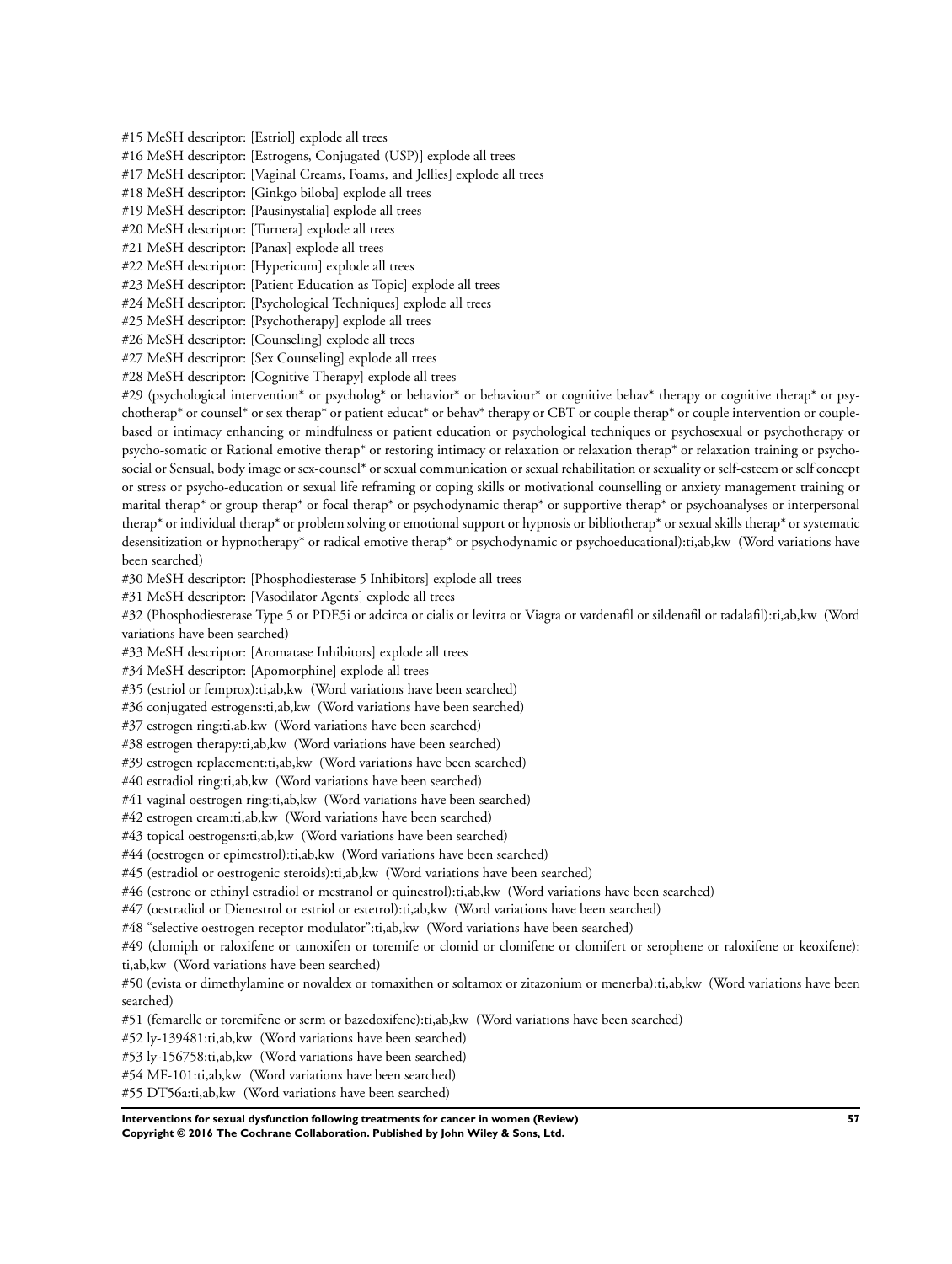#56 LY-117018:ti,ab,kw (Word variations have been searched)

#57 (arginine or acupuncture or DHEA or dehydroepiandrosterone or damiana or gingko or gingko bilboa or Hypericum or Panax or pausinystalia or Turnera or turner diffusa or yohimbine or l-arginine, or pycnogeno, or viacreme or viagel or sensual or ginseng or st john's wort or complimentary medicine\* or alternative medicine\* or alternative therap\* or alternative remed\* or complimentary therap\* or complimentary remed\*):ti,ab,kw (Word variations have been searched)

#58 (dilation or dilators or eros therap\* or eros clitoral vacuum device or vaginal dilators or vibrator or vibrostimulation or mechanical stretching of tissues or cock ring or electroejaculation or magnetic stimulation or penile implantation or penile prosthesis or penile implant or penile arterialisation or penile vibratory stimulation or prosthesis implant\* or prolong ring or muse or venous constriction ring\* or venous litigation or vacuum device\* or vacuum constriction device\* or vacuum therapy or vacuum pump or penile injection): ti,ab,kw (Word variations have been searched)

#59 (kegel exercise\* or lubricant\* or lubrication or pelvic floor biofeedback or yoga or cream\* or foam\* or jellies or muscle relaxation or vaginal exercise or physical exercise or olive oil or physiotherapy or weight lifting or physical training or pelvic floor muscle control or self touch or penile rehabilitation or erectile rehabilitation orphysiotherap\* or cavernous nerve regeneration, or sonic hedgehog or glial growth factor 2 or GGF2 or magnetic stimulation or cavernous nerve stimulation or low-intensity extracorporeal shockwave therapy or nerve stimulation):ti,ab,kw (Word variations have been searched)

#60 (alpha adrenoceptor agonist\* or alpha adrenoceptor antagonist or midodrin or vasodilan or isoxsuprine or pentoxifylline or trental or delquamine or pseudoephedrine or desipramine or cyproheptadine or lignocaine):ti,ab,kw (Word variations have been searched) #61 MeSH descriptor: [Complementary Therapies] explode all trees

#62 (#1 or #2 or #3 or #4 or #5 or #6 or #7 or #8 or #9 or #10 or #11 or #12 or #13 or #14 or #15 or #16 or #17 or #18 or #19 or # 20 or #21 or #22 or #23 or #24 or #25 or #26 or #27 or #28 or #29 or #30 or #31 or #32 or #33 or #34 or #35 or #36 or #37 or #38 or #39 or #40 or #41 or #42 or #43 or #44 or #45 or #46 or #47 or #48 or #49 or #50 or #51 or #52 or #53 or #54 or #55 or #56 or #57 or #58 or #59 or #60 or #61)

#63 MeSH descriptor: [Sexual Dysfunctions, Psychological] explode all trees

#64 MeSH descriptor: [Sexual Dysfunction, Physiological] explode all trees

#65 MeSH descriptor: [Erectile Dysfunction] explode all trees

#66 MeSH descriptor: [Lubrication] explode all trees

#67 MeSH descriptor: [Coitus] explode all trees

#68 MeSH descriptor: [Copulation] explode all trees

#69 ((sex\* near/3 (dysfunct\* or satisf\* or problem\* or symptom\* or arousal\* or activit\*)) or orgasm or libido or lubricat\* or impotence or dyspareunia or hypoactive sexual desire disorder or sexual aversion or coitus or coition):ti,ab,kw (Word variations have been searched) #70 (sexual intercourse or erectile dysfunction or erect\* or sexual attraction or copulation or intimacy or procreat\* or relations or sex or sex act or sexual congress or sexual relation or arousal or penile erection or vaginal dryness or sexual pain or (pain\* near/3 intercourse) or (sex\* near/3 pain\*) or vaginismus or (sexual\* near/2 wellbeing) or (sexual\* near/2 well being) or sexual function\* or (pain next (urogential or vulval or vaginal or perineal or penile or testicular or ileostomy or colostomy or urostomy))):ti,ab,kw (Word variations have been searched)

#71 (ejaculation dysfunction or premature ejaculation or early ejaculation or delayed ejaculation or retarded ejaculation or anejaculation or painful ejaculation or retrograde ejaculation or anterograde ejaculation or inhibited ejaculation or erectile difficulty or erectile dysfunction or loss of libido or lack of libido):ti,ab,kw (Word variations have been searched)

#72 #63 or #64 or #65 or #66 or #67 or #68 or #69 or #70 or #71

#73 MeSH descriptor: [Neoplasms] explode all trees

#74 MeSH descriptor: [Brachytherapy] explode all trees

#75 MeSH descriptor: [Radiotherapy, Conformal] explode all trees

#76 MeSH descriptor: [Radiotherapy, Adjuvant] explode all trees

#77 MeSH descriptor: [Chemotherapy, Adjuvant] explode all trees

#78 MeSH descriptor: [Mastectomy] explode all trees

#79 MeSH descriptor: [Prostatectomy] explode all trees

#80 (irradiat\* or radiotherap\* or chemotherap\* or mastectom\* or breast conserv\* or prostatectom\* or brachytherp or radiation or prostectomy or oncology or excisional surgey or hysterectomy or radical surgery or vulvar surgery or cryotherpy or androgen suppression or androgen deprivation or abdominoerineal resection or AP resection or APR or anterior resection or extralevator abdominoperineal excision or ELAP or colostomy or mutilating surgery or vulval reconstruction or vaginal reconstruction or penile reconstruction or breast reconstruction or breast implants):ti,ab,kw (Word variations have been searched)

#81 (neoplasm\* or cancer\* or carcinoma\* or neoplasia\* or adenocarcinoma\* or tumor or malignan\* or tumour\*):ti,ab,kw (Word variations have been searched)

**Interventions for sexual dysfunction following treatments for cancer in women (Review) 58 Copyright © 2016 The Cochrane Collaboration. Published by John Wiley & Sons, Ltd.**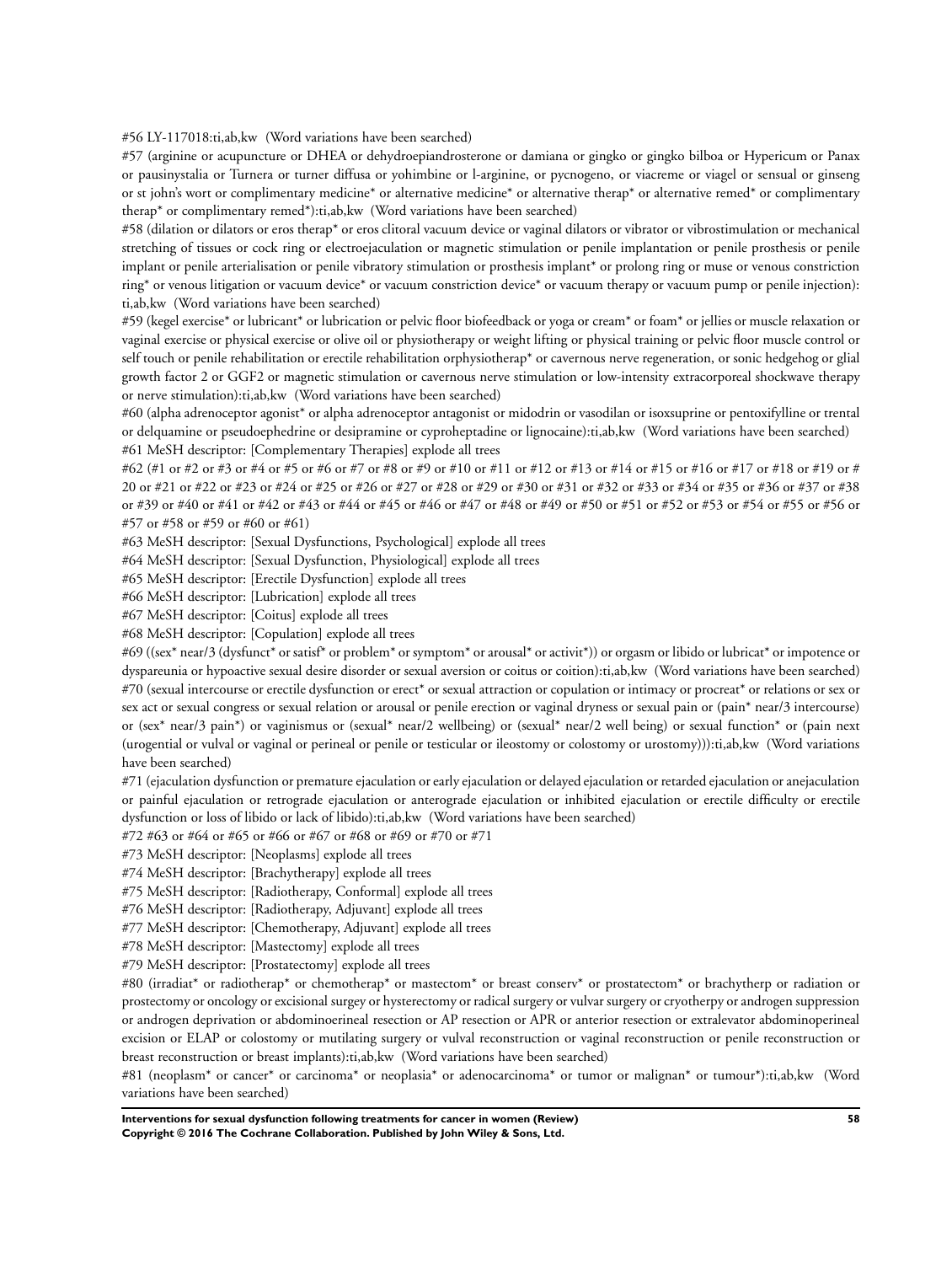#82 (chemotherap\* or mastectomy or breast conserv\*or oophorectomy or hormone therapy or hormone treatment):ti,ab,kw (Word variations have been searched)

#83 #73 or #74 or #75 or #76 or #77 or #78 or #79 or #80 or #81 or #82 #84 #62 and #72 and #83

#### **MEDLINE (OVID)**

- 1. exp Alprostadil/
- 2. exp Papaverine/
- 3. exp Phentolamine/
- 4. exp Yohimbine/
- 5. exp Apomorphine/
- 6. exp Potassium Channels/

7. (alprostadil or androgel or Apomorphine or britaject or aromatase inhibitors or agonist of melancortin receptor or Adcirca or alpha adrenoceptor agonist or alpha-2 adrenoceptor agonist or androgel or arginine or botox or botulinum toxin or bromocriptine or cialis or dopaminergic agents or caverject or clomipramine or cyproheptadine or clonidine or delquamine or edex or hormone therapy or Isoxsuprine or intracavernosal vasodilators or levitra or Lignocaine or l-arginine or lodenfil or Methitest or methyl testosterone or midodrin or mianserin or moclobemide or mirtazapine or mianserin or moclobemide or ortho-gynest or ovestin or papaverine or papaverine-phentolamine or phentolamine or parlodel or phentolamine or potassium channel openers or progestational agents or premarin or prempro or prostins or Prostaglandins or prostaglandin E1 or pentoxifylline or potassium channels or Phosphodiesterase Type 5 or PDE5i or penile suppository or reboxetine or sildenafil or tadalafil or tampovagan or topical or topical cream or vagifem or vaginal cream or vaginal lubricant or vaginal or viagra or vasomax or Viagel or vardenafil or vasodilator or virilon or vasoactive or staxyn or topical estrogen cream or trental or vasodilan or viridal or yohimbine or android or androgen therapy or testosterone or testosterone cream or testosterone gel or testred).tw.

8. exp Testosterone/

9. exp Penile Implantation/

10. exp Penile Prosthesis/

11. exp Prosthesis Implantation/

12. (testosterone replacement or testosterone or venous constriction rings or vacuum device\* or vacuum erect\* or penile implant\* or penile arterialisation or venous litigation or prosthesis implant\* or vacuum constriction device or vacuum therapy\* or vibrat\* or vibrostimulation or electroejaculation or prolong ring\*).tw.

13. exp Aromatase Inhibitors/

14. (vaginal dilator\* or arginine or android or methyl testosterone or testosterone cream or vaginal lubricant or vaginal estradiol ring or vaginal estradiol ring or vaginal estrogen ring or vaginal oestrogen ring or topical estrogen cream or vaginal cream or estrogen replacement of ERT or estrogen replacement or aromatase inhibitors).tw.

15. exp Estriol/

- 16. exp "Estrogens, Conjugated (USP)"/
- 17. exp "Vaginal Creams, Foams, and Jellies"/

18. exp Ginkgo biloba/

- 19. exp Pausinystalia/
- 20. exp Turnera/

21. exp Panax/

- 22. exp Hypericum/
- 23. exp Patient Education as Topic/
- 24. exp Psychological Techniques/
- 25. exp Psychotherapy/
- 26. exp Counseling/

27. exp Sex Counseling/

28. exp Cognitive Therapy/

29. (psychological intervention\* or psycholog\* or behavior\* or behaviour\* or cognitive behav\* therapy or cognitive therap\* or psychotherap\* or counsel\* or sex therap\* or patient educat\* or behav\* therapy or CBT or couple therap\* or couple intervention or couplebased or intimacy enhancing or mindfulness or patient education or psychological techniques or psychosexual or psychotherapy or psycho-somatic or Rational emotive therap\* or restoring intimacy or relaxation or relaxation therap\* or relaxation training or psycho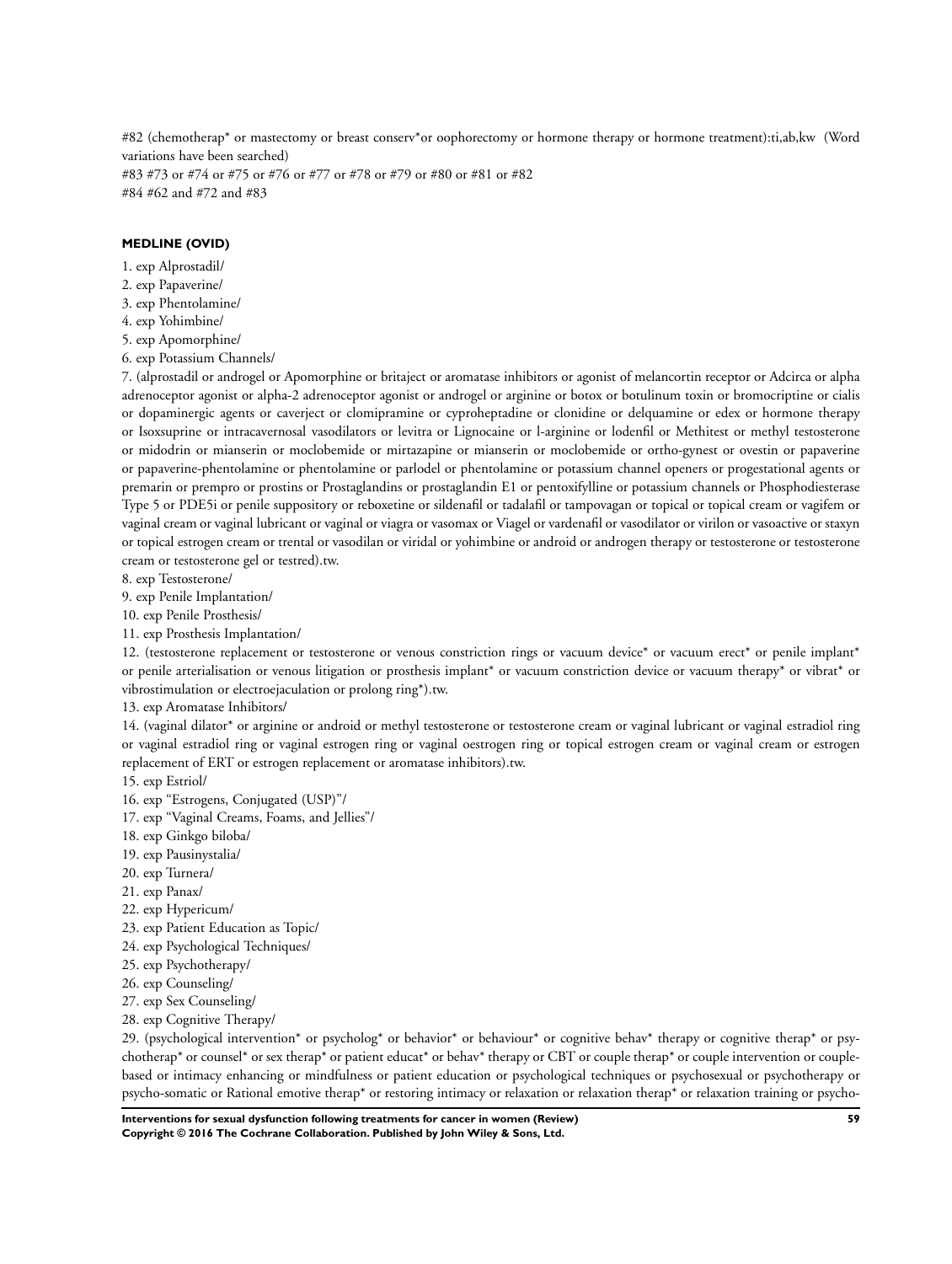social or Sensual, body image or sex-counsel\* or sexual communication or sexual rehabilitation or sexuality or self-esteem or self concept or stress or psycho-education or sexual life reframing or coping skills or motivational counselling or anxiety management training or marital therap\* or group therap\* or focal therap\* or psychodynamic therap\* or supportive therap\* or psychoanalyses or interpersonal therap\* or individual therap\* or problem solving or emotional support or hypnosis or bibliotherap\* or sexual skills therap\* or systematic desensitization or hypnotherapy\* or radical emotive therap\* or psychodynamic or psychoeducational).tw.

30. exp Phosphodiesterase 5 Inhibitors/

31. exp Vasodilator Agents/

32. (Phosphodiesterase Type 5 or PDE5i or adcirca or cialis or levitra or Viagra or vardenafil or sildenafil or tadalafil).tw.

- 33. exp Aromatase Inhibitors/
- 34. exp Apomorphine/
- 35. (estriol or femprox).tw.
- 36. conjugated estrogens.tw.
- 37. estrogen ring.tw.
- 38. estrogen therapy.tw.
- 39. estrogen replacement.tw.
- 40. estradiol ring.tw.
- 41. vaginal oestrogen ring.tw.
- 42. estrogen cream.tw.
- 43. topical oestrogens.tw.
- 44. (oestrogen or epimestrol).tw.
- 45. (estradiol or oestrogenic steroids).tw.
- 46. (estrone or ethinyl estradiol or mestranol or quinestrol).tw.
- 47. (oestradiol or Dienestrol or estriol or estetrol).tw.
- 48. selective oestrogen receptor modulators.tw.
- 49. (clomiph or raloxifene or tamoxifen or toremife or clomid or clomifene or clomifert or serophene or raloxifene or keoxifene).tw.
- 50. (evista or dimethylamine or novaldex or tomaxithen or soltamox or zitazonium or menerba).tw.
- 51. (femarelle or toremifene or serm or bazedoxifene).tw.
- 52. ly-139481.mp.
- 53. ly-156758.mp.
- 54. MF-101.mp.
- 55. DT56a.mp.
- 56. LY-117018.mp.

57. (arginine or acupuncture or DHEA or dehydroepiandrosterone or damiana or gingko or gingko bilboa or Hypericum or Panax or pausinystalia or Turnera or turner diffusa or yohimbine or l-arginine, or pycnogeno, or viacreme or viagel or sensual or ginseng or st john's wort or complimentary medicine\* or alternative medicine\* or alternative therap\* or alternative remed\* or complimentary therap\* or complimentary remed\*).tw.

58. (dilation or dilators or eros therap\* or eros clitoral vacuum device or vaginal dilators or vibrator or vibrostimulation or mechanical stretching of tissues or cock ring or electroejaculation or magnetic stimulation or penile implantation or penile prosthesis or penile implant or penile arterialisation or penile vibratory stimulation or prosthesis implant\* or prolong ring or muse or venous constriction ring\* or venous litigation or vacuum device\* or vacuum constriction device\* or vacuum therapy or vacuum pump or penile injection).tw. 59. (kegel exercise\* or lubricant\* or lubrication or pelvic floor biofeedback or yoga or cream\* or foam\* or jellies or muscle relaxation or vaginal exercise or physical exercise or olive oil or physiotherapy or weight lifting or physical training or pelvic floor muscle control or self touch or penile rehabilitation or erectile rehabilitation orphysiotherap\* or cavernous nerve regeneration, or sonic hedgehog or glial growth factor 2 or GGF2 or magnetic stimulation or cavernous nerve stimulation or low-intensity extracorporeal shockwave therapy or nerve stimulation).tw.

60. (alpha adrenoceptor agonist\* or alpha adrenoceptor antagonist or midodrin or vasodilan or isoxsuprine or pentoxifylline or trental or delquamine or pseudoephedrine or desipramine or cyproheptadine or lignocaine).tw.

- 61. exp Complementary Therapies/
- 62. or/1-61

63. exp Sexual Dysfunctions, Psychological/ or exp Sexual Dysfunction, Physiological/

- 64. exp Erectile Dysfunction/
- 65. exp Lubrication/
- 66. exp Coitus/

**Interventions for sexual dysfunction following treatments for cancer in women (Review) 60 Copyright © 2016 The Cochrane Collaboration. Published by John Wiley & Sons, Ltd.**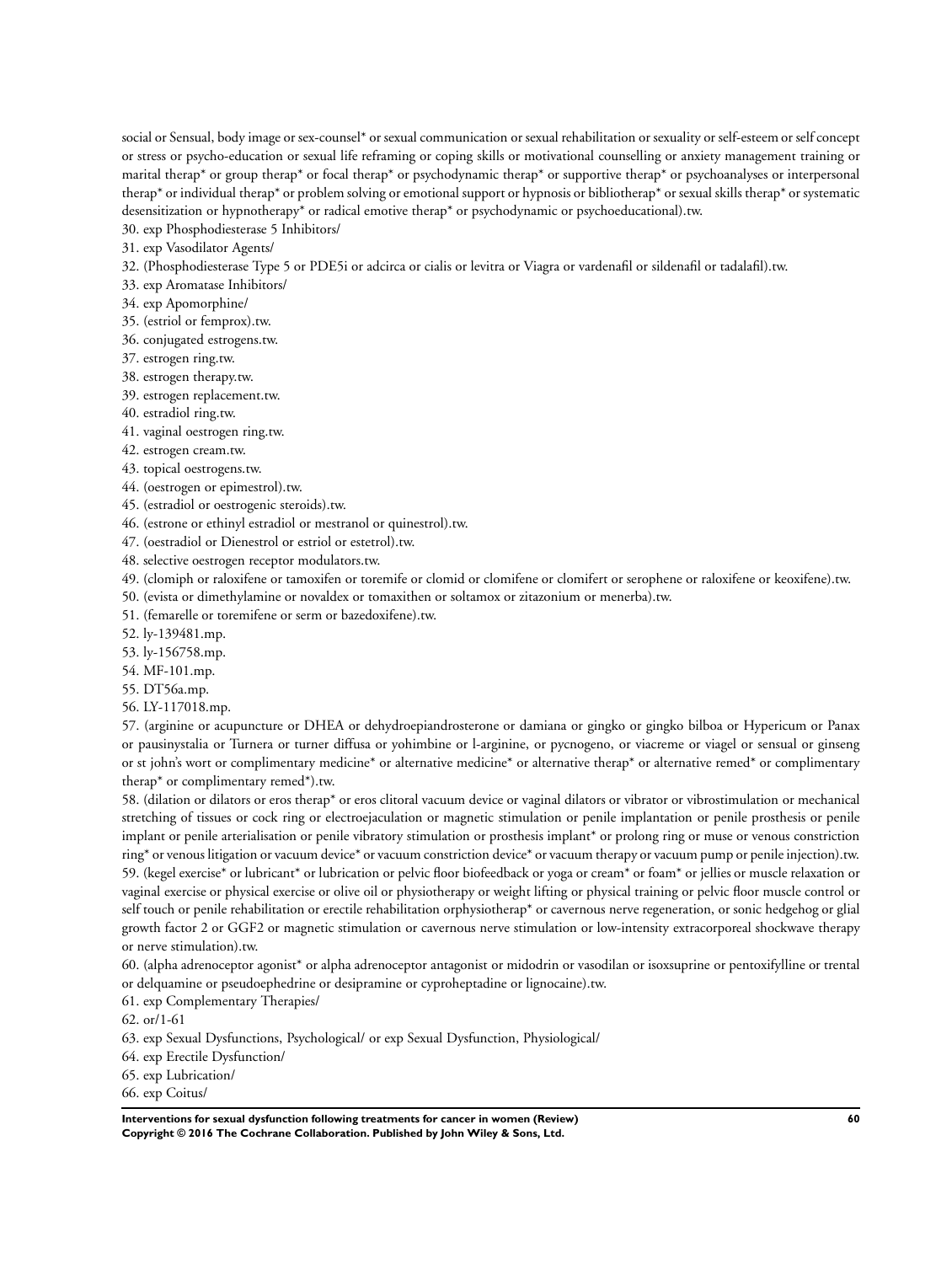67. exp Copulation/

68. ((sex\* adj3 (dysfunct\* or satisf\* or problem\* or symptom\* or arousal\* or activit\*)) or orgasm or libido or lubricat\* or impotence or dyspareunia or hypoactive sexual desire disorder or sexual aversion or coitus or coition).tw.

69. (sexual intercourse or erectile dysfunction or erect\* or sexual attraction or copulation or intimacy or procreat\* or relations or sex or sex act or sexual congress or sexual relation or arousal or penile erection or vaginal dryness or sexual pain or (pain\* adj3 intercourse) or (sex\* adj3 pain\*) or vaginismus or (sexual\* adj2 wellbeing) or (sexual\* adj2 well being) or sexual function\* or (pain adj (urogential or vulval or vaginal or perineal or penile or testicular or ileostomy or colostomy or urostomy))).tw.

70. (ejaculation dysfunction or premature ejaculation or early ejaculation or delayed ejaculation or retarded ejaculation or anejaculation or painful ejaculation or retrograde ejaculation or anterograde ejaculation or inhibited ejaculation or erectile difficulty or erectile dysfunction or loss of libido or lack of libido).tw.

71. or/63-70

72. exp Neoplasms/

73. exp Brachytherapy/

74. exp Radiotherapy, Conformal/

75. exp Radiotherapy, Adjuvant/

76. exp Chemotherapy, Adjuvant/

77. exp Mastectomy/

78. exp Prostatectomy/

79. (irradiat\* or radiotherap\* or chemotherap\* or mastectom\* or breast conserv\* or prostatectom\* or brachytherp or radiation or prostectomy or oncology or excisional surgey or hysterectomy or radical surgery or vulvar surgery or cryotherpy or androgen suppression or androgen deprivation or abdominoerineal resection or AP resection or APR or anterior resection or extralevator abdominoperineal excision or ELAP or colostomy or mutilating surgery or vulval reconstruction or vaginal reconstruction or penile reconstruction or breast reconstruction or breast implants).tw.

80. (neoplasm\* or cancer\* or carcinoma\* or neoplasia\* or adenocarcinoma\* or tumor or malignan\* or tumour\*).tw.

81. (chemotherap\* or mastectomy or breast conserv\*or oophorectomy or hormone therapy or hormone treatment).tw.

82. or/72-81

83. 62 and 71 and 82

84. randomized controlled trial.pt.

85. controlled clinical trial.pt.

86. randomized.ab.

87. placebo.ab.

88. drug therapy.fs.

89. randomly.ab.

90. trial.ab.

91. or/84-90

92. exp animals/ not humans.sh.

93. 91 not 92

94. 83 and 93

#### **EMBASE (OVID)**

- 1. exp Alprostadil/
- 2. exp Papaverine/
- 3. exp Phentolamine/
- 4. exp Yohimbine/
- 5. exp Apomorphine/
- 6. exp Potassium Channels/

7. (alprostadil or androgel or Apomorphine or britaject or aromatase inhibitors or agonist of melancortin receptor or Adcirca or alpha adrenoceptor agonist or alpha-2 adrenoceptor agonist or androgel or arginine or botox or botulinum toxin or bromocriptine or cialis or dopaminergic agents or caverject or clomipramine or cyproheptadine or clonidine or delquamine or edex or hormone therapy or Isoxsuprine or intracavernosal vasodilators or levitra or Lignocaine or l-arginine or lodenfil or Methitest or methyl testosterone or midodrin or mianserin or moclobemide or mirtazapine or mianserin or moclobemide or ortho-gynest or ovestin or papaverine or papaverine-phentolamine or phentolamine or parlodel or phentolamine or potassium channel openers or progestational agents or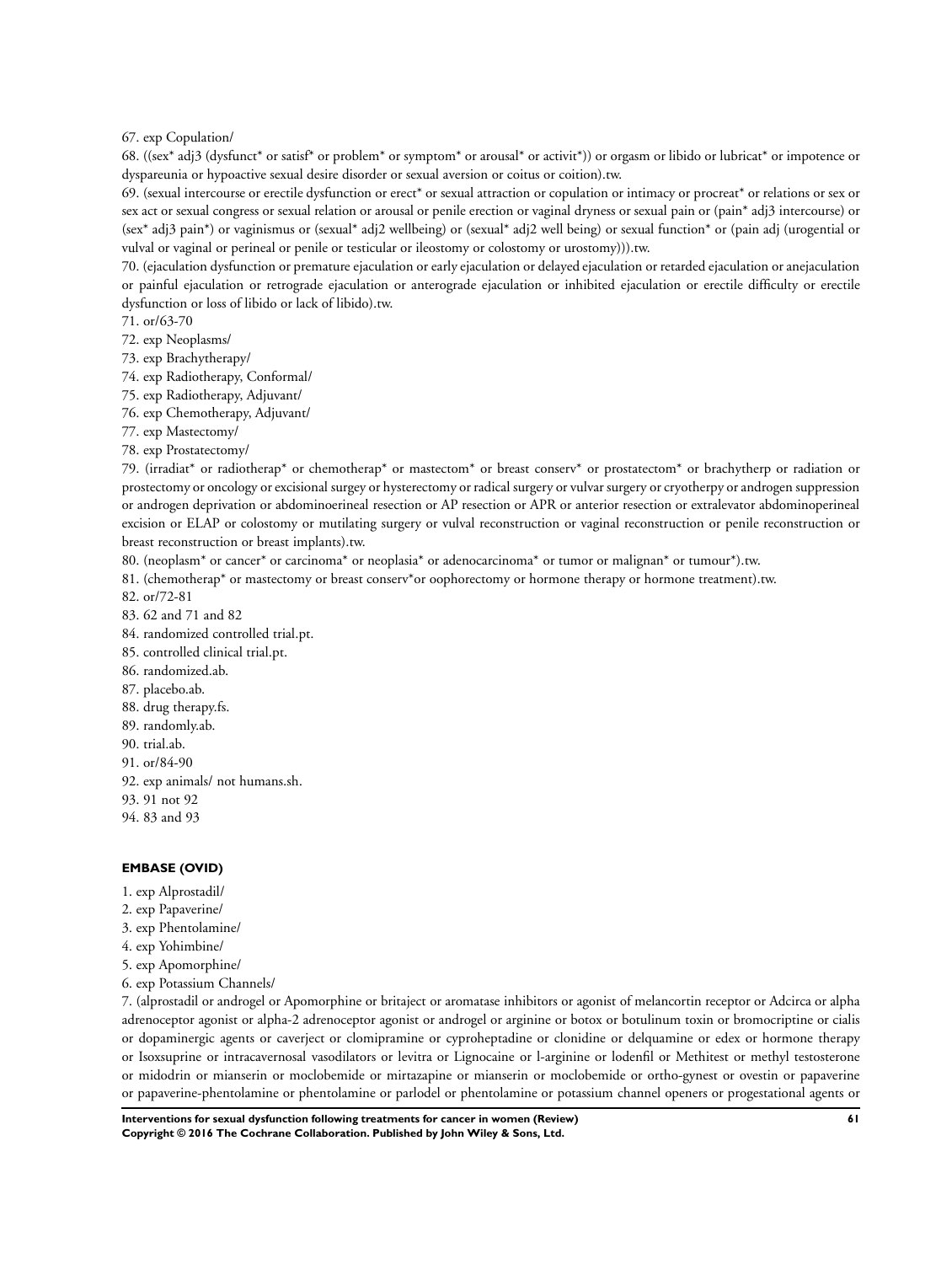premarin or prempro or prostins or Prostaglandins or prostaglandin E1 or pentoxifylline or potassium channels or Phosphodiesterase Type 5 or PDE5i or penile suppository or reboxetine or sildenafil or tadalafil or tampovagan or topical or topical cream or vagifem or vaginal cream or vaginal lubricant or vaginal or viagra or vasomax or Viagel or vardenafil or vasodilator or virilon or vasoactive or staxyn or topical estrogen cream or trental or vasodilan or viridal or yohimbine or android or androgen therapy or testosterone or testosterone cream or testosterone gel or testred).tw.

8. exp Testosterone/

9. exp Penile Implantation/

10. exp Penile Prosthesis/

11. exp Prosthesis Implantation/

12. (testosterone replacement or testosterone or venous constriction rings or vacuum device\* or vacuum erect\* or penile implant\* or penile arterialisation or venous litigation or prosthesis implant\* or vacuum constriction device or vacuum therapy\* or vibrat\* or vibrostimulation or electroejaculation or prolong ring\*).tw.

13. exp Aromatase Inhibitors/

14. (vaginal dilator\* or arginine or android or methyl testosterone or testosterone cream or vaginal lubricant or vaginal estradiol ring or vaginal estradiol ring or vaginal estrogen ring or vaginal oestrogen ring or topical estrogen cream or vaginal cream or estrogen replacement of ERT or estrogen replacement or aromatase inhibitors).tw.

15. exp Estriol/

16. exp "Estrogens, Conjugated (USP)"/

17. exp "Vaginal Creams, Foams, and Jellies"/

18. exp Ginkgo biloba/

19. exp Pausinystalia/

20. exp Turnera/

21. exp Panax/

22. exp Hypericum/

23. exp Patient Education as Topic/

24. exp Psychological Techniques/

25. exp Psychotherapy/

26. exp Counseling/

27. exp Sex Counseling/

28. exp Cognitive Therapy/

29. (psychological intervention\* or psycholog\* or behavior\* or behaviour\* or cognitive behav\* therapy or cognitive therap\* or psychotherap\* or counsel\* or sex therap\* or patient educat\* or behav\* therapy or CBT or couple therap\* or couple intervention or couplebased or intimacy enhancing or mindfulness or patient education or psychological techniques or psychosexual or psychotherapy or psycho-somatic or Rational emotive therap\* or restoring intimacy or relaxation or relaxation therap\* or relaxation training or psychosocial or Sensual, body image or sex-counsel\* or sexual communication or sexual rehabilitation or sexuality or self-esteem or self concept or stress or psycho-education or sexual life reframing or coping skills or motivational counselling or anxiety management training or marital therap\* or group therap\* or focal therap\* or psychodynamic therap\* or supportive therap\* or psychoanalyses or interpersonal therap\* or individual therap\* or problem solving or emotional support or hypnosis or bibliotherap\* or sexual skills therap\* or systematic desensitization or hypnotherapy\* or radical emotive therap\* or psychodynamic or psychoeducational).tw.

30. exp Phosphodiesterase 5 Inhibitors/

31. exp Vasodilator Agents/

32. (Phosphodiesterase Type 5 or PDE5i or adcirca or cialis or levitra or Viagra or vardenafil or sildenafil or tadalafil).tw.

33. exp Aromatase Inhibitors/

34. exp Apomorphine/

35. (estriol or femprox).tw.

36. conjugated estrogens.tw.

37. estrogen ring.tw.

38. estrogen therapy.tw.

39. estrogen replacement.tw.

40. estradiol ring.tw.

41. vaginal oestrogen ring.tw.

42. estrogen cream.tw.

43. topical oestrogens.tw.

**Interventions for sexual dysfunction following treatments for cancer in women (Review) 62 Copyright © 2016 The Cochrane Collaboration. Published by John Wiley & Sons, Ltd.**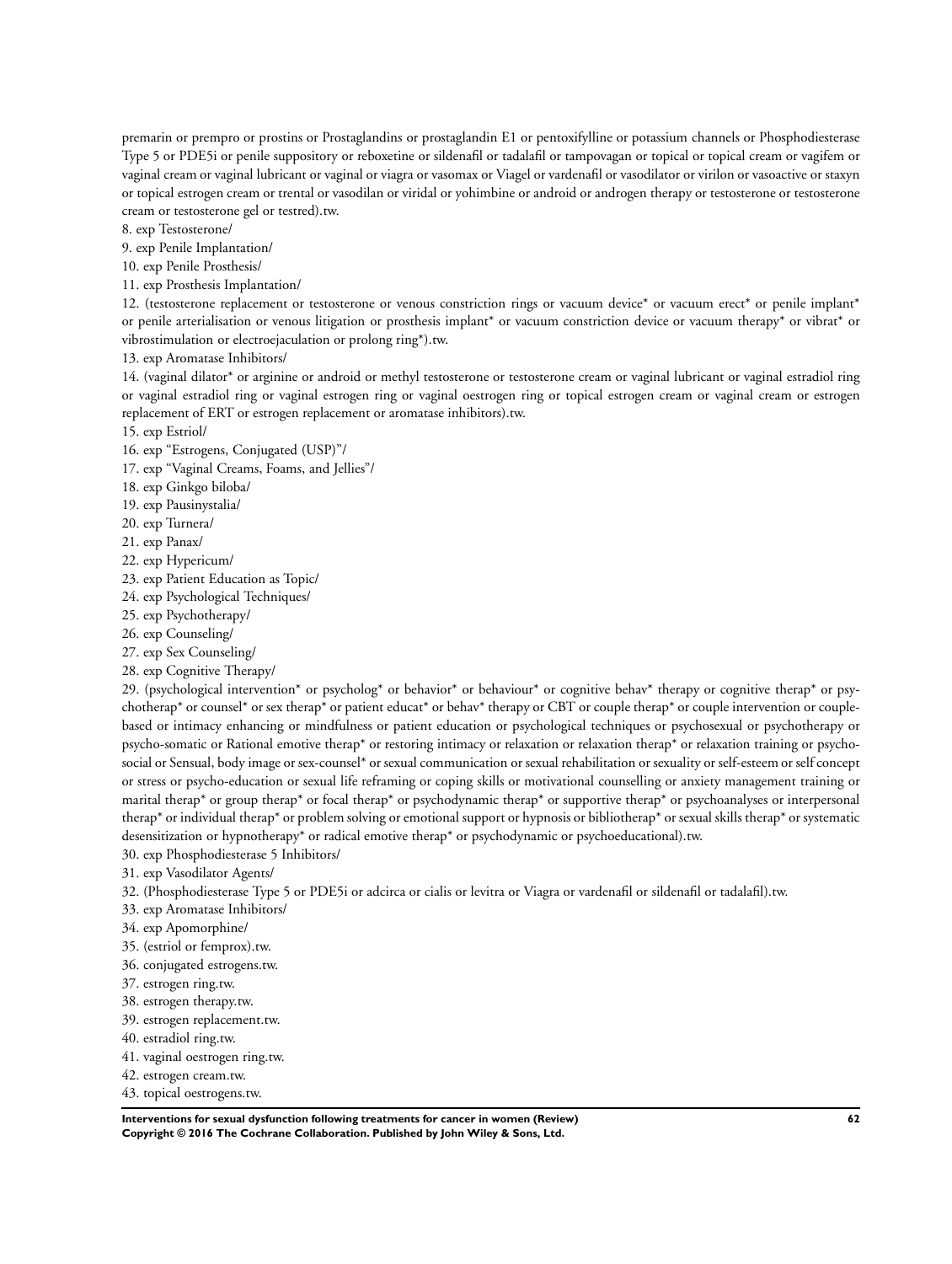44. (oestrogen or epimestrol).tw.

45. (estradiol or oestrogenic steroids).tw.

46. (estrone or ethinyl estradiol or mestranol or quinestrol).tw.

47. (oestradiol or Dienestrol or estriol or estetrol).tw.

48. selective oestrogen receptor modulators.tw.

49. (clomiph or raloxifene or tamoxifen or toremife or clomid or clomifene or clomifert or serophene or raloxifene or keoxifene).tw.

50. (evista or dimethylamine or novaldex or tomaxithen or soltamox or zitazonium or menerba).tw.

51. (femarelle or toremifene or serm or bazedoxifene).tw.

52. ly-139481.mp.

53. ly-156758.mp.

54. MF-101.mp.

55. DT56a.mp.

56. LY-117018.mp.

57. (arginine or acupuncture or DHEA or dehydroepiandrosterone or damiana or gingko or gingko bilboa or Hypericum or Panax or pausinystalia or Turnera or turner diffusa or yohimbine or l-arginine, or pycnogeno, or viacreme or viagel or sensual or ginseng or st john's wort or complimentary medicine\* or alternative medicine\* or alternative therap\* or alternative remed\* or complimentary therap\* or complimentary remed\*).tw.

58. (dilation or dilators or eros therap\* or eros clitoral vacuum device or vaginal dilators or vibrator or vibrostimulation or mechanical stretching of tissues or cock ring or electroejaculation or magnetic stimulation or penile implantation or penile prosthesis or penile implant or penile arterialisation or penile vibratory stimulation or prosthesis implant\* or prolong ring or muse or venous constriction ring\* or venous litigation or vacuum device\* or vacuum constriction device\* or vacuum therapy or vacuum pump or penile injection).tw. 59. (kegel exercise\* or lubricant\* or lubrication or pelvic floor biofeedback or yoga or cream\* or foam\* or jellies or muscle relaxation or vaginal exercise or physical exercise or olive oil or physiotherapy or weight lifting or physical training or pelvic floor muscle control or self touch or penile rehabilitation or erectile rehabilitation orphysiotherap\* or cavernous nerve regeneration, or sonic hedgehog or glial growth factor 2 or GGF2 or magnetic stimulation or cavernous nerve stimulation or low-intensity extracorporeal shockwave therapy or nerve stimulation).tw.

60. (alpha adrenoceptor agonist\* or alpha adrenoceptor antagonist or midodrin or vasodilan or isoxsuprine or pentoxifylline or trental or delquamine or pseudoephedrine or desipramine or cyproheptadine or lignocaine).tw.

61. exp Complementary Therapies/

62. or/1-61

63. exp Sexual Dysfunctions, Psychological/ or exp Sexual Dysfunction, Physiological/

64. exp Erectile Dysfunction/

65. exp Lubrication/

66. exp Coitus/

67. exp Copulation/

68. ((sex\* adj3 (dysfunct\* or satisf\* or problem\* or symptom\* or arousal\* or activit\*)) or orgasm or libido or lubricat\* or impotence or dyspareunia or hypoactive sexual desire disorder or sexual aversion or coitus or coition).tw.

69. (sexual intercourse or erectile dysfunction or erect\* or sexual attraction or copulation or intimacy or procreat\* or relations or sex or sex act or sexual congress or sexual relation or arousal or penile erection or vaginal dryness or sexual pain or (pain\* adj3 intercourse) or (sex\* adj3 pain\*) or vaginismus or (sexual\* adj2 wellbeing) or (sexual\* adj2 well being) or sexual function\* or (pain adj (urogential or vulval or vaginal or perineal or penile or testicular or ileostomy or colostomy or urostomy))).tw.

70. (ejaculation dysfunction or premature ejaculation or early ejaculation or delayed ejaculation or retarded ejaculation or anejaculation or painful ejaculation or retrograde ejaculation or anterograde ejaculation or inhibited ejaculation or erectile difficulty or erectile dysfunction or loss of libido or lack of libido).tw.

71. or/63-70

72. exp Neoplasms/

73. exp Brachytherapy/

74. exp Radiotherapy, Conformal/

75. exp Radiotherapy, Adjuvant/

76. exp Chemotherapy, Adjuvant/

77. exp Mastectomy/

78. exp Prostatectomy/

**Interventions for sexual dysfunction following treatments for cancer in women (Review) 63 Copyright © 2016 The Cochrane Collaboration. Published by John Wiley & Sons, Ltd.**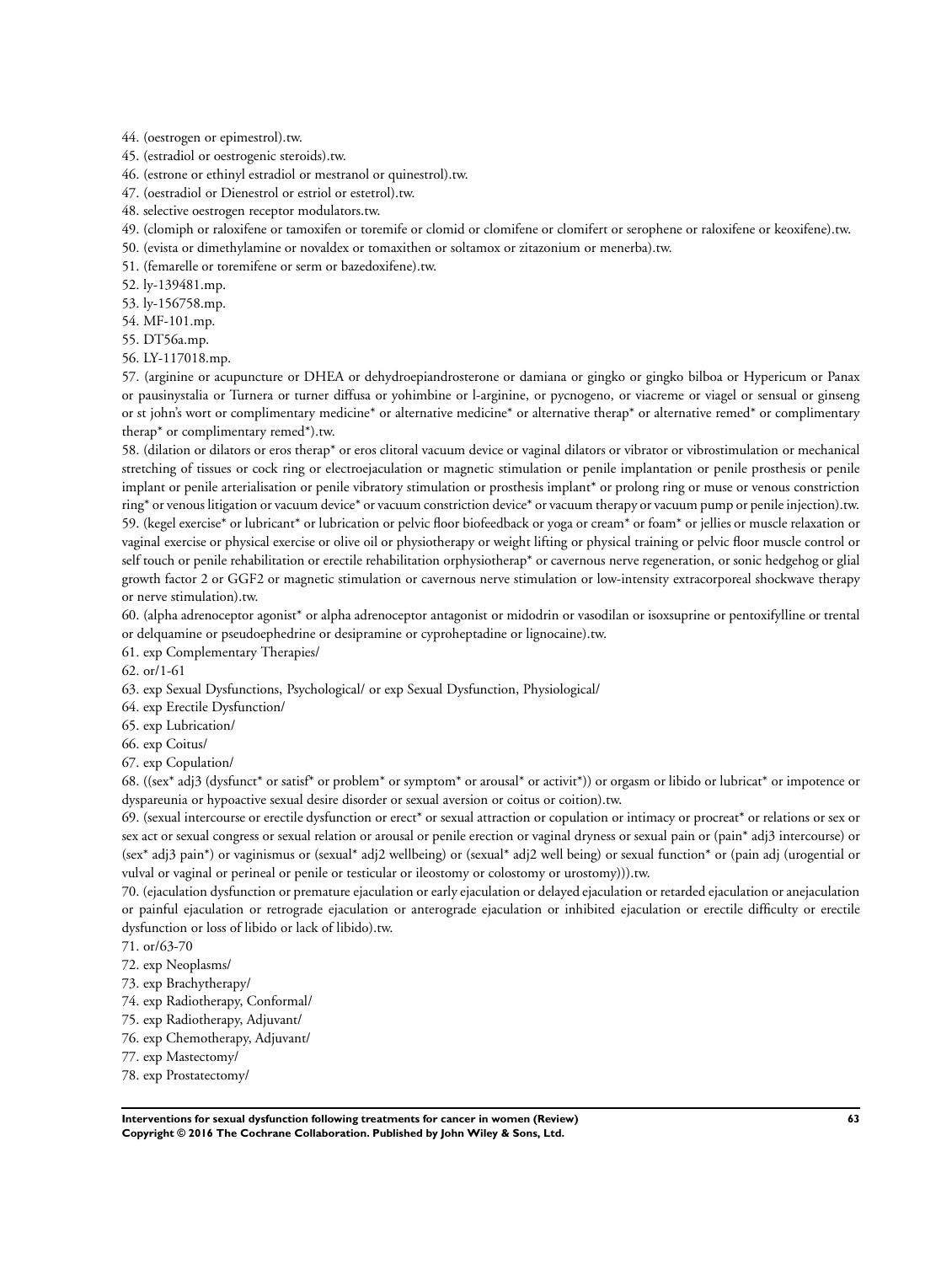79. (irradiat\* or radiotherap\* or chemotherap\* or mastectom\* or breast conserv\* or prostatectom\* or brachytherp or radiation or prostectomy or oncology or excisional surgey or hysterectomy or radical surgery or vulvar surgery or cryotherpy or androgen suppression or androgen deprivation or abdominoerineal resection or AP resection or APR or anterior resection or extralevator abdominoperineal excision or ELAP or colostomy or mutilating surgery or vulval reconstruction or vaginal reconstruction or penile reconstruction or breast reconstruction or breast implants).tw.

80. (neoplasm\* or cancer\* or carcinoma\* or neoplasia\* or adenocarcinoma\* or tumor or malignan\* or tumour\*).tw.

81. (chemotherap\* or mastectomy or breast conserv\*or oophorectomy or hormone therapy or hormone treatment).tw.

82. or/72-81

83. 62 and 71 and 82

84. random\$.tw.

- 85. factorial\$.tw.
- 86. crossover\$.tw.
- 87. cross over\$.tw.
- 88. cross-over\$.tw.
- 89. placebo\$.tw.
- 90. (doubl\$ adj blind\$).tw.
- 91. (singl\$ adj blind\$).tw.
- 92. assign\$.tw.
- 93. allocat\$.tw.
- 94. volunteer\$.tw.
- 95. Crossover Procedure/
- 96. double-blind procedure.tw.
- 97. Randomized Controlled Trial/
- 98. Single Blind Procedure/
- 99. or/84-98
- 100. (animal/ or nonhuman/) not human/
- 101. 99 not 100
- 102. 83 and 101

#### **PsycINFO (OVID)**

- 1. exp Papaverine/
- 2. exp Yohimbine/
- 3. exp Apomorphine/

4. (alprostadil or androgel or Apomorphine or britaject or aromatase inhibitors or agonist of melancortin receptor or Adcirca or alpha adrenoceptor agonist or alpha-2 adrenoceptor agonist or androgel or arginine or botox or botulinum toxin or bromocriptine or cialis or dopaminergic agents or caverject or clomipramine or cyproheptadine or clonidine or delquamine or edex or hormone therapy or Isoxsuprine or intracavernosal vasodilators or levitra or Lignocaine or l-arginine or lodenfil or Methitest or methyl testosterone or midodrin or mianserin or moclobemide or mirtazapine or mianserin or moclobemide or ortho-gynest or ovestin or papaverine or papaverine-phentolamine or phentolamine or parlodel or phentolamine or potassium channel openers or progestational agents or premarin or prempro or prostins or Prostaglandins or prostaglandin E1 or pentoxifylline or potassium channels or Phosphodiesterase Type 5 or PDE5i or penile suppository or reboxetine or sildenafil or tadalafil or tampovagan or topical or topical cream or vagifem or vaginal cream or vaginal lubricant or vaginal or viagra or vasomax or Viagel or vardenafil or vasodilator or virilon or vasoactive or staxyn or topical estrogen cream or trental or vasodilan or viridal or yohimbine or android or androgen therapy or testosterone or testosterone cream or testosterone gel or testred).tw.

5. exp Testosterone/

6. (testosterone replacement or testosterone or venous constriction rings or vacuum device\* or vacuum erect\* or penile implant\* or penile arterialisation or venous litigation or prosthesis implant\* or vacuum constriction device or vacuum therapy\* or vibrat\* or vibrostimulation or electroejaculation or prolong ring\*).tw.

7. (vaginal dilator\* or arginine or android or methyl testosterone or testosterone cream or vaginal lubricant or vaginal estradiol ring or vaginal estradiol ring or vaginal estrogen ring or vaginal oestrogen ring or topical estrogen cream or vaginal cream or estrogen replacement of ERT or estrogen replacement or aromatase inhibitors).tw.

8. exp Hypericum/

**Interventions for sexual dysfunction following treatments for cancer in women (Review) 64 Copyright © 2016 The Cochrane Collaboration. Published by John Wiley & Sons, Ltd.**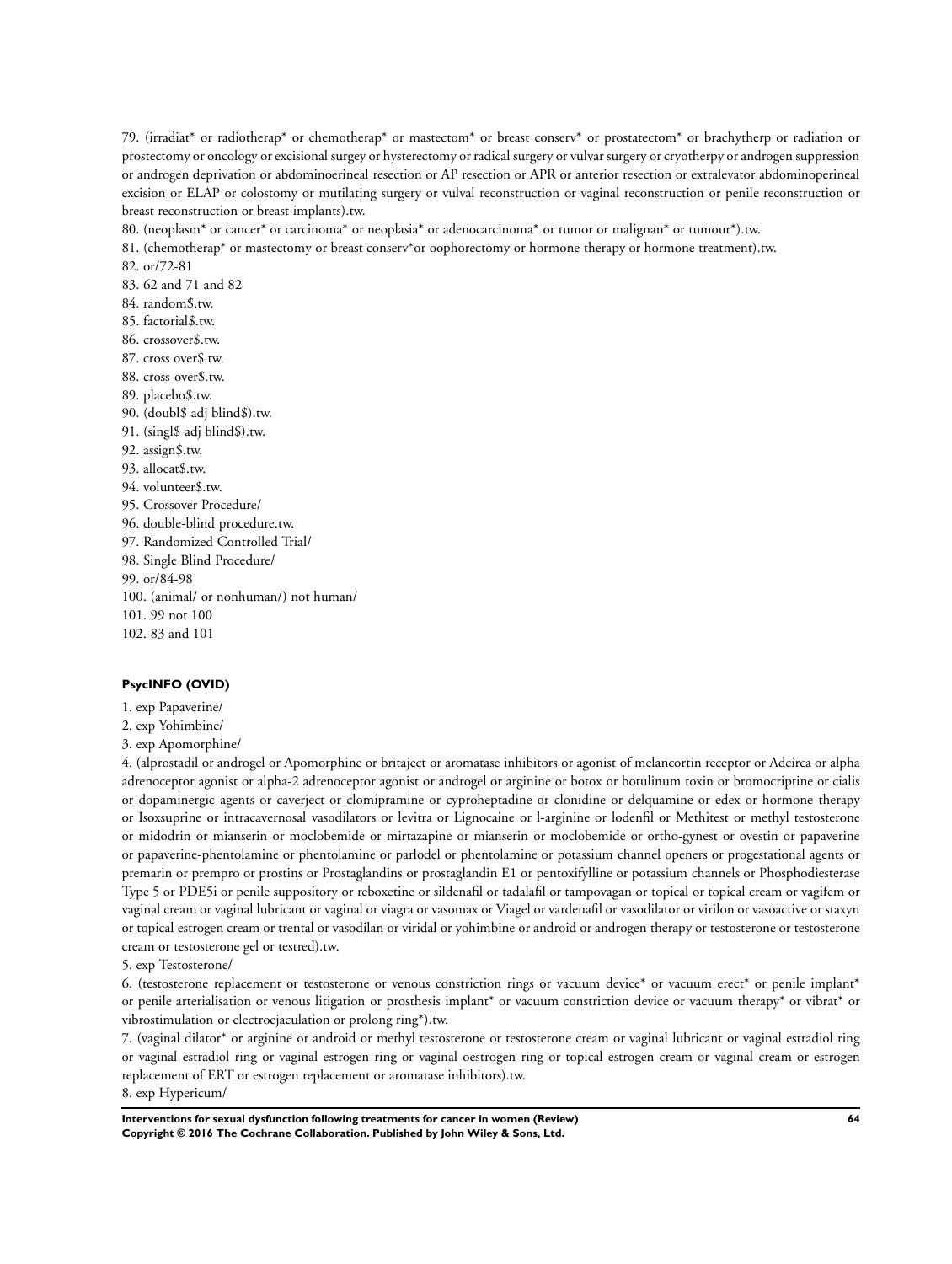9. exp Psychotherapy/

10. exp Counseling/

11. exp Cognitive Therapy/

12. (psychological intervention\* or psycholog\* or behavior\* or behaviour\* or cognitive behav\* therapy or cognitive therap\* or psychotherap\* or counsel\* or sex therap\* or patient educat\* or behav\* therapy or CBT or couple therap\* or couple intervention or couplebased or intimacy enhancing or mindfulness or patient education or psychological techniques or psychosexual or psychotherapy or psycho-somatic or Rational emotive therap\* or restoring intimacy or relaxation or relaxation therap\* or relaxation training or psychosocial or Sensual, body image or sex-counsel\* or sexual communication or sexual rehabilitation or sexuality or self-esteem or self concept or stress or psycho-education or sexual life reframing or coping skills or motivational counselling or anxiety management training or marital therap\* or group therap\* or focal therap\* or psychodynamic therap\* or supportive therap\* or psychoanalyses or interpersonal therap\* or individual therap\* or problem solving or emotional support or hypnosis or bibliotherap\* or sexual skills therap\* or systematic desensitization or hypnotherapy\* or radical emotive therap\* or psychodynamic or psychoeducational).tw.

13. (Phosphodiesterase Type 5 or PDE5i or adcirca or cialis or levitra or Viagra or vardenafil or sildenafil or tadalafil).tw.

14. exp Aromatase Inhibitors/

15. exp Apomorphine/

- 16. (estriol or femprox).tw.
- 17. conjugated estrogens.tw.
- 18. estrogen ring.tw.
- 19. estrogen therapy.tw.
- 20. estrogen replacement.tw.
- 21. vaginal oestrogen ring.tw.
- 22. estrogen cream.tw.
- 23. topical oestrogens.tw.
- 24. (oestrogen or epimestrol).tw.
- 25. (estradiol or oestrogenic steroids).tw.
- 26. (estrone or ethinyl estradiol or mestranol or quinestrol).tw.
- 27. (oestradiol or Dienestrol or estriol or estetrol).tw.
- 28. selective oestrogen receptor modulators.tw.
- 29. (clomiph or raloxifene or tamoxifen or toremife or clomid or clomifene or clomifert or serophene or raloxifene or keoxifene).tw.
- 30. (evista or dimethylamine or novaldex or tomaxithen or soltamox or zitazonium or menerba).tw.
- 31. (femarelle or toremifene or serm or bazedoxifene).tw.
- 32. ly-139481.mp.

33. ly-156758.mp.

34. MF-101.mp.

35. DT56a.mp.

36. LY-117018.mp.

37. (arginine or acupuncture or DHEA or dehydroepiandrosterone or damiana or gingko or gingko bilboa or Hypericum or Panax or pausinystalia or Turnera or turner diffusa or yohimbine or l-arginine, or pycnogeno, or viacreme or viagel or sensual or ginseng or st john's wort or complimentary medicine\* or alternative medicine\* or alternative therap\* or alternative remed\* or complimentary therap\* or complimentary remed\*).tw.

38. (dilation or dilators or eros therap\* or eros clitoral vacuum device or vaginal dilators or vibrator or vibrostimulation or mechanical stretching of tissues or cock ring or electroejaculation or magnetic stimulation or penile implantation or penile prosthesis or penile implant or penile arterialisation or penile vibratory stimulation or prosthesis implant\* or prolong ring or muse or venous constriction ring\* or venous litigation or vacuum device\* or vacuum constriction device\* or vacuum therapy or vacuum pump or penile injection).tw. 39. (kegel exercise\* or lubricant\* or lubrication or pelvic floor biofeedback or yoga or cream\* or foam\* or jellies or muscle relaxation or vaginal exercise or physical exercise or olive oil or physiotherapy or weight lifting or physical training or pelvic floor muscle control or self touch or penile rehabilitation or erectile rehabilitation orphysiotherap\* or cavernous nerve regeneration, or sonic hedgehog or glial growth factor 2 or GGF2 or magnetic stimulation or cavernous nerve stimulation or low-intensity extracorporeal shockwave therapy or nerve stimulation).tw.

40. (alpha adrenoceptor agonist\* or alpha adrenoceptor antagonist or midodrin or vasodilan or isoxsuprine or pentoxifylline or trental or delquamine or pseudoephedrine or desipramine or cyproheptadine or lignocaine).tw.

41. exp Alternative Medicine/

42. exp Sexual Function Disturbances/

**Interventions for sexual dysfunction following treatments for cancer in women (Review) 65 Copyright © 2016 The Cochrane Collaboration. Published by John Wiley & Sons, Ltd.**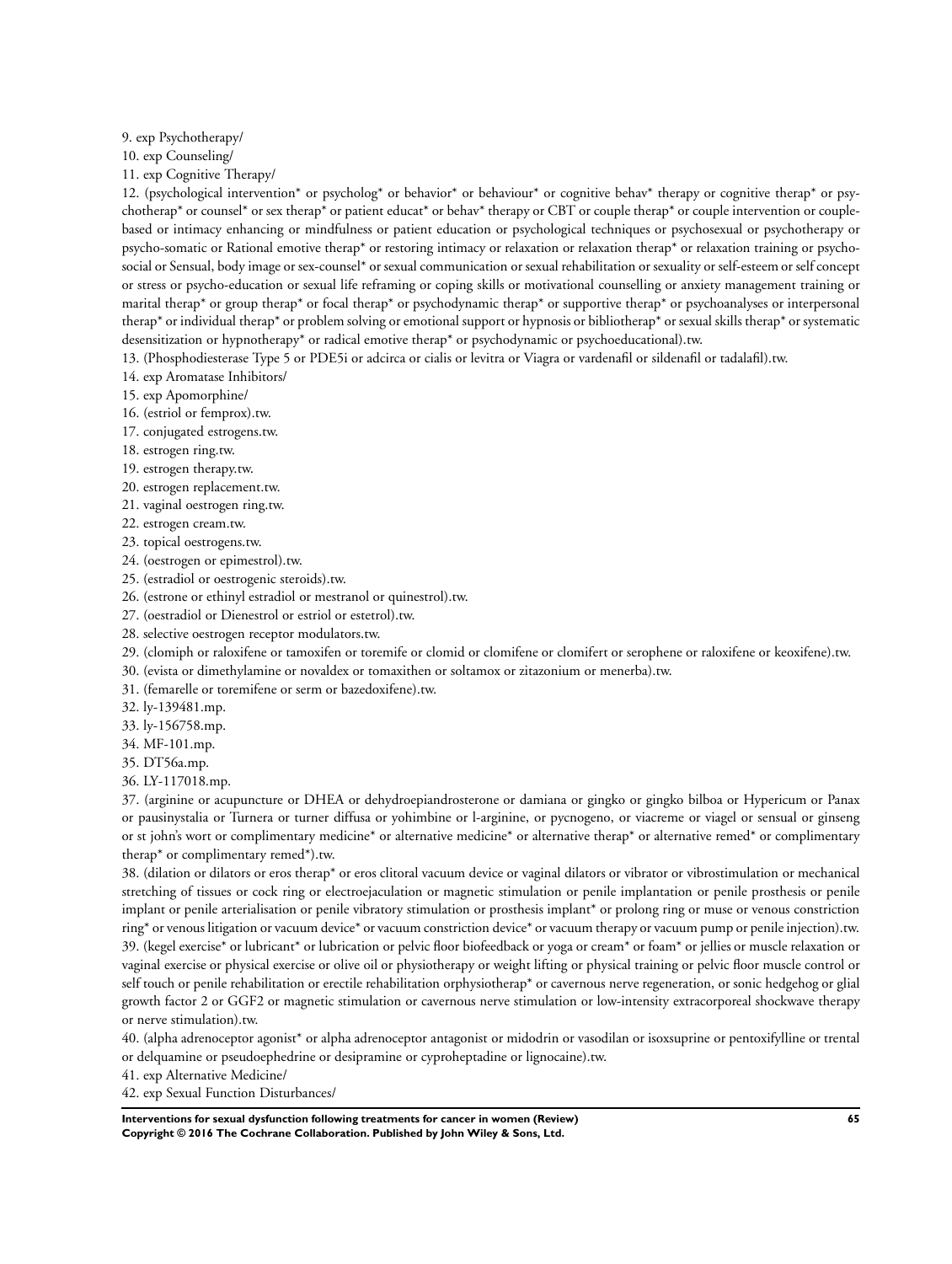43. exp Erectile Dysfunction/

44. exp Coitus/

45. exp Copulation/

46. ((sex\* adj3 (dysfunct\* or satisf\* or problem\* or symptom\* or arousal\* or activit\*)) or orgasm or libido or lubricat\* or impotence or dyspareunia or hypoactive sexual desire disorder or sexual aversion or coitus or coition).tw.

47. (sexual intercourse or erectile dysfunction or erect\* or sexual attraction or copulation or intimacy or procreat\* or relations or sex or sex act or sexual congress or sexual relation or arousal or penile erection or vaginal dryness or sexual pain or (pain\* adj3 intercourse) or (sex\* adj3 pain\*) or vaginismus or (sexual\* adj2 wellbeing) or (sexual\* adj2 well being) or sexual function\* or (pain adj (urogential or vulval or vaginal or perineal or penile or testicular or ileostomy or colostomy or urostomy))).tw.

48. (ejaculation dysfunction or premature ejaculation or early ejaculation or delayed ejaculation or retarded ejaculation or anejaculation or painful ejaculation or retrograde ejaculation or anterograde ejaculation or inhibited ejaculation or erectile difficulty or erectile dysfunction or loss of libido or lack of libido).tw.

49. exp Neoplasms/

50. exp Brachytherapy/

51. exp Radiation Therapy/

52. exp Chemotherapy/

53. exp Mastectomy/

54. (irradiat\* or radiotherap\* or chemotherap\* or mastectom\* or breast conserv\* or prostatectom\* or brachytherp or radiation or prostectomy or oncology or excisional surgey or hysterectomy or radical surgery or vulvar surgery or cryotherpy or androgen suppression or androgen deprivation or abdominoerineal resection or AP resection or APR or anterior resection or extralevator abdominoperineal excision or ELAP or colostomy or mutilating surgery or vulval reconstruction or vaginal reconstruction or penile reconstruction or breast reconstruction or breast implants).tw.

55. (neoplasm\* or cancer\* or carcinoma\* or neoplasia\* or adenocarcinoma\* or tumor or malignan\* or tumour\*).tw.

56. (chemotherap\* or mastectomy or breast conserv\*or oophorectomy or hormone therapy or hormone treatment).tw.

57. clinical trials/

58. (randomis\* or randomiz\*).tw.

59. (random\$ adj3 (allocat\$ or assign\$)).tw.

60. ((clinic\$ or control\$) adj trial\$).tw.

61. ((singl\$ or doubl\$ or trebl\$ or tripl\$) adj3 (blind\$ or mask\$)).tw.

62. (crossover\$ or "cross over\$").tw.

- 63. random sampling/
- 64. Experiment Controls/

65. Placebo/

66. placebo\$.tw.

67. exp program evaluation/

68. treatment effectiveness evaluation/

69. ((effectiveness or evaluat\$) adj3 (stud\$ or research\$)).tw.

70. or/57-69

71. or/1-41

72. or/42-48 73. or/49-56

74. 70 and 71 and 72 and 73

#### **AMED (OVID)**

(No RCT filter added)

1. (alprostadil or androgel or Apomorphine or britaject or aromatase inhibitors or agonist of melancortin receptor or Adcirca or alpha adrenoceptor agonist or alpha-2 adrenoceptor agonist or androgel or arginine or botox or botulinum toxin or bromocriptine or cialis or dopaminergic agents or caverject or clomipramine or cyproheptadine or clonidine or delquamine or edex or hormone therapy or Isoxsuprine or intracavernosal vasodilators or levitra or Lignocaine or l-arginine or lodenfil or Methitest or methyl testosterone or midodrin or mianserin or moclobemide or mirtazapine or mianserin or moclobemide or ortho-gynest or ovestin or papaverine or papaverine-phentolamine or phentolamine or parlodel or phentolamine or potassium channel openers or progestational agents or premarin or prempro or prostins or Prostaglandins or prostaglandin E1 or pentoxifylline or potassium channels or Phosphodiesterase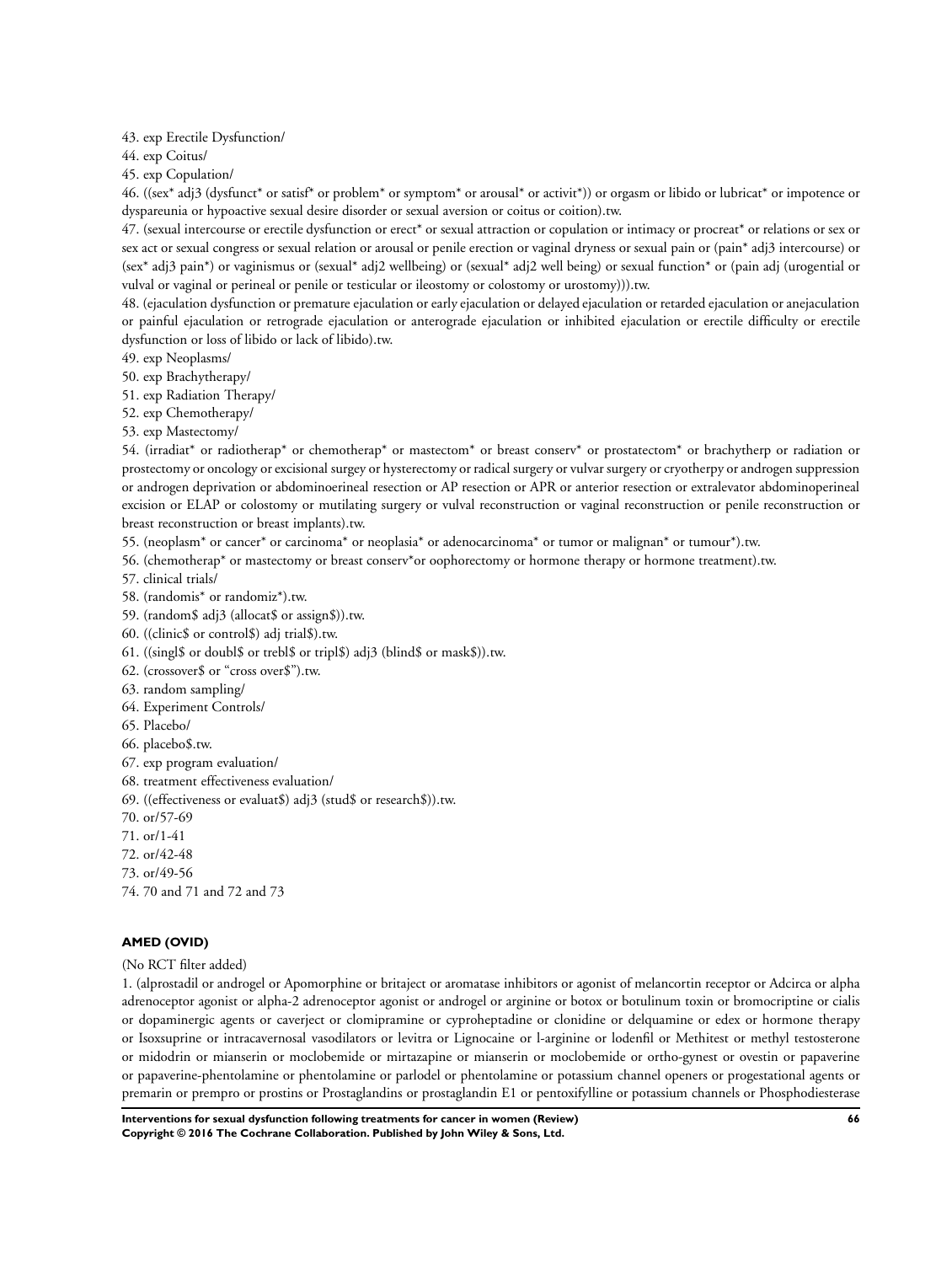Type 5 or PDE5i or penile suppository or reboxetine or sildenafil or tadalafil or tampovagan or topical or topical cream or vagifem or vaginal cream or vaginal lubricant or vaginal or viagra or vasomax or Viagel or vardenafil or vasodilator or virilon or vasoactive or staxyn or topical estrogen cream or trental or vasodilan or viridal or yohimbine or android or androgen therapy or testosterone or testosterone cream or testosterone gel or testred).tw.

2. exp Testosterone/

3. (testosterone replacement or testosterone or venous constriction rings or vacuum device\* or vacuum erect\* or penile implant\* or penile arterialisation or venous litigation or prosthesis implant\* or vacuum constriction device or vacuum therapy\* or vibrat\* or vibrostimulation or electroejaculation or prolong ring\*).tw.

4. (vaginal dilator\* or arginine or android or methyl testosterone or testosterone cream or vaginal lubricant or vaginal estradiol ring or vaginal estradiol ring or vaginal estrogen ring or vaginal oestrogen ring or topical estrogen cream or vaginal cream or estrogen replacement of ERT or estrogen replacement or aromatase inhibitors).tw.

5. exp Ginkgo biloba/

6. exp Panax/

7. exp Hypericum/

8. exp Psychotherapy/

9. exp Counseling/

10. exp Sex Counseling/

11. exp Cognitive Therapy/

12. (psychological intervention\* or psycholog\* or behavior\* or behaviour\* or cognitive behav\* therapy or cognitive therap\* or psychotherap\* or counsel\* or sex therap\* or patient educat\* or behav\* therapy or CBT or couple therap\* or couple intervention or couplebased or intimacy enhancing or mindfulness or patient education or psychological techniques or psychosexual or psychotherapy or psycho-somatic or Rational emotive therap\* or restoring intimacy or relaxation or relaxation therap\* or relaxation training or psychosocial or Sensual, body image or sex-counsel\* or sexual communication or sexual rehabilitation or sexuality or self-esteem or self concept or stress or psycho-education or sexual life reframing or coping skills or motivational counselling or anxiety management training or marital therap\* or group therap\* or focal therap\* or psychodynamic therap\* or supportive therap\* or psychoanalyses or interpersonal therap\* or individual therap\* or problem solving or emotional support or hypnosis or bibliotherap\* or sexual skills therap\* or systematic desensitization or hypnotherapy\* or radical emotive therap\* or psychodynamic or psychoeducational).tw.

13. exp Vasodilator Agents/

14. (Phosphodiesterase Type 5 or PDE5i or adcirca or cialis or levitra or Viagra or vardenafil or sildenafil or tadalafil).tw.

15. (estriol or femprox).tw.

16. conjugated estrogens.tw.

17. estrogen ring.tw.

18. estrogen therapy.tw.

19. estrogen replacement.tw.

20. estradiol ring.tw.

21. vaginal oestrogen ring.tw.

22. estrogen cream.tw.

23. topical oestrogens.tw.

24. (oestrogen or epimestrol).tw.

25. (estradiol or oestrogenic steroids).tw.

26. (estrone or ethinyl estradiol or mestranol or quinestrol).tw.

27. (oestradiol or Dienestrol or estriol or estetrol).tw.

28. selective oestrogen receptor modulators.tw.

29. (clomiph or raloxifene or tamoxifen or toremife or clomid or clomifene or clomifert or serophene or raloxifene or keoxifene).tw.

30. (evista or dimethylamine or novaldex or tomaxithen or soltamox or zitazonium or menerba).tw.

31. (femarelle or toremifene or serm or bazedoxifene).tw.

32. ly-139481.mp.

33. ly-156758.mp.

34. MF-101.mp.

35. DT56a.mp.

36. LY-117018.mp.

37. (arginine or acupuncture or DHEA or dehydroepiandrosterone or damiana or gingko or gingko bilboa or Hypericum or Panax or pausinystalia or Turnera or turner diffusa or yohimbine or l-arginine, or pycnogeno, or viacreme or viagel or sensual or ginseng

**Interventions for sexual dysfunction following treatments for cancer in women (Review) 67 Copyright © 2016 The Cochrane Collaboration. Published by John Wiley & Sons, Ltd.**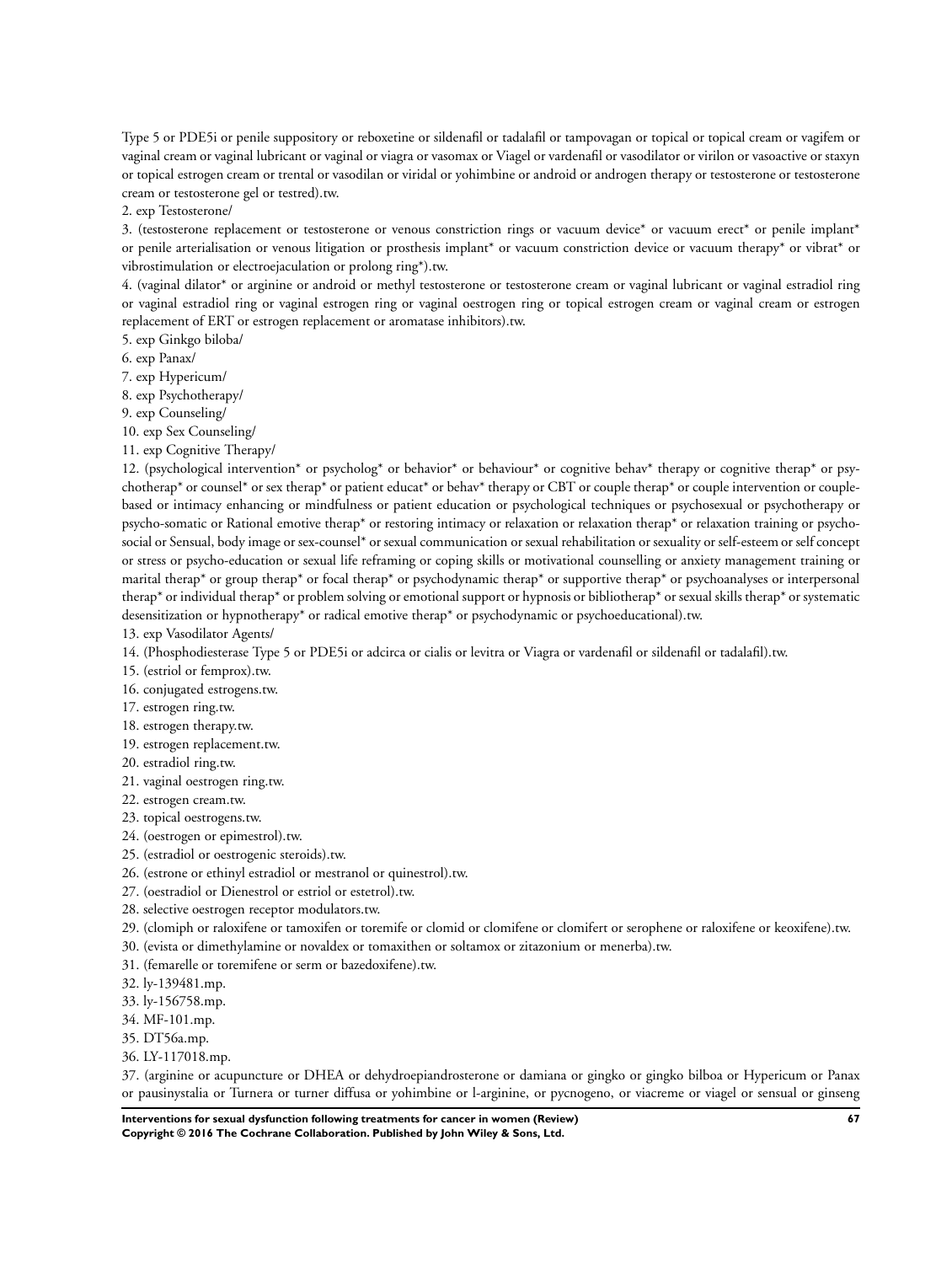or st john's wort or complimentary medicine\* or alternative medicine\* or alternative therap\* or alternative remed\* or complimentary therap\* or complimentary remed\*).tw.

38. (dilation or dilators or eros therap\* or eros clitoral vacuum device or vaginal dilators or vibrator or vibrostimulation or mechanical stretching of tissues or cock ring or electroejaculation or magnetic stimulation or penile implantation or penile prosthesis or penile implant or penile arterialisation or penile vibratory stimulation or prosthesis implant\* or prolong ring or muse or venous constriction ring\* or venous litigation or vacuum device\* or vacuum constriction device\* or vacuum therapy or vacuum pump or penile injection).tw. 39. (kegel exercise\* or lubricant\* or lubrication or pelvic floor biofeedback or yoga or cream\* or foam\* or jellies or muscle relaxation or vaginal exercise or physical exercise or olive oil or physiotherapy or weight lifting or physical training or pelvic floor muscle control or self touch or penile rehabilitation or erectile rehabilitation orphysiotherap\* or cavernous nerve regeneration, or sonic hedgehog or glial growth factor 2 or GGF2 or magnetic stimulation or cavernous nerve stimulation or low-intensity extracorporeal shockwave therapy or nerve stimulation).tw.

40. (alpha adrenoceptor agonist\* or alpha adrenoceptor antagonist or midodrin or vasodilan or isoxsuprine or pentoxifylline or trental or delquamine or pseudoephedrine or desipramine or cyproheptadine or lignocaine).tw.

41. exp Complementary Therapies/

42. exp Sexual Dysfunctions, Psychological/ or exp Sexual Dysfunction, Physiological/

43. exp Erectile Dysfunction/

44. exp Lubrication/

45. exp Coitus/

46. exp Copulation/

47. ((sex\* adj3 (dysfunct\* or satisf\* or problem\* or symptom\* or arousal\* or activit\*)) or orgasm or libido or lubricat\* or impotence or dyspareunia or hypoactive sexual desire disorder or sexual aversion or coitus or coition).tw.

48. (sexual intercourse or erectile dysfunction or erect\* or sexual attraction or copulation or intimacy or procreat\* or relations or sex or sex act or sexual congress or sexual relation or arousal or penile erection or vaginal dryness or sexual pain or (pain\* adj3 intercourse) or (sex\* adj3 pain\*) or vaginismus or (sexual\* adj2 wellbeing) or (sexual\* adj2 well being) or sexual function\* or (pain adj (urogential or vulval or vaginal or perineal or penile or testicular or ileostomy or colostomy or urostomy))).tw.

49. (ejaculation dysfunction or premature ejaculation or early ejaculation or delayed ejaculation or retarded ejaculation or anejaculation or painful ejaculation or retrograde ejaculation or anterograde ejaculation or inhibited ejaculation or erectile difficulty or erectile dysfunction or loss of libido or lack of libido).tw.

50. or/42-49

51. exp Neoplasms/

52. exp Brachytherapy/

53. exp Radiotherapy/

54. exp Mastectomy/

55. (irradiat\* or radiotherap\* or chemotherap\* or mastectom\* or breast conserv\* or prostatectom\* or brachytherp or radiation or prostectomy or oncology or excisional surgey or hysterectomy or radical surgery or vulvar surgery or cryotherpy or androgen suppression or androgen deprivation or abdominoerineal resection or AP resection or APR or anterior resection or extralevator abdominoperineal excision or ELAP or colostomy or mutilating surgery or vulval reconstruction or vaginal reconstruction or penile reconstruction or breast reconstruction or breast implants).tw.

56. (neoplasm\* or cancer\* or carcinoma\* or neoplasia\* or adenocarcinoma\* or tumor or malignan\* or tumour\*).tw.

57. (chemotherap\* or mastectomy or breast conserv\*or oophorectomy or hormone therapy or hormone treatment).tw.

58. or/1-41

59. or/51-57

60. 50 and 58 and 59

#### **CINAHL (EBSCO)**

S91 S81 AND S90 S90 S82 OR S83 OR S84 OR S85 OR S86 OR S87 OR S88 OR S89 S89 (allocat\* random\*) S88 (MH "Quantitative Studies") S87 (MH "Placebos") S86 placebo\* S85 (random\* allocat\*)

**Interventions for sexual dysfunction following treatments for cancer in women (Review) 68 Copyright © 2016 The Cochrane Collaboration. Published by John Wiley & Sons, Ltd.**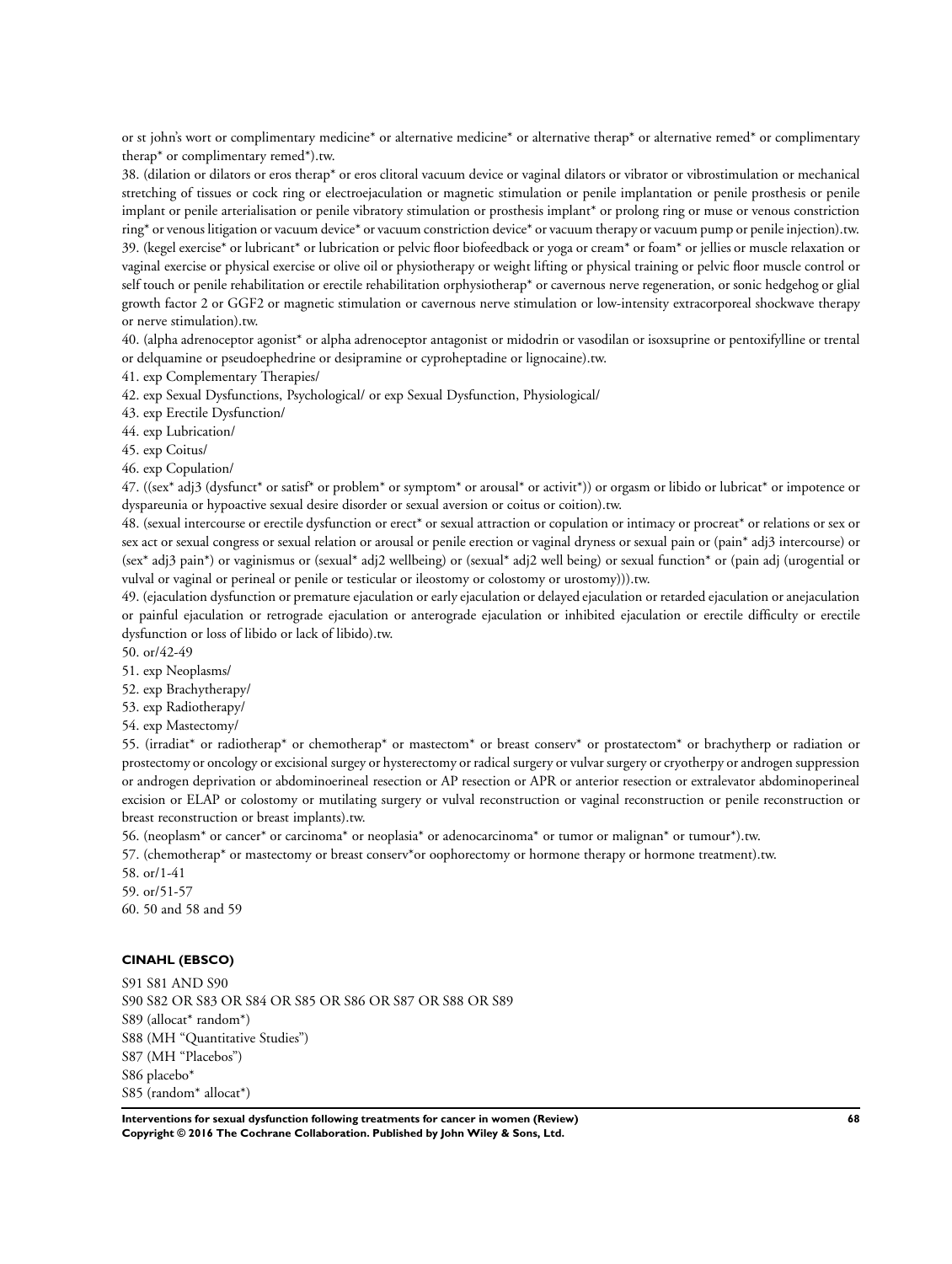S84 (MH "Random Assignment") S83 (Randomi?ed control\* trial\*) S82 (singl\* blind\* ) or (doubl\* blind\* ) or (tripl\* blind\* ) or (trebl\* blind\* ) or (trebl\* mask\* ) or (tripl\* mask\* ) or (doubl\* mask\* ) or  $(singl^* mask^*)$ S81 S60 AND S68 AND S79 S80 S60 AND S68 AND S79 S79 S69 OR S70 OR S71 OR S72 OR S73 OR S74 OR S75 OR S76 OR S77 OR S78 Search modes - Boolean/Phrase Interface - EBSCOhost Research Databases S78 (neoplasm\* or cancer\* or carcinoma\* or neoplasia\* or adenocarcinoma\* or tumor or malignan\* or tumour\*) S77 (chemotherap<sup>\*</sup> or mastectomy or breast conserv<sup>\*</sup>or oophorectomy or hormone therapy or hormone treatment) S76 (irradiat\* or radiotherap\* or chemotherap\* or mastectom\* or breast conserv\* or prostatectom\* or brachytherp or radiation or prostectomy or oncology or excisional surgey or hysterectomy or radical surgery or vulvar surgery or cryotherpy or androgen suppression or androgen deprivation or abdominoerineal resection or AP resection or APR or anterior resection or extralevator abdominoperineal excision or ELAP or colostomy or mutilating surgery or vulval reconstruction or vaginal reconstruction or penile reconstruction or breast reconstruction or breast implants) S75 (MH "Prostatectomy+") S74 (MH "Mastectomy+") S73 (MH "Chemotherapy, Adjuvant") S72 (MH "Radiotherapy, Adjuvant") S71 (MH "Radiotherapy, Conformal") S70 (MH "Brachytherapy") S69 (MH "Neoplasms+") S68 S61 OR S62 OR S63 OR S64 OR S65 OR S66 OR S67 S67 (ejaculation dysfunction or premature ejaculation or early ejaculation or delayed ejaculation or retarded ejaculation or anejaculation or painful ejaculation or retrograde ejaculation or anterograde ejaculation or inhibited ejaculation or erectile difficulty orerectile dysfunction or loss of libido or lack of libido) S66 (pain N1 (urogential or vulval or vaginal or perineal or penile or testicular or ileostomy or colostomy or urostomy)) S65 ((pain\* N3 intercourse) or (sex\* N3 pain\*) or vaginismus or (sexual\* N2 wellbeing) or (sexual\* N2 well being) or( sexual function\*)) S64 ((sex\* N3 (dysfunct\* or satisf\* or problem\* or symptom\* or arousal\* or activit\*)) or orgasm or libido or lubricat\* or impotence or dyspareunia or hypoactive sexual desire disorder or sexual aversion or coitus or coition) S63 (MH "Coitus") S62 (MH "Impotence") S61 (MH "Psychosexual Disorders+") S60 S1 OR S2 OR S3 OR S4 OR S5 OR S6 OR S7 OR S8 OR S9 OR S10 OR S11 OR S12 OR S13 OR S14 OR S15 OR S16 OR S17 OR S18 OR S19 OR S20 OR S21 OR S22 OR S23 OR S24 OR S25 OR S26 OR S27 OR S28 OR S29 OR S30 OR S31 OR S32 OR S33 OR S34 OR S35 OR S36 OR S37 OR S38 OR S39 OR S40 OR S41 OR S42 OR S43 OR S44 OR S45 OR S46 OR S47 OR S48 OR S49 OR S50 OR S51 OR S52 OR S53 OR S54 OR S55 OR S56 OR S57 OR S58 OR S59 (MH "Alternative Therapies+") S58 (alpha adrenoceptor agonist\* or alpha adrenoceptor antagonist or midodrin or vasodilan or isoxsuprine or pentoxifylline or trental or delquamine or pseudoephedrine or desipramine or cyproheptadine or lignocaine) S57 (kegel exercise\* or lubricant\* or lubrication or pelvic floor biofeedback or yoga or cream\* or foam\* or jellies or muscle relaxation or vaginal exercise or physical exercise or olive oil or physiotherapy or weight lifting or physical training or pelvic floor muscle control or self

**Interventions for sexual dysfunction following treatments for cancer in women (Review) 69 Copyright © 2016 The Cochrane Collaboration. Published by John Wiley & Sons, Ltd.**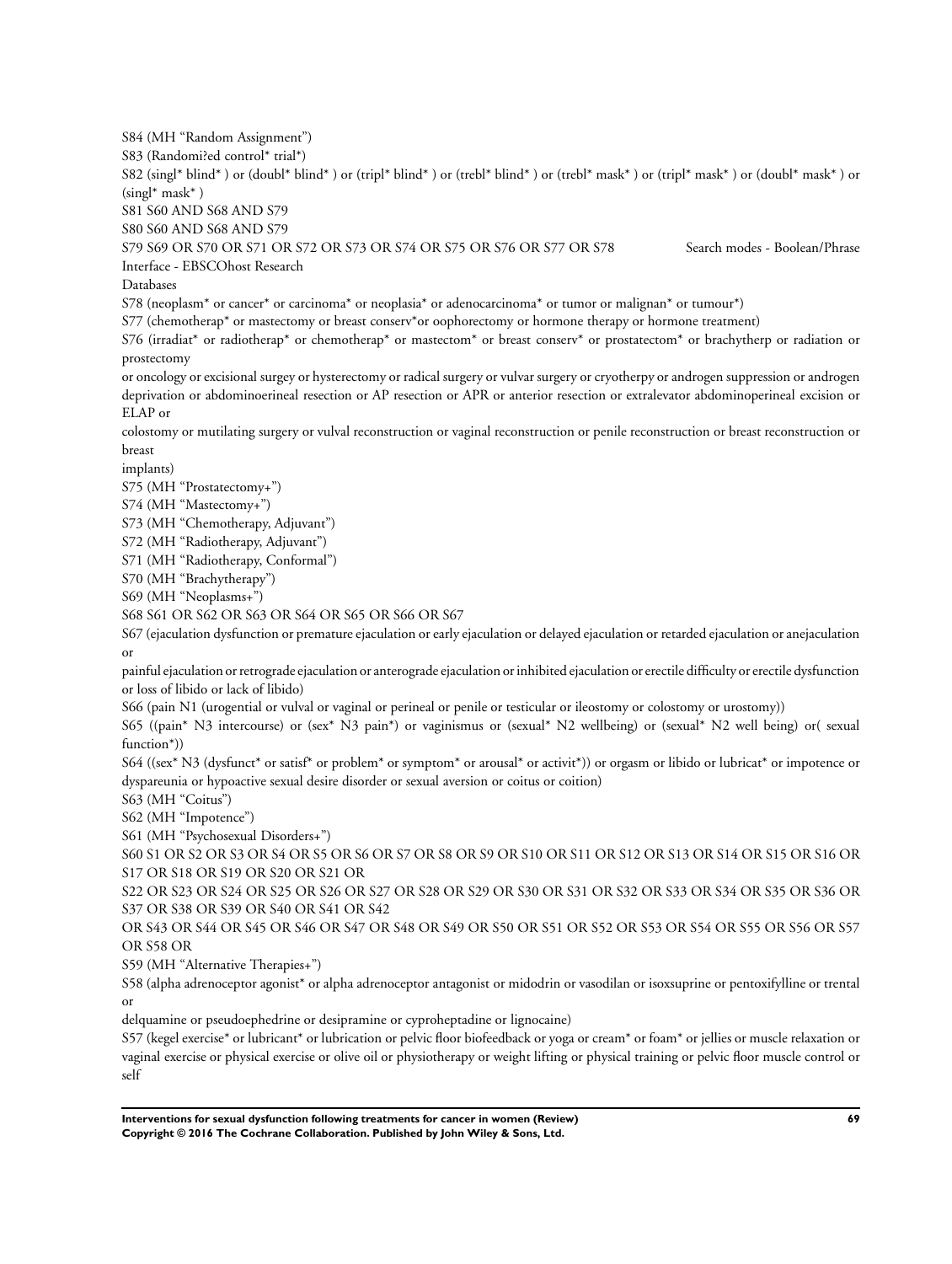touch or penile rehabilitation or erectile rehabilitation orphysiotherap\* or cavernous nerve regeneration, or sonic hedgehog or glial growth

factor 2 or GGF2 or magnetic stimulation or cavernous nerve stimulation or low-intensity extracorporeal shockwave therapy or nerve stimulation)

S56 (dilation or dilators or eros therap\* or eros clitoral vacuum device or vaginal dilators or vibrator or vibrostimulation or mechanical stretching of tissues or cock ring or electroejaculation or magnetic stimulation or penile implantation or penile prosthesis or penile implant or

penile arterialisation or penile vibratory stimulation or prosthesis implant\* or prolong ring or muse or venous constriction ring\* or venous

litigation or vacuum device\* or vacuum constriction device\* or vacuum therapy or vacuum pump or penile injection)

S55 (arginine or acupuncture or DHEA or dehydroepiandrosterone or damiana or gingko or gingko bilboa or Hypericum or Panax or pausinystalia

or Turnera or turner diffusa or yohimbine or l-arginine, or pycnogeno, or viacreme or viagel or sensual or ginseng or st john's wort or complimentary medicine\* or alternative medicine\* or alternative therap\* or alternative remed\* or complimentary therap\* or complimentary remed\*)

S54 "LY-117018"

S53 "DT56a"

S52 "MF-101"

S51 "ly-156758"

S50 "ly-139481"

S49 (femarelle or toremifene or serm or bazedoxifene)

S48 (evista or dimethylamine or novaldex or tomaxithen or soltamox or zitazonium or menerba)

S47 (clomiph or raloxifene or tamoxifen or toremife or clomid or clomifene or clomifert or serophene or raloxifene or keoxifene)

S46 "selective oestrogen receptor modulators"

S45 (oestradiol or Dienestrol or estriol or estetrol)

S44 (estrone or ethinyl estradiol or mestranol or quinestrol)

S43 (estradiol or oestrogenic steroids)

S42 (oestrogen or epimestrol)

S41 topical oestrogens

S40 estrogen cream

S39 vaginal oestrogen ring

S38 vaginal oestrogen ring

S37 estradiol ring

S36 estrogen replacement

S35 estrogen therapy

S34 estrogen ring

S33 conjugated estrogens

S32 (estriol or femprox)

S31 (MH "Apomorphine")

S30 (MH "Aromatase Inhibitors+")

S29 (Phosphodiesterase Type 5 or PDE5i or adcirca or cialis or levitra or Viagra or vardenafil or sildenafil or tadalafil)

S28 Vasodilator Agents

S27 (MH "Phosphodiesterase Inhibitors+")

S26 (psychological intervention\* or psycholog\* or behavior\* or behaviour\* or cognitive behav\* therapy or cognitive therap\* or psychotherap\*

or counsel\* or sex therap\* or patient educat\* or behav\* therapy or CBT or couple therap\* or couple intervention or couple-based or intimacy

enhancing or mindfulness or patient education or psychological techniques or psychosexual or psychotherapy or psycho-somatic or Rational emotive

therap\* or restoring intimacy or relaxation or relaxation therap\* or relaxation training or psycho-social or Sensual, body image or sexcounsel\*

or sexual communication or sexual rehabilitation or sexuality or self-esteem or self concept or stress or psycho-education or sexual life

**Interventions for sexual dysfunction following treatments for cancer in women (Review) 70 Copyright © 2016 The Cochrane Collaboration. Published by John Wiley & Sons, Ltd.**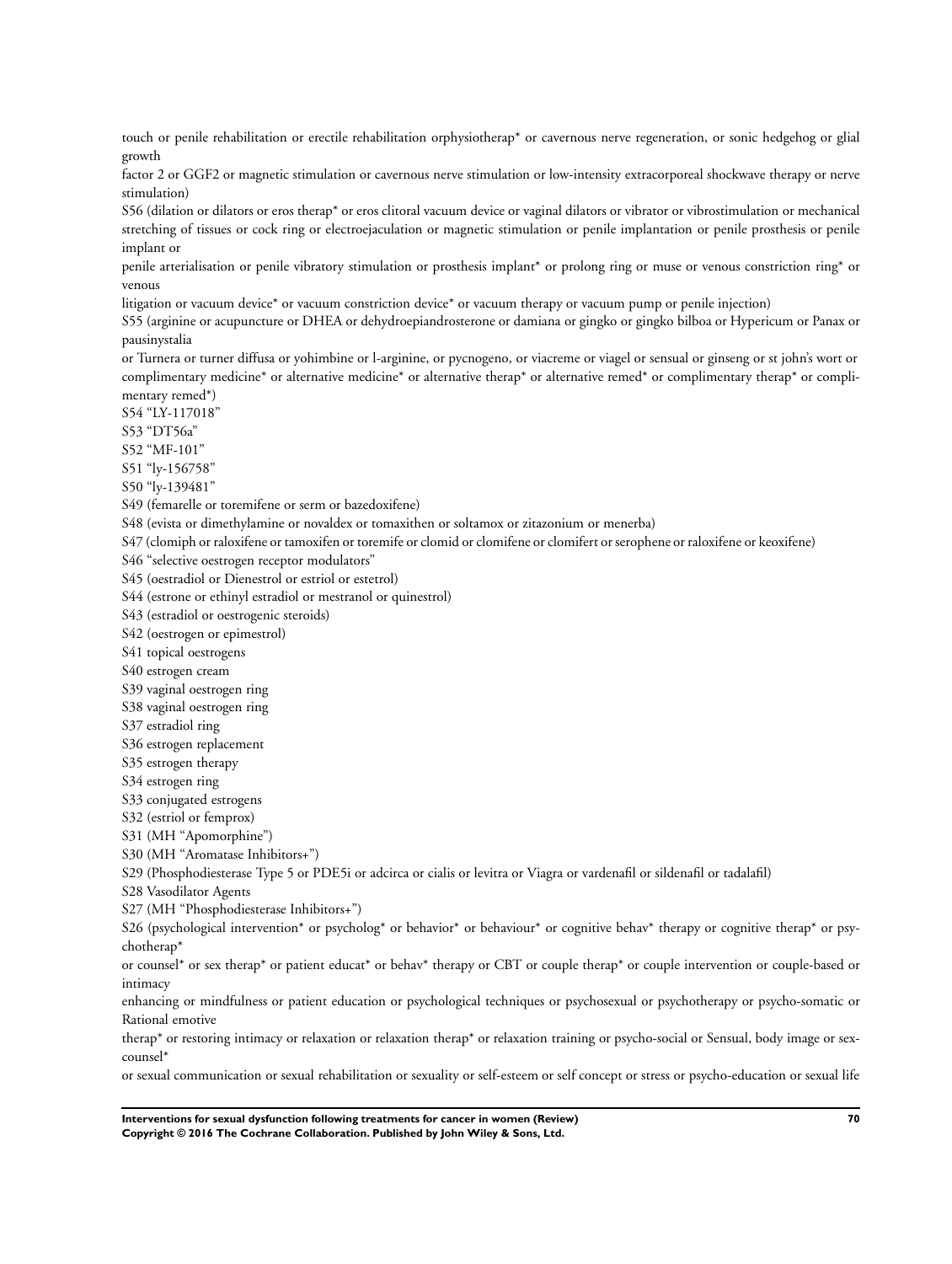reframing or coping skills or motivational counselling or anxiety management training or marital therap\* or group therap\* or focal therap\* or

psychodynamic therap\* or supportive therap\* or psychoanalyses or interpersonal therap\* or individual therap\* or problem solving or emotional

support or hypnosis or bibliotherap<sup>\*</sup> or sexual skills therap<sup>\*</sup> or systematic desensitization or hypnotherapy<sup>\*</sup> or radical emotive therap<sup>\*</sup> or

psychodynamic or psychoeducational)

S25 (MH "Cognitive Therapy")

S24 (MH "Sexual Counseling")

S23 (MH "Counseling+")

S22 (MH "Psychotherapy+")

S21 (MH "Psychological Techniques+")

S20 (MH "Patient Education+")

S19 (MH "St. John's Wort")

S18 (MH "Ginseng")

S17 (MH "Ginkgo Biloba")

S16 (MH "Vaginal Creams, Foams and Jellies")

S15 (MH "Estrogens, Conjugated")

S14 (MH "Estriol")

S13 (vaginal dilator\* or arginine or android or methyl testosterone or testosterone cream or vaginal lubricant or vaginal estradiol ring or

vaginal estradiol ring or vaginal estrogen ring or vaginal oestrogen ring or topical estrogen cream or vaginal cream or estrogen replacement of

ERT or estrogen replacement or aromatase inhibitors)

S12 (MH "Aromatase Inhibitors+")

S11 (testosterone replacement or testosterone or venous constriction rings or vacuum device\* or vacuum erect\* or penile implant\* or penile

arterialisation or venous litigation or prosthesis implant\* or vacuum constriction device or vacuum therapy\* or vibrat\* or vibrostimulation or

electroejaculation or prolong ring\*)

S10 (MH "Prostheses and Implants+")

S9 (MH "Penile Prosthesis")

S8 (MH "Testosterone+")

S7 (alprostadil or androgel or Apomorphine or britaject or aromatase inhibitors or agonist of melancortin receptor or Adcirca or alpha adrenoceptor agonist or alpha-2 adrenoceptor agonist or androgel or arginine or botox or botulinum toxin or bromocriptine or cialis or

dopaminergic agents or caverject or clomipramine or cyproheptadine or clonidine or delquamine or edex or hormone therapy or Isoxsuprine or

intracavernosal vasodilators or levitra or Lignocaine or l-arginine or lodenfil or Methitest or methyl testosterone or midodrin or mianserin or

moclobemide or mirtazapine or mianserin or moclobemide or ortho-gynest or ovestin or papaverine or papaverine-phentolamine or phentolamine or

parlodel or phentolamine or potassium channel openers or progestational agents or premarin or prempro or prostins or Prostaglandins or

prostaglandin E1 or pentoxifylline or potassium channels or Phosphodiesterase Type 5 or PDE5i or penile suppository or reboxetine or sildenafil

or tadalafil or tampovagan or topical or topical cream or vagifem or vaginal cream or vaginal lubricant or vaginal or viagra or vasomax or Viagel

or vardenafil or vasodilator or virilon or vasoactive or staxyn or topical estrogen cream or trental or vasodilan or viridal or yohimbine or android or androgen therapy or testosterone or testosterone cream or testosterone gel or testred)

S6 (MH "Apomorphine")

S5 (MH "Yohimbine")

S4 (MH "Yohimbine")

**Interventions for sexual dysfunction following treatments for cancer in women (Review) 71 Copyright © 2016 The Cochrane Collaboration. Published by John Wiley & Sons, Ltd.**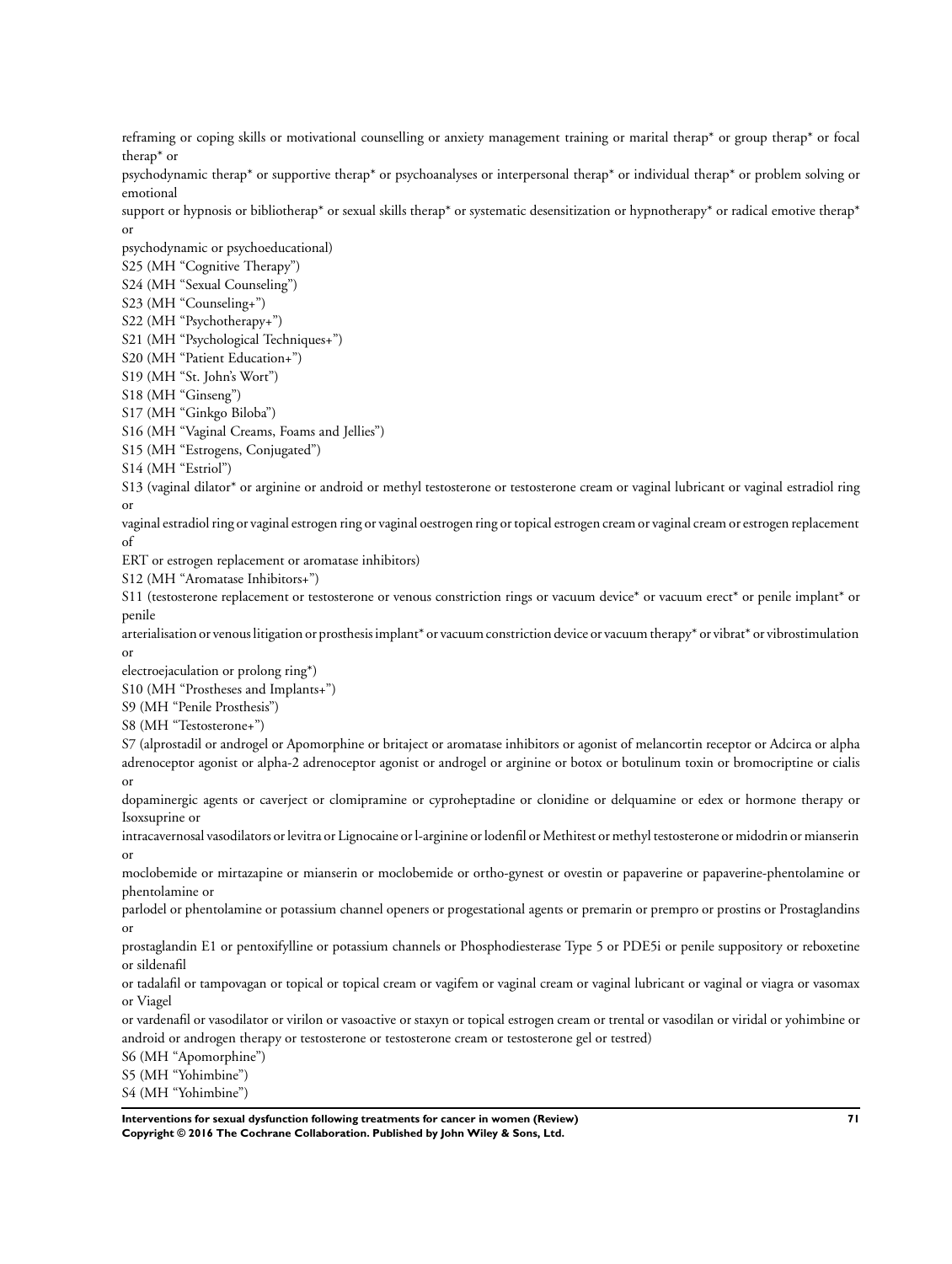S3 (MH "Yohimbine") S2 (MH "Phentolamine") S1 (MH "Papaverine")

## **W H A T ' S N E W**

Last assessed as up-to-date: 8 September 2015.

| Date             | Event                                              | Description                                                                                                                                                                                                                                                                                                                                                                                                                                                                                                                                                                                                      |
|------------------|----------------------------------------------------|------------------------------------------------------------------------------------------------------------------------------------------------------------------------------------------------------------------------------------------------------------------------------------------------------------------------------------------------------------------------------------------------------------------------------------------------------------------------------------------------------------------------------------------------------------------------------------------------------------------|
| 5 May 2015       | New search has been performed                      | We have updated this review to include the results of a<br>new search and added 'Risk of bias' tables                                                                                                                                                                                                                                                                                                                                                                                                                                                                                                            |
| 20 February 2015 | New citation required and conclusions have changed | We have split the original review on interventions for<br>sexual dysfunction following treatments for cancer into<br>two reviews; the findings on interventions for sexual<br>dysfunction for men following cancer treatments will<br>now be reported in a separate review. We changed the<br>inclusion criteria to only include interventions specifi-<br>cally developed to treat sexual dysfunction; this led to<br>the exclusion of a study previously included because it<br>was a preventative study. We have added 11 new trials<br>and the conclusions have changed in the light of this<br>new evidence |

# **H I S T O R Y**

Protocol first published: Issue 4, 2005 Review first published: Issue 4, 2007

| Date            | Event   | Description                                        |
|-----------------|---------|----------------------------------------------------|
| 8 February 2011 | Amended | Contact details updated.                           |
|                 |         | 24 September 2010 Amended Contact details updated. |
| 9 November 2009 | Amended | Contact details updated.                           |
| 13 May 2009     | Amended | Contact details updated.                           |
| 30 October 2008 |         | Amended Converted to new review format.            |

**Interventions for sexual dysfunction following treatments for cancer in women (Review) 72 Copyright © 2016 The Cochrane Collaboration. Published by John Wiley & Sons, Ltd.**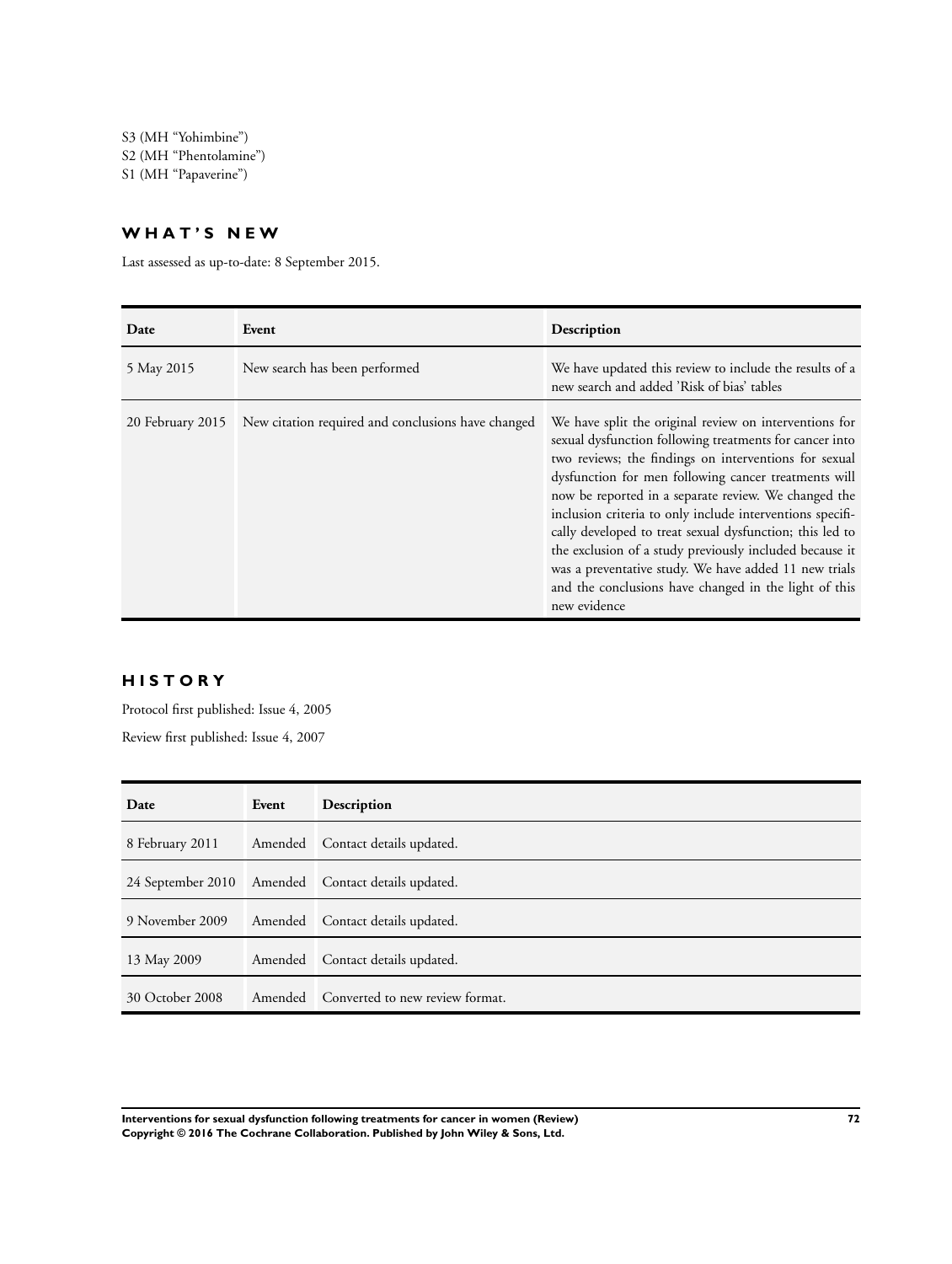### **C O N T R I B U T I O N S O F A U T H O R S**

In the 2015 update: BC carried out the searching and screening, reviewed documents, assessed quality and extracted data, analysed data and first drafted the review. LJ advised on methods, screened, checked data extraction and commented on the draft. Input was given to the protocol and final review. VV advised on statistics, checked the analysis and commented on the draft. AT contributed to the original idea, advised on methods and commented on the draft. MK contributed to the original idea, advised on methods and contributed to the draft. All authors read the final draft. BC is responsible for further updates.

## **D E C L A R A T I O N S O F I N T E R E S T**

BC has no relevant conflicts of interest to declare. VV has no relevant conflicts of interest to declare. AT has no relevant conflicts of interest to declare. MK and LJ are grant holders on a ongoing funded NIHR pilot randomised trial of a stepped care intervention for women with sexual dysfunction after treatment for gynaecological cancer.

### **S O U R C E S O F S U P P O R T**

#### **Internal sources**

• Marie Curie Cancer Care supported the review authors BC, LJ and VV, UK.

#### **External sources**

• No sources of support supplied

### **DIFFERENCES BETWEEN PROTOCOL AND REVIEW**

This review is an update of an earlier review that included interventions for sexual dysfunction following treatments for cancer in both women and men [\(Miles 2007](#page-22-0)). This review only includes interventions for treating sexual dysfunction following treatments for cancer in women. All sections have been revised to reflect the patient group. The inclusion criteria for sexual dysfunction have been amended, to make it clear what is eligible. More detail is also provided on outcomes of interest.

### **I N D E X T E R M S**

#### **Medical Subject Headings (MeSH)**

Administration, Intravaginal; Erectile Dysfunction [therapy]; Neoplasms [<sup>∗</sup> therapy]; Phosphodiesterase Inhibitors [therapeutic use]; Prostatic Neoplasms [therapy]; Psychotherapy; Randomized Controlled Trials as Topic; Sexual Dysfunction, Physiological [etiology; ∗ therapy]; Sexual Dysfunctions, Psychological [<sup>∗</sup> therapy]; Uterine Cervical Neoplasms [therapy]; Vacuum; Vaginal Creams, Foams, and Jellies [administration & dosage]